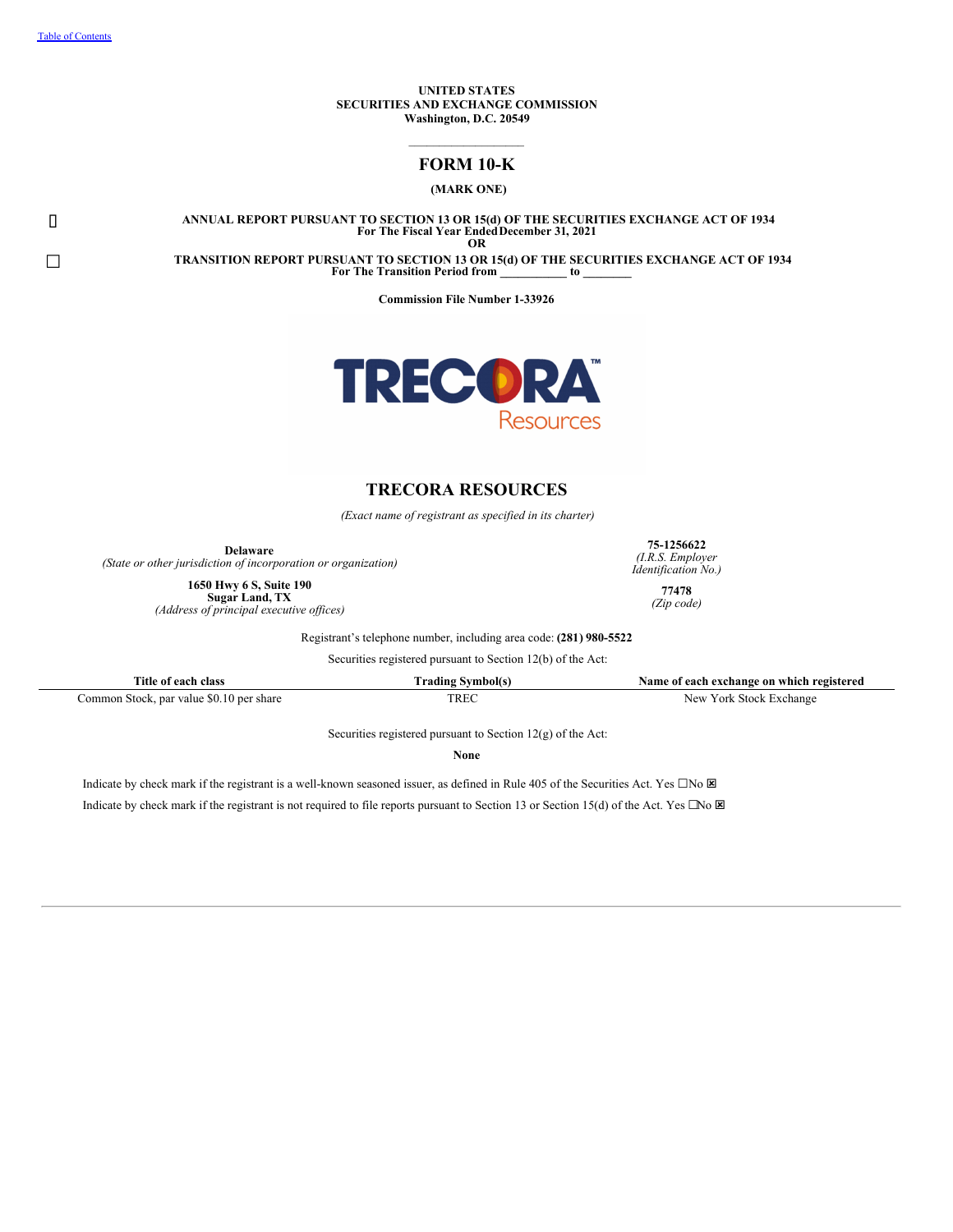Indicate by check mark whether the registrant (I) has filed all reports required to be filed by Section 13 or 15(d) of the Securities Exchange Act of 1934 during the preceding 12 months (or for such shorter period that the registrant was required to file such reports), and (2) has been subject to such filing requirements for the past 90 days.  $Yes \n **W** \n **No** \n  $\Box$$ 

Indicate by check mark whether the registrant has submitted electronically every Interactive Data File required to be submitted pursuant to Rule 405 of Regulation S-T (§232.405 of this chapter) during the preceding 12 months (or for such shorter period that the registrant was required to submit such files). Yes  $\boxtimes$  No  $\Box$ 

Indicate by check mark whether the registrant is a large accelerated filer, an accelerated filer, a non-accelerated filer, a smaller reporting company, or an emerging growth company. See the definitions of "large accelerated filer", "accelerated filer", "smaller reporting company", and "emerging growth company" in Rule 12b-2 of the Exchange Act.

| Large accelerated filer $\Box$  | Accelerated filer $\boxtimes$         |
|---------------------------------|---------------------------------------|
| Non-accelerated filer $\square$ | Smaller reporting company $\boxtimes$ |

Emerging growth company **☐**

If an emerging growth company, indicate by check mark if the registrant has elected not to use the extended transition period for complying with any new or revised financial accounting standards provided pursuant to Section 13(a) of the Exchange Act  $\Box$ 

Indicate by check mark whether the registrant has filed a report on and attestation to its management's assessment of the effectiveness of its internal control over financial reporting under Section 404(b) of the Sarbanes-Oxley Act (15 U.S.C. 7262(b)) by the registered public accounting firm that prepared or issued its audit report. Yes I No  $\Box$ 

Indicate by check mark whether the registrant is a shell company (as defined in Rule 12b-2 of the Act.) Yes  $\Box$  No $\boxtimes$ 

The aggregate market value on June 30, 2021, of the registrant's voting securities held by non-affiliates was approximately \$07 million.

Number of shares of registrant's Common Stock, par value \$0.10 per share, outstanding as of February 18, 2022:24,834,693.

## **DOCUMENTS INCORPORATED BY REFERENCE**

<span id="page-1-0"></span>Certain information required to be furnished pursuant to Part III of this Form 10–K will be set forth in, and will be incorporated by reference from, the registrant's definitive proxy statement for the 2022 Annual Meeting of Stockholders to be filed by the registrant with the Securities and Exchange Commission pursuant to Regulation 14A within 120 days after the registrant's fiscal year ended December 31, 2021.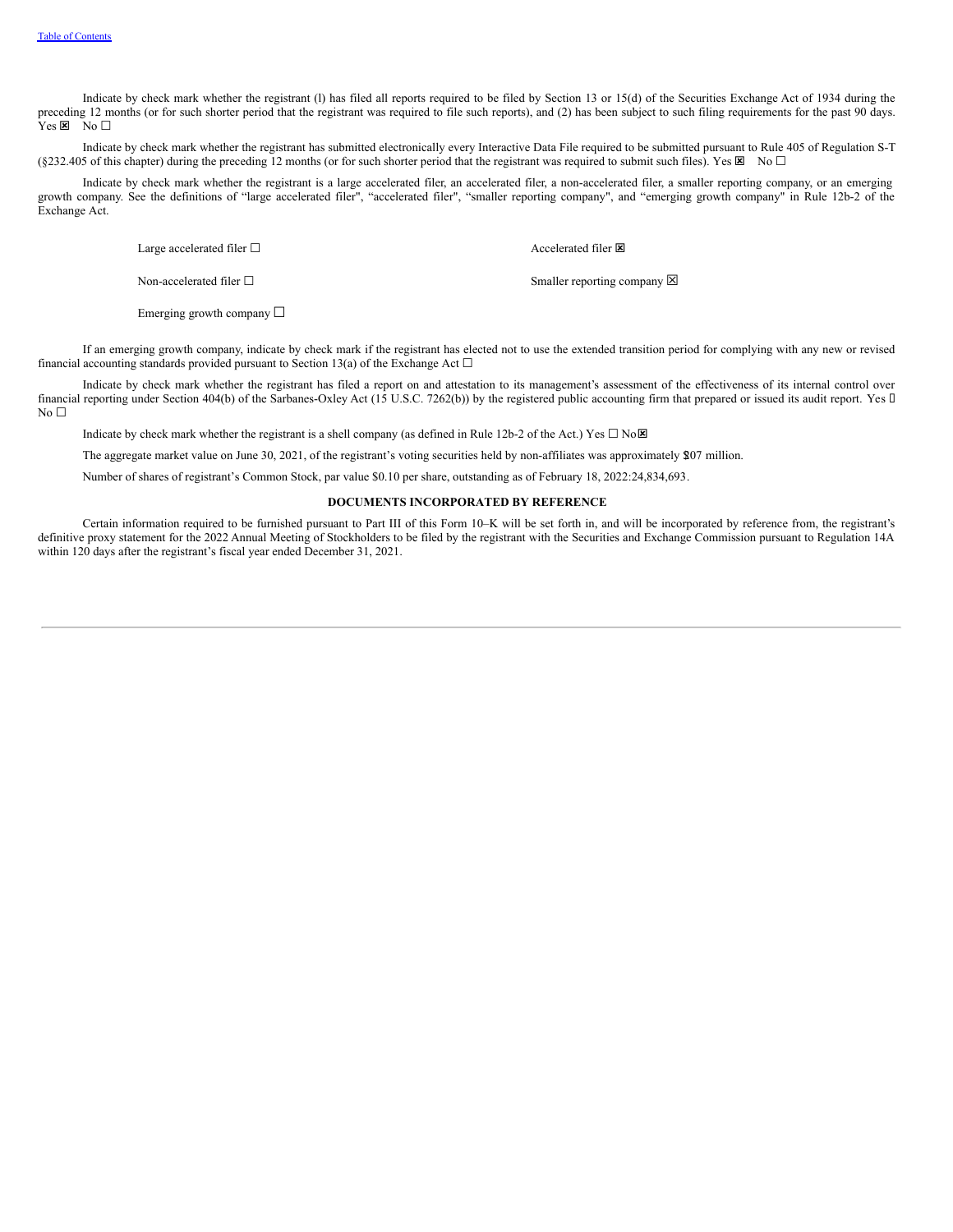# **TABLE OF CONTENTS Item Number and Description**

| <b>PART I</b>                                                                                                               |                                                         |
|-----------------------------------------------------------------------------------------------------------------------------|---------------------------------------------------------|
| <b>ITEM 1. BUSINESS</b>                                                                                                     |                                                         |
| General                                                                                                                     | $\overline{1}$                                          |
| <b>Business Segments</b>                                                                                                    | $\overline{1}$                                          |
| <b>Specialty Petrochemicals Operations</b>                                                                                  |                                                         |
| <b>Specialty Waxes Operations</b>                                                                                           |                                                         |
| <b>Mineral Interests</b><br>Environmental                                                                                   |                                                         |
| Human Capital Management                                                                                                    |                                                         |
| <b>COVID-19 Response</b>                                                                                                    | $\frac{1}{2}$ $\frac{2}{3}$ $\frac{3}{4}$ $\frac{4}{4}$ |
| Competition                                                                                                                 |                                                         |
| <b>Available Information</b>                                                                                                | $\overline{4}$                                          |
| <b>ITEM 1A. RISK FACTORS</b>                                                                                                | $\overline{4}$                                          |
| <b>ITEM 1B. UNRESOLVED STAFF COMMENTS</b>                                                                                   | $\underline{14}$                                        |
| <b>ITEM 2. PROPERTIES</b>                                                                                                   | 14                                                      |
| <b>ITEM 3. LEGAL PROCEEDINGS</b>                                                                                            | 14                                                      |
| <b>ITEM 4. MINE SAFETY DISCLOSURES</b>                                                                                      | 14                                                      |
| <b>PART II</b>                                                                                                              |                                                         |
| <u>ITEM 5. MARKET FOR REGISTRANT'S COMMON EQUITY, RELATED STOCKHOLDER MATTERS AND ISSUER PURCHASES OF EQUITY SECURITIES</u> | 15                                                      |
| <b>ITEM 6. IRESERVEDI</b>                                                                                                   | 16                                                      |
| ITEM 7. MANAGEMENT'S DISCUSSION AND ANALYSIS OF FINANCIAL CONDITION AND RESULTS OF OPERATIONS                               |                                                         |
| <b>Forward Looking Statements</b>                                                                                           | <u>16</u>                                               |
| Overview                                                                                                                    | 17                                                      |
| Business Environment & Risk Assessment                                                                                      | 17                                                      |
| <b>Liquidity and Capital Resources</b>                                                                                      | 19                                                      |
| <b>Results of Operations</b>                                                                                                | 21                                                      |
| <b>Recent Accounting Pronouncements</b><br><b>Critical Accounting Policies</b>                                              | 23                                                      |
|                                                                                                                             | 24                                                      |
| <u>ITEM 7A. QUANTITATIVE AND QUALITATIVE DISCLOSURES ABOUT MARKET RISK</u>                                                  | 26                                                      |
| <b>ITEM 8. FINANCIAL STATEMENTS AND SUPPLEMENTARY DATA</b>                                                                  | $\underline{26}$                                        |
| <u>ITEM 9. CHANGES IN AND DISAGREEMENTS WITH ACCOUNTANTS ON ACCOUNTING AND FINANCIAL DISCLOSURE</u>                         | 26                                                      |
| <b>ITEM 9A. CONTROLS AND PROCEDURES</b>                                                                                     | 26                                                      |
| <b>ITEM 9B. OTHER INFORMATION</b>                                                                                           | 29                                                      |
| <u>ITEM 9C. DISCLOSURE REGARDING FOREIGN JURISDICTIONS THAT PREVENT INSPECTIONS</u>                                         | 29                                                      |
| <b>PART III</b>                                                                                                             |                                                         |
| <b>ITEM 10. DIRECTORS, EXECUTIVE OFFICERS AND CORPORATE GOVERNANCE</b>                                                      | 29                                                      |
| <b>ITEM 11. EXECUTIVE COMPENSATION</b>                                                                                      | 29                                                      |
| <u>ITEM 12. SECURITY OWNERSHIP OF CERTAIN BENEFICIAL OWNERS AND MANAGEMENT AND RELATED STOCKHOLDER MATTERS</u>              | 29                                                      |
| <u>ITEM 13. CERTAIN RELATIONSHIPS AND RELATED TRANSACTIONS, AND DIRECTOR INDEPENDENCE</u>                                   | 29                                                      |
| <b>ITEM 14. PRINCIPAL ACCOUNTING FEES AND SERVICES</b>                                                                      | 29                                                      |
| <b>PART IV</b>                                                                                                              |                                                         |

<span id="page-2-0"></span>**ITEM 15. EXHIBITS, FINANCIAL [STATEMENT](#page-31-8) SCHEDULES** [29](#page-31-8) **ITEM 16. FORM 10-K [SUMMARY](#page-34-0)** [32](#page-34-0)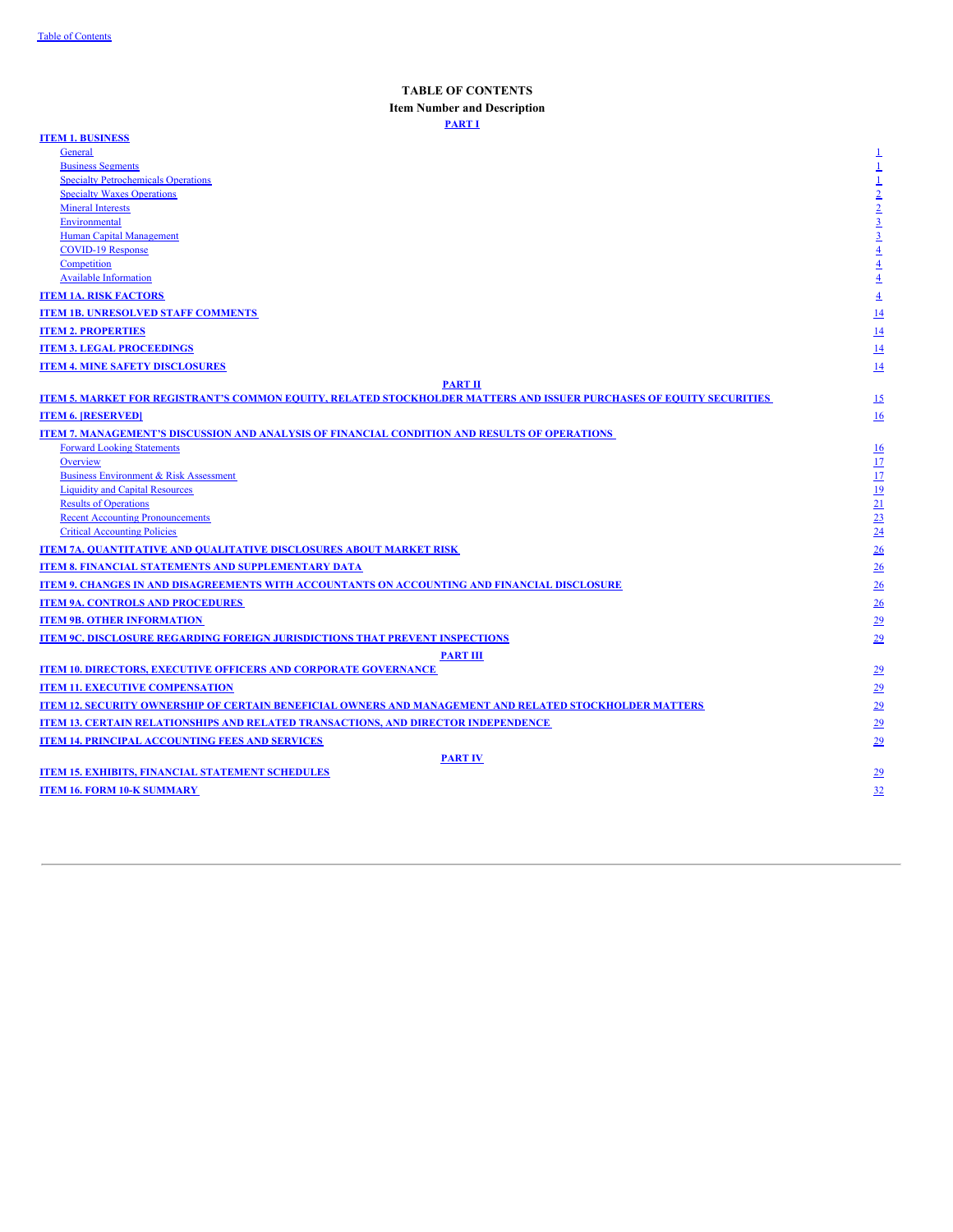## **PART I**

#### <span id="page-3-0"></span>**ITEM 1. Business.**

## <span id="page-3-1"></span>**General**

Trecora Resources (the "Company" or "TREC") was incorporated in the State of Delaware in 1967. The Company's principal business activities are the manufacturing of various specialty petrochemicals products and specialty waxes and the provision of custom processing services. Unless the context requires otherwise, references to "we," "us," "our," "TREC," and the "Company" are intended to mean Trecora Resources and its subsidiaries.

This document includes the following abbreviations:

- a. TOCCO Texas Oil & Chemical Co. II, Inc. Wholly owned subsidiary of TREC and parent of SHR and TC
- b. SHR South Hampton Resources, Inc. Specialty Petrochemicals segment and parent of GSPL
- c. GSPL Gulf State Pipe Line Co, Inc. Pipeline support for the Specialty Petrochemicals segment
- d. TC Trecora Chemical, Inc. Specialty Waxes segment
- e. PEVM Pioche Ely Valley Mines, Inc. Inactive mine 55% ownership (legal dissolution in February 2022)
- f. AMAK Al Masane Al Kobra Mining Company Discontinued operations (sale completed in September 2020)

#### <span id="page-3-2"></span>**Business Segments**

We operate in two business segments; the manufacturing of various specialty petrochemicals products and the manufacturing of specialty waxes.

Our Specialty Petrochemicals segment is conducted through SHR, a Texas corporation. SHR owns and operates a specialty petrochemicals facility in Silsbee, Texas which produces high purity hydrocarbons and other petroleum based products including isopentane, normal pentane, isohexane and hexane. These products are used in the production of polyethylene, packaging, polypropylene, expandable polystyrene, poly-iso/urethane foams, crude oil from the Canadian tar sands, and in the catalyst support industry. Our Specialty Petrochemicals products are typically transported to customers by rail car, tank truck, iso-container, and by ship. SHR owns all of the capital stock of GSPL, a Texas corporation, which owns and operates pipelines that connect the SHR facility to a natural gas line, to SHR's truck and rail loading terminal and to a major petroleum products pipeline owned by an unaffiliated third party. SHR also provides custom processing services at its Silsbee facility.

Our Specialty Waxes segment is conducted through TC, a Texas corporation, located in Pasadena, Texas which produces specialty polyethylene and poly alpha olefin waxes and provides custom processing services. The specialty polyethylene waxes are used in markets from paints and inks to adhesives, coatings, and PVC lubricants. The highly specialized synthetic poly alpha olefin waxes are used in applications such as toner in printers and as additives for candles. These waxes are sold in solid form as pastilles or, for large adhesive companies, in bulk liquid form.

See Note 17 to the Consolidated Financial Statements for more information.

In addition, on September 28, 2020, we completed the final closing of the sale of our ownership interest in AMAK, a Saudi Arabian closed joint stock company, which owned and operated mining assets in Saudi Arabia. Our investment was classified as discontinued operations. See Note 6 to the Consolidated Financial Statements for more information.

#### <span id="page-3-3"></span>**Specialty Petrochemicals Operations**

SHR's specialty petrochemicals facility is located in Silsbee, Texas approximately 30 miles north of Beaumont and 90 miles east of Houston. The base SHR facility consists of five operating units which, while interconnected, make distinct products through differing processes: (i) a Penhex Unit; (ii) a Reformer Unit; (iii) a Cyclo-pentane Unit; (iv) an Advanced Reformer unit; and (v) an Isomerization Unit. In addition to the base plant, SHR operates three proprietary chemical production facilities for toll processing customers. The Penhex Unit currently has the permitted capacity to process approximately 11,000 barrels per day of fresh feed. The Reformer Unit, the Advanced Reformer unit, and the Cyclo-Pentane Unit further process streams produced by the Penhex Unit.

The facility generally consists of equipment commonly found in most petrochemical facilities such as fractionation towers and hydrogen treaters, except the facility is adapted to produce specialized products that are high purity and very consistent with precise specifications that are utilized in the petrochemical industry as solvents, additives, blowing agents and cooling agents.

Our present total capacity at our Silsbee facility is 13,000 barrels per day of fresh feed; however, our air permits limit us to a maximum processing rate of 11,000 barrels per day. We also have a 4,000 barrels per day Advanced Reformer unit to increase our capability to upgrade by-products produced from the Penhex Unit and to provide security of hydrogen supply to the plant. We believe we have sufficient pentane capacity to maintain our share of market growth for the foreseeable future.

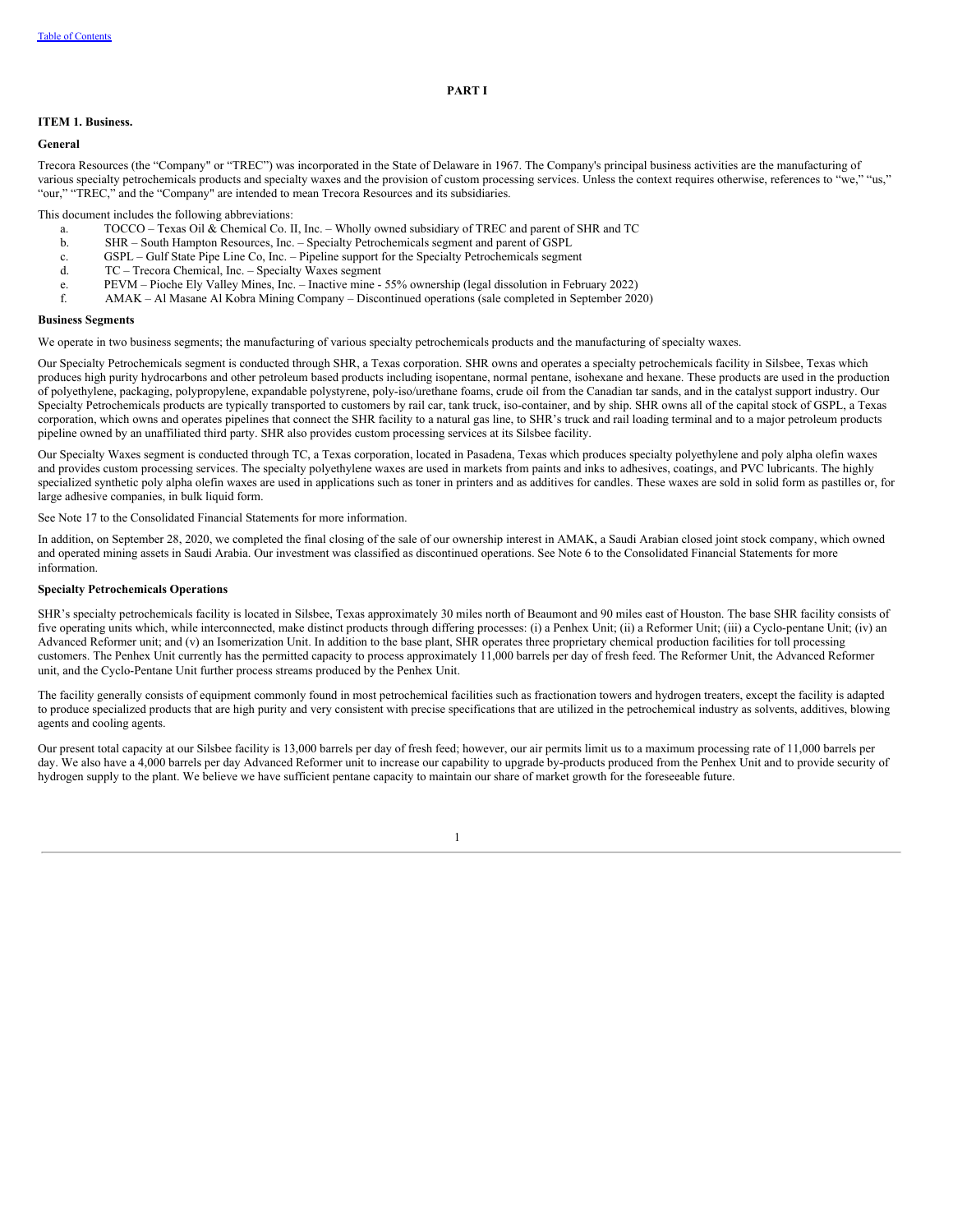The Advanced Reformer, Reformer and Isomerization units are operated as needed to support the Penhex and Cyclo-pentane Units. Consequently, utilization rates of these units are driven by production from the Penhex Unit.

Operating utilization rates are affected by product demand, raw material composition, mechanical integrity, and unforeseen natural occurrences, such as weather events. The nature of the petrochemical process demands periodic shut-downs for decoking and other mechanical repairs.

In support of the specialty petrochemicals operation, we own approximately 100 storage tanks with total capacity approaching 294,000 barrels, and 130 acres of land at the plant site, 70 acres of which are developed. We also own a truck and railroad loading terminal consisting of storage tanks, nine rail spurs, and truck and tank car loading facilities on approximately 63 acres of which 36 acres are developed.

We obtain substantially all our feedstock from a sole supplier. The agreement is primarily a logistics arrangement whereby the supplier buys or contracts for feedstock material and utilizes their tank and pipeline connections to transport into our pipeline. We renewed our contract with this supplier in May 2020 for a period extending through the end of July 2026 with subsequent one year renewals unless canceled by either party with 180 days' notice.

GSPL owns and operates two 8-inch diameter pipelines and five 4-inch diameter pipelines, aggregating approximately 70 miles in length connecting SHR's facility to (1) a natural gas line, (2) SHR's truck and rail loading terminal and (3) a major petroleum products pipeline system owned by an unaffiliated third party. All pipelines are operated within Texas Railroad Commission and DOT regulations for maintenance and integrity.

We sell our products predominantly to large domestic and international companies. Products are marketed through continued long term relationships. Our commercial team has historically prided itself on regular visits at customer facilities as well as attendance at various petrochemical conferences throughout the world. We also provide information about our products and services through our website. We utilize both formula and non-formula based pricing depending upon a customer's requirements and competitive situations. Under formula pricing, the price charged to the customer is primarily based on a formula which includes as a component the average cost of feedstock over the prior month. With this pricing mechanism, product prices move in conjunction with feedstock prices. However, the formulas use an average feedstock price from the prior month. Current formula product sales prices trail current market feedstock prices by approximately 30 days. See additional discussion of concentration of revenue and corresponding receivables as disclosed in Note 3 to the Consolidated Financial Statements.

#### <span id="page-4-0"></span>**Specialty Waxes Operations**

TC is a leading manufacturer of specialty waxes and also provides custom processing services from its 27.5 acre plant located in Pasadena, Texas. TC provides custom manufacturing, hydrogenation, distillation, blending, forming and packaging of finished and intermediate products and wax products for coatings, hot melt adhesives and lubricants. Situated near the Houston Ship Channel, the facility allows for easy access to international shipping and direct loading to rail or truck. The location is within reach of major chemical pipelines and on-site access to a steam pipeline and dedicated hydrogen line create a platform for expansion of both wax production capacity and custom processing capabilities. We manufacture a variety of hard, high melting point, low to medium viscosity polyethylene wax products along with a wide range of other waxes and lubricants. These products are used in a variety of applications including: performance additives for hot melt adhesives; penetration and melting point modifiers for paraffin and microcrystalline waxes; lubrication and processing aides for plastics, PVC, rubber, and dry stir-in additives for inks. In oxidized forms, applications also include use in textile emulsions.

TC also provides turnkey custom manufacturing services including quality assurance, transportation and process optimization. The plant has high vacuum distillation capability for the separation of temperature sensitive materials. We have a fully equipped laboratory and pilot plant facility and a highly trained, technically proficient team of engineers and chemists suited to handle the rapid deployment of new custom processes and development of new wax products. TC's custom manufacturing services provide a range of specialized capabilities to chemical and industrial customers including synthesis, hydrogenation, distillation, forming and propoxylation in addition to a number of other chemical processes.

#### <span id="page-4-1"></span>**Mineral Interests**

<span id="page-4-2"></span>We also owned a 55% ownership interest in an inactive mining corporation, PEVM. In November 2019, PEVM entered into a sales contract to sell all of their assets which include 48 patented and 5 unpatented claims totaling approximately 1,500 acres. The sale was completed on November 11, 2021 and resulted in liquidation of substantially all of PEVM's remaining assets. Proceeds from the sale were used to repay outstanding indebtedness of PEVM owed to the Company. PEVM was legally dissolved on February 16, 2022.

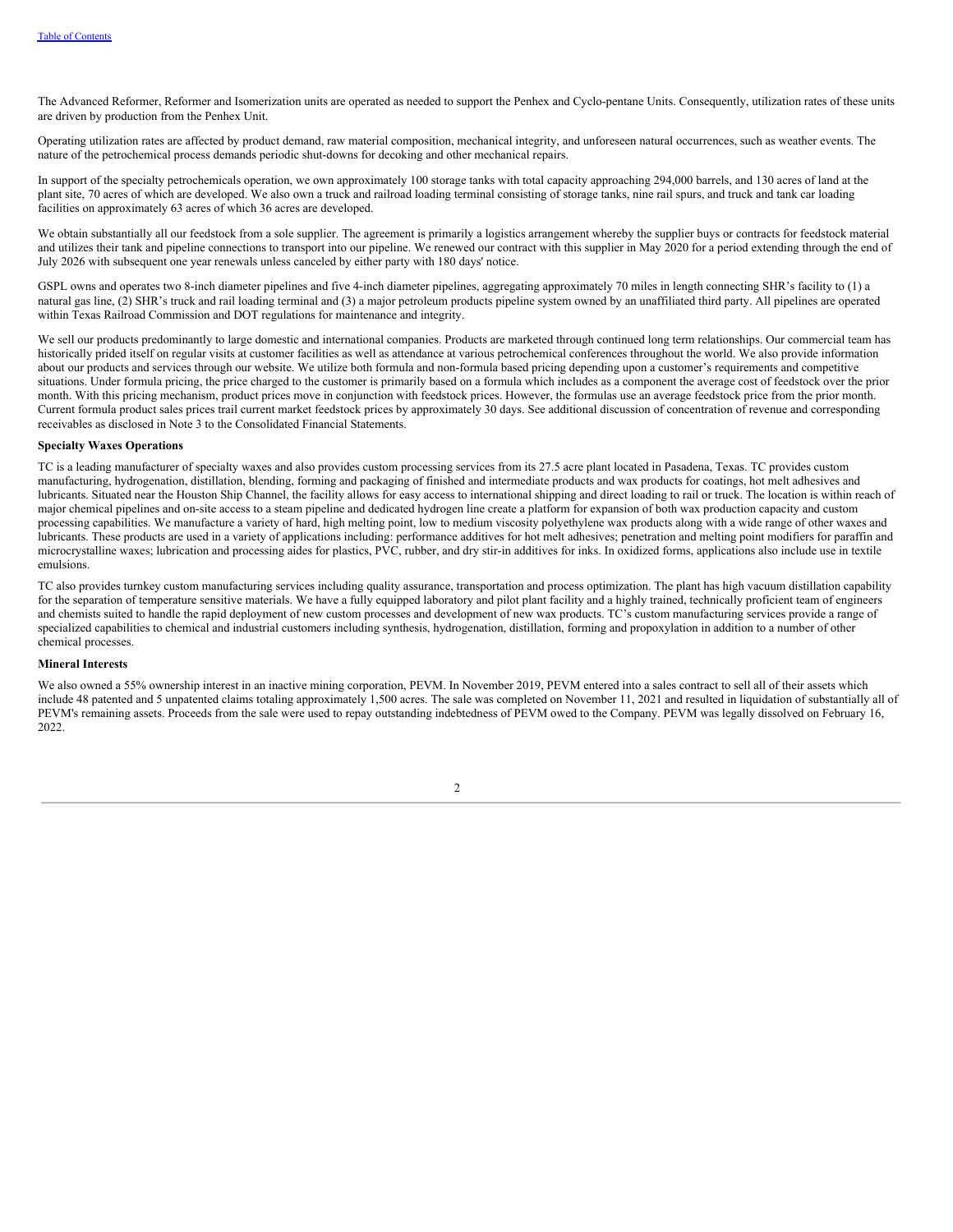#### **Environmental, Health and Safety Matters**

Our operations are subject to a wide range of environmental laws and regulations at the national, state, and local levels. Our facilities and operations are subject to numerous federal, state and local environmental laws and to other laws regarding health and safety matters (the "Environmental and Health Laws"), many of which provide for certain performance obligations, substantial fines and criminal sanctions for violations. Certain Environmental and Health Laws, such as the Comprehensive Environmental Response, Compensation, and Liability Act ("CERCLA"), impose strict liability as well as joint and several liability for costs required to remediate and restore sites where hazardous substances, hydrocarbons or solid wastes have been stored or released. We may be required to remediate contaminated properties currently or formerly owned or operated by us or facilities of third parties that received waste generated by our operations regardless of whether such contamination resulted from the conduct of others or from our own actions that were in compliance with all applicable laws at the time those actions were taken.

There can be no assurance that we will not incur material costs or liabilities in complying with such laws or in paying fines or penalties for violation of such laws. While we continue to retain insurance coverage that we believe is appropriate for our operations and adequate to cover foreseeable liabilities, our insurance may not cover all risks and costs of each and every environmental claim made against us, depending on particular circumstances. The Environmental and Health Laws and enforcement policies thereunder have in the past resulted, and could in the future result, in significant compliance expenses, cleanup costs (for our sites or third-party sites where our wastes were disposed of), penalties, or other liabilities relating to the handling, manufacture, use, emission, discharge, release or disposal of hazardous or toxic materials or other pollutants at or from our facilities or the use or disposal of certain of its chemical products. Historically, our subsidiaries have incurred significant expenditures in order to comply with the Environmental and Health Laws and are reasonably expected to do so in the future. Those costs could increase if requirements under these Environmental and Health Laws, or agency policies and/or guidance, change. Should we discontinue the operations of a facility, we will also be obligated to manage certain discharge water outlets and monitor groundwater contaminants at our chemical facilities. Matters pertaining to the environment are discussed in Part I, Item 1A. Risk Factors, Part II, Item 7. Management's Discussion and Analysis of Financial Condition and Results of Operations and Notes 2 and 14 to the Consolidated Financial Statements.

Regarding open regulatory matters, in 1993, during remediation of a small spill area, the Texas Commission on Environmental Quality ("TCEQ") required SHR to drill a well to check for groundwater contamination under the spill area. Two pools of hydrocarbons were discovered to be floating on the groundwater at a depth of approximately 25 feet. One pool is under the site of a former gas processing plant owned and operated by Sinclair, Arco as well as others before its purchase by SHR in 1981. Analysis of the material indicates it entered the ground prior to SHR's acquisition of the property. The other pool is under the original SHR facility and analysis indicates the material was deposited decades ago. Tests conducted have determined that the hydrocarbons are contained on the property and not migrating in any direction. The recovery is proceeding as planned and is expected to continue for many years until the pools are reduced to acceptable levels. Expenses of recovery and periodic migration testing are being recorded as normal operating expenses. Expenses for future recovery are expected to stabilize and be less per annum than the initial set up cost, although there is no assurance of this. The light hydrocarbon recovered from the former gas plant site is compatible with our normal Penhex feedstock and is accumulated and transferred into the Penhex feedstock tank. The material recovered from under the original SHR site is accumulated and sold as a by-product. We have drilled additional wells periodically to further delineate the boundaries of the pools and to ensure that migration has not taken place. These tests confirmed that no migration of the hydrocarbon pools has occurred. The TCEQ has deemed the current action plan acceptable and reviews the plan on a semi-annual basis.

## <span id="page-5-0"></span>**Human Capital Management**

Trecora Resources and its subsidiaries hire and retain employees by offering competitive pay and benefits while motivating our workforce through a number of recognition and bonus programs. We are proud to provide our employees the opportunity to grow and advance as we invest in their training, education and career development.

As of December 31, 2021, we had 247 employees, 10 of whom were corporate management and staff and 237 worked at our plant facilities. We employ regular employees defined as active executive, management, professional, technical and wage employees who work full time or part time for the Company and are covered by our benefit plans and programs. We have not experienced any significant work stoppages, either as a result of the COVID-19 pandemic or otherwise.

We are committed to providing market-competitive pay and benefits. All regular employees are eligible for performance-based cash incentive programs. The incentive plan reinforces and rewards individuals for achievement of specific business goals, including safety, profitability and productivity.

<span id="page-5-1"></span>We offer comprehensive benefit programs to our employees that provide flexibility of choice through our total rewards framework of pay and recognition, health and wellness, work/life balance, learning and development, and culture and community. We recognize and support the growth and development of our employees and encourage employees to participate in external learning programs.

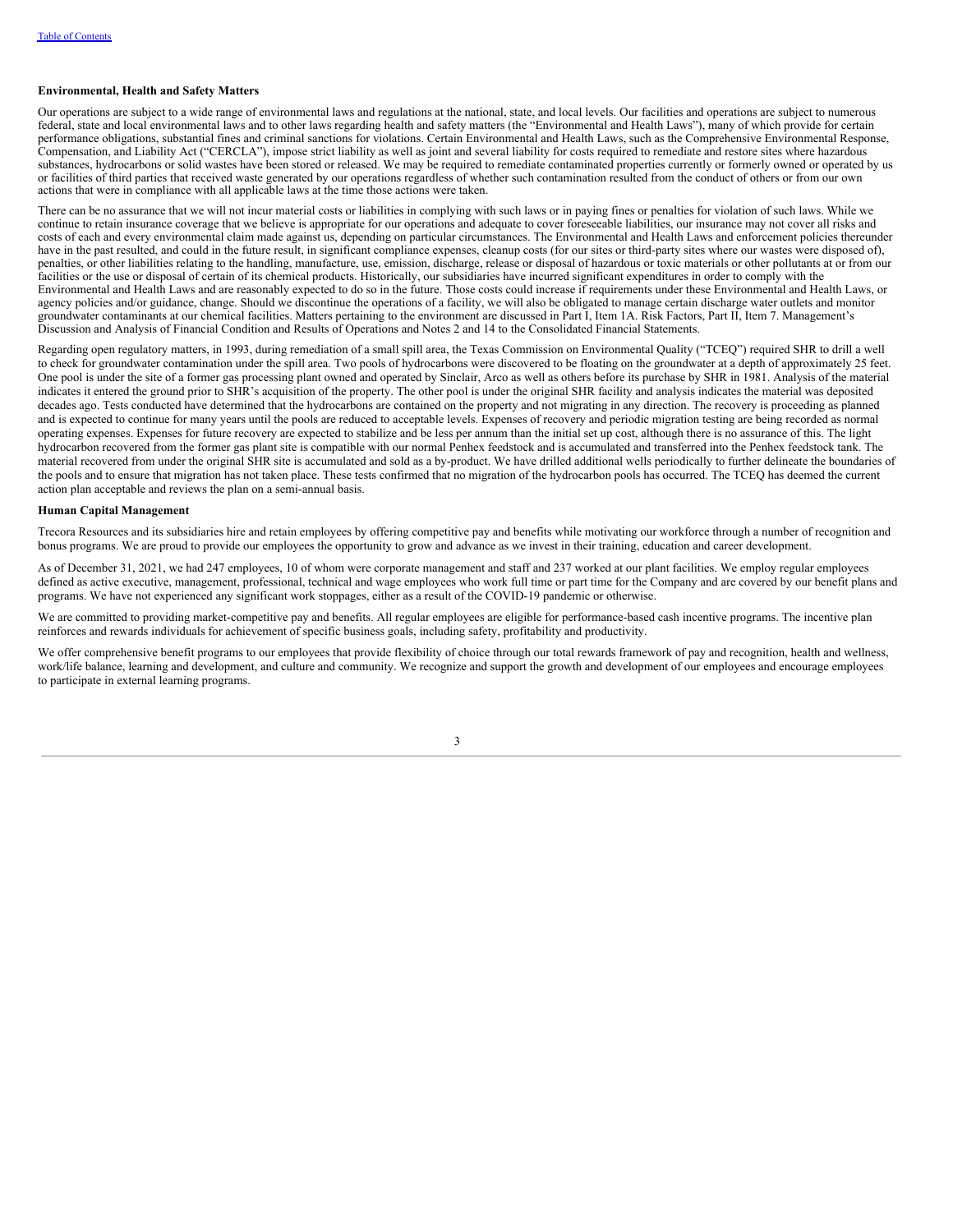## **Management Actions with regard to COVID-19**

We took early action regarding employee well-being in response to the COVID-19 pandemic, implementing comprehensive protocols to protect the health and safety of our employees and contractors. Many of our employees were transitioned to a remote work environment in the early stages of the pandemic and are transitioning back to a flexible work environment. We had no reductions in scheduled hours or reductions in force for any of our employees. We also enhanced our benefits programs to offer expanded supplemental paid leave during quarantine periods and waived employee cost-sharing for COVID-19 testing.

#### <span id="page-6-0"></span>**Competition**

The specialty petrochemicals and specialty waxes industries are highly competitive. There is competition within the industries and also with other industries in supplying the needs of both industrial and individual consumers. We compete with other firms in the sale or purchase of needed goods and services and employ all methods of competition which are lawful and appropriate for such purposes. See further discussion in Part I, Item 1A. Risk Factors.

#### <span id="page-6-1"></span>**Available Information**

We will provide paper copies of this Annual Report on Form 10-K, our quarterly reports on Form 10-Q, our current reports on Form 8-K and amendments to those reports, all as filed or furnished pursuant to Section 13(a) or 15(d) of the Securities Exchange Act of 1934, as amended (the "Exchange Act"), free of charge upon written or oral request to Trecora Resources, 1650 Hwy 6 S, Suite 190, Sugar Land, TX 77478, (281) 980-5522. These reports are also available free of charge on our website, www.trecora.com, as soon as reasonably practicable after they are filed electronically with the U.S. Securities and Exchange Commission ("SEC") and can also be accessed by visiting the SEC website at www.sec.gov. SHR also has a website at www.southhamptonr.com, and TC has a website at www.trecchem.com. Any of the aforementioned websites and the information contained on or connected to them are not incorporated by reference herein to the SEC filings.

#### <span id="page-6-2"></span>**ITEM 1A. Risk Factors.**

We are subject to a variety of risks inherent in the global specialty petrochemicals and specialty waxes businesses. Many of these risk factors are not within our control and could adversely affect our business, results of operations or our financial condition.

#### **Risks Related to our Industry and Operations**

We rely on a limited number of customers, including one customer that represented more than 10% of our consolidated revenue in 2021. A significant change in customer relationships or in customer demand for our products could materially adversely affect our results of operations, financial condition and cash flows.

We rely on a limited number of customers. Our largest customer, ExxonMobil and its affiliates, represented approximately 13.4%, 15.4%, and 15.0% of our consolidated revenues in 2021, 2020 and 2019, respectively. A significant reduction in sales to any of our key customers could materially adversely affect our results of operations, financial condition and cash flows, and could result from our key customers further diversifying their product sourcing, experiencing financial difficulty or undergoing consolidation.

## Our industry is highly competitive, and we may lose market share to other producers of specialty petrochemicals, specialty waxes or other products that can be substituted for our products, which may adversely affect our results of operations, financial condition and cash flows.

Our industry is highly competitive, and we face significant competition from both large international producers and from smaller regional competitors. Our competitors may improve their competitive position in our core markets by successfully introducing new products, improving their manufacturing processes or expanding their capacity or manufacturing facilities. Further, some of our competitors benefit from advantageous cost positions that could make it increasingly difficult for us to compete in certain markets. If we are unable to keep pace with our competitors' product and manufacturing process innovations, cost position or alternative value proposition, it could have a material adverse effect on our results of operations, financial condition and cash flows.

In addition, we face increased competition from companies that may have greater financial resources and different cost structures, alternative values or strategic goals than us. We have a portfolio of businesses across which we must allocate our available resources, while competing companies may specialize in only certain of our product lines. As a result, we may invest less in certain areas of our business than our competitors, and such competitors may have greater financial, technical and marketing resources available to them. Industry consolidation may also affect competition by creating larger, more homogeneous and stronger competitors in the markets in which we compete, and competitors also may affect our business by entering into exclusive arrangements with existing or potential customers or suppliers. We may have to lower the prices of many of our products and services to stay competitive, while at the same time, trying to maintain or improve revenue and gross margin.

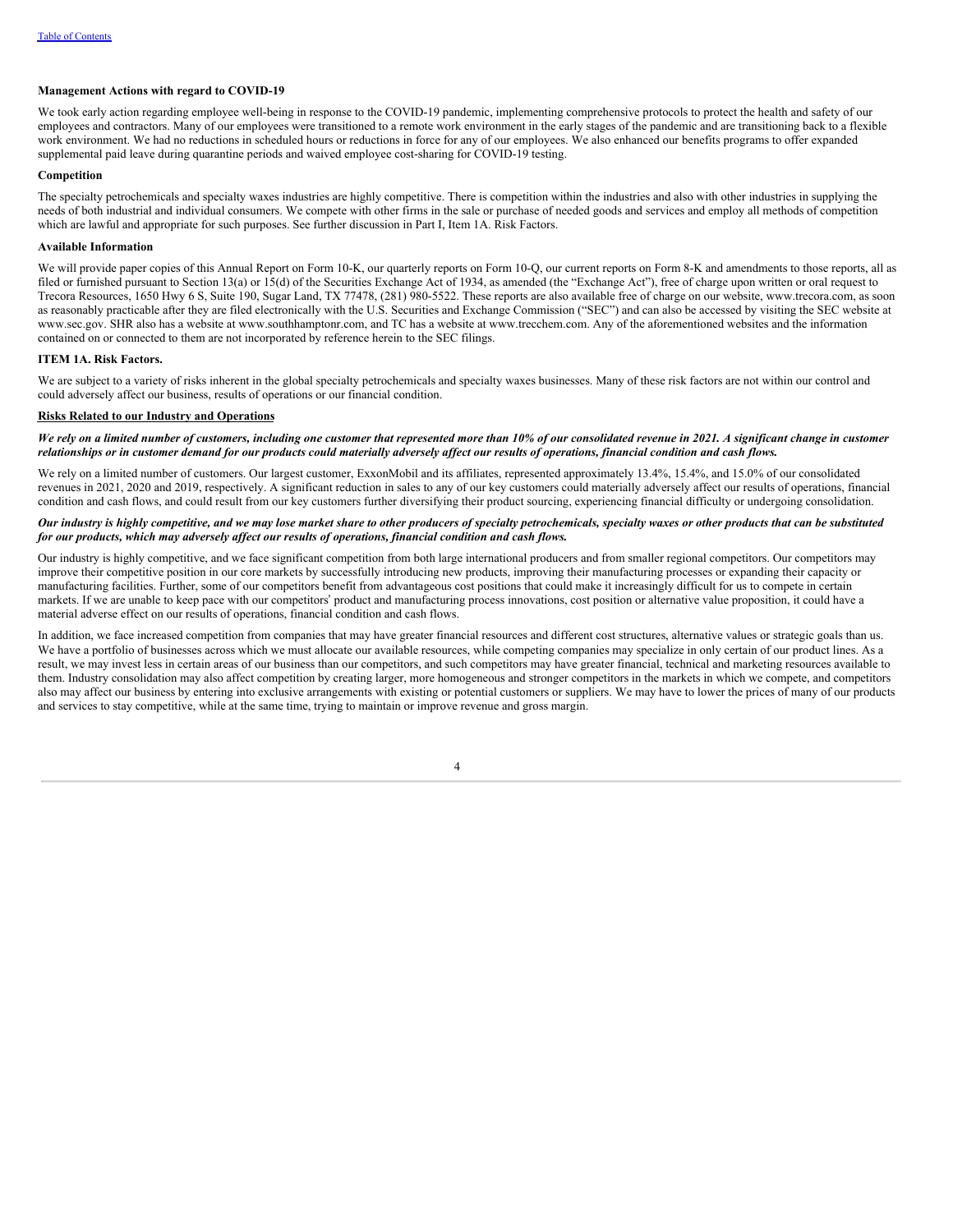## Loss of key employees, our inability to attract and retain new qualified employees or our inability to keep our employees focused on our strategies and goals could have an *adverse impact on our operations.*

In order to be successful, we must attract, retain and motivate executives and other key employees including those in managerial, technical, safety, operations, sales and marketing positions. We must also keep employees focused on our strategies and goals. The failure to hire, or loss of, key employees in a competitive industry could have a significant adverse impact on our operations. In addition, an important component of our competitive performance is our ability to operate safely and efficiently, including our ability to manage expenses and minimize the production of low margin products on an on-going basis. This requires continuous management focus, including technological improvements, safe operations, cost control and productivity enhancements. The extent to which we manage these factors will impact our performance relative to competition.

## If the availability of our raw materials is limited, we may be unable to produce some of our products in quantities sufficient to meet customer demand or on favorable economic terms, which could have an adverse effect on our results of operations, financial condition and cash flows.

We use natural gasoline as a raw material in the production our products in the Specialty Petrochemicals segment. We use polyethylene waxes in our Specialty Waxes segment. Suppliers may not be able to meet our raw material requirements and we may not be able to obtain substitute supplies from alternative suppliers in sufficient quantities, on economic terms, or in a timely manner. A lack of timely availability of our raw materials in the quantities we require to produce our products (including as a result of supply chain issues due to the COVID-19 pandemic or other global economic issues) could result in our inability to meet customer demand and could have a material adverse effect on our results of operations, financial condition and cash flows.

## Increases in the costs of our raw materials could have an adverse effect on our financial condition and results of operations if those costs cannot be passed onto our *customers.*

Our results of operations are directly affected by the cost of raw materials. Since the cost of these primary raw materials comprise a significant amount of our total cost of goods sold, the selling prices for our products and therefore our total revenue is impacted by movements in these raw material costs, as well as the cost of other inputs. In the past we have experienced erratic and significant changes in the costs of these raw materials, the cost of which has generally correlated with changes in energy prices, supply and demand factors, and prices for natural gas and crude oil. Moreover, the price of raw materials may also be impacted by other external factors, including uncertainties associated with war, terrorist attacks, weather and natural disasters, health epidemics or pandemics (such as the COVID-19 pandemic), civil unrest, the effects of climate change or political instability, plant or production disruptions, strikes or other labor unrest, breakdown or degradation of transportation infrastructure used in the delivery of raw materials or changes in laws or regulations in any of the countries in which we have significant suppliers. In addition, product mix can have an impact on our overall unit selling prices, since we provide an extensive product offering and therefore experience a wide range of unit selling prices. Because of the significant portion of our cost of goods sold represented by these raw materials, our gross profit margins could be adversely affected by changes in the cost of these raw materials if we are unable to pass the increases on to our customers.

In addition, we utilize both formula and non-formula based pricing, depending on customer requirements and competitive situations. Under formula pricing the price charged to the customer is primarily based on a formula which includes, as a component, the average cost of feedstock over the prior month. With this pricing mechanism, product prices generally move in conjunction with feedstock prices. However, because the formulas use an average feedstock price from the prior month, the movement of product prices will trail feedstock prices, and formula prices may or may not reflect our actual feedstock cost for the month during which the product is actually sold. These timing differences have had and may, in the future, have a negative effect on our cash flow. Any raw materials cost increase that we are not able to pass on to our customers could have a material adverse effect on our business, results of operations, financial condition and liquidity.

Due to volatile raw material prices, there can be no assurance that we can continue to recover raw material costs or retain customers in the future. For example, our logistics costs have increased substantially within the past three years, narrowing our profit margins. This may force us to increase our pricing, which could cause customers to consider competitors' products, some of which may be available at a lower cost. Significant loss of customers could result in a material adverse effect on our results of operations, financial condition and cash flows.

## If we are unable to access third-party transportation for our raw materials and finished products, we may not be able to fulfill our obligations to our customers in a timely manner, which could have a material adverse effect on our results of operations, financial condition and cash flows.

We rely upon transportation provided by third parties (including common carriers, rail companies and trans-ocean cargo companies) to receive raw materials used in the production of our products and to deliver finished products to our customers. While we attempt to offset the risks associated with third-party transportation issues, including by owning and operating a truck fleet to meet certain customer demand as well as managing our supplies of raw materials, such mitigation efforts may not be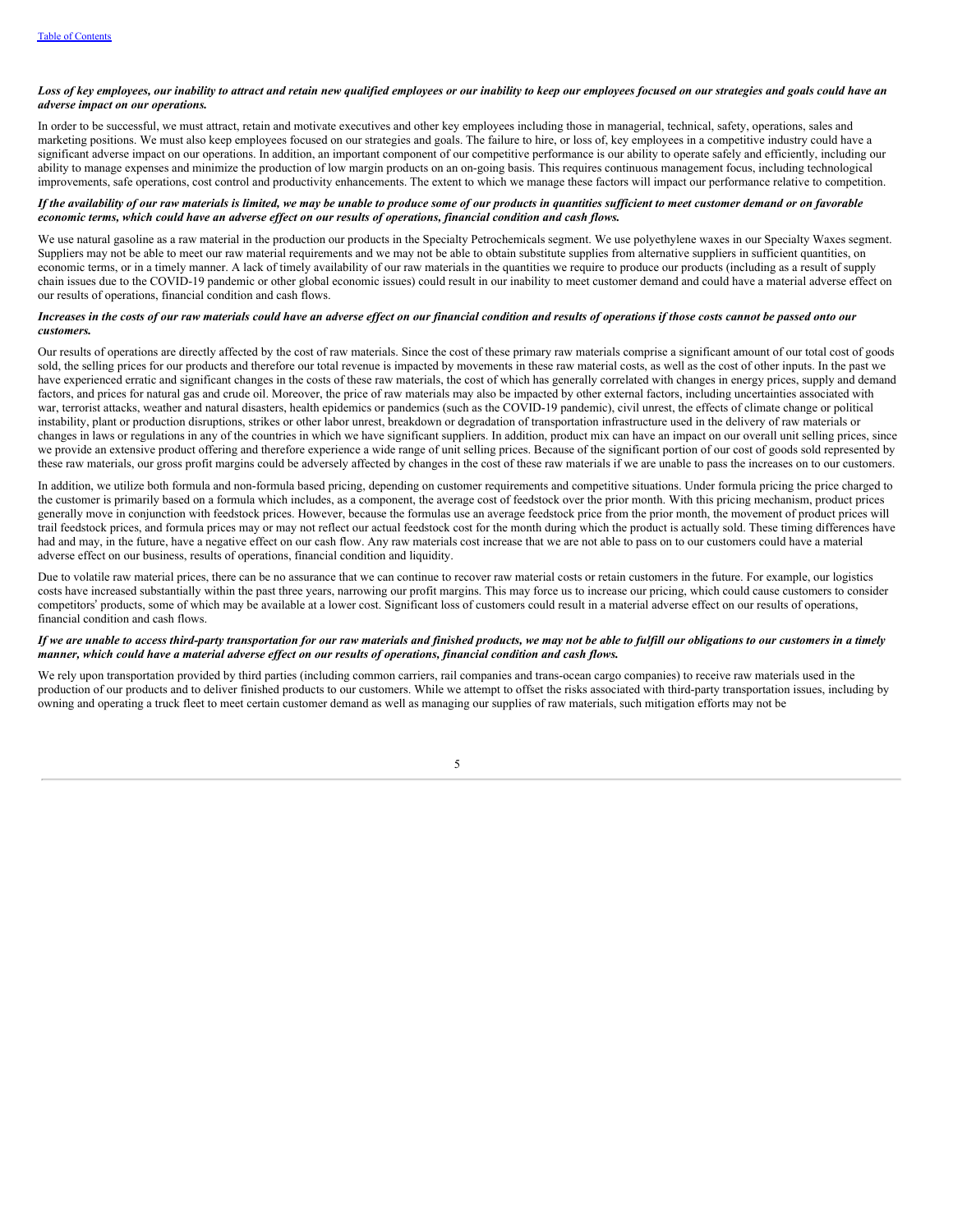successful. If we are unable to access third-party transportation at economically attractive rates, or at all, or if there is any other significant disruption in the availability of thirdparty transportation, we may not be able to obtain sufficient quantities of raw materials (on favorable terms, or at all) to match the pace of production and/or we may not be able to fulfill our obligations to our customers in a timely manner, which could have a material adverse effect on our results of operations, financial condition and cash flows.

## Failure to successfully consummate extraordinary transactions, including the integration of other businesses, assets, products or technologies, or realize the financial and strategic goals that were contemplated at the time of any such transaction may adversely affect our future business, results of operations and financial condition.

As part of our business strategy, we from time to time explore possible investments, acquisitions, strategic alliances, joint ventures, divestitures, outsourcing transactions and other business combinations (collectively, "extraordinary transactions") in order to further our business objectives. To pursue this strategy successfully, we must identify suitable candidates for, and successfully complete, extraordinary transactions, some of which may be large and complex, and manage post-closing issues such as the integration of acquired businesses or employees. The expense and effort incurred in exploring and consummating extraordinary transactions, the time it takes to integrate an acquisition or our failure to integrate businesses successfully, could result in additional and/or unexpected expenses and losses. We also may not be successful in negotiating the terms of any potential extraordinary transactions, conducting thorough due diligence, financing an extraordinary transaction or effectively integrating the acquired business, product or technology into our existing business and operations. Our due diligence may fail to identify all of the problems, liabilities or other shortcomings or challenges of an acquired business, product or technology. Moreover, we may incur significant expenses whether or not a contemplated extraordinary transaction is ultimately consummated.

Additionally, in connection with any extraordinary transaction we consummate, we many not fully realize all of the anticipated synergies and other benefits we expect to achieve (on our expected timeframe, or at all), and we may incur unanticipated expenses, write-downs, impairment charges or unforeseen liabilities that could negatively affect our business, financial condition and results of operations, disrupt relationships with current and new employees, customers and vendors, incur significant debt or have to delay or not proceed with announced transactions. Further, managing extraordinary transactions requires varying levels of management and employee resources, which may divert our attention from other business operations. We may also face additional challenges and costs after the consummation of the transaction, including those related to integrating or restructuring our operations, information management and other technology systems, while carrying on our ongoing business.

## Maintenance, expansion and refurbishment of our facilities and the development and implementation of new manufacturing processes involve significant risks which may *adversely af ect our business, results of operations, financial condition and cash flows.*

Our facilities require periodic maintenance, upgrading, expansion, refurbishment or improvement. Any unexpected operational or mechanical failure, including failure associated with breakdowns and forced outages, could reduce our facilities' production capacity below expected levels which would reduce our revenues and profitability. Unanticipated expenditures associated with maintaining, upgrading, expanding, refurbishing or improving our facilities may also reduce profitability.

If we make any major modifications to our facilities, such modifications likely would result in substantial additional capital expenditures and may prolong the time necessary to bring the facility online. We may also choose to refurbish or upgrade our facilities based on our assessment that such activity will provide adequate financial returns. However, such activities require time for development before commencement of commercial operations, and key assumptions underpinning a decision to make such an investment may prove incorrect, including assumptions regarding construction costs, demand growth and timing which could have a material adverse effect on our business, results of operations, financial condition and cash flows.

Finally, we may not be successful or efficient in developing or implementing new production processes. Innovation in production processes involves significant expense and carries inherent risks, including difficulties in designing and developing new process technologies, development and production timing delays, lower than anticipated manufacturing yields, and product defects. Disruptions in the production process can also result from errors, defects in materials, delays in obtaining or revising operating permits and licenses, returns of product from customers, interruption in our supply of materials or resources and disruptions at our facilities due to accidents, maintenance issues, or unsafe working conditions, all of which could affect the timing of production ramps and yields. Production issues can lead to increased costs and may affect our ability to meet product demand, which could adversely impact our business, results of operations, financial condition and cash flows.

There are certain hazards and risks inherent in our operations that could adversely affect those operations and results of operations and financial condition.

As a manufacturer and distributor of diversified chemical products, our business is subject to operating risks inherent in chemical manufacturing, storage, handling and transportation. These risks include, but are not limited to, fires, explosions,

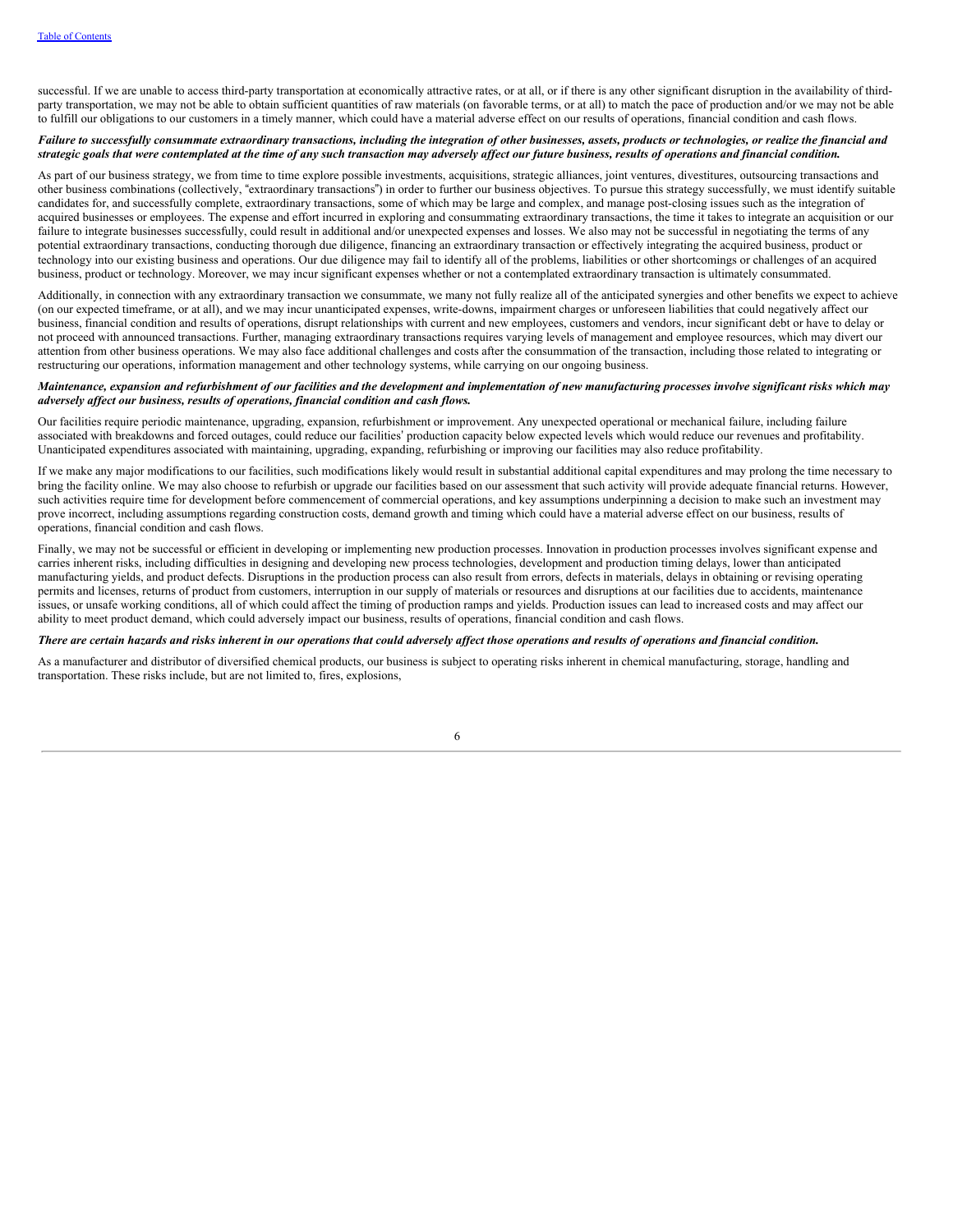severe weather and natural disasters, mechanical failure, unscheduled downtime, loss of raw materials or our products, transportation interruptions, remediation, chemical spills, terrorist acts or war, discharges or releases of toxic or hazardous substances or gases. These hazards can cause personal injury and loss of life, severe damage to, or destruction of, property and equipment and environmental contamination. In addition, our suppliers are also subject to similar risks that may adversely impact our production capabilities. A significant limitation on our ability to manufacture products due to disruption of manufacturing operations or related infrastructure could have a material adverse effect on our results of operations and financial condition.

While we adapt our manufacturing and distribution processes and controls to minimize the inherent risk of our operations, to promote workplace safety and to minimize the potential for human error, we cannot completely eliminate the risk of accidental contamination or injury from hazardous or regulated materials, including injury of our employees, individuals who handle our products or goods treated with our products, or others who claim to have been exposed to our products, nor can we completely eliminate the unanticipated interruption or suspension of operations at our facilities due to such events. We may be held liable for significant damages or fines in the event of contamination or injury, and such assessed damages or fines could have a material adverse effect on our results of operations and financial conditions. Our property, business interruption and casualty insurance may not fully insure us against all potential hazards incidental to our business.

## Conditions in the global economy may adversely affect our results of operations, financial condition and cash flows.

The demand for our products have historically correlated closely with general economic growth rates. The occurrence of recessions or other periods of low or negative growth will typically have a direct adverse impact on our results of operations, financial condition and cash flows. Other factors that affect general economic conditions in the world or in a major region, such as changes in population growth rates or periods of civil unrest, weather and national disasters or health epidemics and pandemics also impact the demand for our products. Economic conditions that impair the functioning of financial markets and financial institutions also pose risks to us, including risks to the safety of our financial assets and to the ability of our partners and customers to fulfill their commitments to us.

In addition, the revenue and profitability of our operations have historically been subject to fluctuation, which makes future financial results less predictable. Our revenue, gross margin and profit vary among our products, customer groups and geographic markets. Overall gross margins and profitability in any given period are dependent partially on the product, customer and geographic mix reflected in that period's net revenue. In addition, newer geographic markets may be relatively less profitable due to investments associated with entering those markets and local pricing pressures. Market trends, competitive pressures, increased raw material or shipping costs, regulatory impacts and other factors may result in reductions in revenue or pressure on gross margins of certain segments in a given period which may necessitate adjustments to our operations.

#### *We* may be adversely affected by the effects of inflation.

Inflation has the potential to adversely affect our business, results of operations, financial position and liquidity by increasing our overall cost structure, particularly if we are unable to achieve commensurate increases in the prices we charge our customers. The existence of inflation in the economy has the potential to result in higher interest rates and capital costs, supply shortages, increased costs of labor and other similar effects. As a result of inflation, we have experienced and may continue to experience, increases in the costs of feedstocks, labor, materials, and other inputs. Although we may take measures to mitigate the impact of this inflation through pricing actions and efficiency gains, if these measures are not effective our business, results of operations, financial position and liquidity could be materially adversely affected. Even if such measures are effective, there could be a difference between the timing of when these beneficial actions impact our results of operations and when the cost inflation is incurred. Additionally, the pricing actions we take could result in a decrease in market share.

## The global outbreak of COVID-19 has had, and may continue to have, an adverse impact on the business, results of operations, financial position, and liquidity of the *Company and/or its customers, suppliers, and other counterparties.*

The COVID-19 pandemic has caused, and may continue to cause, a global slowdown of economic activity, particularly, reduced demand in durable goods markets such as automotive and construction, disruptions in global supply chains, significant economic uncertainty and volatility and disruption of financial markets. The COVID-19 pandemic is having an impact on the Company's operations and financial performance, as well as on the operations and financial performance of many of the Company's customers and suppliers. Across all of our businesses, we are facing increased operational challenges from the continued need to protect employee health and safety by requiring restrictions on the movement of people, which can cause workplace disruptions, reduced productivity, operational disruptions or shutdowns, and the incurrence of additional costs. Due to the economic slowdown caused by the COVID-19 pandemic, we are also experiencing, and may continue experiencing, lower demand and volume for products and services from our customers, as well as potential restrictions or delays on deliveries of key raw materials from our suppliers. See Part II, Item 7. Management's Discussion and Analysis of Financial Condition and Results of Operations, for additional information on how we have been impacted and the steps we have taken in response.

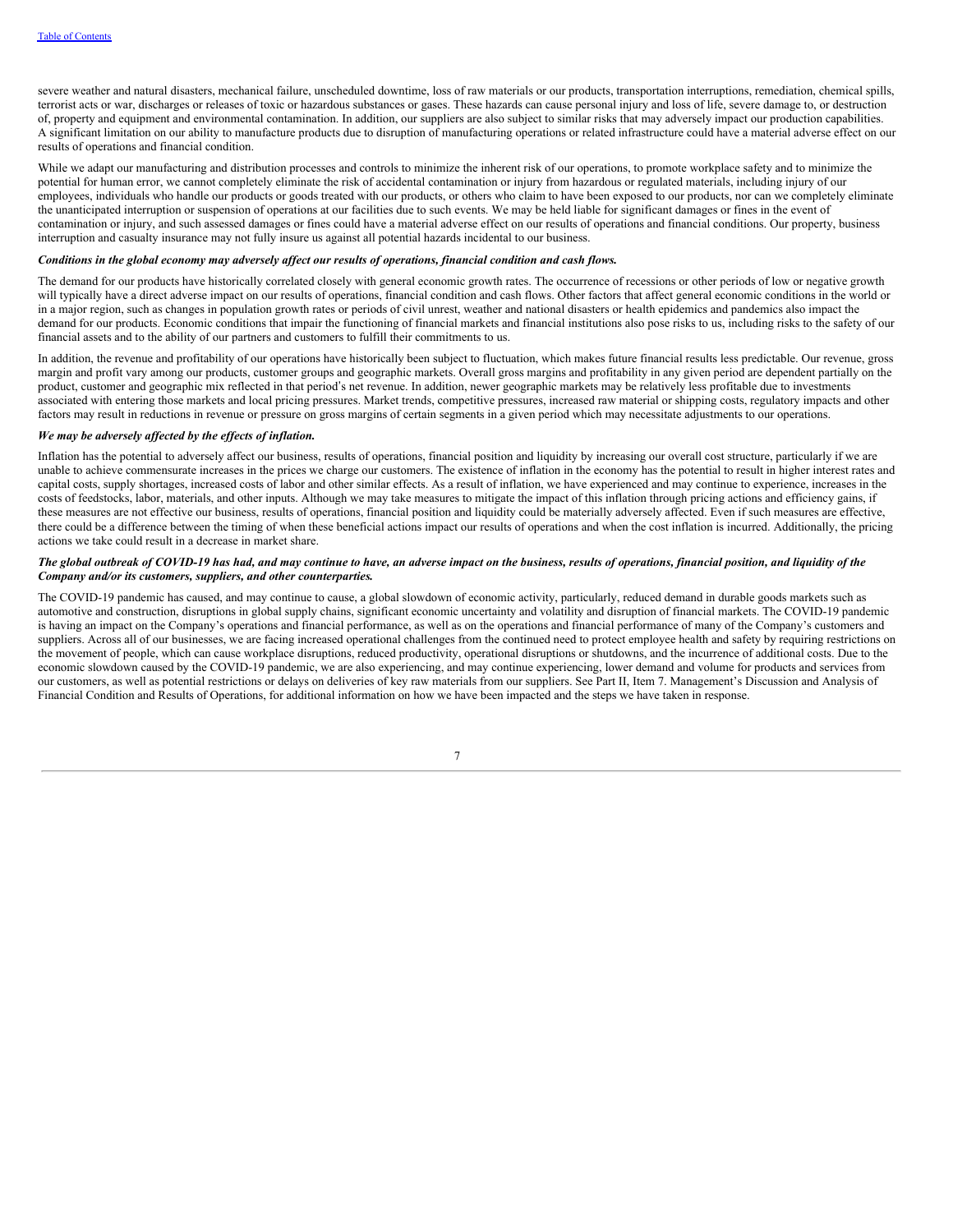Because the severity, magnitude and duration of the COVID-19 pandemic and its economic consequences are uncertain, rapidly changing and difficult to predict (including as a result of the emergence of the new variants such as Delta and Omicron), the pandemic's impact on the Company's operations and financial performance, as well as its impact on our ability to successfully execute our business strategies and initiatives, remains uncertain and difficult to predict. Additionally, the ultimate impact of the COVID-19 pandemic on our operations and financial performance depends on many factors that are not within our control, including, but not limited, to: governmental, business and individuals' actions that have been and continue to be taken in response to the pandemic (including restrictions on travel and transport and human capital constraints); the impact of the pandemic and actions taken in response on global and regional economies, travel, and economic activity; the availability of federal, state, local or non-U.S. funding programs; general economic uncertainty in key global markets and financial market volatility; the weakening of demand in certain end markets; prolonged disruption in global logistics channels; inflationary pressure on on cost of good sold and global economic conditions and levels of economic growth; and the pace of recovery as the COVID-19 pandemic subsides. We expect that the longer the period of economic and global supply chain and disruption continues, the more material the impact could be on our business operations, financial performance and results of operations, and this could include potential charges, impairments and other adverse financial impacts in future periods.

As the COVID-19 pandemic continues to adversely affect our operating and financial results, it may also have the effect of heightening many of the other risks described in the risk factors herein, the COVID-19 pandemic may also affect our operating and financial results in a manner that is not presently known to us.

#### Domestic or international natural disasters or other severe weather events, health epidemics or pandemics or terrorist attacks may disrupt our operations or those of our customers or suppliers, decrease demand for our products or otherwise have an adverse impact on our business.

Chemical related assets, and U.S. corporations such as ours, may be at a greater risk of future terrorist attacks (including both physical attacks and cyber–attacks) than other possible targets in the U.S. Moreover, extraordinary events such as natural disasters, other severe weather events (such as the prolonged period of sub-freezing temperatures and snow across the State of Texas and the region in February 2021 (the "Texas freeze event")) or global or local health epidemics (such as the COVID-19 pandemic) could result in significant damage to our facilities, the pipeline systems and other infrastructure we rely on and/or disruption of our operations and may negatively affect local economies, including those of our customers or suppliers. The occurrence of such events cannot be predicted, although their occurrence can be expected to continue to adversely impact the economy in general and our specific markets.

The resulting damage from a natural disaster, other severe weather events or terrorist attack could include loss of life, property damage or site closure. Several of our facilities are located in regions where natural disasters and other severe weather events have previously disrupted, and may in the future disrupt, our ability to manufacture and deliver products from certain facilities. Any damage resulting in stoppage or reduction of our facilities' production capacity could reduce our revenues and any unanticipated capital expenditures to repair such damage (to the extent not covered by our insurance policies) may reduce profitability. Any, or a combination, of these factors could also adversely impact our results of operations, financial condition and cash flows.

## We are exposed to local business risks in different countries, which could have a material adverse effect on our financial condition and results of operations.

Although we do not have production operations and assets outside of the U.S., we do have a global portfolio of customers and thus we are subject to a variety of international market risks including, but not limited to: ongoing instability or changes in a country's or region's economic or political conditions, including inflation, recession, interest rate fluctuations, civil unrest and actual or anticipated military or political conflicts; longer accounts receivable cycles and financial instability or credit risk among customers and distributors; trade regulations and procedures and actions affecting production, pricing and marketing of products, including domestic and foreign customs and tariffs or other trade barriers; regulations favoring local contractors or requiring foreign contractors to employ citizens of, or purchase supplies from, a local jurisdiction; local labor conditions and regulations and the geographical dispersion of the workforce; changes in the regulatory or legal environment; differing technology standards or customer requirements; import, export or other business licensing requirements or requirements relating to making foreign direct investments, which could affect our ability to obtain favorable terms for labor and raw materials or lead to penalties or restrictions; data privacy regulations; risk of non-compliance with the sanction laws or U.S. Foreign Corrupt Practices Act or similar anti-bribery legislation in other countries by agents or other third-party representatives; risk of nationalization of private enterprises by foreign governments; foreign currency exchange restrictions and fluctuations; the outbreak of global or regional health epidemics or pandemics (such as the COVID-19 pandemic); difficulties associated with repatriating cash generated or held abroad in a tax-efficient manner and changes in tax laws; and fluctuations in freight costs and disruptions in the transportation and shipping infrastructure at important geographic points of exit and entry for our products and shipments.

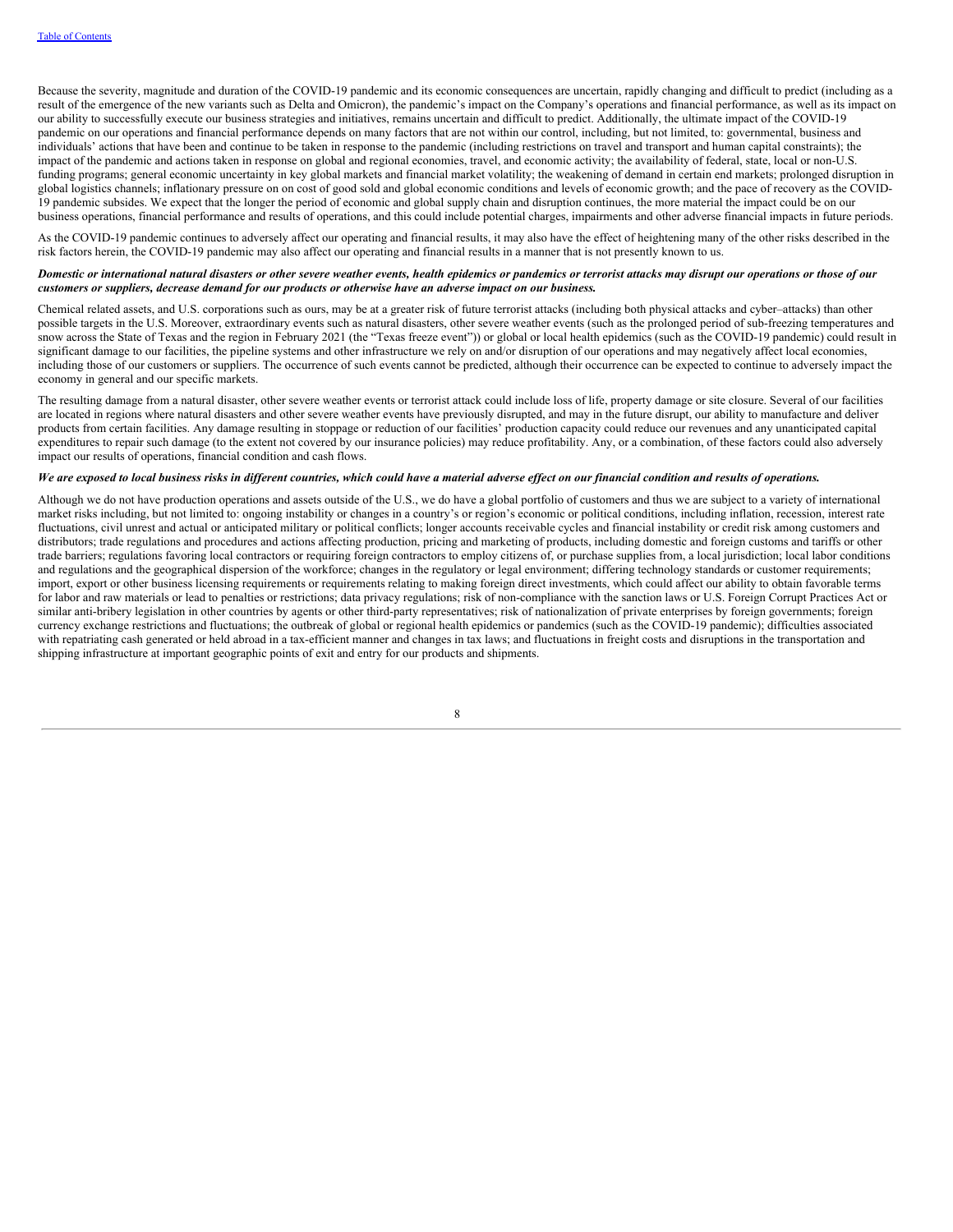Such economic and political uncertainties may materially and adversely affect our business, financial condition or results of operations in ways that cannot be predicted at this time. Although it is impossible to predict the occurrences or consequences of any such events, they could result in a decrease in demand for our products, make it difficult or impossible to deliver products to our customers or to receive raw materials from our suppliers and create delays and inefficiencies in our supply chain. We are also predominantly uninsured for losses and interruptions caused by terrorist acts, conflicts and wars.

#### Our business, operating results and the value of our common stock could be negatively affected as a result of actions by activist stockholders.

We value constructive input from investors and regularly engage in dialogue with our stockholders regarding strategy and performance. Our board of directors and management team are committed to acting in the best interests of all of our stockholders. There is no assurance that the actions taken by our board of directors and management in seeking to maintain constructive engagement with the Company's stockholders will be successful. Activist stockholders who disagree with our operations, including the composition of our board of directors, our management team or the Company's strategic direction, may seek to effect change through various strategies that range from private engagement to publicity campaigns, proxy contests, efforts to force transactions not supported by our board of directors and litigation.

If faced with a proxy contest or other stockholder action or request, we may not be able or willing to respond successfully to the contest, action, or request, which could be significantly disruptive to our business. Even if we are successful, our business and operations could be adversely affected by a proxy contest or activist stockholder action or request because:

- responding to proxy contests and other actions or requests by activist stockholders, including responding to, or initiating, litigation as a result of a proxy contest or matters arising from a proxy contest, can be costly and time-consuming, disrupting operations and diverting the attention of management and employees, and can lead to uncertainty among employees, customers, suppliers and investors about the strategic direction of our business;
- perceived uncertainties as to the future direction of the Company or its business may make it more difficult to attract and retain customers and skilled employees; and
- if individuals are elected to our board of directors with a specific agenda, it may adversely affect our ability to effectively implement our strategic plan in a timely manner and create additional value for our stockholders.

In 2021 and early 2022, we engaged in extensive dialogues with certain activist stockholders. In February 2022, we received notice from Pangaea Ventures, L.P. ("Pangaea") of its intent to nominate six directors to our board of directors at our 2022 Annual Meeting of Stockholders. We may choose to initiate, or may become subject to, litigation as a result of continued action by Pangaea or further actions by other activist stockholders, which could serve as a distraction to our board of directors, management team and employees and could require us to incur additional costs. Additionally, there can be no assurance that Pangaea or a third party will not pursue litigation and no assurance that if the six persons proposed by Pangaea for election at our 2022 Annual Meeting of Stockholders are elected, which would constitute a change to a majority of our board of directors, they will not attempt to effect changes to our operations, including to our management team or the strategic direction of our business.

Any activist stockholder contests, actions or requests, or the mere public presence of activist stockholders among our stockholder base, could cause the market price for our common stock to experience periods of significant volatility based on temporary or speculative market perceptions that do not necessarily reflect our business operations.

## Delaware law and certain provisions of our organizational documents may make a takeover of our company more difficult.

Provisions of our charter and bylaws may have the effect of delaying, deferring or preventing a change in control of our company. A change of control could be proposed in the form of a tender offer or takeover proposal that might result in a premium over the market price for our common stock. In addition, these provisions could make it more difficult to bring about a change in the composition of our board of directors, which could result in the entrenchment of current management. For example, our charter and bylaws: require that the number of directors be determined, and provide that any vacancy or new board seat may be filled only by the board; do not permit stockholders to call a special meeting; and establish advance notice requirements for nominations for elections to our board of directors or for proposing matters that can be acted upon by stockholders at stockholder meetings.

Our employment agreements and equity arrangements with our executive officers also contain change in control provisions. Under the terms of these arrangements, the executive officers may be entitled to receive significant cash payments and immediate vesting of equity awards in the event their employment is terminated under certain circumstances in connection with or in certain circumstances following, a "corporate change". We disclose in proxy statements filed with the SEC potential payments to our named executive officers in connection with such "corporate change." Certain change of control transactions may also constitute an event of default under our agreements with our creditors and other third parties.

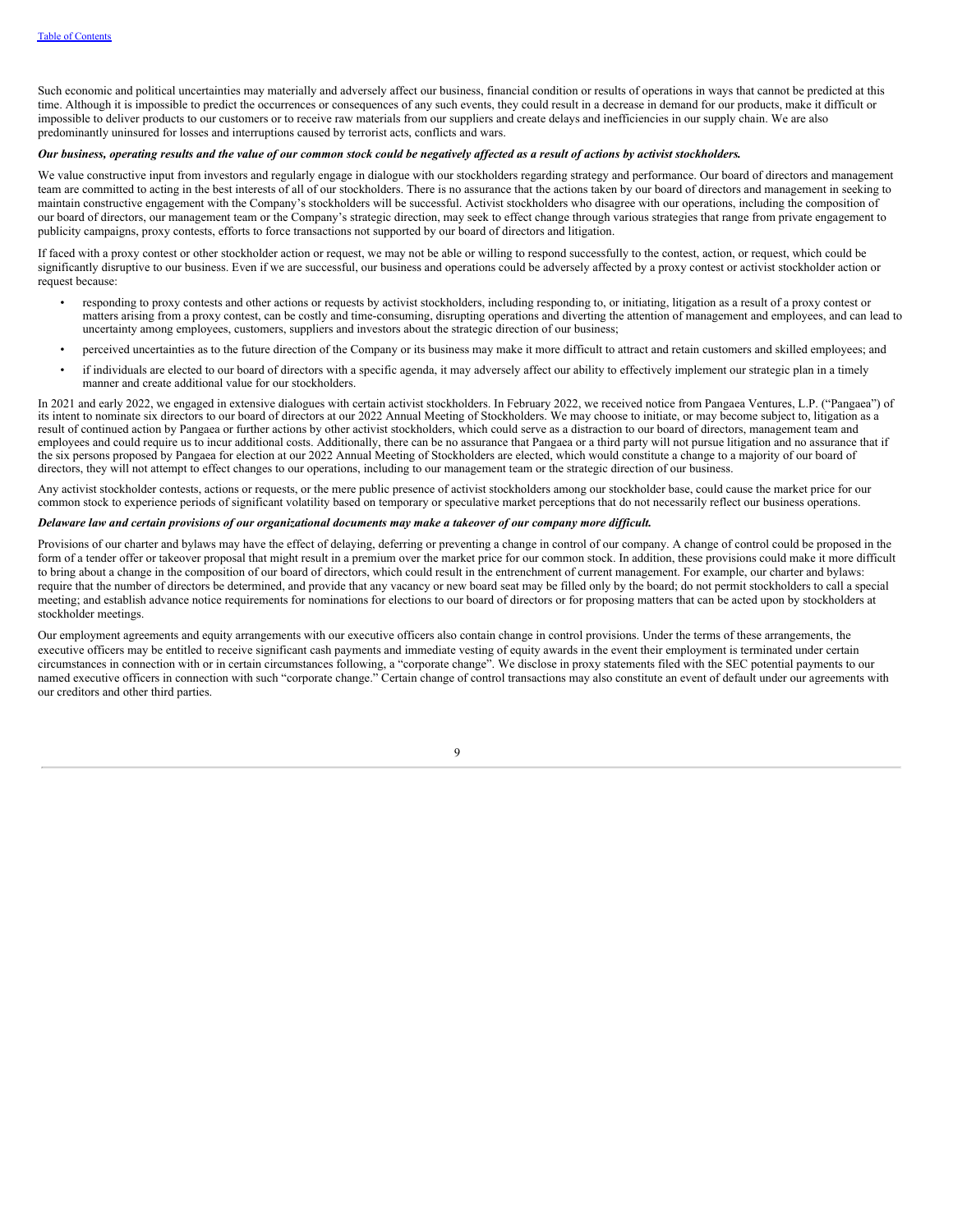These arrangements and provisions of our organizational documents and Delaware law may have the effect of delaying, deferring or preventing changes of control or changes in management of our company, even if such transactions or changes would have significant benefits for our stockholders. As a result, these provisions could limit the price some investors might be willing to pay in the future for shares of our common stock.

## **Risks Related to Legal and Regulatory Matters**

#### We are subject to numerous regulations that could require us to modify our current business practices and incur increased costs.

We operate in a highly-regulated industry and are subject to numerous regulations, including customs and international trade laws, export control, data privacy, antitrust laws and zoning and occupancy laws that regulate manufacturers generally and/or govern the importation, promotion and sale of our products, the operation of our facilities, and our relationship with our customers, suppliers and competitors. If these laws or regulations were to change (including as a result of policies that may be adopted by the Biden administration, consistent with its stated environmental policy objectives) or were violated by our management, employees, suppliers, buying agents or trading companies, the costs of certain goods could increase, or we could experience delays in shipments of our goods, be subject to fines or penalties, or suffer reputational harm, which could reduce demand for our products and hurt our business and negatively impact our results of operations. In addition, we face risk associated with trade protection laws, policies and measures and other regulatory requirements affecting trade and investment, including loss or modification of exemptions for taxes and tariffs, imposition of new tariffs and duties and import and export licensing requirements. Finally, changes in federal and state minimum wage laws and other laws relating to employee benefits could cause us to incur additional wage and benefits costs, which could negatively impact our profitability.

Legal requirements are frequently changed and subject to interpretation, and we are unable to predict the ultimate cost of compliance with these requirements or their effects on our operations. We may be required to make significant expenditures or modify our business practices to comply with existing or future laws and regulations, which may increase our costs and materially limit our ability to operate our business.

## *Adverse results of legal proceedings could materially adversely af ect us.*

We are subject to and may in the future be subject to a variety of legal proceedings and claims that arise out of the ordinary conduct of our business, including legal proceedings brought in non-U.S. jurisdictions. Results of legal proceedings cannot be predicted with certainty. Irrespective of its merits, litigation may be both lengthy and disruptive to our operations and may cause significant expenditure and diversion of management attention. We may be faced with significant monetary damages or injunctive relief against us that could have an adverse impact on our business and results of operations should we fail to prevail in certain matters.

## We expect to continue to incur capital expenditures and operating costs as a result of our compliance with existing and future environmental laws and regulations.

Our industry is subject to extensive laws and evolving regulations related to the protection of the environment. These laws and regulations have tended to become more stringent over time, continue to increase in both number and complexity and affect our operations with respect to, among other things: the discharge of pollutants into the environment; emissions into the atmosphere (including greenhouse gas emissions); and restrictions, liabilities and obligations in connection with storage, transportation, treatment and disposal of hazardous substances and waste. We are also subject to laws and regulations that require us to operate and maintain our facilities to the satisfaction of applicable regulatory authorities.

While we are committed to full compliance with all environmental legal requirements, failure to comply with these laws or regulations, or failure to obtain required permits from applicable regulatory authorities, may expose us to fines, penalties or interruptions in operations. To the extent these capital expenditures or operating costs are not ultimately reflected in the prices of our products and services, or that we are subject to fines, penalties or other interruptions in our operations, our business, results of operations, financial condition and cash flows may be adversely affected.

## The adoption of climate change legislation or regulation could result in increased operating costs and reduced demand for our products.

As a business in the fossil fuel industry, the nature of our operations could make us subject to legislation or regulations affecting the emission of greenhouse gases. The U.S. Environmental Protection Agency has promulgated (and may in the future promulgate) regulations applicable to projects involving greenhouse gas emissions above a certain threshold, and the U.S. and certain states within the U.S. have enacted, or are considering, limitations on greenhouse gas emissions. Such policies are currently being considered by the Biden administration, which has made the reduction of greenhouse gas emissions and reduced dependence on fossil fuel consumption, central policy concerns. Jurisdictions outside the U.S. are also addressing greenhouse gases by legislation or regulation. In addition, efforts have been made and continue to be made at the international level toward the adoption of international treaties or protocols that would address global greenhouse gas emissions. These limitations may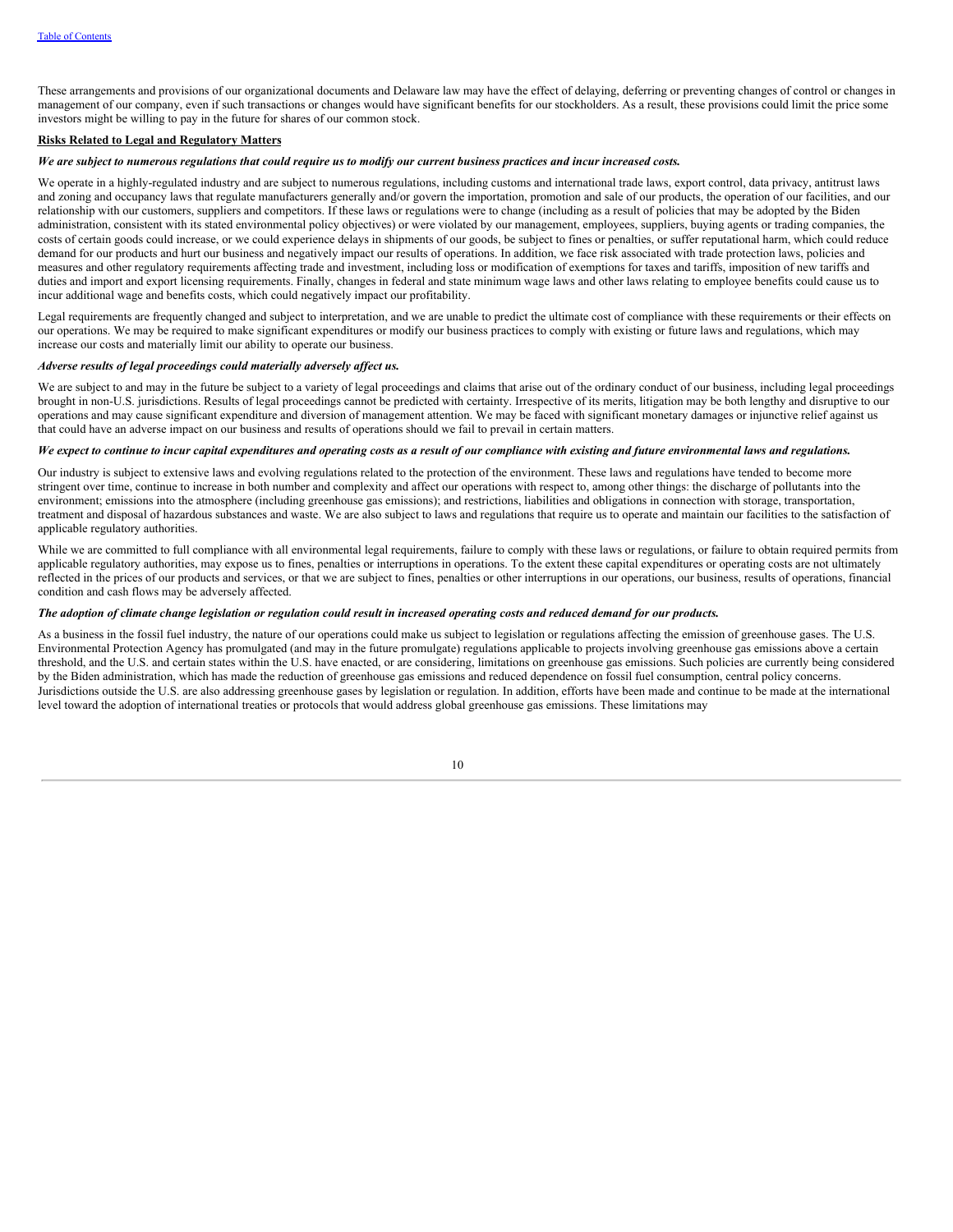include the adoption of cap and trade regimes, carbon taxes, restrictive permitting, increased efficiency standards and incentives or mandates for renewable energy. For example, in January 2021, President Biden signed executive orders that represent his administrations first actions to fight climate change, which included an executive order to reenter the Paris Agreement international treaty on climate change that requires member countries to review and progress their intended contributions and set greenhouse gas reduction goals every five years beginning in 2020. The implementation of this treaty and other efforts to reduce greenhouse gas emissions could make our products more expensive, lengthen project implementation times and reduce demand for hydrocarbons, as well as shift hydrocarbon demand toward relatively lower-carbon sources. Such legislation, regulation, treaties or protocols may also increase our compliance costs, such as for monitoring or sequestering emissions.

## **Risks Related to Technology**

## Increased information systems security threats and more sophisticated and targeted computer crime could pose a risk to our systems, networks, products and services.

Increased information systems security threats and more sophisticated, targeted computer crime pose a risk to the security of our systems and networks and the confidentiality, availability, and integrity of our data, operations, and communications. While we attempt to mitigate these risks by employing a number of measures, including security measures, employee training, comprehensive monitoring of our networks and systems, upgrading our equipment and software and maintenance of backup and protective systems, if these measures prove inadequate, we could be adversely affected by, among other things, loss or damage of intellectual property, proprietary and confidential information. and communications or customer data, having our business operations interrupted, our supply chain interrupted and increased costs to prevent, respond to, or mitigate these cyber security threats. Any significant disruption or slowdown of our systems could cause customers to cancel orders, result in us being unable to manufacture or deliver products (or cause delays), harm our reputation or cause standard business processes to become inefficient or ineffective, which could adversely affect our results of operations, financial condition and cash flows.

## If we are not able to continue the technological innovation and successful commercial introduction of new products, our customers may turn to other producers to meet *their requirements, which may adversely af ect our results of operations, financial condition and cash flows.*

Our industry and the markets into which we sell our products experience periodic technological change and ongoing product improvements. In addition, our customers may introduce new generations of their own products, adopt new or different risk profiles, or require new technological and increased performance specifications that would require us to develop customized products. Our future growth and profitability will depend on our ability to maintain or enhance technological capabilities, develop and market products and applications that meet changing customer requirements and successfully anticipate or respond to technological changes in a cost effective and timely manner. Our inability to maintain a technological edge, innovate and improve our products could cause a decline in the demand and sales of our products and adversely affect our results of operations, financial condition and cash flows.

## A failure of our information technology systems, including our enterprise resource planning ("ERP") system, could adversely effect on our business and results of *operations or the ef ectiveness of internal controls over financial reporting.*

We rely on sophisticated information technology systems and infrastructure to support our business. Any of these systems may be susceptible to outages due to fire, floods, power loss, telecommunications failures, usage errors by employees, computer viruses, cyber-attacks or other security breaches or similar events. For example, in 2017 we implemented a new ERP system at our specialty petrochemicals facility in order to better manage our business, and we continue to implement additional improvements to the system. ERP implementations are complex and time-consuming projects that involve substantial expenditures on system software and implementation activities over a significant period of time. A failure or prolonged interruption in our information technology systems, including our ERP system, or difficulties encountered in upgrading our systems or implementing new systems that compromises our ability to meet our customers' needs or impairs our ability to record, process and report accurate information, could adversely affect our financial reporting systems and our ability to produce financial reports, the effectiveness of internal controls over financial reporting (including our disclosure controls and procedures), and our business and results of operations.

## **Risks Related to Financing and Tax**

#### Changes in tax laws or exposure to additional income tax liabilities could affect our future profitability.

Factors that could materially affect our future effective tax rates include but are not limited to: changes in tax laws or the regulatory environment; changes in accounting and tax standards or practices; changes in the composition of operating income by tax jurisdiction; and our operating results before taxes.

We are subject to federal and state income taxes in the United States. Significant judgment is required in determining our provision for income taxes. We believe our tax estimates are reasonable, the final determination of tax audits and any related

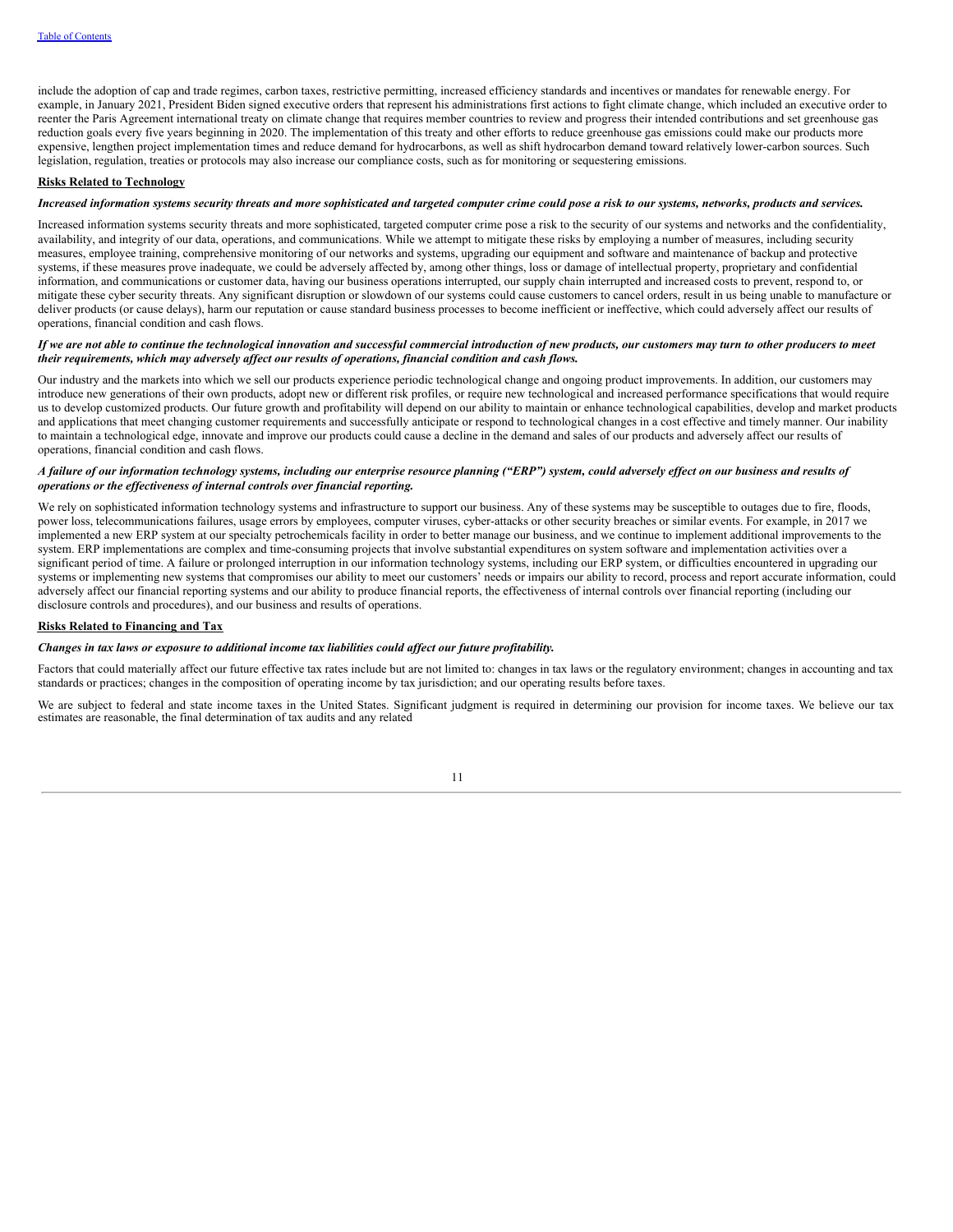litigation could be materially different to that which is reflected in our Consolidated Financial Statements. Should any tax authority take issue with our estimates, our results of operations, financial condition and cash flows could be adversely affected.

We are subject to examination by federal and state tax authorities. While we regularly assess the likelihood of favorable or unfavorable outcomes resulting from examinations by the IRS and other tax authorities to determine the adequacy of our provision for income taxes, there can be no assurance that the actual outcome resulting from these examinations will not materially adversely affect our financial condition and operating results.

## The covenants in the instruments that govern our outstanding indebtedness may limit our operating and financial flexibility.

The covenants in the instruments that govern our outstanding indebtedness limit our ability to, among other things: incur indebtedness and liens; make loans and investments; prepay, redeem or repurchase debt; engage in acquisitions, consolidations, asset dispositions, sale-leaseback transactions and affiliate transactions; change our business; amend some of our debt agreements; and grant negative pledges to other creditors.

In addition, the ARC Agreement (as defined herein) also has financial covenants that require TOCCO to maintain a maximum Consolidated Leverage Ratio and minimum Consolidated Fixed Charge Coverage Ratio (each as defined in the ARC Agreement). See Note 13 to the Consolidated Financial Statements.

A failure by us or our subsidiaries to comply with the covenants and restrictions contained in the agreements governing our indebtedness could result in an event of default under such indebtedness, which could adversely affect our ability to respond to changes in our business and manage our operations. Upon the occurrence of an event of default under any of the agreements governing our indebtedness, the lenders could elect to declare all amounts outstanding to be due and payable and exercise other remedies as set forth in the agreements. Further, an event of default or acceleration of indebtedness under one instrument may constitute an event of default under another instrument. If any of our indebtedness were to be accelerated, there can be no assurance that our assets would be sufficient to repay this indebtedness in full, which could have a material adverse effect on our ability to continue to operate as a going concern.

#### Our indebtedness could limit cash flow available for our operations and could adversely affect our ability to service debt or obtain additional financing if necessary.

As of December 31, 2021, we had no borrowings outstanding under our revolving credit facility (the "Revolving Facility") and \$42.2 million in borrowings outstanding under our term loan facility (the "Term Loan Facility" and, together with the Revolving Facility, the "Credit Facilities"). Pursuant to the terms of the amended and restated credit agreement (as amended, the "ARC Agreement") governing the Credit Facilities, we also have the option, at any time, to request an increase to the commitment under the Revolving Facility and/or the Term Loan Facility by an additional amount of up to \$50.0 million in the aggregate, subject to lenders acceptance of the increased commitment and other conditions.

Although the agreements governing our existing indebtedness contain restrictions on the incurrence of additional indebtedness, these restrictions are subject to a number of important exceptions, and additional indebtedness that we may incur from time to time to finance projects or for other reasons in compliance with these restrictions could be substantial. If we incur significant additional indebtedness, the related risks that we face could increase.

For example, in May 2020, SHR and TC received loan proceeds in an aggregate principal amount of approximately \$6.1 million under the Payment Protection Program ("PPP Loans") established under the Coronavirus Aid, Relief, and Economic Security Act of 2020 ("CARES Act") and administered by the United States Small Business Administration (the "SBA"). The PPP Loans were eligible for partial or full forgiveness if we complied with the provisions of the CARES Act. In the second half of 2021, the Company was notified of full forgiveness for the PPP Loans, including all accrued interest to the applicable date of forgiveness. Although the PPP Loans have been forgiven in full, the SBA reserves the right to audit any loan under the Paycheck Protection Program and these audits may occur after forgiveness has been granted. In accordance with the CARES Act, all borrowers are required to maintain their PPP loan documentation for six years after the PPP loan was forgiven or repaid in full and to provide that documentation to the SBA upon request. If the SBA were to conduct an audit of the PPP Loans, there can be no guarantee that the results will be favorable in determining that SHR and TC were eligible for full forgiveness of the PPP Loans.

Our current, or any future, indebtedness could: limit our flexibility in planning for, or reacting to, changes in the markets in which we compete; place us at a competitive disadvantage relative to our competitors with less indebtedness; limit our ability to reinvest in our business; render us more vulnerable to general adverse economic, regulatory and industry conditions; and require us to dedicate a substantial portion of our cash flow to service our indebtedness.

Our ability to meet our cash requirements, including our debt service obligations, is dependent upon our ability to maintain our operating performance, which will be subject to general economic and competitive conditions and to financial, business and other factors, many of which are beyond our control. We cannot provide assurance that our business will generate sufficient cash flow from operations to fund our cash requirements and debt service obligations.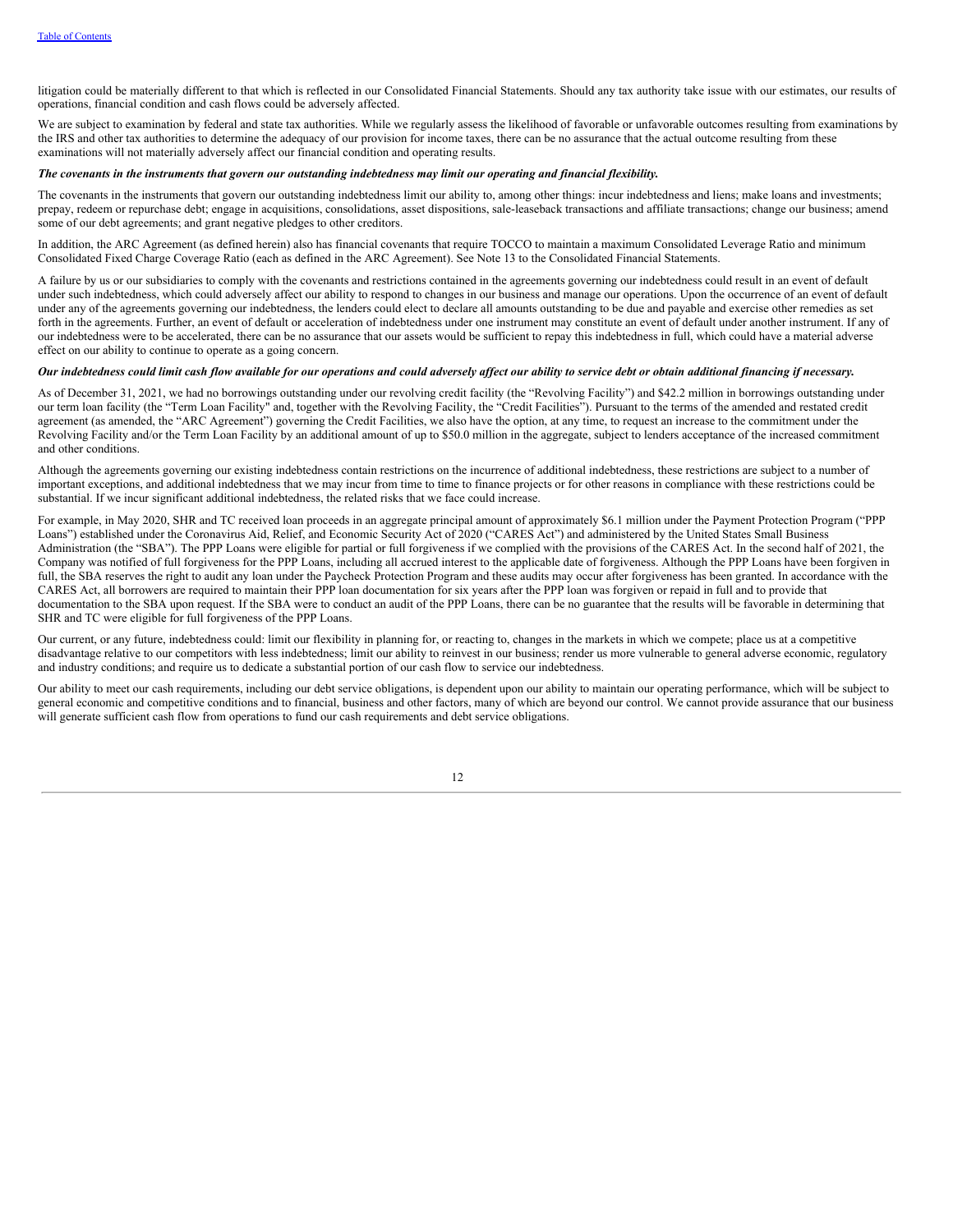## To service our current, and any future, indebtedness, we will require a significant amount of cash, which may adversely affect our future results.

Our ability to generate cash depends on many factors beyond our control, and any failure to meet our debt service obligations could harm our business, results of operations and financial condition. Our ability to make payments on and to refinance our indebtedness, and to fund working capital needs and planned capital expenditures, will depend on our ability to generate cash in the future. This, to a certain extent, is subject to general economic, financial, competitive, business, legislative, regulatory and other factors that are beyond our control.

If our business does not generate sufficient cash flow from operations or if future borrowings are not available to us in an amount sufficient to enable us to pay our indebtedness, or to fund our other liquidity needs, we may need to refinance all or a portion of our indebtedness (or otherwise seek amendment or relief from the terms of our indebtedness), on or before the maturity thereof, sell assets, reduce or delay capital investments or seek to raise additional capital, any of which could have a material adverse effect on our operations. We might not generate sufficient cash flow to repay indebtedness as currently anticipated. In addition, we may not be able to effect any of these actions, if necessary, on commercially reasonable terms or at all. Our ability to restructure or refinance our indebtedness, will depend on the condition of the capital markets and our financial condition at such time. Any refinancing of our indebtedness could be at higher interest rates and may require us to comply with more onerous covenants, which could further restrict our business operations. The terms of existing or future debt instruments may limit or prevent us from taking any of these actions. Our inability to generate sufficient cash flow to satisfy our debt service obligations, or to refinance or restructure our obligations on commercially reasonable terms or at all, would have a material adverse effect on our business, results of operations and financial conditions.

## Our variable rate indebtedness subjects us to interest rate risk, which could cause our debt service obligations to increase significantly.

Borrowings under the Credit Facilities are, and additional borrowings in the future may be, at variable rates of interest that expose us to interest rate risk. If interest rates increase, our debt service obligations on the variable rate indebtedness will increase even though the amount borrowed will remain the same, and our net income and cash flows, including cash available for servicing our indebtedness, will correspondingly decrease. We may in the future enter into, interest rate swaps for our variable rate debt whereby we exchange floating for fixed rate interest payments in order to reduce exposure to interest rate volatility. However, any interest rate swaps into which we enter may not fully mitigate our interest rate risk.

In addition, our variable rate indebtedness may use the London Interbank Offer Rate ("LIBOR") as a benchmark for establishing the interest rate. The LIBOR has been subject of national, international, and other regulatory guidance and proposals for reform. In July 2017, the U.K. Financial Conduct Authority (the "FCA") announced that it intends to stop persuading or compelling banks to submit rates for calculation of LIBOR after 2021. On March 5, 2021, the ICE Benchmark Administration, which administers LIBOR, and the FCA announced that all LIBOR settings will either cease to be provided by any administrator, or no longer be representative immediately after December 31, 2021, for all non-U.S. dollar LIBOR settings and one-week and two-month U.S. dollar LIBOR settings, and immediately after June 30, 2023 for the remaining U.S. dollar LIBOR settings (the "LIBOR Announcement").

These reforms and other pressures may cause LIBOR to disappear entirely or to perform differently than in the past. At this time, no consensus exists as to what rate or rates will become accepted alternatives to LIBOR, although on July 29, 2021, the Alternative Reference Rates Committee, a U.S.-based group convened by the U.S. Federal Reserve Board and the Federal Reserve Bank of New York, formally recommended the Secured Overnight Financing Rate ("SOFR") as its preferred replacement rate for LIBOR. Given the inherent differences between LIBOR and SOFR, or any other alternative benchmark rate that may be established, there are many uncertainties regarding a transition from LIBOR, including but not limited to the need to amend all contracts with LIBOR as the referenced rate and how this will impact the cost of variable rate debt and certain derivative financial instruments, or whether the COVID-19 pandemic will have further effect on LIBOR transition plans. In addition, SOFR or other replacement rates may fail to gain market acceptance. The elimination of LIBOR or any other changes or reforms to the determination or supervision of LIBOR could have an adverse impact on the market value of and/or transferability of any LIBOR-linked securities, loans, and other financial obligations or extensions of credit held by or due to us or on our overall financial condition or results of operations.

<span id="page-15-0"></span>US dollar borrowings under the Credit Facilities currently bear interest at variable interest rates that use LIBOR. No modification has been made yet to the Credit Facilities as it pertains to US dollar borrowings as a result of the LIBOR Announcement, though changes will be required in the future. Currently, it is anticipated that the new benchmark for our US dollar borrowings will be one or more SOFR-based rates. The shift to SOFR from LIBOR is complex and may adversely affect our business, results of operations, financial condition liquidity and cash flows. The consequences of these developments cannot be entirely predicted, but could include an increase in our financing costs and our ability to access capital. We do not expect the discontinuation of LIBOR as a reference rate in our debt agreements to have a material adverse effect on our financial position or materially affect our interest expense.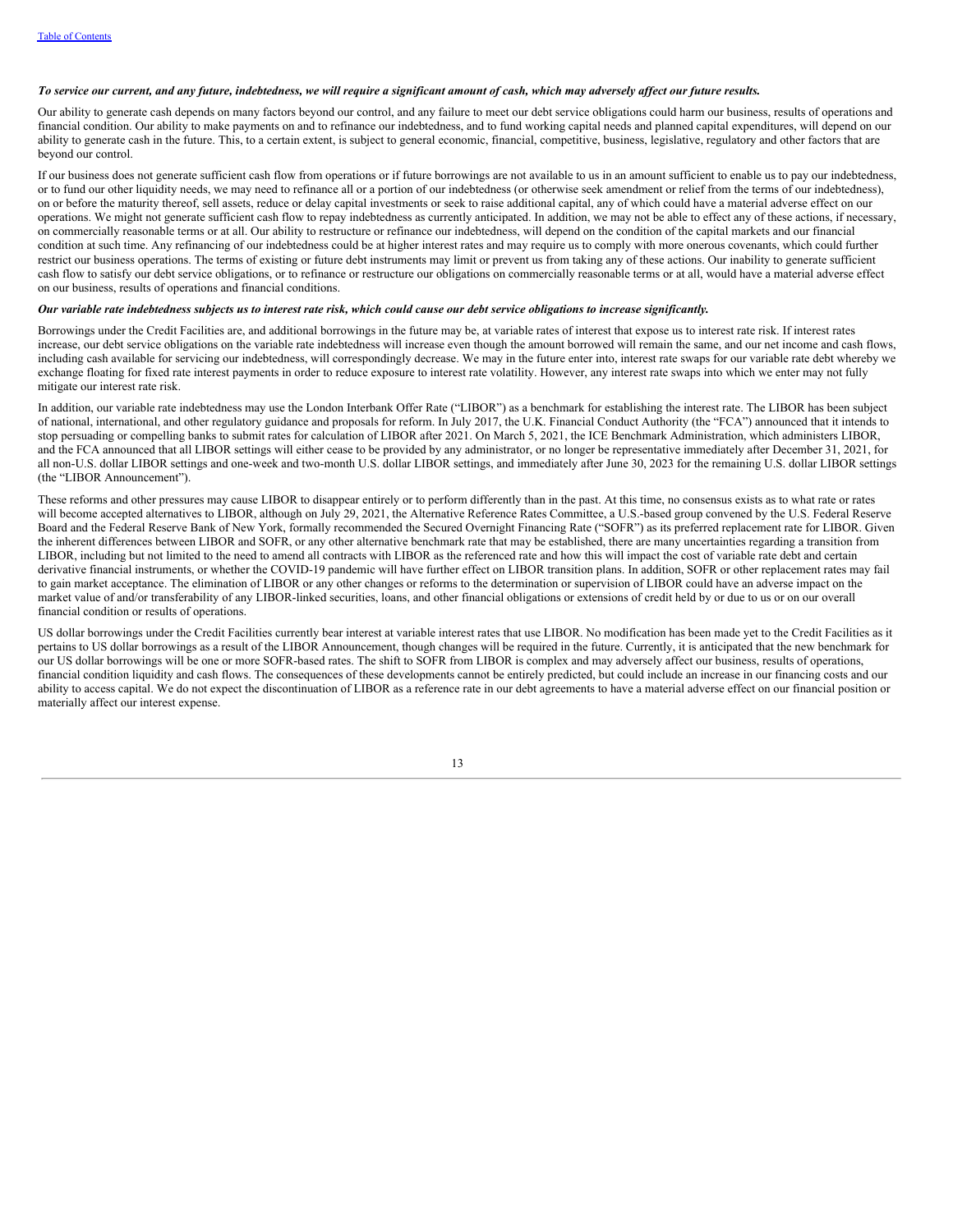## **ITEM 1B. Unresolved Staff Comments.**

None.

#### <span id="page-16-0"></span>**ITEM 2. Properties.**

#### *Specialty Petrochemicals Facility*

SHR owns and operates a specialty petrochemicals facility located in Silsbee, Texas approximately 30 miles north of Beaumont and 90 miles east of Houston. The base SHR facility consists of five operating units which, while interconnected, make distinct products through differing processes: (i) a Penhex Unit; (ii) a Reformer Unit; (iii) a Cyclopentane Unit; (iv) an Advanced Reformer unit; and (v) an Isomerization Unit. In addition to the base plant, SHR operates three proprietary chemical production facilities for toll processing customers. The Reformer Unit, the Advanced Reformer unit, and the Cyclo-Pentane Unit further process streams produced by the Penhex Unit.

Our present total capacity at our Silsbee facility is 13,000 barrels per day of fresh feed; however, our air permits limit us to a maximum processing rate of 11,000 barrels per day. We also have a 4,000 barrels per day Advanced Reformer unit which increases our capability to upgrade by-products produced from the Penhex Unit and provides security of hydrogen supply to the plant.

In support of the Specialty Petrochemicals segment, we own approximately 100 storage tanks with total capacity of approximately 294,000 barrels, and 130 acres of land at the plant site, 70 acres of which are developed. We also own a truck and railroad loading terminal consisting of storage tanks, nine rail spurs, and truck and tank car loading facilities on approximately 63 acres of which 36 acres are developed.

GSPL owns three 8-inch diameter pipelines (of which two are operational) and five 4-inch diameter pipelines, aggregating approximately 70 miles in length connecting SHR's facility to (1) a natural gas line, (2) SHR's truck and rail loading terminal and (3) a major petroleum products pipeline system owned by an unaffiliated third party. All pipelines are operated within Texas Railroad Commission and DOT regulations for maintenance and integrity.

#### *Specialty Waxes Facility*

TC owns and operates a specialty waxes facility from its 27.5 acre plant site located in Pasadena, Texas. The plant contains several stainless steel reactors ranging in size from 3,300 to 16,000 gallons with overhead condensing systems, two 4,000 gallon glass line reactors, five Sandvik forming belts with pastillating capabilities, five high vacuum wiped film evaporators varying in size from 12 to 20  $m<sup>2</sup>$  steel batch column with 10,000 gallon still pot and 20 theoretical stages of structured packing. This plant has the ability to crystallize and recover solids from the crystallization process. There are also three fully equipped, on-site laboratories. With a base product offering of polyethylene waxes, TC is well suited to manage high molecular weight materials that must be managed in the molten state. TC offers pastillating for waxes, polymers and resins, flaking capabilities, as well as solids packaging services.

TC also has a hydrogenation/distillation unit which expands its processing capabilities by providing state-of-the-art distillation and high-pressure hydrogenation capabilities.

## *Of ices*

Outside of the facilities that we own, the Company has a leased corporate office in Sugar Land, Texas.

## <span id="page-16-1"></span>**ITEM 3. Legal Proceedings.**

The Company is periodically named in legal actions arising from normal business activities. We evaluate the merits of these actions and, if we determine that an unfavorable outcome is probable and can be reasonably estimated, we will establish the necessary reserves. We are not currently involved in legal proceedings that could reasonably be expected to have a material adverse effect on our business, prospects, financial condition or results of operations. We may become involved in material legal proceedings in the future.

## <span id="page-16-2"></span>**ITEM 4. Mine Safety Disclosures.**

<span id="page-16-3"></span>Not applicable.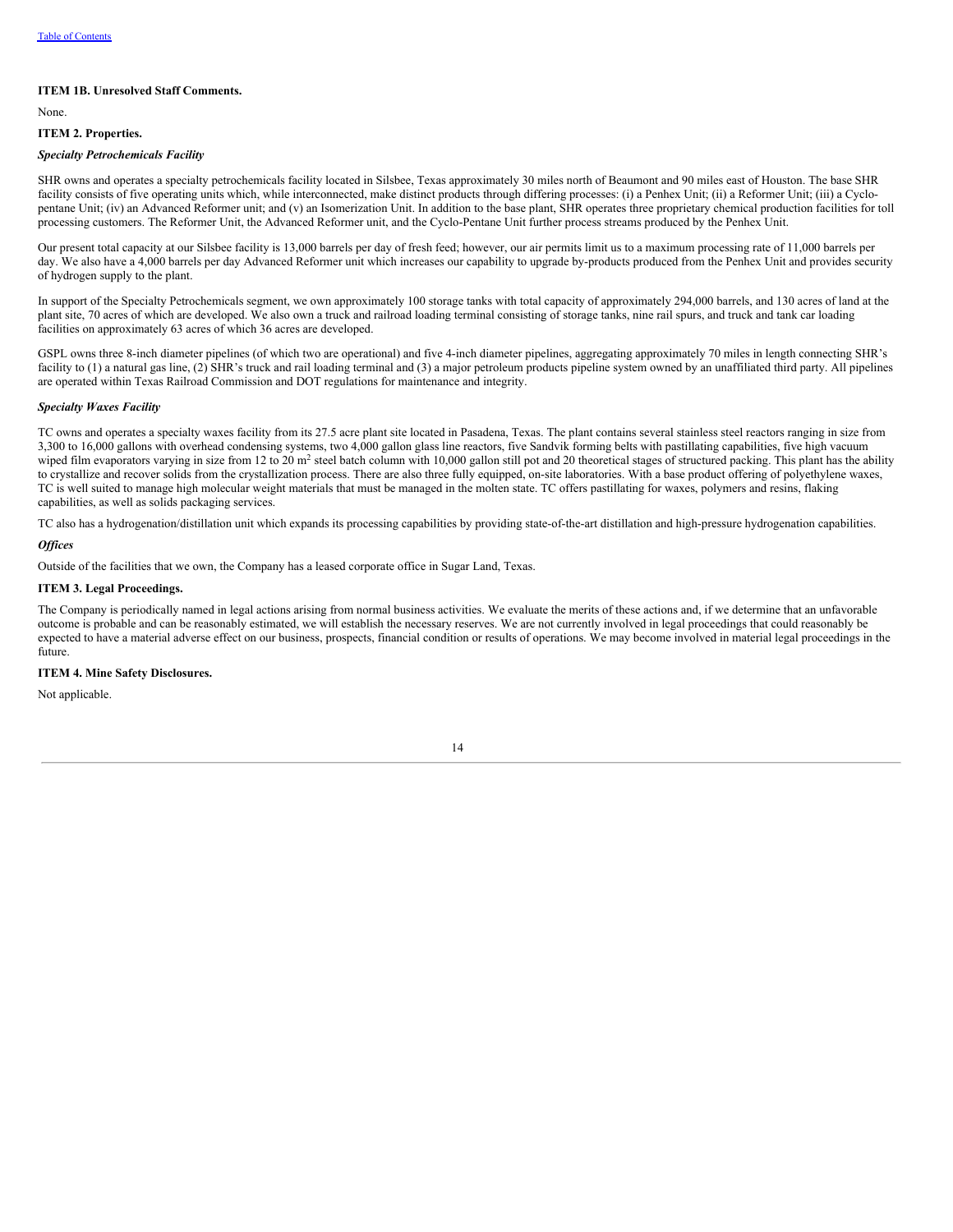## **PART II**

#### <span id="page-17-0"></span>ITEM 5. Market for Registrant's Common Equity, Related Stockholder Matters, and Issuer Purchases of Equity Securities.

**COMPARISON OF 5 YEAR CUMULATIVE TOTAL RETURN\*** Among Trecora Resources, the NYSE Composite Index and the S&P Specialty Chemicals Index

Our common stock traded on the New York Stock Exchange ("NYSE") under the symbol "TREC".

As of February 25, 2022, there were approximately 410 recorded holders (including brokers' accounts) of the Company's common stock. We have not paid any dividends since our inception and have instead deployed earnings to fund the development of our business. Any future determination to pay dividends will be at the discretion of our board of directors and will depend on our financial condition, results of operations, capital expenditure requirements, restrictions contained in current and future financing instruments, and other factors that our board of directors deems relevant. In addition, our ability to pay dividends depends in part on our receipt of cash dividends and distributions from our subsidiaries. The terms of certain of our current debt instruments restrict the ability of our subsidiaries to pay dividends, as may the terms of any of our future debt or preferred securities.

# **Total Stockholder Return**

The following graph compares the cumulative total stockholder return on our common stock against the NYSE Composite Index and the S&P Specialty Chemical Index, for the five years ending December 31, 2021. The graph was constructed on the assumption that \$100 was invested in our common stock and each comparative on December 31, 2016, and that any dividends were fully reinvested.



\*\$100 invested on 12/31/16 in stock or index, including reinvestment of dividends. Fiscal year ending December 31

Copyright<sup>©</sup> 2022 Standard & Poor's, a division of S&P Global. All rights reserved.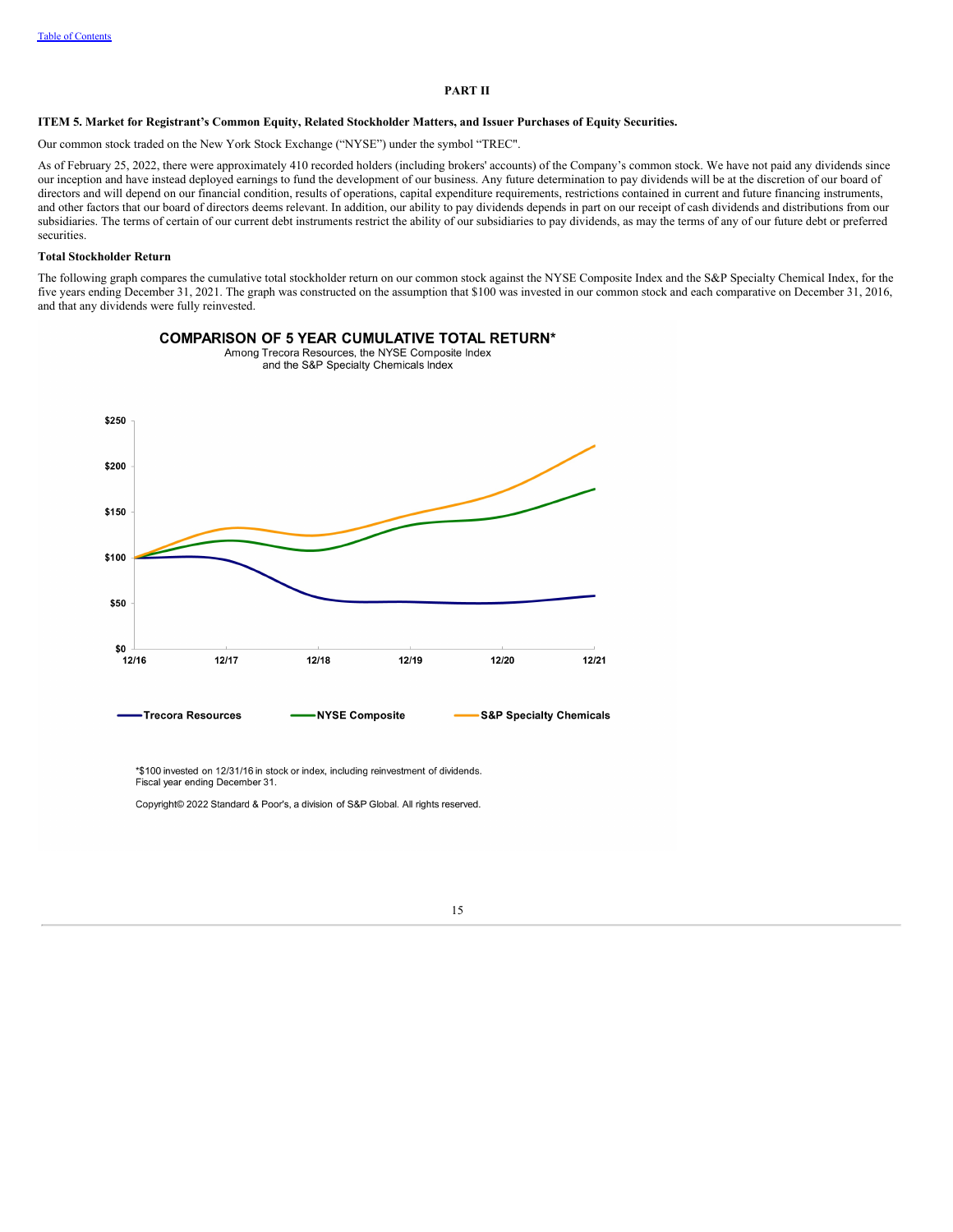## **Issuer Purchases of Equity Securities**

Please see the below table for information regarding repurchases of the Company's common stock made by the Company during the three months ended December 31, 2021.

| Period                               | (a<br>Total Number of<br>Shares (or Units)<br>Purchased | (b)<br>Average Price Paid<br>Per Share (or Unit) | Total Number of Shares (or<br>Units) Purchased as Part of lof Shares that May Yet Be<br>Publicly Announced Plans or Purchased Under the Plans<br>Proerams <sup>(2)</sup> | Approximate Dollar Value<br>or Programs <sup><math>(2)</math></sup> |
|--------------------------------------|---------------------------------------------------------|--------------------------------------------------|--------------------------------------------------------------------------------------------------------------------------------------------------------------------------|---------------------------------------------------------------------|
| October 1, 2021 - October 31, 2021   |                                                         |                                                  |                                                                                                                                                                          |                                                                     |
| November 1, 2021 - November 30, 2021 | 791,900 \$                                              | 8.16                                             | 791.900                                                                                                                                                                  | 8.761.104                                                           |
| December 1, 2021 - December 31, 2021 | $7.500^{(1)}$                                           | $8.41^{(1)}$                                     |                                                                                                                                                                          |                                                                     |
| Total                                | 799,400 \$                                              | 8.16                                             | 791.900                                                                                                                                                                  | 8,761,104                                                           |

 $(1)$  Represents shares of our common stock withheld for satisfaction of tax liabilities of a holder of restricted shares. The value of such shares was calculated based on the closing price of our common stock on the New York Stock Exchange ("NYSE") on the date when the withholding was made.

<sup>(2)</sup> Represents shares of our common stock purchased on the open market pursuant to the Company's previously announced repurchase program for up to \$20 million of the<br>Company's common stock, which will expire in March 202 of our common stock on the NYSE at the time the purchase was made. Repurchases under the Share Repurchase Program may be made at management's discretion from time to time on the open market, through privately negotiated transactions or through broker-negotiated purchases, in compliance with applicable securities law, including through a 10b5-1 Plan. The Company is not obligated to acquire any specific number of shares of our common stock under the Share Repurchase Program, which may be suspended for periods or discontinued at any time. The timing and the amount of any shares to be repurchased will be determined by management based on an evaluation of market conditions and other factors, including the Company's stock price. (2)

#### <span id="page-18-0"></span>**ITEM 6. [Reserved].**

#### <span id="page-18-1"></span>**ITEM 7. Management's Discussion and Analysis of Financial Condition and Results of Operations.**

Management's Discussion and Analysis of Financial Condition and Results of Operations should be read in conjunction with Item 8. Financial Statements and Supplementary Data.

#### <span id="page-18-2"></span>**Forward Looking Statements**

Some of the statements and information contained in this Annual Report on Form 10-K may constitute forward-looking statements within the meaning of the Private Securities Litigation Reform Act of 1995. Statements regarding the Company's financial position, business strategy and plans and objectives of the Company's management for future operations and other statements that are not historical facts, are forward-looking statements. Forward-looking statements are often characterized by the use of words such as "outlook," "may," "will," "can," "shall," "should," "could," "expects," "plans," "anticipates," "contemplates," "proposes," "believes," "estimates," "predicts," "projects," "potential," "continue," "intend," or the negative of such terms and other comparable terminology, or by discussions of strategy, plans or intentions.

Forward-looking statements involve known and unknown risks, uncertainties, assumptions, and other important factors that could cause the actual results, performance or our achievements, or industry results, to differ materially from historical results, any future results, or performance or achievements expressed or implied by such forward-looking statements. Such risks, uncertainties and factors include, but are not limited to the impacts of the COVID-19 pandemic on our business, financial results and financial condition and that of our customers, suppliers, and other counterparties; general economic and financial conditions domestically and internationally including the impact of rising inflation; insufficient cash flows from operating activities; our ability to attract and retain key employees; feedstock and product prices; feedstock availability and our ability to access third party transportation; competition; industry cycles; natural disasters or other severe weather events, health epidemics and pandemics (including the COVID-19 pandemic) and terrorist attacks; our ability to consummate extraordinary transactions, including acquisitions, dispositions and other business combinations, and realize the financial and strategic goals of such transactions; technological developments and our ability to maintain, expand and upgrade our facilities; regulatory changes; environmental matters; lawsuits; outstanding debt and other financial and legal obligations; difficulties in obtaining additional financing on favorable conditions, or at all; local business risks in foreign countries, including civil unrest and military or political conflict, local regulatory and legal environments and foreign currency fluctuations; and other risks detailed in Part I, Item 1A. Risk Factors and this Part II, Item 7. Management's Discussion and Analysis of Financial Condition and Results of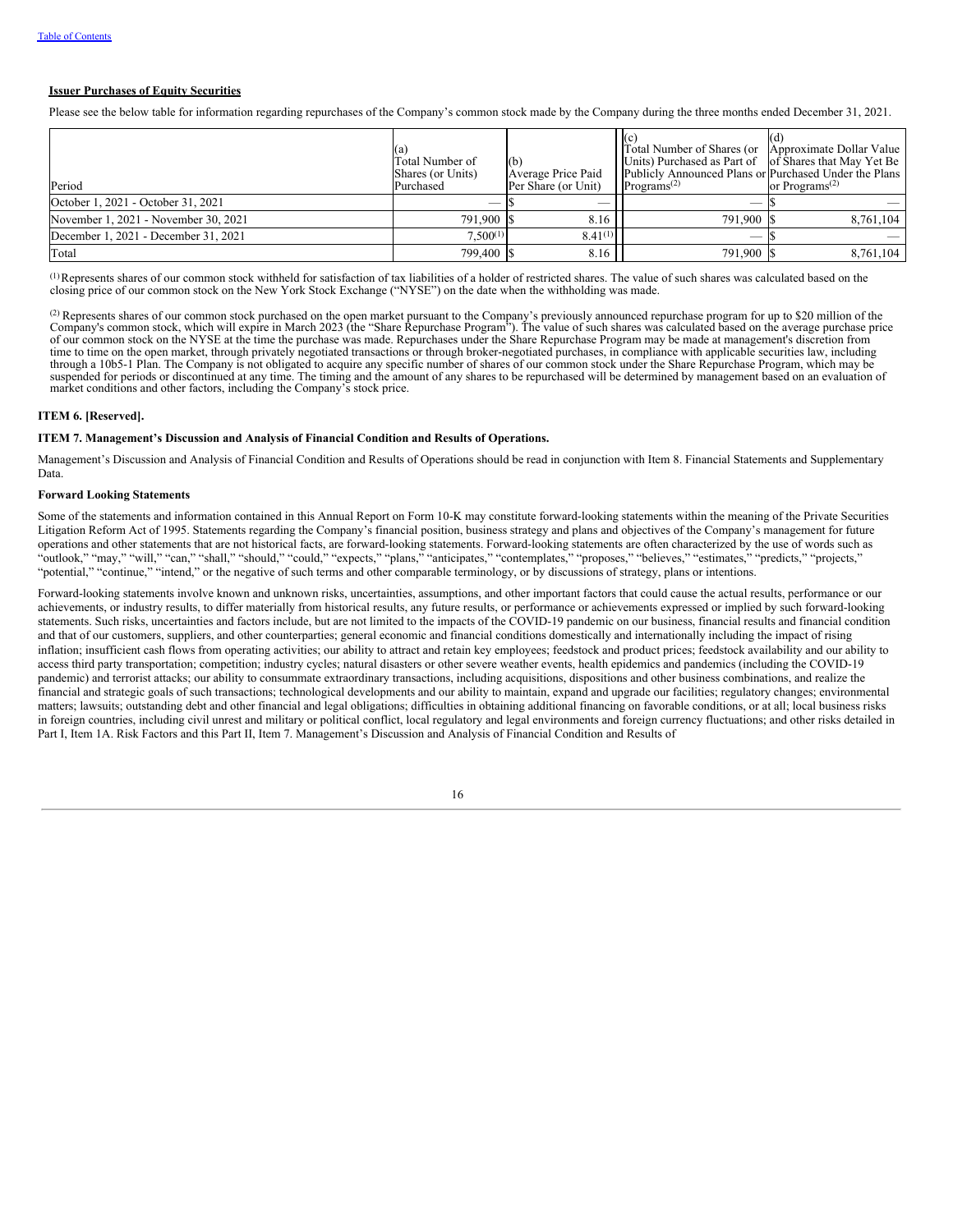Operations in this Annual Report on Form 10-K, and in our other filings with the SEC. Many of these risks and uncertainties are currently amplified by and will continue to be amplified by, or in the future may be amplified by, the COVID-19 pandemic and other natural disasters such as severe weather events.

There may be other factors of which we are currently unaware or deem immaterial that may cause our actual results to differ materially from the forward-looking statements. In addition, to the extent any inconsistency or conflict exists between the information included in this report and the information included in our prior releases, reports and other filings with the SEC, the information contained in this report updates and supersedes such information.

Forward-looking statements are based on current plans, estimates, assumptions and projections, and, therefore, you should not place undue reliance on them. Forward-looking statements speak only as of the date they are made, and we undertake no obligation to update them in light of new information or future events.

## <span id="page-19-0"></span>**Overview**

The following discussion and analysis of our financial results, as well as the accompanying Consolidated Financial Statements and related notes to Consolidated Financial Statements to which they refer, are the responsibility of our management. Our accounting and financial reporting fairly reflect our business model which is based on the manufacturing and marketing of specialty petrochemicals products and waxes and providing custom manufacturing services.

Our preferred supplier position into the specialty petrochemicals market is derived from the combination of our reputation as a reliable supplier established over many years, the very high purity of our products, and a focused approach to customer service. In specialty waxes, we are able to deliver to our customers a product performance and price point that we believe is unique to our market; while the diversity of our custom processing assets and capabilities offers solutions to our customers that we believe are uncommon along the U.S. Gulf Coast. The specialty waxes business also delivers environmental circularity by using proprietary technology to convert waste products generated by suppliers' polyethylene production to high value solutions for our customers.

Enabling our success in these businesses is a commitment to operational excellence which establishes a culture that prioritizes the safety of our employees and communities in which we operate, the integrity of our assets and regulatory compliance. This commitment drives a change to an emphasis on forward-looking, leading-indicators of our results and proactive steps to continuously improve our performance. We bring the same commitment to excellence to our commercial activities where we focus on the value proposition to our customers while understanding opportunities to maximize our value capture through service and product differentiation, supply chain and operating cost efficiencies and diversified supply options. We believe our focus on execution, meeting the needs of our customers, and growing our business while maintaining prudent control of our costs, will significantly contribute to enhanced stockholder value.

## <span id="page-19-1"></span>**Business Environment and Risk Assessment**

We continue to monitor the progression of COVID-19 and the recommended measures to curb the spread of the virus. Our guiding principle is, and has always been, the protection of our people and the communities in which we work, as well as maintaining the overall integrity of our assets. While the majority of our workforce has transitioned to a flexible work environment, we are continuing to follow the orders and guidance of federal, state, and local governmental agencies, as we maintain our own stringent protocols in an effort to mitigate the spread of the virus and protect the health of our employees, customers, and suppliers as well as the communities in which we work. Since the start of 2021, we have encouraged our workforce to receive vaccinations against COVID-19. However, new variants, particularly the Omicron and Delta variants, have engendered a resurgence of the virus in many regions. In the midst of changing conditions, we have nevertheless been able to continue to manage our business with minimal impact as we have throughout the COVID-19 pandemic.

Throughout 2021, we have seen a continued resurgence of demand due to the ongoing recovery of our business and the economy as a whole from the COVID-19 pandemic, which we expect to continue into 2022. However, numerous uncertainties remain regarding the potential future impact of the COVID-19 pandemic (including how the impact of the pandemic on our business and results of operations may change from quarter to quarter), including uncertainties related to the severity of the disease and the emergence of new variants, the continued duration of the pandemic, additional actions that may be taken by governmental authorities and other unintended consequences.

Our management will continue to actively monitor the impact of COVID-19 on our business, results of operations, financial condition, liquidity, suppliers, industry, investments, and workforce. We do not currently anticipate any material impairments, with respect to intangible assets, long–lived assets, or right of use assets, increases in allowances for credit losses from our customers, restructuring charges, other expenses, or changes in accounting judgments to have a material impact on our Consolidated Financial Statements.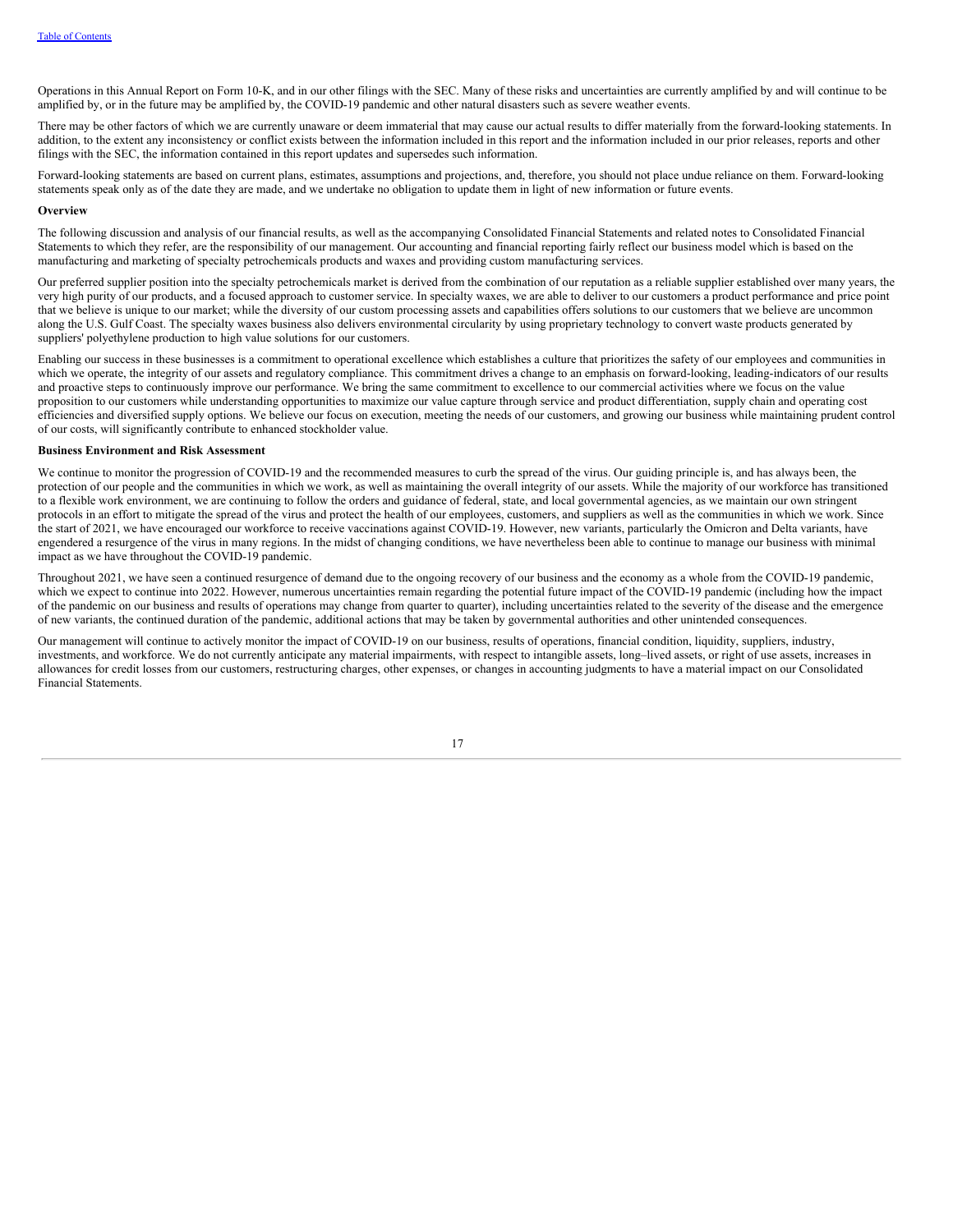To date, our plants have continued to operate as normal, and the majority of our supply chain has remained intact, with adequate availability of raw materials. Although there have been some disruptions in global logistics channels, we have not experienced significant delays in fulfillment of customer orders. Inflation has negatively impacted our input costs, including those associated with logistics, over the course of 2021 and we are attempting to recover as much of these costs from customers as possible.

In February 2021, there was a prolonged period of sub-freezing temperatures and snow across the State of Texas and the region. This Texas freeze event resulted in significant negative impacts not only to our business but also to our customers along the Gulf Coast. As previously disclosed, we had an estimated negative impact to Adjusted EBITDA of approximately \$3.5 million.

We believe we are well-positioned to participate in the U.S. chemical industry growth driven by new investments and overall economic growth. While petrochemical prices are volatile on a short-term basis and depend on the demand of our customers' products, our investment decisions are based on our long-term business outlook using a disciplined approach in selecting and pursuing the most attractive investment opportunities.

## *Specialty Petrochemicals Segment*

SHR's specialty petrochemicals revenues and volumes increased in 2021 compared to 2020 due to the continued economic recovery following the pandemic downturn. Product sales revenue increased 36.7% driven by significant price increases in our feedstock. Product prices were higher in 2021 compared to 2020 as we passed along price increases resulting from higher feedstock costs. During 2021, SHR continued to emphasize our competitive advantages achieved through our high quality products and outstanding customer service and responsiveness. We also continued to make strides in improving safety and plant reliability.

During 2021, natural gasoline feedstock costs were approximately 82% higher than 2020, reflecting higher crude oil prices. Approximately 68% of our prime products are sold under formula pricing whereby feedstock price is passed along to the customer typically with a one month lag. Rising feedstock costs throughout 2021 continued to cause a narrowing of margins in 2021, similar to what we saw in the second half of 2020. Our by-product margins improved compared to 2020 due to higher by-product component prices.

#### *Specialty Waxes Segment*

Sales revenues for our specialty waxes business was relatively flat in 2021 as compared to 2020 as we had slightly lower wax product revenues and higher custom processing revenues. Wax sales volumes were depressed due to extended disruptions to feed supply and production limitations at our Pasadena facility in the first quarter of 2021 resulting from the Texas freeze event. Our wax feed is based on certain by-products produced as a result of polyethylene production at major polyethylene producers' facilities on the US Gulf Coast. Our wax feed supply was negatively impacted by producers' plant shut downs during the Texas freeze event.

Our Specialty Waxes products are used in a variety of applications including: performance additives for hot melt adhesives; penetration and melting point modifiers for paraffin and microcrystalline waxes; lubrication and processing aides for plastics, PVC, rubber, and dry stir-in additives for inks. In oxidized forms, applications also include use in textile emulsions.

## **Non-GAAP Financial Measures**

We include in this Annual Report on Form 10-K the non-GAAP financial measures of EBITDA from continuing operations and Adjusted EBITDA from continuing operations and provide reconciliations from our most directly comparable GAAP financial measure to those measures.

We believe these financial measures provide users of our financial statements with supplemental information that may be useful in evaluating our operating performance. We also believe that such non-GAAP measures, when read in conjunction with our operating results presented under GAAP, can be used to better assess our performance from period to period and relative to performance of other companies in our industry, without regard to financing methods, historical cost basis or capital structure. These measures are not measures of financial performance or liquidity under GAAP and should be considered in addition to, and not as a substitute for, analysis of our results under GAAP.

We define EBITDA from continuing operations as net income (loss) from continuing operations plus interest expense, income tax expense (benefit), and depreciation and amortization. In the third quarter of 2021, we redefined our non-GAAP measure Adjusted EBITDA to also exclude costs for professional services associated with M&A and strategic initiatives. We define Adjusted EBITDA from continuing operations as EBITDA from continuing operations net of the impact of items we do not consider indicative of our ongoing operating performance, including share-based compensation, gains or losses on disposal of assets, gains or losses on extinguishment of debt and costs for professional services associated with M&A and strategic initiatives. The historical presentation of Adjusted EBITDA in this Annual Report on Form 10-K has been recast to conform to the revised definition.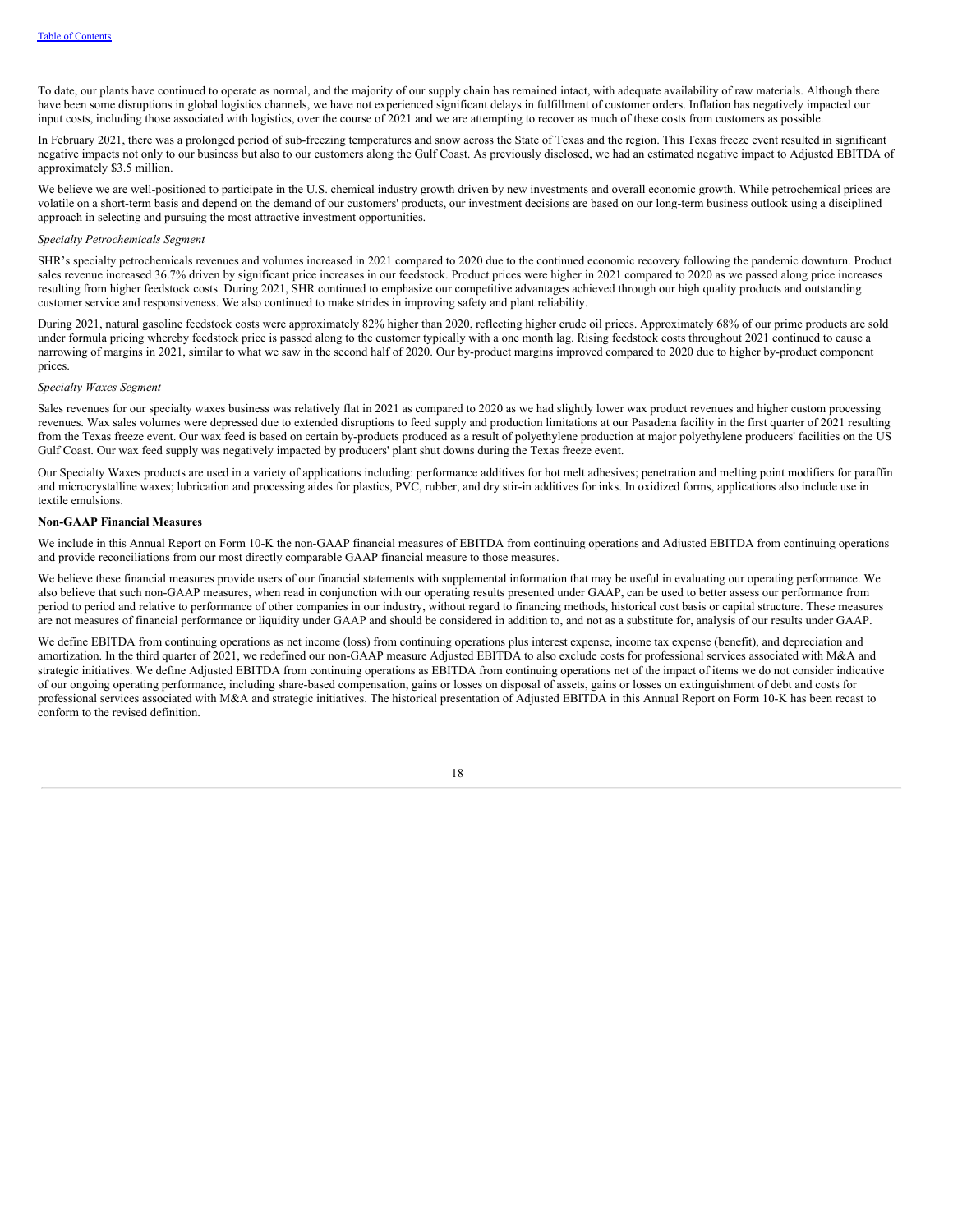The following table presents a reconciliation of net income (loss), our most directly comparable GAAP financial performance measure for each of the periods presented, to EBITDA from continuing operations and Adjusted EBITDA from continuing operations.

|                                                                     | 2021     | 2020    |    | 2019           | 2018     |                         | 2017 |
|---------------------------------------------------------------------|----------|---------|----|----------------|----------|-------------------------|------|
| Net income (loss)                                                   | 4,963    | 31,175  | -8 | $(14, 974)$ \$ | (2, 332) | 18,009<br><sup>\$</sup> |      |
| Income (loss) from discontinued operations, net of tax              |          | 26,209  |    | (2,090)        | (604)    | (3,503)                 |      |
| Income (loss) from continuing operations                            | 4,963    | 4,966   |    | (12, 884)      | (1,728)  | 21,512                  |      |
| Interest expense                                                    | 1,205    | 2,491   |    | 5,139          | 4,100    | 2,931                   |      |
| Derivative (gains) losses on interest rate swap                     |          |         |    |                |          |                         | (3)  |
| Depreciation and amortization                                       | 17,297   | 16,148  |    | 16,201         | 14,358   | 10,961                  |      |
| Income tax (benefit) expense*                                       | (2,364)  | (3,963) |    | (3,566)        | (646)    | (6,228)                 |      |
| EBITDA from continuing operations                                   | 21,101   | 19,642  |    | 4,890          | 16,084   | 29,173                  |      |
| Share-based compensation**                                          | 2,247    | 1,912   |    | 1,319          | 1,422    | 2,707                   |      |
| (Gain) loss on disposal of assets                                   | (279)    | 39      |    | 680            |          |                         |      |
| Impairment of goodwill and certain intangibles                      |          |         |    | 24,152         |          |                         |      |
| (Gain) loss on extinguishment of debt                               | (6, 123) |         |    |                | 315      |                         |      |
| Restructuring and severance expenses                                |          |         |    |                | 2,347    |                         |      |
| Professional services associated with M&A and strategic initiatives | 4,655    | 558     |    |                |          |                         |      |
| Adjusted EBITDA from continuing operations                          | 21,601   | 22,151  |    | 31,041         | 20,168   | 31,880<br><sup>\$</sup> |      |

\* The Company estimated current taxable income to be zero and calculated deferred taxes using a statutory rate of 21% based on the enacted tax rate. (See Note 16 to the Consolidated Financial Statements.)

\*\* Reduced to reflect amount included in Restructuring and severance expenses.

#### <span id="page-21-0"></span>**Liquidity and Capital Resources**

## **Working Capital**

Our approximate working capital days are summarized as follows:

|                                               | December 31, 2021 | December 31, 2020 | December 31, 2019 |
|-----------------------------------------------|-------------------|-------------------|-------------------|
| Days sales outstanding in accounts receivable | 40.5              | 40.0              |                   |
| Days sales outstanding in inventory           | 26.1              | 20.5              | 19.2              |
| Days sales outstanding in accounts payable    | 14.9              | 22.9              | 20.6              |
| Days of working capital                       | 51.6              | 377               |                   |

Our days sales outstanding in accounts receivable were relatively flat from 2020 to 2021.

Our days sales outstanding in inventory increased from 2020 to 2021 due to higher inventory values, specifically in our Specialty Petrochemicals segment due to rising feedstock prices.

Our days sales outstanding in accounts payable decreased from 2020 to 2021 due primarily to lower accrued payables in our Specialty Petrochemicals segment.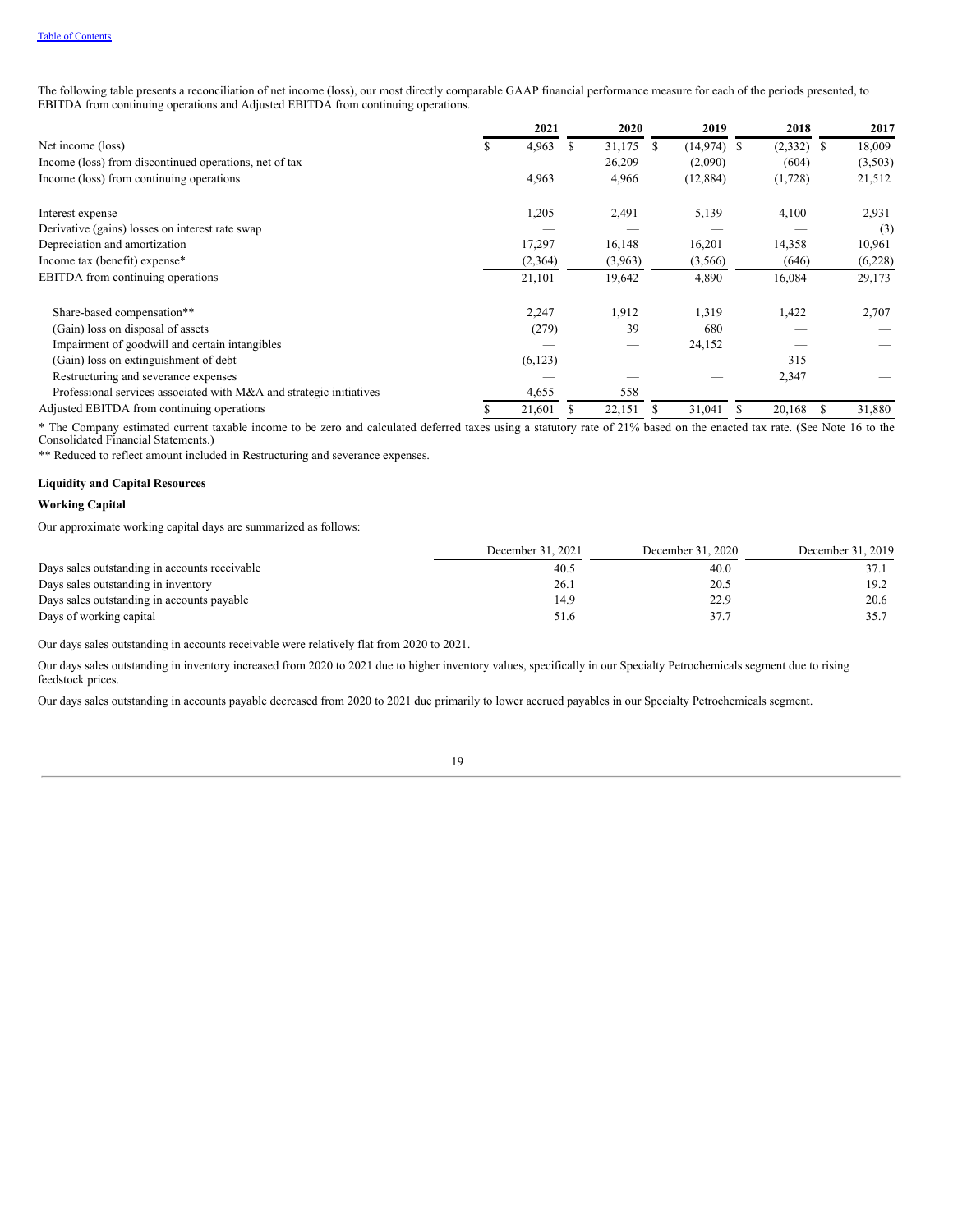## **Sources and Uses of Cash**

Cash and cash equivalents decreased \$25.1 million during the year ended December 31, 2021. The change in cash and cash equivalents is summarized as follows:

|                                             | 2021          | 2020           | 2019     |
|---------------------------------------------|---------------|----------------|----------|
| Net cash provided by (used in)              |               | (in thousands) |          |
| Operating activities                        | $4,375$ \$    | 25,565 \$      | 25,121   |
| Investing activities                        | (13,298)      | 55,329         | (6,031)  |
| Financing activities                        | (16,206)      | (31, 375)      | (19,680) |
| Increase (decrease) in cash and equivalents | $(25,129)$ \$ | 49,519 \$      | (590)    |
| Cash and cash equivalents                   | 30,535        | 55,664         | 6,145    |

## **Operating Activities**

Operating activities generated cash of \$4.4 million during fiscal 2021 as compared with \$29.6 million of cash provided during fiscal 2020, excluding operating cash used in discontinued operations of \$4.0 million. Net income decreased by \$26.2 million while cash provided by operations decreased by \$21.2 million from 2020 to 2021. Net income for 2020 included net income from discontinued operations related to the sale of AMAK of \$26.2 million, which was not repeated in 2021. Additionally, in 2021, working capital was impacted by the increases in feedstock costs and utilities. In 2020, we converted a significant portion of our deferred tax assets, specifically our net operating losses, to cash by filing NOL carryback claims under the CARES Act.

Operating activities generated cash of \$25.6 million during fiscal 2020 as compared with \$25.1 million of cash provided during fiscal 2019. Net income increased by \$46.1 million while cash provided by operations increased by \$0.4 million from 2019 to 2020. Net income for 2020 included net income from discontinued operations related to the sale of AMAK of \$26.2 million while net loss for 2019 included a non-cash impairment charge for goodwill and certain intangible assets of \$24.2 million.

## **Investing Activities**

Cash used in investing activities during fiscal 2021 was approximately \$13.3 million, representing a decrease of approximately \$68.6 million compared to fiscal 2020. Included in 2020 was approximately \$68.5 million of investing cash provided by discontinued operations. The majority of the funds used in investing activities were for additions of plant, pipeline and equipment of approximately \$14.2 million, partially offset by proceeds from the sale of PEVM and gains on disposals of assets.

Cash provided by investing activities during fiscal 2020 was approximately \$55.3 million, representing an increase of approximately \$61.4 million compared to fiscal 2019. The primary source of the funds provided by investing activities was \$68.5 million of proceeds, net of the deposit previously paid, received in connection with the sale of our ownership interest in AMAK, discussed in Note 6 to the Consolidated Financial Statements, offset by additions of plant, pipeline and equipment of approximately \$13.4 million.

## **Financing Activities**

Cash used in financing activities during fiscal 2021 was approximately \$16.2 million as compared to \$31.4 million during fiscal 2020. The primary use of funds in 2021 was the purchase of treasury stock of approximately \$11.5 million in value of our common stock pursuant to the Share Repurchase Program, while in 2020 we reduced our debt with a \$30 million prepayment toward our Term Loan Facility. We also made scheduled payments of \$4.4 million on our Term Loan Facility.

Cash used in financing activities during fiscal 2020 was approximately \$31.4 million as compared to \$19.7 million during fiscal 2019. In the first quarter of 2020, we drew \$20.0 million under our Revolving Facility as a precaution in light of the uncertainty caused by the COVID-19 pandemic. We also received PPP Loans of \$6.1 million to maintain the continuity of our workforce, including maintaining compensation and benefits. Utilizing a portion of the net proceeds from the sale of our investment in AMAK, together with cash on hand, we repaid our outstanding balance on our Revolving Facility of \$23 million at the end of the second quarter and further reduced our debt with a \$30 million prepayment toward our Term Loan Facility. We also made scheduled payments of \$4.4 million on our Term Loan Facility.

## **Capital Resources and Requirements**

Capital expenditures increased \$0.8 million, or 6%, from 2020 to 2021. During 2021 we expended approximately \$3.8 million on upgrades to the pipeline for GSPL, approximately \$1.5 million to replace and upgrade tanks and towers, and \$1.1 million on a new consolidated truck entrance resulting in improved security and plant access.

At December 31, 2021, we had \$30.5 million in cash and cash equivalents and borrowing availability of approximately \$75.0 million on our Revolving Facility. We believe the Company is able to support its operating requirements and capital expenditures through internally generated funds supplemented with cash on our balance sheet and availability under our ARC

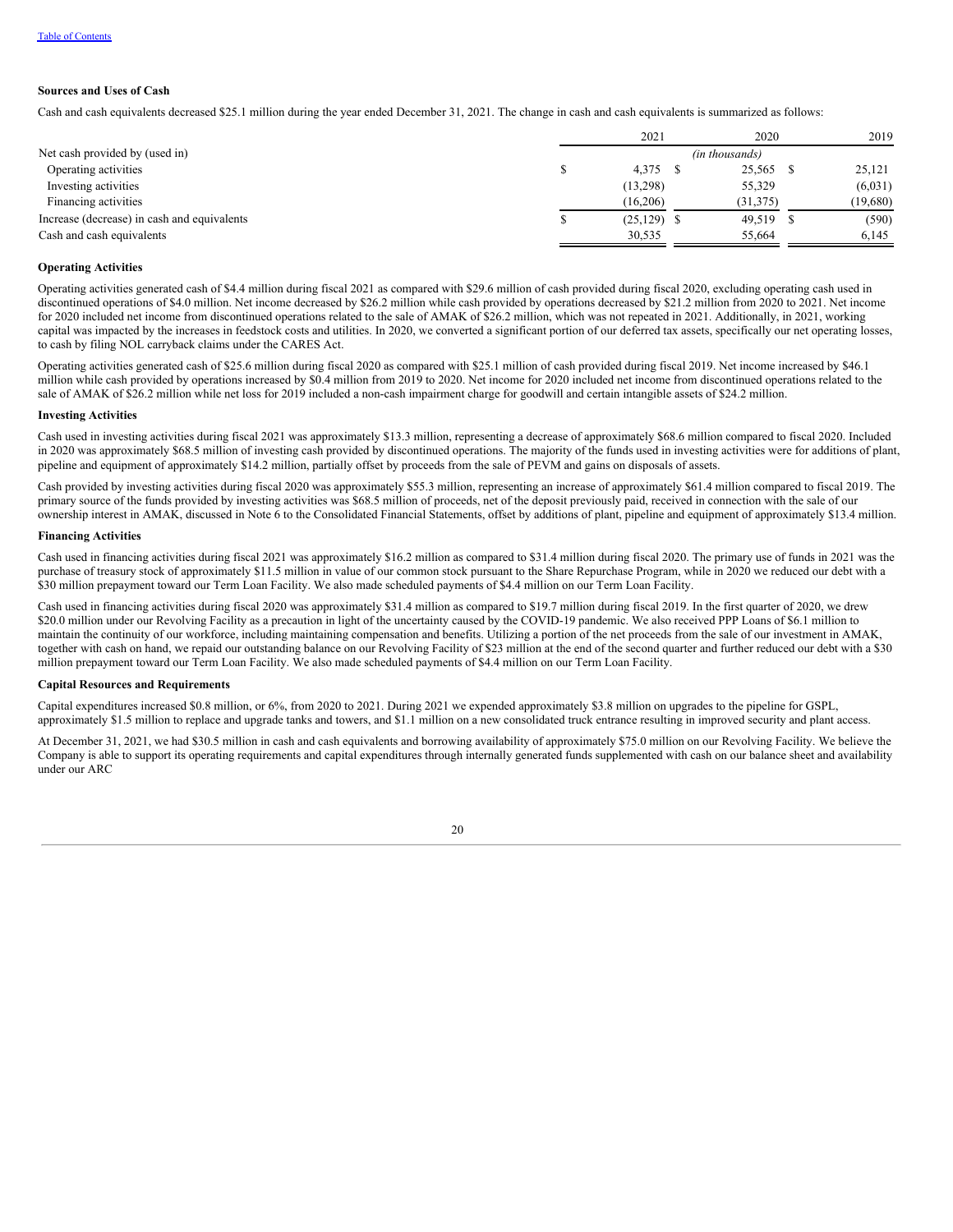Agreement in both the short-term (i.e., the next 12 months) and the long-term (i.e. beyond the next 12 months). See Note 13 to the Consolidated Financial Statements for additional discussion regarding credit availability.

Our material cash requirements include the following contractual and other obligations.

*Debt*. Long-term debt obligations approximate \$42.2 million as discussed in Note 13 of the Notes to Consolidated Financial Statements.

*Leases.* The majority of our approximately \$8.7 million of operating lease obligations are for railcars as discussed in Note 9 of the Notes to Consolidated Financial Statements.

*Other Purchase Obligations*. Purchase obligations of approximately \$19.7 million are primarily related to commitments for our undelivered feedstock and capital construction projects as discussed in Note 14 of the Notes to Consolidated Financial Statements.

## <span id="page-23-0"></span>*Results of Operations*

Our [A](http://www.sec.gov/ix?doc=/Archives/edgar/data/7039/000000703921000036/trec-20201231.htm)nnual [Report](http://www.sec.gov/ix?doc=/Archives/edgar/data/7039/000000703921000036/trec-20201231.htm) on Form 10-K for the year ended December 31, 2020 includes a discussion and analysis of our financial condition and results of operations for the year ended December 31, 2020 compared to the year ended December 31, 2019 in Item 7 of Part II, Management's Discussion and Analysis of Financial Condition and Results of Operations.

## *Comparison of Years 2021 and 2020*

The tables containing financial and operating information set forth below are presented to facilitate the discussion of the results of operations, and should not be considered a substitute for, and should be read in conjunction with, the Consolidated Financial Statements.

#### **Specialty Petrochemicals Segment**

|                                                                                                                                                                    |    | 2021     |     | 2020                   |    | Change    | % Change   |
|--------------------------------------------------------------------------------------------------------------------------------------------------------------------|----|----------|-----|------------------------|----|-----------|------------|
|                                                                                                                                                                    |    |          |     | (thousands of dollars) |    |           |            |
| Specialty Petrochemicals Product Sales                                                                                                                             | \$ | 228,293  | \$. | 167,054                | S. | 61,239    | 36.7 %     |
| Processing                                                                                                                                                         |    | 5,798    |     | 5,296                  |    | 502       | $9.5\%$    |
| Gross Revenue                                                                                                                                                      | S  | 234,091  | S   | 172,350                | \$ | 61,741    | 35.8 %     |
| Volume of Sales (gallons)                                                                                                                                          |    |          |     |                        |    |           |            |
| Specialty Petrochemicals Products                                                                                                                                  |    | 78,236   |     | 75,101                 |    | 3,135     | 4.2 $%$    |
| Prime Products                                                                                                                                                     |    | 65,044   |     | 61,650                 |    | 3,394     | 5.5 $%$    |
| By-products                                                                                                                                                        |    | 13,192   |     | 13,451                 |    | (259)     | $(1.9)\%$  |
| Cost of Sales                                                                                                                                                      | \$ | 207,271  | S   | 145,166                | S. | 62,105    | 42.8 %     |
| Gross Margin                                                                                                                                                       |    | $11.5\%$ |     | 15.8%                  |    | $(4.3)\%$ |            |
| Total Operating Expense*                                                                                                                                           |    | 77,186   |     | 70,224                 |    | 6,962     | $9.9\%$    |
| Natural Gas Expense*                                                                                                                                               |    | 7,189    |     | 3,737                  |    | 3,452     | 92.4 %     |
| Operating Labor Costs*                                                                                                                                             |    | 12,605   |     | 16,138                 |    | (3, 533)  | $(21.9)\%$ |
| Transportation Costs*                                                                                                                                              |    | 22,550   |     | 22,181                 |    | 369       | $1.7\%$    |
| General & Administrative Expense                                                                                                                                   |    | 11,809   |     | 10,618                 |    | 1,191     | 11.2 %     |
| Depreciation**                                                                                                                                                     |    | 11,183   |     | 10,611                 |    | 572       | 5.4 $%$    |
| Adjusted EBITDA                                                                                                                                                    |    | 25,895   |     | 26,398                 |    | (503)     | $(1.9)\%$  |
| Capital Expenditures                                                                                                                                               |    | 11,633   |     | 11,334                 |    | 299       | $2.6\%$    |
| $\mathbf{u}$ , $\mathbf{v}$ , $\mathbf{v}$ , $\mathbf{v}$ , $\mathbf{v}$ , $\mathbf{v}$ , $\mathbf{v}$ , $\mathbf{v}$ , $\mathbf{v}$ , $\mathbf{v}$ , $\mathbf{v}$ |    |          |     |                        |    |           |            |

*\*Included in cost of sales*

\*\*Includes \$10,398 and \$9,872 for 2021 and 2020 which is included in cost of sales and operating expenses

## **Gross Revenue**

Gross revenue for the Specialty Petrochemicals segment increased from 2020 to 2021 by approximately 35.8% due to an increase in specialty petrochemicals sales volume and an increase in average selling prices. Increase in selling price was primarily attributable to higher feedstock costs in 2021, which impacts pricing for our formula customers.

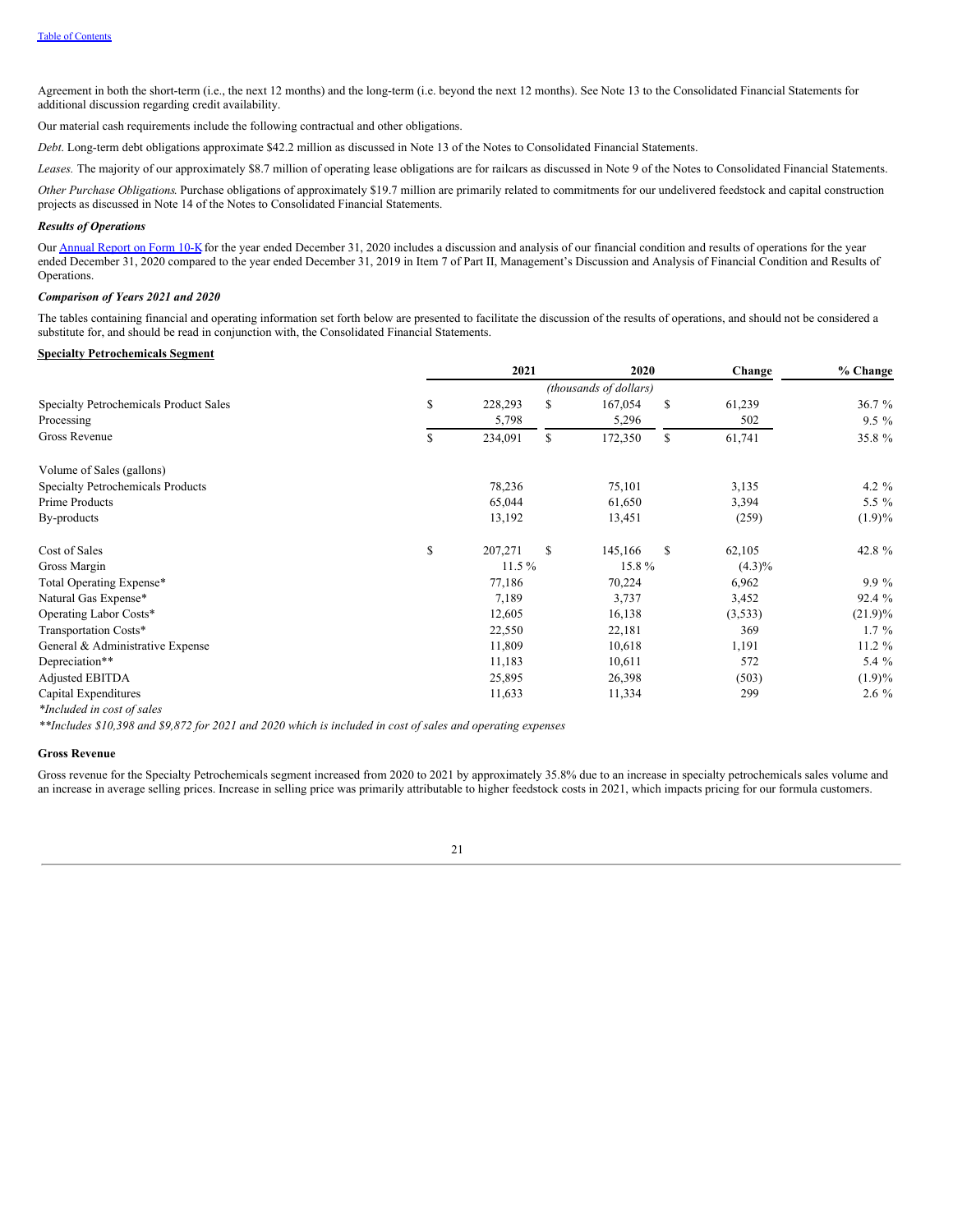#### **Specialty Petrochemicals Product Sales**

Specialty petrochemicals product sales revenue increased 36.7% from 2020 to 2021 due to an increase in total sales volume of 4.2% and an increase in average selling price of 31.2%. Much of the increase in sales volume was due to higher demand as the industry continued to recover from the COVID-19 pandemic, primarily driven by higher sales to polyethylene end-use markets. Sales to other end-use markets were also generally stronger compared to 2020, with the exception of oil sands, which has continued to decline. By-product sales volumes declined 1.9% as compared to 2020 as we operated our Advanced Reformer at lower rates to build prime product inventory in preparation for turnaround work early in 2022. By-products are produced as a result of prime product production and their margins are significantly lower than margins for our prime products.

Our average selling price increased primarily because of higher feedstock costs. A large portion of our prime products sales are contracted with pricing formulas which are tied to prior month natural gasoline prices which is our primary feedstock. Average delivered feedstock price for 2021 was approximately 83% higher than 2020 as natural gasoline prices rose with crude oil prices throughout 2021. Additionally, prices for by-products in 2021 were higher than in 2020 due to higher prices for the components in our byproducts stream. This also contributed to higher overall selling price.

Foreign sales volume accounted for approximately 18.5% of specialty petrochemicals sales volume and approximately 19.9% of revenue for specialty petrochemicals product sales during 2021 as compared to approximately 23.6% of volume and approximately 25.4% of revenue for specialty petrochemicals product sales during 2020. Excluding oil sands, foreign sales volumes in 2021 were 0.6 million gallons, an increase of approximately 5%, as compared to 2020, primarily due to recovery of customer demand resulting from global economic recovery from the COVID-19 pandemic.

#### **Processing Fees**

Processing fees increased approximately 9.5% from 2020 to 2021 primarily due to renegotiated contracts which raised revenues.

Cost of Sales (includes but is not limited to raw materials, total operating expense, natural gas, operating labor and transportation)

Cost of Sales increased 42.8% from 2020 to 2021 due to higher raw material costs, higher operating expense and the increase in sales volume. Our average delivered feedstock cost per gallon increased approximately 83% from 2020 to 2021 mostly tracking the increase in crude oil price. The price of natural gasoline is highly correlated with the price of crude oil. Natural gasoline is the heavier liquid component remaining after ethane, propane and mixed butanes are removed from liquids produced by natural gas wells. The material is a commodity product in the oil/petrochemical markets and generally is readily available.

Total Operating Expense (includes but is not limited to natural gas, operating labor, depreciation, and transportation)

Total Operating Expense increased 9.9% from 2020 to 2021 or approximately \$7.0 million. The key driver for the increase was higher natural gas costs.

Natural gas expense increased approximately 92% from 2020 to 2021 primarily due to a increase in the average per unit cost. Consumption was slightly higher than in 2020 primarily due to higher sales volume. The average price per MMBTU for 2021 was higher by approximately 107% from 2020 while volume remained relatively flat.

#### **Gross Margin**

Gross margin decreased from 15.8% of gross revenue in 2020 to 11.5% of gross revenue in 2021. The decrease in gross margin was driven by a decrease in margins for prime products offset by an increase in margins for by-products. Prime product margins were reduced due to higher feedstock and operating costs primarily for freight and utilities, while by-product margins increased due to higher component prices.

## **General and Administrative Expense**

General and Administrative costs increased 11.2% from 2020 to 2021 primarily due to higher insurance costs.

## **Capital Expenditures**

Capital expenditures in 2021 decreased 2.6% or approximately \$0.3 million from 2020.

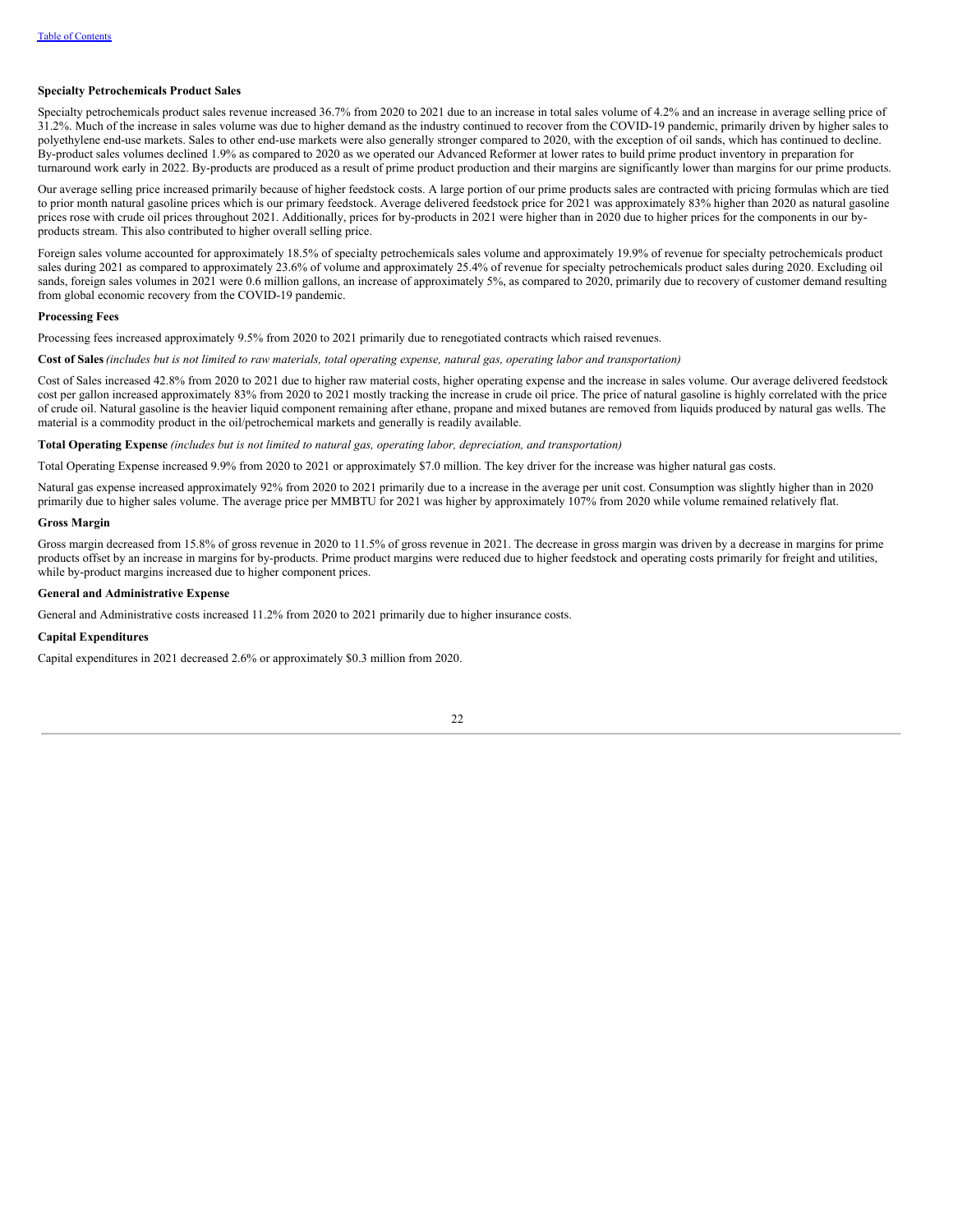## **Specialty Waxes Segment**

|                                                                                                                                                                                                                                                                                                                                                                                                                                                                                                                                                                                                         |                        | 2021     |   | 2020     |   | Change  | $%$ Change |  |  |  |
|---------------------------------------------------------------------------------------------------------------------------------------------------------------------------------------------------------------------------------------------------------------------------------------------------------------------------------------------------------------------------------------------------------------------------------------------------------------------------------------------------------------------------------------------------------------------------------------------------------|------------------------|----------|---|----------|---|---------|------------|--|--|--|
|                                                                                                                                                                                                                                                                                                                                                                                                                                                                                                                                                                                                         | (thousands of dollars) |          |   |          |   |         |            |  |  |  |
| <b>Product Sales</b>                                                                                                                                                                                                                                                                                                                                                                                                                                                                                                                                                                                    | S                      | 29,246   | S | 25,321   | S | 3,925   | $15.5\%$   |  |  |  |
| Processing                                                                                                                                                                                                                                                                                                                                                                                                                                                                                                                                                                                              |                        | 9,353    |   | 10,955   |   | (1,602) | $(14.6)\%$ |  |  |  |
| Gross Revenue                                                                                                                                                                                                                                                                                                                                                                                                                                                                                                                                                                                           | S                      | 38,599   | S | 36,276   | S | 2,323   | 6.4 $%$    |  |  |  |
| Volume of specialty waxes sales (pounds)                                                                                                                                                                                                                                                                                                                                                                                                                                                                                                                                                                |                        | 35,838   |   | 36,387   |   | (549)   | $(1.5)\%$  |  |  |  |
| Cost of Sales                                                                                                                                                                                                                                                                                                                                                                                                                                                                                                                                                                                           | S                      | 36,843   | S | 34.782   | S | 2,061   | 5.9 $%$    |  |  |  |
| Gross Margin (Loss)                                                                                                                                                                                                                                                                                                                                                                                                                                                                                                                                                                                     |                        | 4.5 $\%$ |   | 4.1 $\%$ |   | $0.4\%$ |            |  |  |  |
| General & Administrative Expense                                                                                                                                                                                                                                                                                                                                                                                                                                                                                                                                                                        |                        | 4,653    |   | 5,160    |   | (507)   | $(9.8)\%$  |  |  |  |
| Depreciation and Amortization*                                                                                                                                                                                                                                                                                                                                                                                                                                                                                                                                                                          |                        | 6,108    |   | 5,522    |   | 586     | $10.6\%$   |  |  |  |
| <b>Adjusted EBITDA</b>                                                                                                                                                                                                                                                                                                                                                                                                                                                                                                                                                                                  |                        | 3,119    |   | 1,961    |   | 1,158   | 59.1 %     |  |  |  |
| Capital Expenditures                                                                                                                                                                                                                                                                                                                                                                                                                                                                                                                                                                                    |                        | 2,519    |   | 1,995    |   | 524     | 26.3 %     |  |  |  |
| $\mathcal{A} \times \mathcal{A} \times \mathcal{A} \times \mathcal{A} \times \mathcal{A} \times \mathcal{A} \times \mathcal{A} \times \mathcal{A} \times \mathcal{A} \times \mathcal{A} \times \mathcal{A} \times \mathcal{A} \times \mathcal{A} \times \mathcal{A} \times \mathcal{A} \times \mathcal{A} \times \mathcal{A} \times \mathcal{A} \times \mathcal{A} \times \mathcal{A} \times \mathcal{A} \times \mathcal{A} \times \mathcal{A} \times \mathcal{A} \times \mathcal{A} \times \mathcal{A} \times \mathcal{A} \times \mathcal{$<br>$\rightarrow$ $\rightarrow$ $\rightarrow$ $\rightarrow$ |                        |          |   |          |   |         |            |  |  |  |

*\*Includes \$6,017 and \$5,428 for 2021 and 2020, respectively, which is included in cost of sales*

#### **Product Sales**

Product sales revenue increased 15.5% while product sales volume decreased 1.5% from 2020 to 2021. The increase in revenues was primarily driven by higher selling prices as compared to 2020. Polyethylene wax sales saw volume remain flat and revenue from polyethylene wax increased approximately 16.2% as a result of higher sales prices. Average wax sales price increased approximately 17.5% in 2021 compared to 2020.

## **Processing Fees**

Processing fees decreased 14.6% from 2020 to 2021. Processing fees were negatively impacted by the Texas freeze event in February 2021 and reduced customer demand for custom processing services driven by the COVID-19 pandemic.

#### **Cost of Sales**

Cost of Sales increased approximately \$2.1 million, or 5.9%, from 2020 to 2021. This increase was driven by higher polyethylene wax feed cost.

## **General and Administrative Expense**

General and Administrative costs decreased 9.8% from 2020 to 2021 driven by lower bonus accruals and compensation costs, partially offset by increased insurance costs.

#### **Capital Expenditures**

Capital expenditures increased from approximately \$2.0 million to \$2.5 million or 26.3% from 2020 to 2021, primarily due to restoration costs associated with the damage to pipes and other plant equipment resulting from the Texas freeze event in February 2021.

#### **Corporate Segment**

|                                  |                | 2021  |  | 2020 |  | Change | %Change      |
|----------------------------------|----------------|-------|--|------|--|--------|--------------|
|                                  | (in thousands) |       |  |      |  |        |              |
| General & Administrative Expense |                | 4.838 |  | .125 |  | 5,713  | $\%$<br>62.0 |

Corporate expenses increased \$5.7 million from 2020 to 2021 primarily due to one-time costs for professional services associated with M&A and strategic initiatives of approximately \$4.7 million as well as higher insurance costs.

## <span id="page-25-0"></span>**Recently Adopted Accounting Pronouncements**

In December 2019, the Financial Accounting Standards Board ("FASB") issued Accounting Standards Update ("ASU") No. 2019-12, Income Taxes (Topic 740): Simplifying the Accounting for Income Taxes (ASU 2019-12), which simplifies the accounting for income taxes. This guidance was effective for us in the first quarter of 2021. The adoption of this guidance did not have a material impact on our consolidated financial statements.

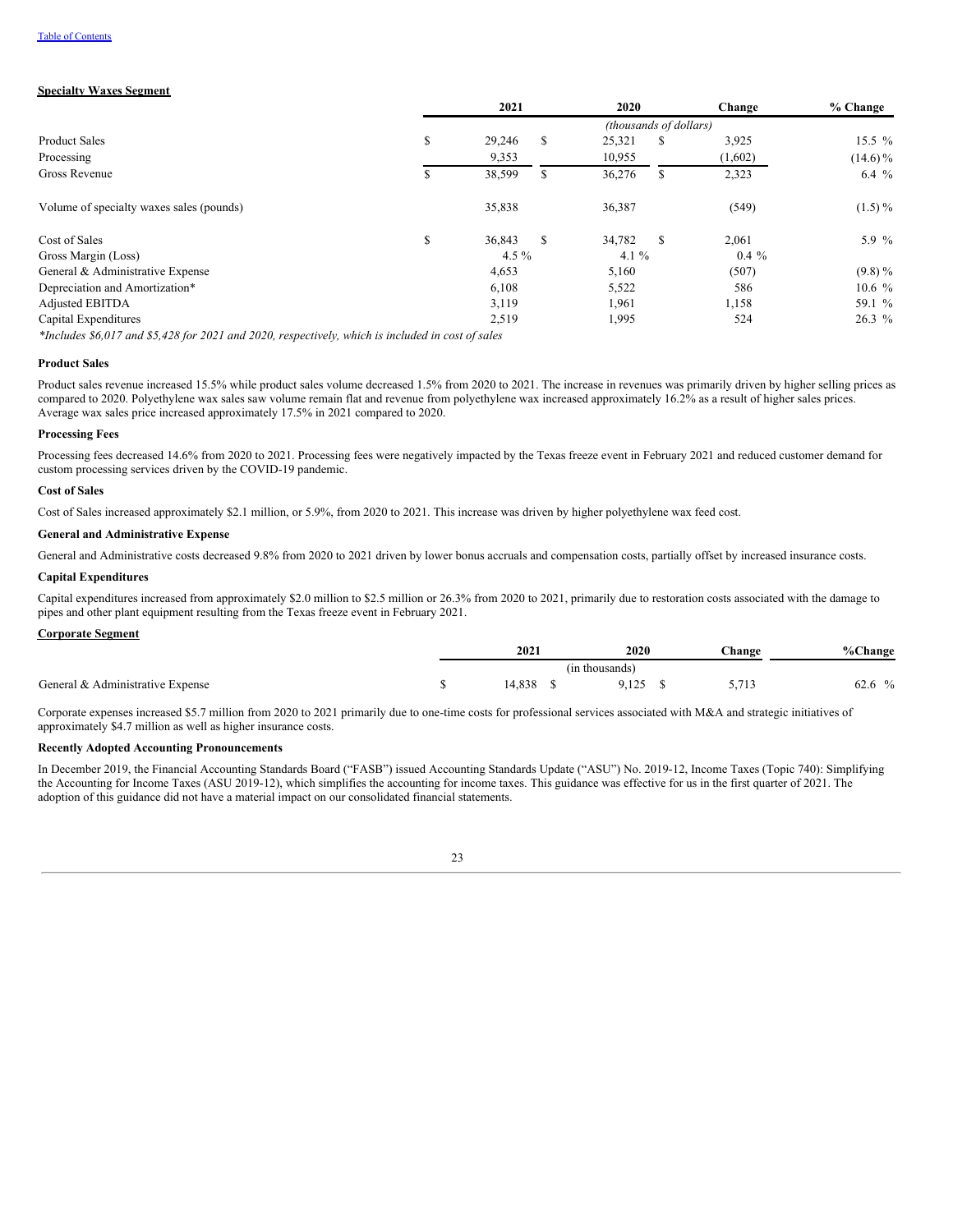#### **Recent Accounting Pronouncements Not Yet Adopted**

In March 2020, the FASB issued ASU No. 2020–04, Reference Rate Reform (Topic 848): Facilitation of the Effects of Reference Rate Reform on Financial Reporting (ASU 2020-04), which provides guidance to alleviate the burden in accounting for reference rate reform by allowing certain expedients and exceptions in applying generally accepted accounting principles to contracts, hedging relationships, and other transactions impacted by reference rate reform. The provisions of ASU 2020-04 apply only to those transactions that reference LIBOR or another reference rate expected to be discontinued due to reference rate reform. This guidance is effective from March 12, 2020 through December 31, 2022 and adoption is optional. We are currently evaluating the impact of ASU 2020-04 on our Consolidated Financial Statements.

## <span id="page-26-0"></span>**Critical Accounting Estimates**

Our Consolidated Financial Statements are based on the selection and application of significant accounting policies. The preparation of Consolidated Financial Statements in conformity with GAAP requires management to make estimates and assumptions that affect the reported amounts of assets and liabilities and the reported amounts of net sales, expenses and allocated charges during the reported period. Actual results could differ from those estimates. However, we are not currently aware of any reasonably likely events or circumstances that would result in materially different results.

We believe the following accounting policies and estimates are critical to understanding the financial reporting risks present currently. These matters, and the judgments and uncertainties affecting them, are essential to understanding our reported results. See Note 2 to the Consolidated Financial Statements for further information.

## **Discontinued Operations**

Assets that are sold or classified as held for sale are classified as discontinued operations provided that the disposal represents a strategic shift that has (or will have) a major effect on our operations and financial results (e.g., a disposal of a major geographical area, a major line of business, a major equity method investment or other major parts of an entity).

#### **Inventories**

For SHR, finished products and feedstock are recorded at the lower of cost, determined on the first-in, first-out method ("FIFO"), or market. For TC, inventory is recorded at the lower of cost or market as follows: (1) raw material cost is calculated using the weighted-average cost method and (2) product inventory cost is calculated using the specific cost method. See Note 5 to the Consolidated Financial Statements for more information.

#### **Revenue recognition**

# *Accounting Policy*

Revenue is measured based on a consideration specified in a contract with a customer. The Company recognizes revenue when it satisfies a performance obligation by transferring control over a product or service to a customer. In evaluating when a customer has control of the asset we primarily consider whether the transfer of legal title and physical delivery has occurred, whether the customer has significant risks and rewards of ownership, and whether the customer has accepted delivery and a right to payment exists. Taxes assessed by a governmental authority that are both imposed on and concurrent with a specific revenue-producing transaction, that are collected by the Company from a customer, are excluded from revenue. Shipping and handling costs associated with outbound freight after control over a product has transferred to a customer are accounted for as a fulfillment cost and are included in cost of product sales and processing. The Company does not offer material rights of return or service-type warranties.

#### *Nature of goods and services*

The following is a description of principal activities – separated by reportable segments – from which the Company generates its revenue. For more detailed information about reportable segments, disaggregation of revenues, and contract balance disclosures, see Note 17 to the Consolidated Financial Statements.

#### Specialty Petrochemicals Segment

The Specialty Petrochemicals segment of the Company produces eight high purity hydrocarbons and other petroleum based products including isopentane, normal pentane, isohexane and hexane. These products are used in the production of polyethylene, packaging, polypropylene, expandable polystyrene, poly-iso/urethane foams, crude oil from the Canadian tar sands, and in the catalyst support industry. SHR's Specialty Petrochemicals products are typically transported to customers by rail car, tank truck, iso-container and ship.

Product Sales - The Company sells individual (distinct) products to its customers on a stand-alone basis (point-of-sale) without any further integration. There is no significant modification of any one or more products sold to fulfill another promised product or service within any of the Company's product sale transactions. The amount of consideration received for product

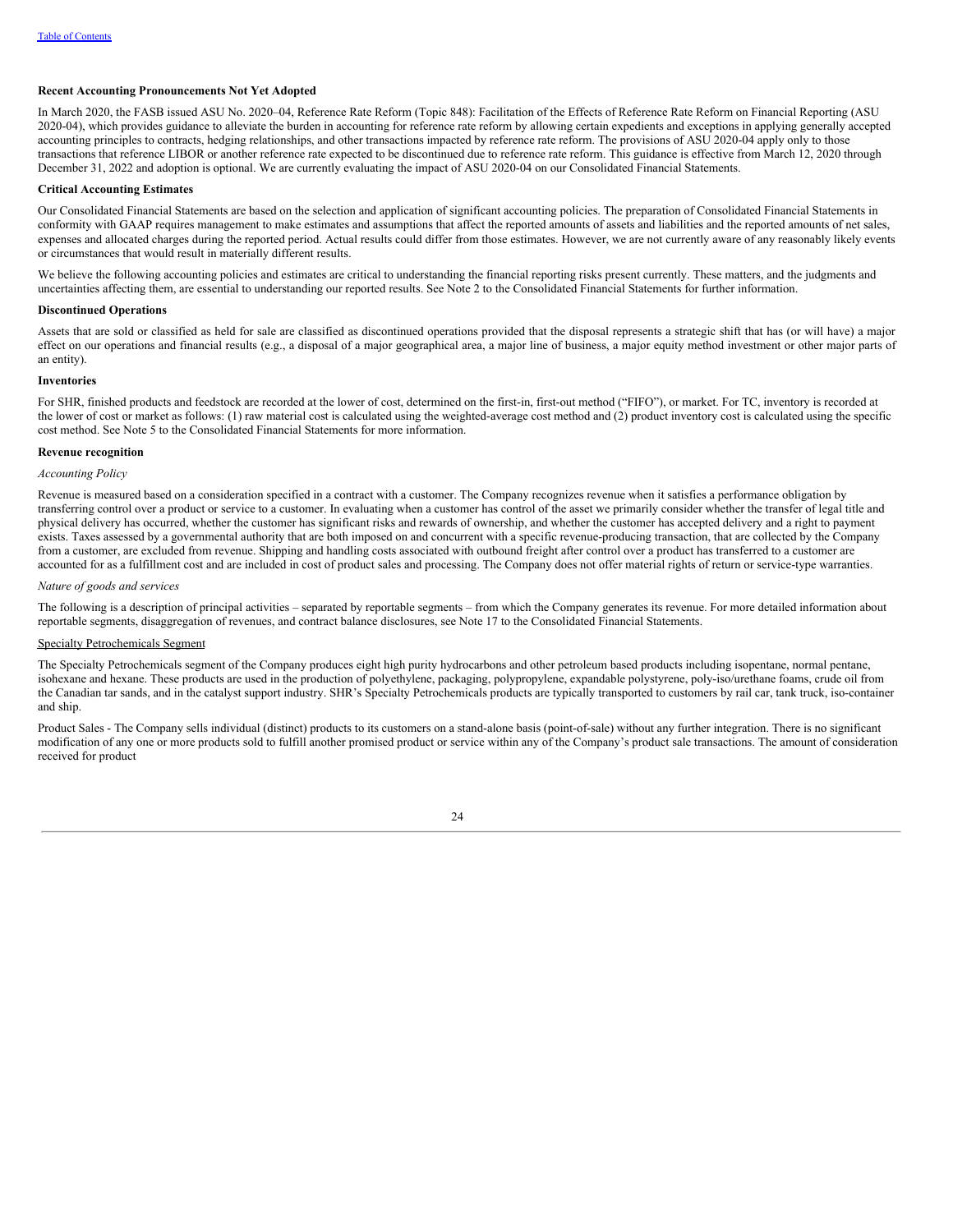sales is stated within the executed invoice with the customer. Payment for prime product sales is typically due and collected 30 to 60 days subsequent to point of sale.

Processing Fees - The Company's services consist of processing customer supplied feedstocks into custom products including, if requested, services for forming, packaging, and arranging shipping. Pursuant to tolling agreements the customer retains title to the feedstocks and processed products. The performance obligation in each tolling agreement transaction is the processing of customer provided feedstocks into custom products and is satisfied over time. The amount of consideration received for product sales is stated within the executed invoice with the customer. Payment is typically due and collected within 30 days subsequent to point of sale.

#### Specialty Waxes Segment

The Specialty Waxes segment of the Company manufactures and sells specialty polyethylene and poly alpha olefin waxes and also provides custom processing services for customers.

Product Sales - The Company sells individual (distinct) products to its customers on a stand-alone basis (point-of-sale) without any further integration. There is no significant modification of any one or more products sold to fulfill another promised product or service within any of the Company's product sale transactions. The amount of consideration received for product sales is stated within the executed invoice with the customer. Payment is typically due and collected within 30 days subsequent to point of sale.

Processing Fees - The Company's promised services consist of processing customer supplied feedstocks into custom products including, if requested, services for forming, packaging, and arranging shipping. Pursuant to tolling agreements and purchase order arrangements, the customer typically retains title to the feedstocks and processed products. The performance obligation in each tolling agreement transaction and purchase order arrangement is the processing of customer provided feedstocks into custom products and is satisfied over time. The amount of consideration received for product sales is stated within the executed invoice with the customer. Payment is typically due and collected within 30 days subsequent to point of sale.

## **Long-lived Assets**

Long-lived assets are reviewed for impairment whenever events or changes in circumstances indicate that the carrying amount may not be recoverable from estimated future undiscounted cash flows. If the estimated future undiscounted cash flows are less than the carrying value of the assets, the impairment amount is calculated as the amount by which carrying value exceeds the fair value of the long-lived assets. Our long-lived assets include our specialty petrochemicals facility and our specialty waxes facility.

Our specialty petrochemicals facility and specialty waxes facility are currently our revenue generating assets. The facilities were in full operation at December 31, 2021.

## **Goodwill and other intangible assets**

Goodwill and indefinite-lived intangible assets are tested for impairment at least annually; however, these tests are performed more frequently when events or changes in circumstances indicate that the asset may be impaired. Impairment exists when carrying value exceeds fair value.

Definite-lived intangible assets are being amortized using discounted estimated future cash flows over the term of the related agreements. We continually evaluate the reasonableness of the useful lives of these assets. Once these assets are fully amortized, they will be removed from the consolidated balance sheets.

See Note 10 to the Consolidated Financial Statements for additional information.

#### **Investment in AMAK (Discontinued Operations)**

Prior to the completion of the sale of our ownership interest in AMAK, we accounted for our investment in AMAK using the equity method of accounting under which we recorded in income our share of AMAK's income or loss for each period. The amount recorded was also adjusted to reflect the amortization of certain differences between the basis in our investment in AMAK and our share of the net assets of AMAK as reflected in AMAK's financial statements. Any proceeds received from or payments made to AMAK were recorded as decreases or increases in the balance of our investment. See Note 6 to the Consolidated Financial Statements.

#### **Environmental Liabilities**

Our operations are subject to the rules and regulations of the TCEQ which inspects the facilities at various times for possible violations relating to air, water and industrial solid waste requirements. As noted in Item 1. Business, evidence of groundwater contamination was discovered at SHR in 1993. The recovery process, initiated in 1998, is proceeding as planned and is expected to continue for many years. See Note 14 to the Consolidated Financial Statements.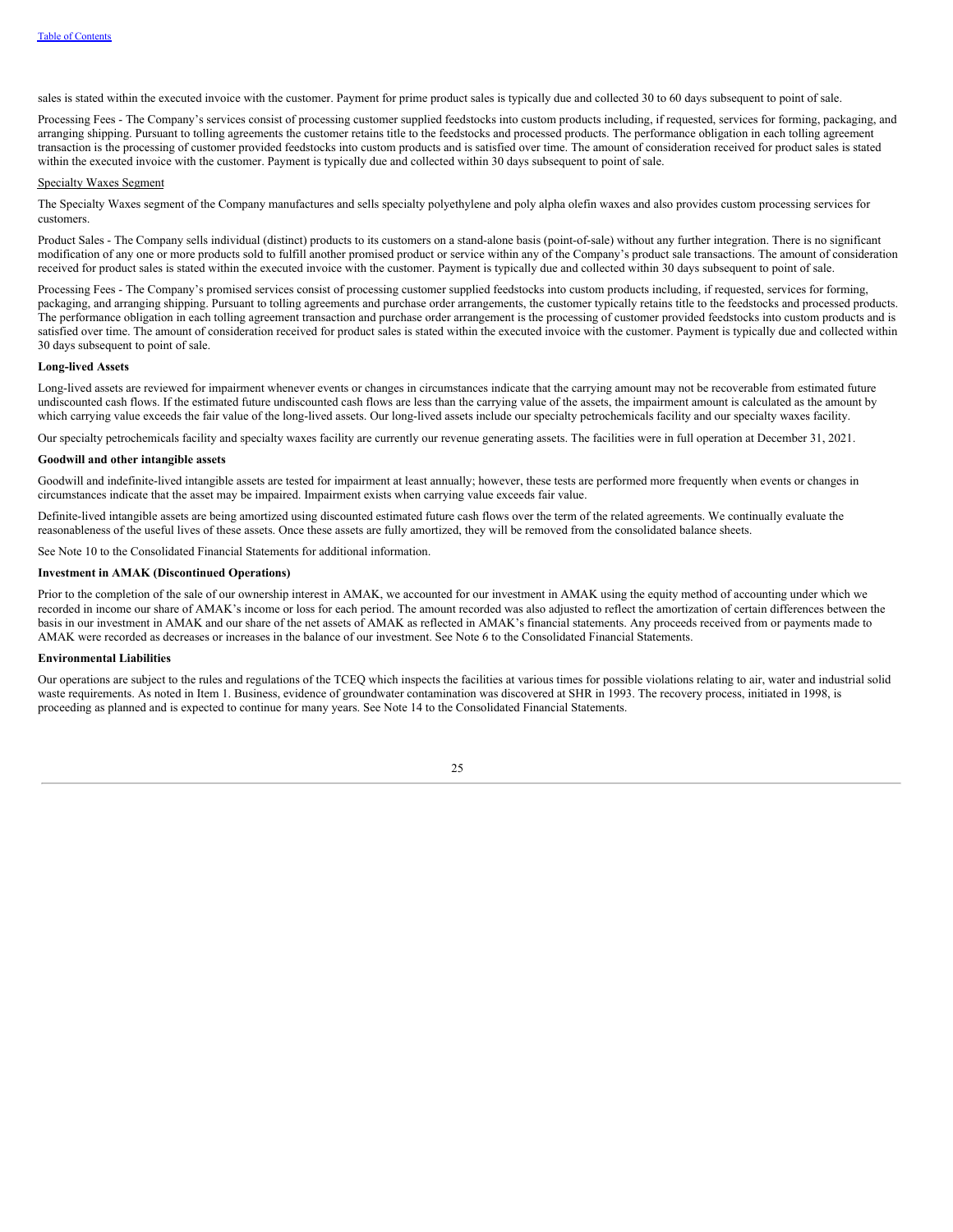#### **Share-Based Compensation**

We expense the cost of director and employee services received in exchange for an award of equity instruments based on the grant date fair value of such instruments. For options we use the Black-Sholes model to calculate the fair value of the equity instrument on the grant date. See Note 15 to the Consolidated Financial Statements.

## **Income Taxes**

We record deferred tax assets and liabilities to account for the expected future tax consequences of events that have been recognized in our financial statements and our tax returns. We routinely assess our deferred tax assets and reduce such assets by a valuation allowance if we deem it is more likely than not that some portion, or all, of the deferred tax assets will not be realized. In assessing the need for adjustments to existing valuation allowances, we consider all available positive and negative evidence.

We regularly assess and, if required, establish accruals for uncertain tax positions that could result from assessments of additional tax by taxing jurisdictions where we operate. We recognize a tax benefit from an uncertain tax position when it is more likely than not that the position will be sustained upon examination, based on the technical merits of the position. These accruals for uncertain tax positions are subject to a significant amount of judgment and are reviewed and adjusted on a periodic basis in light of changing facts and circumstances considering the progress of ongoing tax audits, court proceedings, changes in applicable tax laws, including tax case rulings and legislative guidance, or expiration of the applicable statute of limitations. See Note 16 to the Consolidated Financial Statements.

## <span id="page-28-0"></span>**ITEM 7A. Quantitative and Qualitative Disclosures about Market Risk.**

The market risk inherent in our financial instruments represents the potential loss resulting from adverse changes in interest rates, foreign currency rates and commodity prices. Our exposure to interest rate changes results from our variable rate debt instruments which are vulnerable to changes in short term United States prime interest rates. At December 31, 2021, 2020 and 2019, we had approximately \$43.3 million, \$46.6 million, and \$83.9 million, respectively, in variable rate debt outstanding, excluding deferred financing costs. A hypothetical 10% change in interest rates underlying these borrowings would result in annual changes in our earnings and cash flows of approximately \$0.1 million, \$0.1 million, and \$0.4 million at December 31, 2021, 2020 and 2019, respectively.

We do not view exchange rates exposure as significant and have not acquired or issued any foreign currency derivative financial instruments.

We purchase all of our raw materials, consisting of feedstock and natural gas, on the open market. The cost of these materials is a function of non-formula market oil and gas prices. As a result, our revenues and gross margins could be affected by changes in the price and availability of feedstock and natural gas.

At the end of 2021, market risk for 2022 was estimated as a hypothetical 10% increase in the cost of natural gas and feedstock over the market price prevailing on December 31, 2021. Assuming that 2022 total specialty petrochemicals product sales volumes stay at the same rate as 2021, the 10% market risk increase will result in an increase in the cost of natural gas and feedstock of approximately \$14.8 million in fiscal 2022.

## <span id="page-28-1"></span>**ITEM 8. Financial Statements and Supplementary Data.**

The Consolidated Financial Statements of the Company and the consolidated financial statement schedules, including the report of our independent registered public accounting firm (Firm ID 5127) thereon, are set forth beginning on Page F-1.

## <span id="page-28-2"></span>**ITEM 9. Changes In and Disagreements with Accountants on Accounting and Financial Disclosure.**

None.

#### <span id="page-28-3"></span>**ITEM 9A. Controls and Procedures.**

## **(a) Disclosure Controls and Procedures.**

We maintain disclosure controls and procedures (as defined in Rule 13a-15(e) and 15d-15(e)) under the Exchange Act that are designed to provide reasonable assurance that the information that we are required to disclose in the reports we file or submit under the Exchange Act is recorded, processed, summarized and reported within the time periods specified in the SEC's rules and forms, and such information is accumulated and communicated to our management, including our Chief Executive Office and Chief Financial Officer, as appropriate, to allow timely decisions regarding required disclosure. It should be noted that because of inherent limitations, our disclosure controls and procedures, however well designed and operated, can provide only reasonable, and not absolute, assurance that the objective of the disclosure controls and procedures are met.

As required by paragraph (b) of Rules 13a-15 and 15d-15 under the Exchange Act, our Chief Executive Officer and Chief Financial Officer have evaluated the effectiveness of our disclosure controls and procedures (as such term is defined in Rules

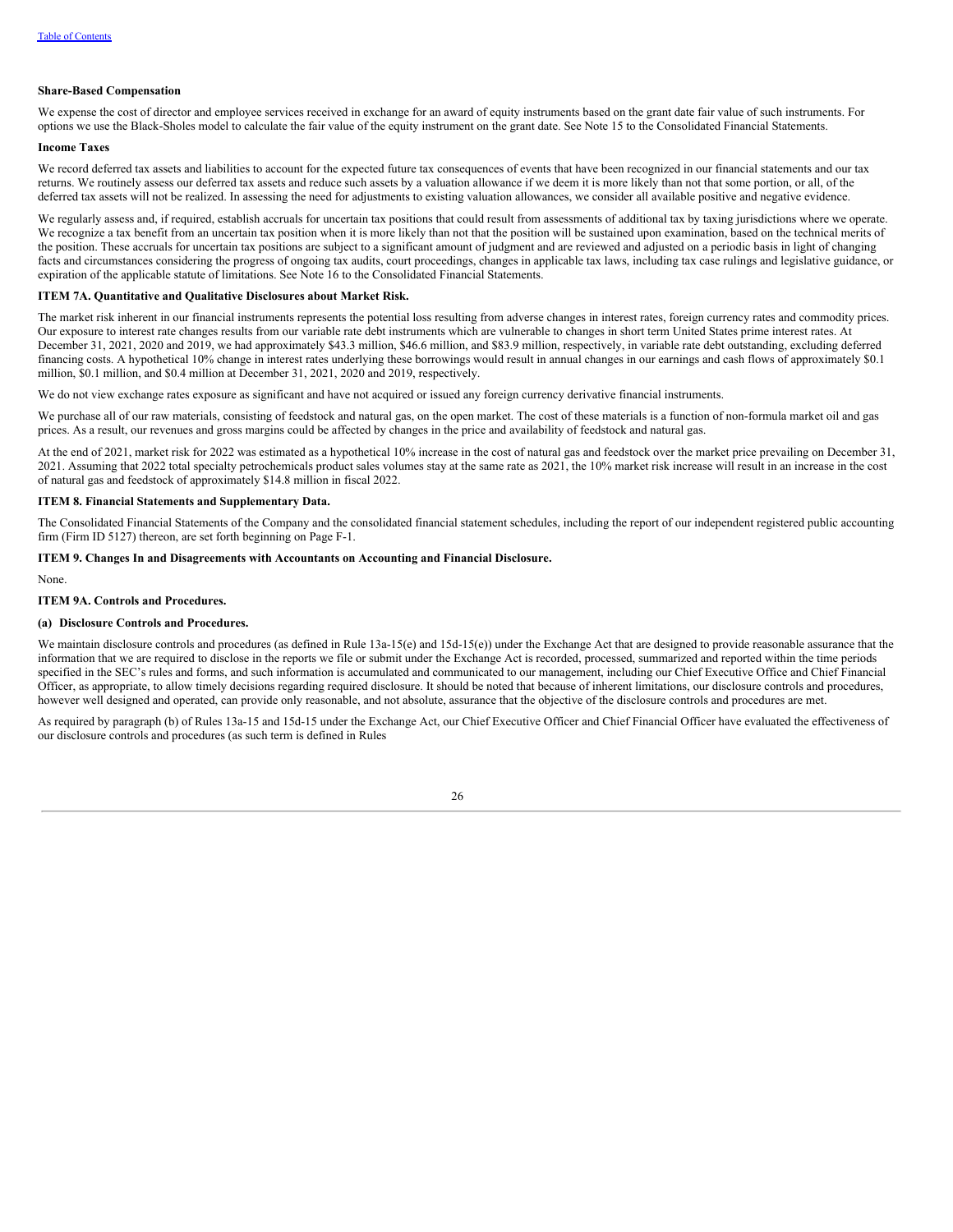13a-15(e) and 15d-15(e) under the Exchange Act) as of the end of the period covered by this report. Based on such evaluation, our Chief Executive Officer and Chief Financial Officer have concluded, as of the end of the period covered by this report, that our disclosure controls and procedures were effective at a reasonable assurance level to ensure that the information that we are required to disclose in the reports we file or submit under the Exchange Act is recorded, processed, summarized and reported within the time periods specified in SEC rules and forms and such information is accumulated and communicated to our management, including our Chief Executive Officer and Chief Financial Officer as appropriate, to allow timely decisions regarding required disclosure because of the material weakness in our internal control over financial reporting described below.

## **(b) Management's Annual Report on Internal Control over Financial Reporting.**

Our management is responsible for establishing and maintaining adequate internal control over financial reporting. Our internal control over financial reporting is a process that is designed under the supervision of our Chief Executive Officer and Chief Financial Officer, and effected by our Board of Directors, management and other personnel, to provide assurance regarding financial reporting and the preparation of the financial statements for external purposes in accordance with accounting principles generally accepted in the United States. Our internal control of financial reporting includes those policies and procedures that:

- Pertain to the maintenance of records that, in reasonable detail, accurately and fairly reflect the transactions and dispositions of our assets;
- Provide reasonable assurance that transactions are recorded as necessary to permit preparation of financial statements in accordance with accounting principles generally accepted in the United States, and that receipts and expenditures recorded by us are being made only in accordance with authorizations of our management and Board of Directors; and
- Provide reasonable assurance regarding prevention or timely detection of unauthorized acquisition, use or disposition of our assets that could have a material effect on our financial statements.

Internal control over financial reporting has inherent limitations. Internal control over financial reporting is a process that involves human diligence and compliance and is subject to lapses in judgment and breakdowns resulting from human failures. Internal control over financial reporting also can be circumvented by collusion or improper management override. Because of such limitations, there is a risk that material misstatements will not be prevented or detected on a timely basis by internal control over financial reporting. However, these inherent limitations are known features of the financial reporting process. Therefore, it is possible to design into the process safeguards to reduce, though not eliminate, this risk. Also, projections of any evaluation of effectiveness to future periods are subject to the risk that controls may become inadequate because of changes in conditions, or that the degree of compliance with the policies and procedures may deteriorate.

Management has conducted its evaluation of the effectiveness of our internal control over financial reporting as of December 31, 2021, based upon the framework in*Internal Control – Integrated Framework* (2013) by the Committee of Sponsoring Organizations of the Treadway Commission. Management's assessment included an evaluation of the design of our internal control over financial reporting and testing the operating effectiveness of our internal control over financial reporting. Management reviewed the results of the assessment with the Audit Committee of the Board of Directors. Based on its assessment and review with the Audit Committee, management concluded that our internal control over financial reporting was effective as of December 31, 2021.

## **(c) Attestation Report of the Registered Public Accounting Firm.**

BKM Sowan Horan, LLP, an independent registered public accounting firm, has audited the Consolidated Financial Statements included in this Annual Report on Form 10-K and, as part of their audit, has issued their report, included herein, on the effectiveness of our internal control over financial reporting.

## **(d) Changes in Internal Control over Financial Reporting.**

There have been no changes in our internal control over financial reporting during the fourth quarter of 2021 that have materially affected, or are reasonable likely to materially affect, our internal control over financial reporting. From time to time, we make changes to our internal control over financial reporting that are intended to enhance its effectiveness and which do not have a material effect on our overall internal control over financial reporting.

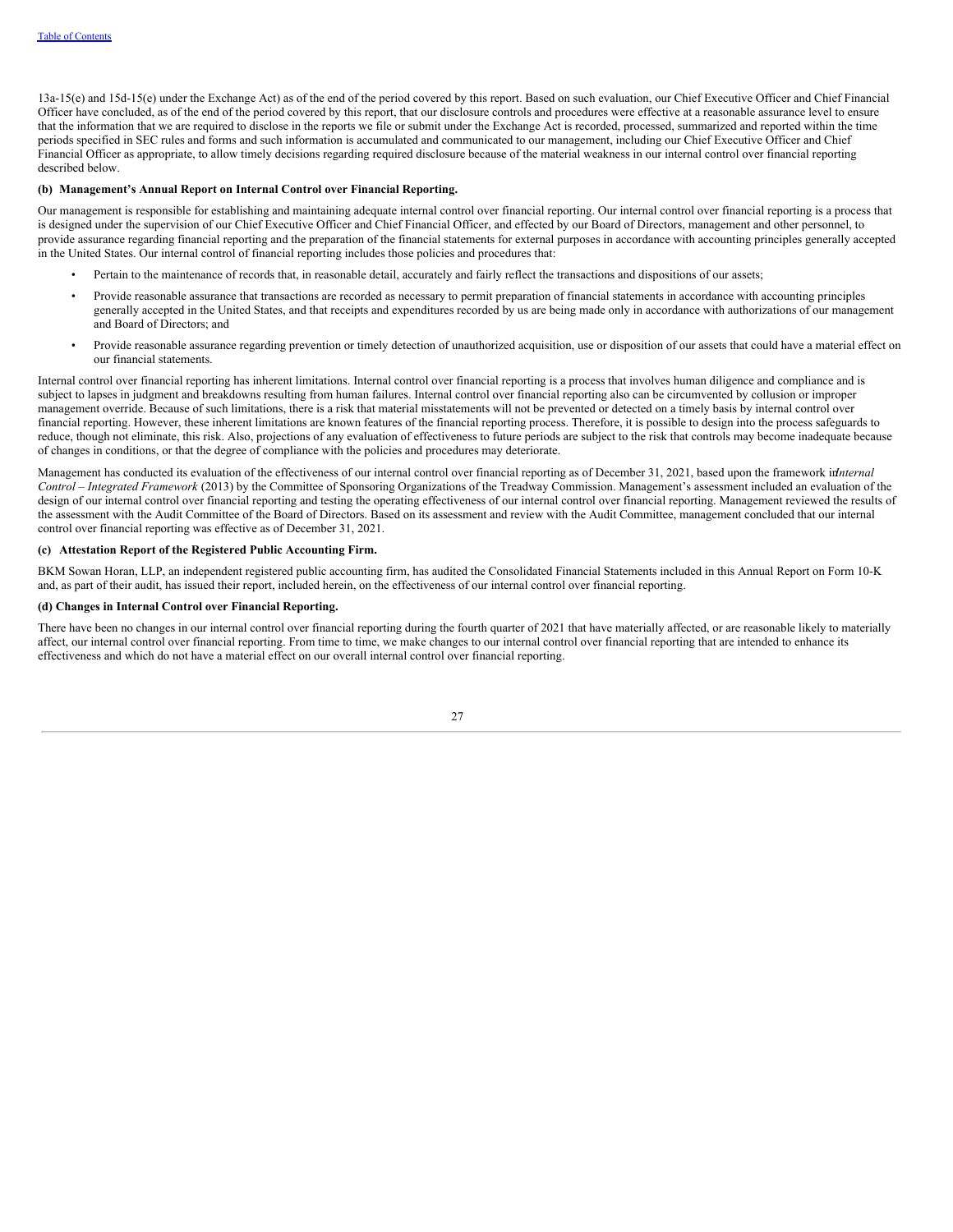## **REPORT OF INDEPENDENT REGISTERED PUBLIC ACCOUNTING FIRM**

To the Board of Directors and Stockholders of Trecora Resources

## **Opinion on Internal Control over Financial Reporting**

We have audited Trecora Resources' (the Company's) internal control over financial reporting as of December 31, 2021, based on criteria established in*Internal Control-Integrated Framework (2013)* issued by the Committee of Sponsoring Organizations of the Treadway Commission (COSO). In our opinion, the Company maintained, in all material respects, effective internal control over financial reporting as of December 31, 2021, based on criteria established in *Internal Control-Integrated Framework (2013)* issued by COSO.

We also have audited, in accordance with the standards of the Public Company Accounting Oversight Board (United States) (PCAOB), the balance sheets and the related statements of operations, stockholders' equity, and cash flows of the Company, and our report dated March 10, 2022, expressed an unqualified opinion.

## **Basis for Opinion**

The Company's management is responsible for maintaining effective internal control over financial reporting, and for its assessment of the effectiveness of internal control over financial reporting, included in the accompanying Management's Annual Report on Internal Control Over Financial Reporting. Our responsibility is to express an opinion on the Company's internal control over financial reporting based on our audit. We are a public accounting firm registered with the PCAOB and are required to be independent with respect to the Company in accordance with the U.S. federal securities laws and the applicable rules and regulations of the Securities and Exchange Commission and the PCAOB.

We conducted our audit in accordance with the standards of the PCAOB. Those standards require that we plan and perform the audit to obtain reasonable assurance about whether effective internal control over financial reporting was maintained in all material respects. Our audit of internal control over financial reporting included obtaining an understanding of internal control over financial reporting, assessing the risk that a material weakness exists, and testing and evaluating the design and operating effectiveness of internal control based on the assessed risk. Our audit also included performing such other procedures as we considered necessary in the circumstances. We believe that our audit provides a reasonable basis for our opinion.

#### **Definition and Limitations of Internal Control over Financial Reporting**

A company's internal control over financial reporting is a process designed to provide reasonable assurance regarding the reliability of financial reporting and the preparation of financial statements for external purposes in accordance with generally accepted accounting principles. A company's internal control over financial reporting includes those policies and procedures that (1) pertain to the maintenance of records that, in reasonable detail, accurately and fairly reflect the transactions and dispositions of the assets of the company; (2) provide reasonable assurance that transactions are recorded as necessary to permit preparation of financial statements in accordance with generally accepted accounting principles, and that receipts and expenditures of the company are being made only in accordance with authorizations of management and directors of the company; and (3) provide reasonable assurance regarding prevention or timely detection of unauthorized acquisition, use, or disposition of the company's assets that could have a material effect on the financial statements.

Because of its inherent limitations, internal control over financial reporting may not prevent or detect misstatements. Also, projections of any evaluation of effectiveness to future periods are subject to the risk that controls may become inadequate because of changes in conditions, or that the degree of compliance with the policies or procedures may deteriorate.

<span id="page-30-0"></span>/s/ BKM Sowan Horan, LLP Dallas, Texas March 10, 2022

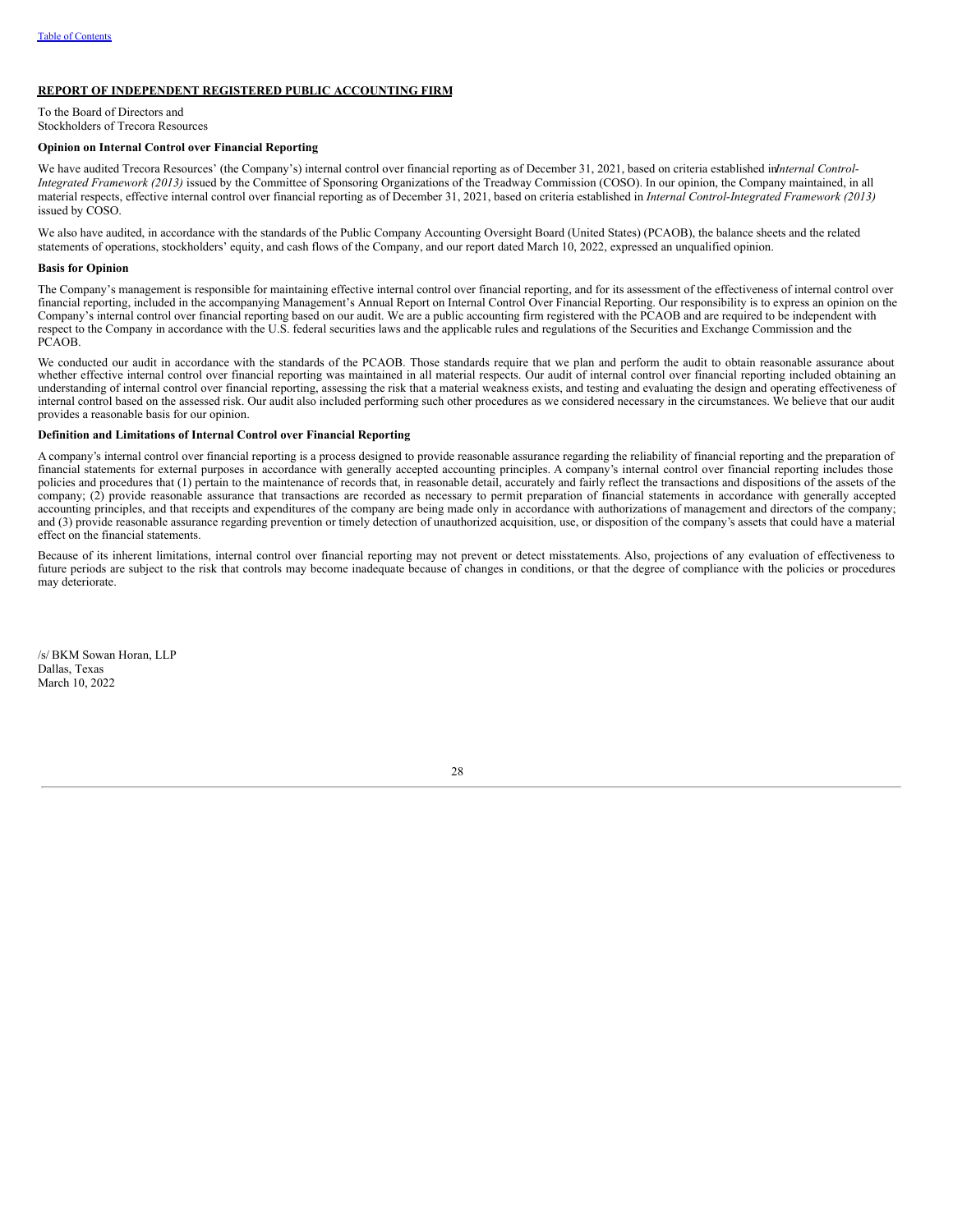## **ITEM 9B. Other Information.**

None.

## <span id="page-31-0"></span>**ITEM 9C. Disclosure Regarding Foreign Jurisdictions That Prevent Inspections.**

<span id="page-31-1"></span>None.

## **PART III**

## <span id="page-31-2"></span>**ITEM 10. Directors, Executive Officers and Corporate Governance.**

Incorporated by reference from our Proxy Statement for our 2022 Annual Meeting of Stockholders to be filed with the SEC pursuant to Regulation 14A within 120 days after the end of the year ended December 31, 2021.

We have adopted a Code of Business Conduct and Ethics that applies to all of the Company's directors, officers and employees, including its principal executive officer, principal financial officer, principal accounting officer and controller, and to persons performing similar functions. A copy is available on our website at www.trecora.com. We intend to disclose future amendments to our Code of Business Conduct and Ethics and any grant of a waiver from a provision of our Code of Business Conduct and Ethics requiring disclosure under applicable SEC rules on our website.

## <span id="page-31-3"></span>**ITEM 11. Executive Compensation.**

Incorporated by reference from our Proxy Statement for our 2022 Annual Meeting of Stockholders to be filed with the SEC pursuant to Regulation 14A within 120 days after the end of the year ended December 31, 2021.

## <span id="page-31-4"></span>**ITEM 12. Security Ownership of Certain Beneficial Owners and Management and Related Stockholder Matters.**

Incorporated by reference from our Proxy Statement for our 2022 Annual Meeting of Stockholders to be filed with the SEC pursuant to Regulation 14A within 120 days after the end of the year ended December 31, 2021.

#### <span id="page-31-5"></span>**ITEM 13. Certain Relationships and Related Transactions, and Director Independence.**

Incorporated by reference from our Proxy Statement for our 2022 Annual Meeting of Stockholders to be filed with the SEC pursuant to Regulation 14A within 120 days after the end of the year ended December 31, 2021.

## <span id="page-31-6"></span>**ITEM 14. Principal Accounting Fees and Services.**

Incorporated by reference from our Proxy Statement for our 2022 Annual Meeting of Stockholders to be filed with the SEC pursuant to Regulation 14A within 120 days after the end of the year ended December 31, 2021.

#### **PART IV**

## <span id="page-31-8"></span><span id="page-31-7"></span>**ITEM 15. Exhibits, Financial Statement Schedules.**

(a) 1. The following financial statements are filed with this Report:

- Reports of Independent Registered Public Accounting Firm
- Consolidated Balance Sheets dated December 31, 2021 and 2020
- Consolidated Statements of Operations for the three years ended December 31, 2021
- Consolidated Statement of Stockholders' Equity for the three years ended December 31, 2021
- Consolidated Statements of Cash Flows for the three years ended December 31, 2021
- Notes to Consolidated Financial Statements
- 2. The following financial statement schedules are filed with this Report:
- Schedule II -- Valuation and Qualifying Accounts for the three years ended December 31, 2021
- 3. The following documents are filed or incorporated by reference as exhibits to this Report. Exhibits marked with an asterisk (\*) are filed herewith. Exhibits marked with a plus sign (+) are management contracts or a compensatory plan, contract or arrangement. The below exhibit marked with a degree sign (°) has been redacted in part, in compliance with Regulation S-K Item 601. The Company agrees to furnish supplementally an unredacted copy of such exhibit to the Securities and Exchange Commission upon its request.

| Exhibit<br><b>Number</b> | Description                                                                                                                                 |
|--------------------------|---------------------------------------------------------------------------------------------------------------------------------------------|
| <b>4.</b>                | Share Sale and Purchase Agreement, dated as of September 22, 2019, among Trecora Resources, Al Masane Al Kobra Mining Company and           |
|                          | the other nurchasers named therein (incorporated by reference to Exhibit 2.1 of the Company's Ouarterly Report on Form 10-O for the quarter |
|                          | ended Sentember 30, 2019 (file No. 001-33926)                                                                                               |

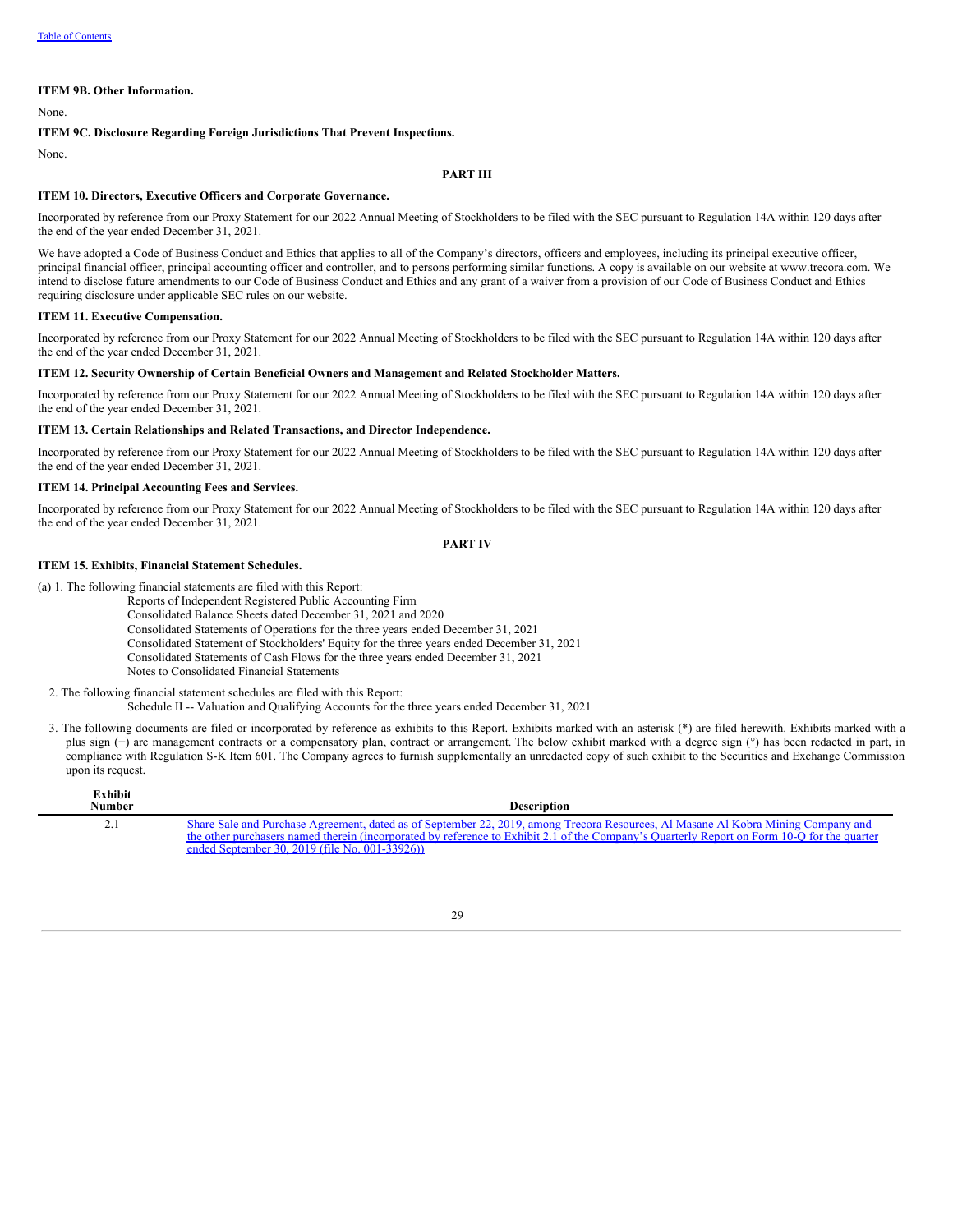| <b>Exhibit</b><br><b>Number</b> | <b>Description</b>                                                                                                                                                                                                                                                                                                                                     |
|---------------------------------|--------------------------------------------------------------------------------------------------------------------------------------------------------------------------------------------------------------------------------------------------------------------------------------------------------------------------------------------------------|
| 2.2                             | Letter Agreement Amendment to the Share Sale and Purchase Agreement, dated November 24, 2019, among Trecora Resources, Al Masane Al<br>Kobra Mining Company and the other purchasers named therein (incorporated by reference to Exhibit 2.2 of the Company's Annual Report on<br>Form 10-K for the year ended December 31, 2019 (file No. 001-33926)  |
| 2.3                             | Letter Agreement Amendment to the Share Sale and Purchase Agreement, dated January 16, 2020, among Trecora Resources, Al Masane Al<br>Kobra Mining Company and the other purchasers named therein (Incorporated by reference to Exhibit 2.1 of the Company's Current Report on<br>Form 8-K filed on January 22, 2020 (file No. 001-33926))             |
| 2.4                             | Letter Agreement Amendment to the Share Sale and Purchase Agreement, dated March 23, 2020, among Trecora Resources, Al Masane Al<br>Kobra Mining Company and the other purchasers named therein (incorporated by reference to Exhibit 2.2 of the Company's Quarterly Report<br>on Form 10-O for the quarter ended March 31, 2020 (file No. 001-33926)) |
| 3.1                             | Amended and Restated Certificate of Incorporation of Trecora Resources (incorporated by reference to Exhibit 3.1 to the Company's Current<br>Report on Form 8-K filed on May 21, 2018 (file No. 001-33926))                                                                                                                                            |
| 3.2                             | Amended and Restated Bylaws of Trecora Resources (incorporated by reference to Exhibit 3.2 to the Company's Current Report on Form 8-K<br>filed on May 21, 2018 (file No. 001-33926))                                                                                                                                                                  |
| 4.1                             | Description of Securities Registered under Section 12 of the Exchange Act (incorporated by reference to Exhibit 4.1 of the Company's Annual<br>Report on Form 10-K for the year ended December 31, 2019 (file No. 001-33926)                                                                                                                           |
| $10.1+$                         | Employment Contract, dated October 1, 2014, between Trecora Resources and Peter M. Loggenberg, Ph.D. (incorporated by reference to<br>Exhibit 10(c) to the Company's Ouarterly Report on Form 10-O for the quarter ended March 31, 2017 (file No. 001-33926))                                                                                          |
| $10.2+$                         | Severance Agreement and Covenant not to Compete, Solicit and Disclose, dated October 1, 2014, between Trecora Resources and Subsidiaries<br>and Peter M. Loggenberg, Ph.D. (incorporated by reference to Exhibit 10(d) to the Company's Quarterly Report on Form 10-Q for the quarter<br>ended March 31, 2017 (file No. 001-33926))                    |
| $10.3+$                         | First Amendment to Employment Contract, effective as of March 7, 2018, between Trecora Resources and Peter Loggenberg, Ph.D.<br>(incorporated by reference to Exhibit 10(a) to the Company's Quarterly Report on Form 10-O for the quarter ended March 31, 2018 (file No.<br>$(001 - 33926)$                                                           |
| $10.4+$                         | Letter Agreement, dated as of February 21, 2019, between Trecora Resources and Peter M. Loggenberg, Ph.D. (incorporated by reference to<br>Exhibit 10.2 of the Company's Quarterly Report on Form 10-O for the quarter ended March 31, 2019 (file No. 001-33926))                                                                                      |
| $10.5+$                         | Employment Contract, dated as of December 3, 2018, between Trecora Resources and Patrick D. Quarles (incorporated by reference to Exhibit<br>10(d) of the Company's Annual Report on Form 10-K for the year ended December 31, 2018 (file No. 001-33926))                                                                                              |
| $10.6+$                         | Letter Agreement, dated as of May 15, 2019, between Trecora Resources and Sami Ahmad (incorporated by reference to Exhibit 10.1 of the<br>Company's Quarterly Report on Form 10-Q for the quarter ended June 30, 2019 (file No. 001-33926))                                                                                                            |
| $10.7+*$                        | Letter Agreement, dated as of May 8, 2020, between Trecora Resources and Michael Silberman                                                                                                                                                                                                                                                             |
| $10.8+*$                        | Letter Agreement, dated as of April 19, 2021, between Trecora Resources and Rafael Pons                                                                                                                                                                                                                                                                |
| $10.9+$                         | Retirement Agreement, dated as of April 19, 2021, between Trecora Resources and John R. Townsend (incorporated by reference to Exhibit<br>10.3 of the Company's Quarterly Report on Form 10-Q for the quarter ended March 31, 2021 (file No. 001-33926))                                                                                               |
| $10.10+$                        | Trecora Resources Change of Control Severance Plan (incorporated by reference to Exhibit 10.11 of the Company's Annual Report on Form<br>10-K for the year ended December 31, 2019 (file No. 001-33926))                                                                                                                                               |
| $10.11+$ *                      | Form of Indemnification Agreement entered into by each director and officer of the Company                                                                                                                                                                                                                                                             |
| $10.12+$                        | Trecora Resources Stock and Incentive Plan, as amended by the First Amendment (incorporated by reference to Appendix C to the Company's<br>Definitive Proxy Statement on Schedule 14A filed on April 10, 2018)                                                                                                                                         |
| $10.13+$                        | Second Amendment to the Trecora Resources Stock and Incentive Plan (incorporated by reference to Appendix B to the Company's Definitive<br>Proxy Statement on Schedule 14A filed on April 10, 2018)                                                                                                                                                    |
| $10.14+$                        | Form of Trecora Resources Stock and Incentive Plan Restricted Stock Unit Agreement (incorporated by reference to Exhibit 10.3 of the<br>Company's Ouarterly Report on Form 10-O for the quarter ended March 31, 2019 (file No. 001-33926))                                                                                                             |
| $10.15+$                        | Form of Trecora Resources Stock and Incentive Plan Restricted Stock Unit Agreement (Time-Based Grants) (incorporated by reference to<br>Exhibit 10.2 of the Company's Quarterly Report on Form 10-Q for the quarter ended March 31, 2020 (file No. 001-33926))                                                                                         |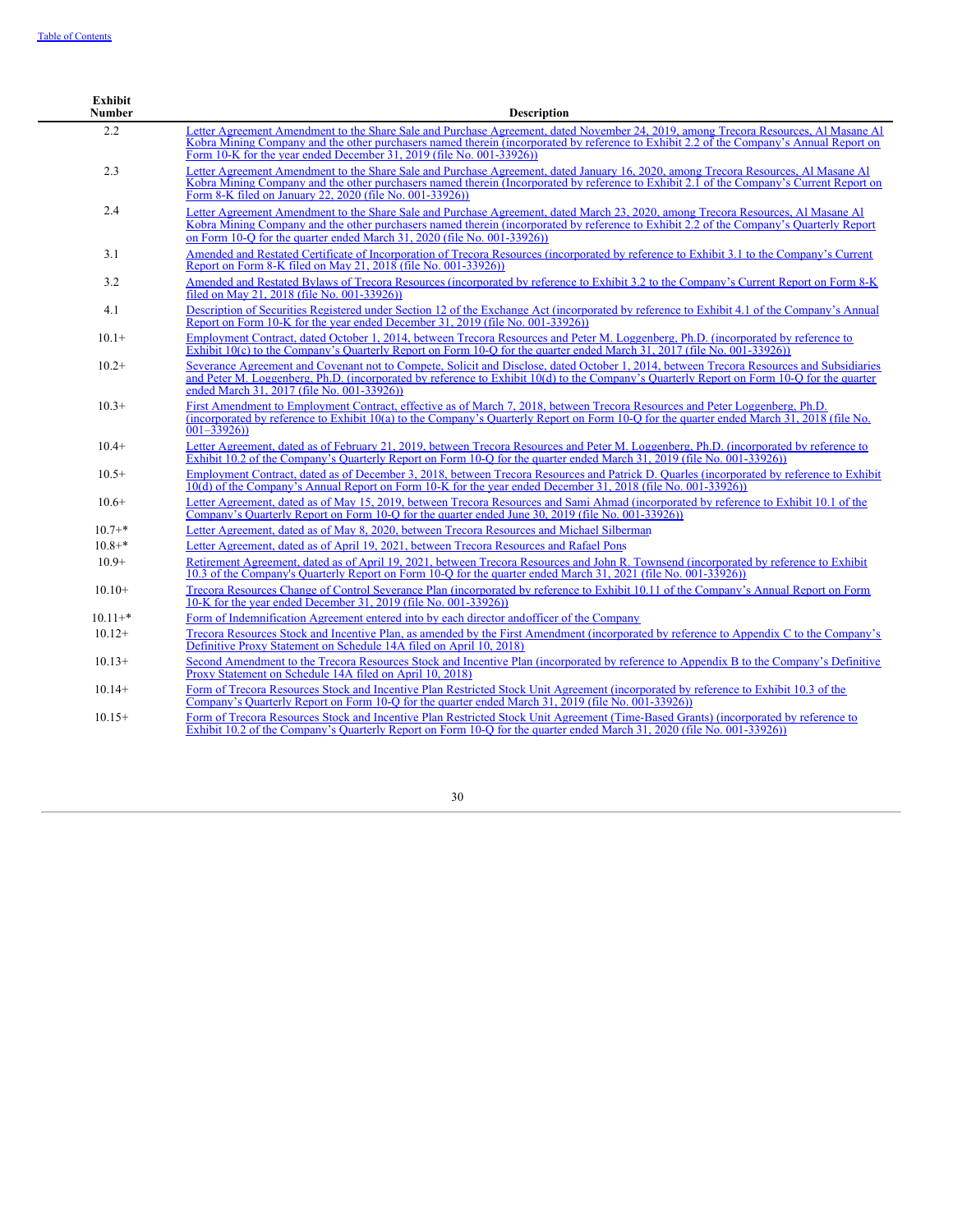| <b>Exhibit</b><br><b>Number</b> | <b>Description</b>                                                                                                                                                                                                                                                                                                                                                                                                                                                                                                                 |  |
|---------------------------------|------------------------------------------------------------------------------------------------------------------------------------------------------------------------------------------------------------------------------------------------------------------------------------------------------------------------------------------------------------------------------------------------------------------------------------------------------------------------------------------------------------------------------------|--|
| $10.16+$                        | Form of Trecora Resources Stock and Incentive Plan Restricted Stock Unit Agreement (Performance-Based Grants) (incorporated by reference<br>to Exhibit 10.5 of the Company's Quarterly Report on Form 10-O for the quarter ended June 30, 2020 (file No. 001-33926))                                                                                                                                                                                                                                                               |  |
| 10.17                           | Form of Trecora Resources Stock and Incentive Plan Restricted Stock Unit Agreement (Time-Based) (incorporated by reference to Exhibit<br>10.1 of the Company's Quarterly Report on Form 10-Q for the quarter ended March 31, 2021 (file No. 001-33926))                                                                                                                                                                                                                                                                            |  |
| 10.18                           | Form of Trecora Resources Stock and Incentive Plan Restricted Stock Unit Agreement (Performance-Based) (incorporated by reference to<br>Exhibit 10.2 of the Company's Quarterly Report on Form 10-O for the quarter ended March 31, 2021 (file No. 001-33926))                                                                                                                                                                                                                                                                     |  |
| $10.19+$                        | Arabian American Development Company Non-Employee Director Stock Option Plan adopted April 7, 2008 (incorporated by reference to<br>Exhibit B to the Company's Form DEF 14A filed April 30, 2008 (file No. 001-33926))                                                                                                                                                                                                                                                                                                             |  |
| $10.20+$                        | Summary of Trecora Resources Annual Bonus Program (incorporated by reference to Exhibit 10.14 of the Company's Annual Report on Form<br>10-K for the year ended December 31, 2021 (file No. 001-33926))                                                                                                                                                                                                                                                                                                                            |  |
| $10.21^{\circ}$                 | Second Amended and Restated Natural Gasoline Supply and Handling Agreement, dated as of May 1, 2020, between Martin Operating<br>Partnership L.P. and South Hampton Resources. Inc. (incorporated by reference to Exhibit 10.4 of the Company's Ouarterly Report on Form<br>10-Q for the quarter ended June 30, 2020 (file No. 001-33926))                                                                                                                                                                                         |  |
| 10.22                           | Amended and Restated Credit Agreement, dated as of October 1, 2014, among Texas Oil & Chemical Co. II, Inc., as Borrower, certain<br>subsidiaries of the Borrower, as Guarantors, the Lenders from time to time party thereto and Bank of America, N.A., as Administrative Agent,<br>Swingline Lender and an L/C Issuer (incorporated by reference to Exhibit 10.2 to the Company's Form 8–K filed on October 3, 2014 (file No.<br>$001 - 33926$                                                                                   |  |
| 10.23                           | Second Amendment to Amended and Restated Credit Agreement, dated as of March 28, 2017, among Texas Oil & Chemical Co. II, Inc., as<br>Borrower, certain subsidiaries of the Borrower, as Guarantors, the Lenders from time to time party thereto and Bank of America, N.A., as<br>Administrative Agent, Swingline Lender and an L/C Issuer (incorporated by reference to Exhibit 99.1 to the Company's form 8–K filed on<br>March 30, 2017 (file No. 001-33926))                                                                   |  |
| 10.24                           | Third Amendment to Amended and Restated Credit Agreement, dated as of July 25, 2017, among Texas Oil & Chemical Co. II, Inc., as<br>Borrower, certain subsidiaries of the Borrower, as Guarantors, the Lenders from time to time party thereto and Bank of America, N.A., as<br>Administrative Agent, Swingline Lender and an L/C Issuer (incorporated by reference to Exhibit 99.1 to the company's Form 8–K filed on July<br>27, 2017 (file No. 001-33926))                                                                      |  |
| 10.25                           | Fourth Amendment to Amended and Restated Credit Agreement, dated as of July 31, 2018, among Texas Oil & Chemical Co. II, Inc., as<br>Borrower, certain subsidiaries of the Borrower, as Guarantors, the Lenders from time to time party thereto, Citibank, N.A., as an L/C Issuer,<br>and Bank of America, N.A., as Administrative Agent, Swingline Lender and an L/C Issuer (incorporated by reference to Exhibit 10.1 of the<br>Company's Current Report on Form 8-K dated July 31, 2018 (file No. 001-33926))                   |  |
| 10.26                           | Fifth Amendment to Amended and Restated Credit Agreement, dated as of December 19, 2018, among Texas Oil & Chemical Co. II, Inc., as<br>Borrower, certain subsidiaries of the Borrower, as Guarantors, the Lenders from time to time party thereto, Citibank, N.A., as an L/C Issuer,<br>and Bank of America, N.A., as Administrative Agent. Swingline Lender and an L/C Issuer (incorporated by reference to Exhibit 10.1 of the<br>Company's Current Report on Form 8-K dated December 14, 2018 (file No. 001-33926))            |  |
| 10.27                           | Sixth Amendment to Amended and Restated Credit Agreement, dated as of March 29, 2019, among Texas Oil & Chemical Co. II, Inc., as<br>Borrower, certain subsidiaries of the borrower, as Guarantors, The Lenders from time to time party thereto, Citibank, N.A., as an L/C Issuer,<br>and Bank of America, N.A. as Administrative agent. Swingline Lender and an L/C Issuer (incorporated by reference to Exhibit 10.1 of the<br>Company's Current Report on Form 8-K filed April 2, 2019 (file No. 001-33926))                    |  |
| 10.28                           | Seventh Amendment to Amended and Restated Credit Agreement, dated as of May 8, 2020, among Texas Oil & Chemical Co. II, Inc., as<br>Borrower, certain subsidiaries of the Borrower, as Guarantors, the Lenders from time to time party thereto, Citibank, N.A., as an L/C Issuer,<br>and Bank of America, N.A., as Administrative Agent, Swingline Lender and an L/C Issuer (incorporated by reference to Exhibit 10.1 of the<br>Company's Quarterly Report on Form 10-Q for the quarter ended June 30, 2020 (file No. 001-33926)) |  |
| 10.29                           | Eighth Amendment to Amended and Restated Credit Agreement, dated as of May 3, 2021, among Texas Oil & Chemical Co. II, Inc., as<br>Borrower, certain subsidiaries of the Borrower, as Guarantors, the Lenders from time to time party thereto, Citibank, N.A., as an L/C Issuer,<br>and Bank of America, N.A., as Administrative Agent. Swingline Lender and an L/C Issuer (incorporated by reference to Exhibit 10.4 of the<br>Company's Ouarterly Report on Form 10-O for the quarter ended March 31, 2021 (file No. 001-33926)) |  |
| $21*$                           | <b>Subsidiaries of Trecora Resources</b>                                                                                                                                                                                                                                                                                                                                                                                                                                                                                           |  |
| $23.1*$                         | Consent of Independent Registered Public Accounting Firm, BKM Sowan Horan, LLP                                                                                                                                                                                                                                                                                                                                                                                                                                                     |  |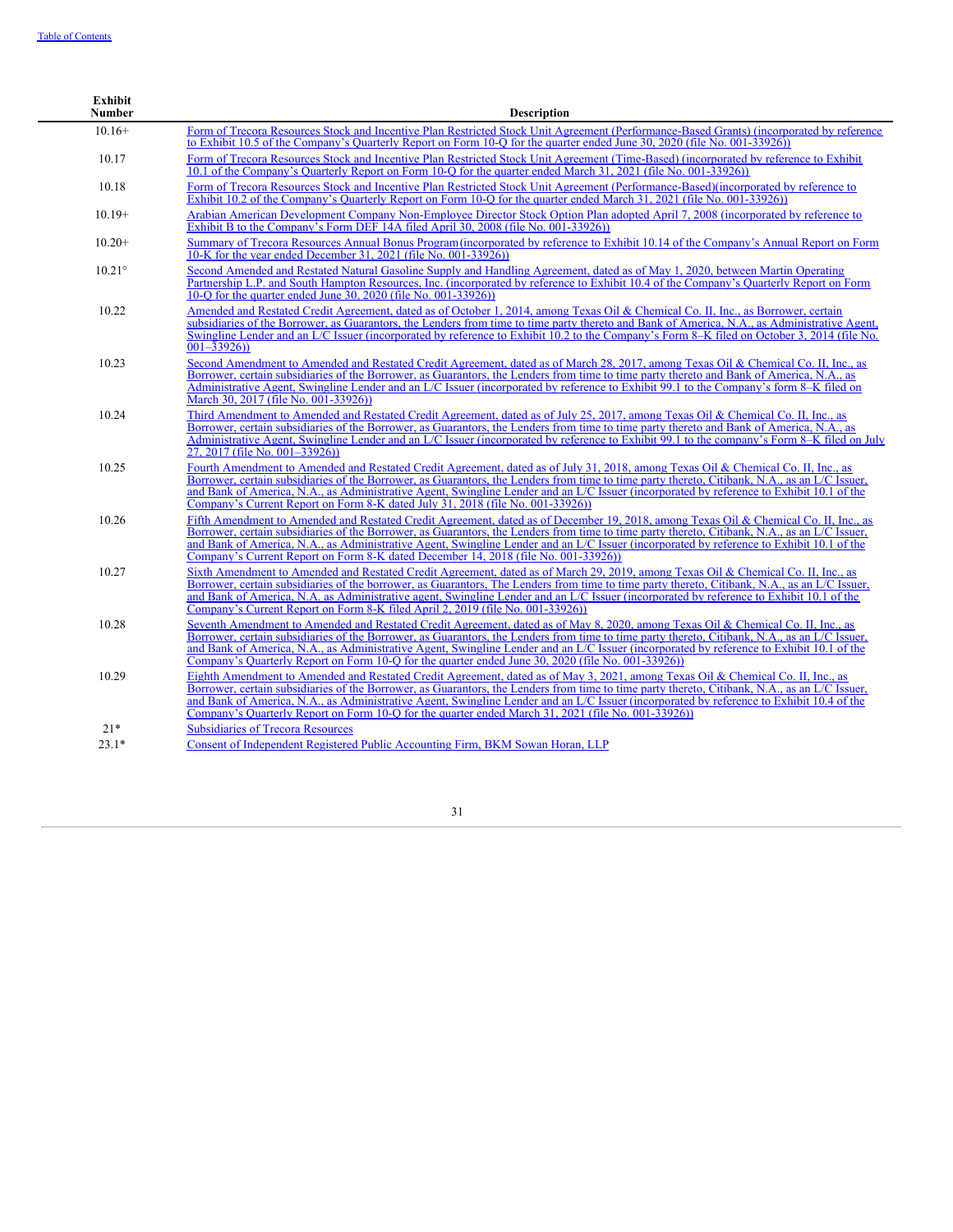| Exhibit<br><b>Number</b> | <b>Description</b>                                                                                                                                                                               |
|--------------------------|--------------------------------------------------------------------------------------------------------------------------------------------------------------------------------------------------|
| $24*$                    | Power of Attorney (set forth on the signature page hereto)                                                                                                                                       |
| $31.1*$                  | Certification of Chief Executive Officer pursuant to Rule 13a–14(a) or 15d–14(a) of the Securities Exchange Act of 1934, as adopted pursuant<br>to Section 302 of the Sarbanes–Oxley Act of 2002 |
| $31.2*$                  | Certification of Chief Financial Officer pursuant to Rule 13a–14(a) or 15d–14(a) of the Securities Exchange Act of 1934, as adopted pursuant<br>to Section 302 of the Sarbanes–Oxley Act of 2002 |
| $32*$                    | Certification of Chief Executive Officer and Chief Financial Officer pursuant to 18 U.S.C. Section 1350, as adopted pursuant to Section 906 of<br>the Sarbanes-Oxley Act of 2002                 |
| 101.INS                  | <b>XBRL</b> Instance Document                                                                                                                                                                    |
| 101.SCH                  | XBRL Taxonomy Schema Document                                                                                                                                                                    |
| 101.CAL                  | XBRL Taxonomy Calculation Linkbase Document                                                                                                                                                      |
| 101.LAB                  | XBRL Taxonomy Label Linkbase Document                                                                                                                                                            |
| 101.PRE                  | XBRL Taxonomy Extension Presentation Linkbase Document                                                                                                                                           |
| 101.DEF                  | XBRL Taxonomy Extension Definition Linkbase Document                                                                                                                                             |
| $104*$                   | Cover Page Interactive Data File (formatted as inline XBRL and included as Exhibit 101)                                                                                                          |

# <span id="page-34-0"></span>**ITEM 16. Form 10-K Summary.**

None.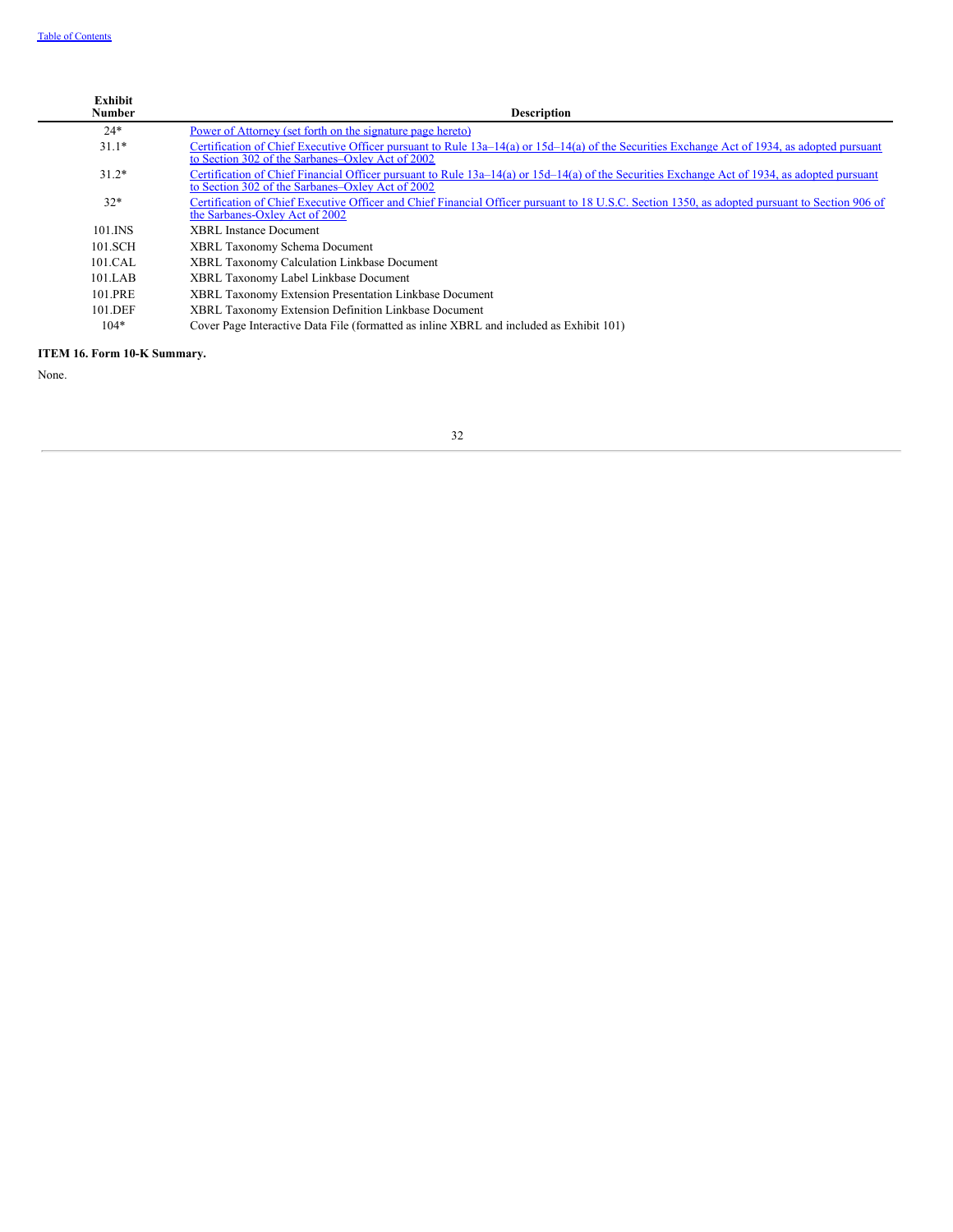## **SIGNATURES**

<span id="page-35-0"></span>Pursuant to the requirements of Section 13 or 15(d) of the Securities Exchange Act of 1934, the Registrant has duly caused this Report to be signed on its behalf by the undersigned, thereunto duly authorized.

# TRECORA RESOURCES

Dated: March 10, 2022

By: /s/ Patrick Quarles

Patrick Quarles

Chief Executive Officer and President

KNOW ALL MEN BY THESE PRESENTS that each of the undersigned directors and officers of Trecora Resources hereby constitutes and appoints Patrick Quarles and Sami Ahmad his or her true and lawful attorney-in-fact and agent, for him or her and in his or her name, place and stead, in any and all capacities, with full power to act alone, to sign any and all amendments to this Report, and to file each such amendment to the Report, with all exhibits thereto, and any and all other documents in connection therewith, with the Securities and Exchange Commission, hereby granting unto said attorney-in-fact and agent full power and authority to do and perform any and all acts and things requisite and necessary to be done in and about the premises as fully to all intents and purposes as he or she might or could do in person, hereby ratifying and confirming all that said attorney-in-fact and agent may lawfully do or cause to be done by virtue hereof.

Pursuant to the requirements of the Securities Exchange Act of 1934, this Report has been signed below by the following persons on behalf of the Registrant in the capacities indicated on March 10, 2022.

| <b>Signature</b>                             | <b>Title</b>                                                                     |
|----------------------------------------------|----------------------------------------------------------------------------------|
| /s/ Patrick Quarles<br>Patrick Quarles       | Chief Executive Officer, President and Director<br>(principal executive officer) |
| /s/ Sami Ahmad<br>Sami Ahmad                 | Chief Financial Officer<br>(principal financial officer)                         |
| /s/ Christopher Groves<br>Christopher Groves | Corporate Controller<br>(principal accounting officer)                           |
| /s/ Karen A. Twitchell<br>Karen A. Twitchell | Chair of the Board and Director                                                  |
| /s/ Gary K. Adams<br>Gary K. Adams           | Director                                                                         |
| /s/ Pamela R. Butcher<br>Pamela R. Butcher   | Director                                                                         |
| /s/ Nicholas Carter<br>Nicholas Carter       | Director                                                                         |
| /s/ Adam C. Peakes<br>Adam C. Peakes         | Director                                                                         |
| /s/ Janet S. Roemer<br>Janet S. Roemer       | Director                                                                         |
|                                              |                                                                                  |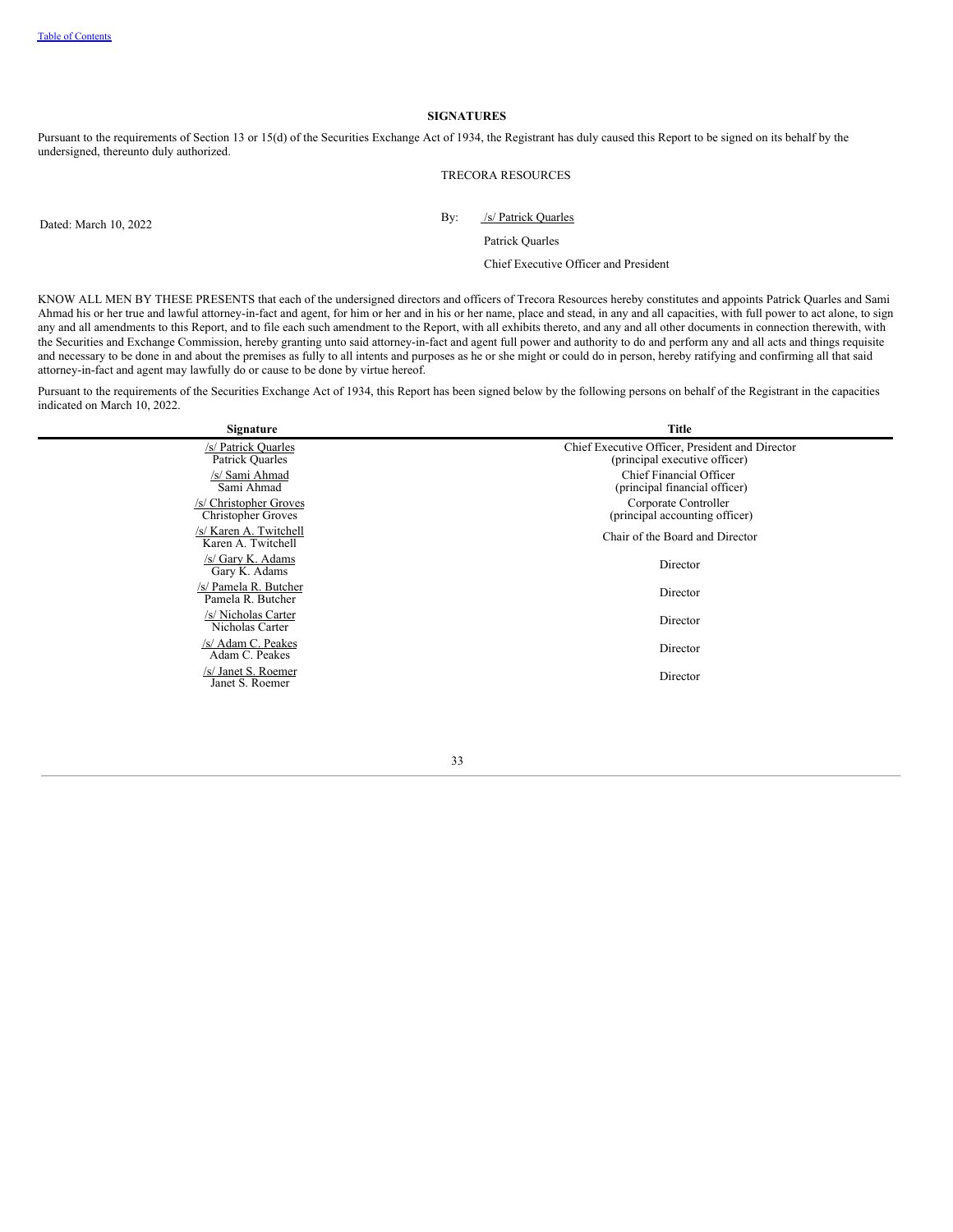<span id="page-36-0"></span>

| <b>INDEX TO FINANCIAL STATEMENTS</b><br>Report of Independent Registered Public Accounting Firm     | Page<br>$F-2$ |
|-----------------------------------------------------------------------------------------------------|---------------|
| Consolidated Balance Sheets at December 31, 2021 and 2020                                           | $F-4$         |
| Consolidated Statements of Operations For the Years Ended December 31, 2021, 2020 and 2019          | $F-5$         |
| Consolidated Statement of Stockholders' Equity For the Years Ended December 31, 2021, 2020 and 2019 | $F-6$         |
| Consolidated Statements of Cash Flows For the Years Ended December 31, 2021, 2020 and 2019          | $F-7$         |
| <b>Notes to Consolidated Financial Statements</b>                                                   | $F-9$         |
| <b>INDEX TO FINANCIAL STATEMENT SCHEDULES</b>                                                       |               |
| Schedule II – Valuation and Qualifying Accounts For the Three Years Ended December 31, 202          | $F-39$        |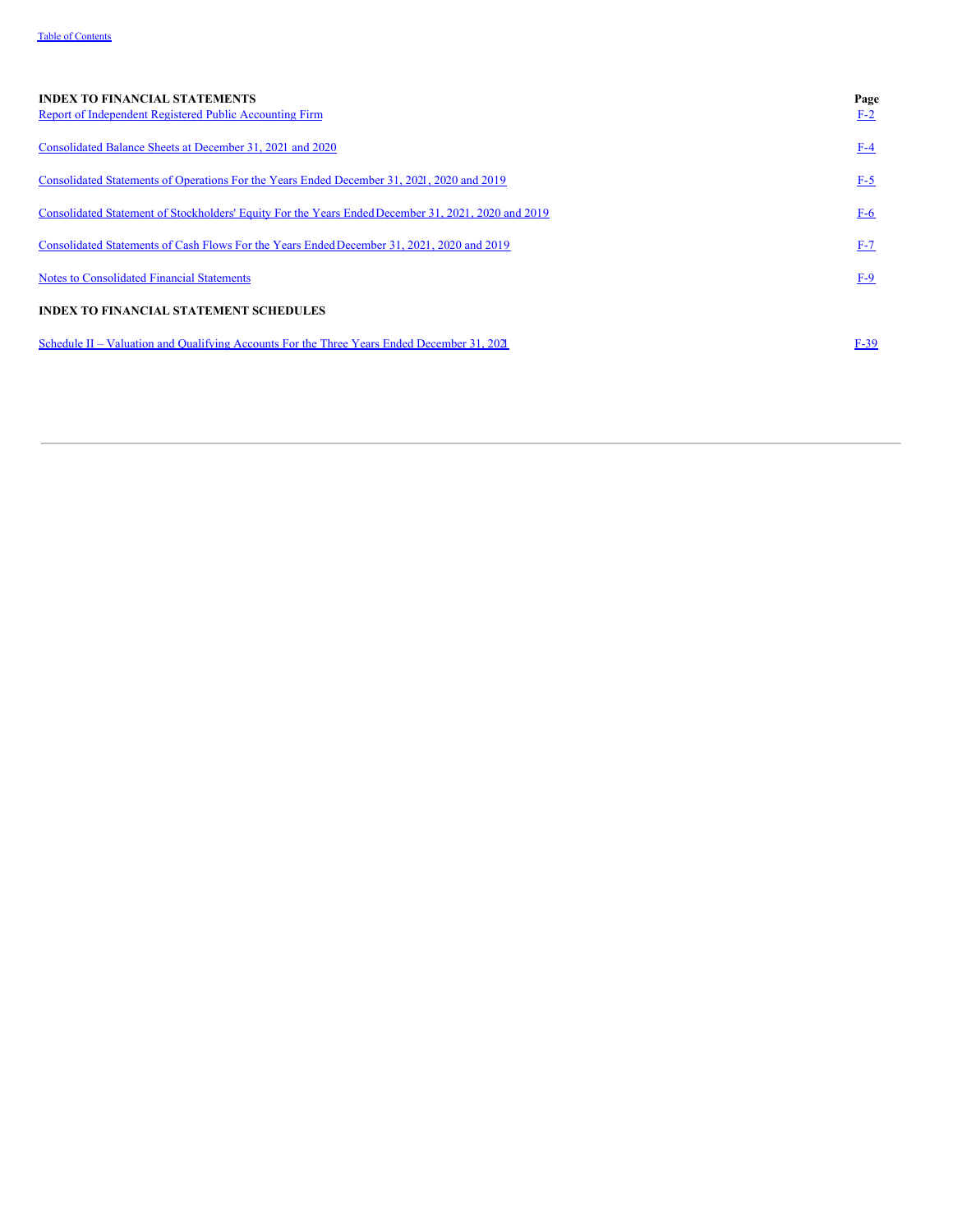## **REPORT OF INDEPENDENT REGISTERED PUBLIC ACCOUNTING FIRM**

To the Board of Directors and Stockholders of Trecora Resources

#### *Opinion on the Consolidated Financial Statements*

We have audited the accompanying consolidated balance sheets of Trecora Resources and Subsidiaries (the "Company") as of December 31, 2021 and 2020, and the related consolidated statements of operations, stockholders' equity and cash flows for each of the years in the three-year period ended December 31, 2021 and the related notes and schedules listed in the index at Item 15(a) (collectively referred to as the "Consolidated Financial Statements"). In our opinion, the Consolidated Financial Statements present fairly, in all material respects, the financial position of the Company as of December 31, 2021 and 2020, and the results of its operations and its cash flows for each of the years in the three-year period ended December 31, 2021, in conformity with accounting principles generally accepted in the United States of America.

We also have audited, in accordance with the standards of the Public Company Accounting Oversight Board (United States) (PCAOB), the Company's internal control over financial reporting as of December 31, 2021, based on cri Organizations of the Treadway Commission (COSO), and our report dated March 10, 2022, expressed an unqualified opinion.

#### *Basis for Opinion*

These Consolidated Financial Statements are the responsibility of the Company's management. Our responsibility is to express an opinion on the Company's Consolidated Financial Statements based on our audits. We are a public accounting firm registered with the PCAOB and are required to be independent with respect to the Company in accordance with the U.S. federal securities laws and the applicable rules and regulations of the Securities and Exchange Commission and the PCAOB.

We conducted our audits in accordance with the standards of the PCAOB. Those standards require that we plan and perform the audit to obtain reasonable assurance about whether the Consolidated Financial Statements are free of material misstatement, whether due to error or fraud. Our audits included performing procedures to assess the risks of material misstatement of the Consolidated Financial Statements, whether due to error or fraud, and performing procedures that respond to those risks. Such procedures included examining, on a test basis, evidence regarding the amounts and disclosures in the Consolidated Financial Statements. Our audits also included evaluating the accounting principles used and significant estimates made by management, as well as evaluating the overall presentation of the Consolidated Financial Statements. We believe that our audits provide a reasonable basis for our opinion.

#### *Critical Audit Matter*

The critical audit matter communicated below is a matter arising from the current-period audit of the Consolidated Financial Statements that were communicated or required to be communicated to the audit committee and that: (1) relates to accounts or disclosures that are material to the Consolidated Financial Statements and (2) involved our especially challenging, subjective, or complex judgments. The communication of a critical audit matter does not alter in any way our opinion on the Consolidated Financial Statements, taken as a whole, and we are not, by communicating the critical audit matters below, providing a separate audit opinion on the critical audit matter or on the accounts or disclosures to which it relates.

#### *Recoverability of the Specialty Waxes segment long-lived assets*

The Company's Specialty Waxes segment has total assets of \$79.9 million, including Net Plant, Pipeline, and Equipment of \$58.1 million and Net Intangibles Assets of \$11.1 million. The Company considers the Specialty Waxes segment to be a single long lived asset group. A long-lived asset (asset group) shall be tested for recoverability whenever events or changes in circumstances indicate that it's carrying amount may not be recoverable. For the year ended December 31, 2021, the Specialty Waxes segment had a net loss of \$0.8 million.

We identified the recoverability of the Specialty Waxes segment long-lived assets as a critical audit matter because of the significant estimates and assumptions management used in the undiscounted cash flow analysis. Performing audit procedures to evaluate the reasonableness of these estimates and assumptions required a high degree of auditor judgment and an increased extent of effort.

### *How the Critical Audit Matter Was Addressed in the Audit*

Our audit procedures related to the following:

- We obtained an understanding and evaluated the design of internal controls over management's evaluation of the recoverability of long-lived assets based on the Company's undiscounted cash flows analysis.
- We evaluated management's ability to forecast future sales, gross profit and future capital needs by comparing actual results to management's historical forecasts.

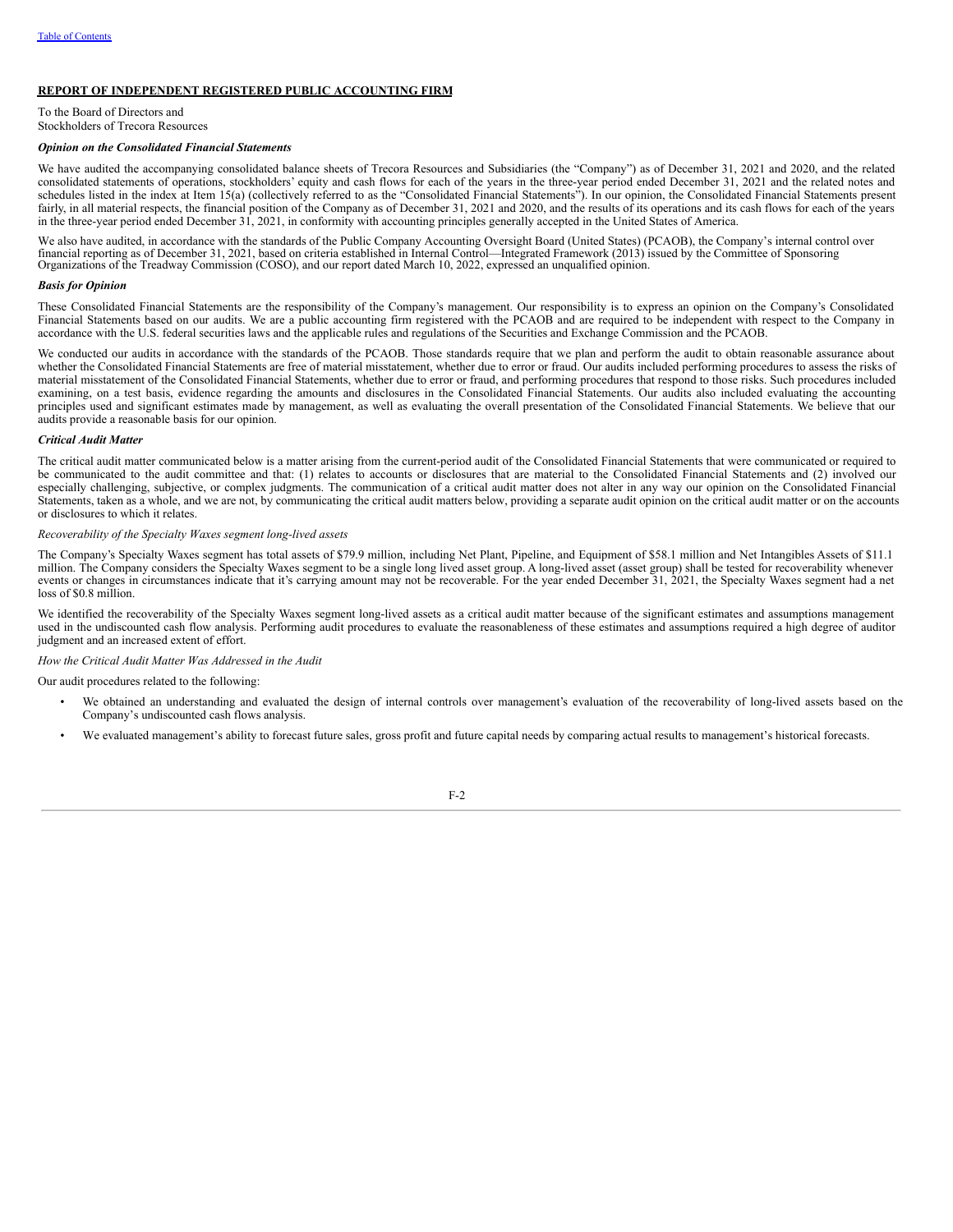- We evaluated the reasonableness of significant assumptions in the undiscounted cash flow analysis, including future sales, operating costs, gross profit, and capitalization rates. In addition, we tested the mathematical accuracy of the undiscounted cash flows analysis.
- We evaluated whether the assumptions were consistent with evidence obtained in other areas of the audit.

/s/ BKM Sowan Horan, LLP

We have served as the Company's auditor since 2010.

<span id="page-38-0"></span>Dallas, Texas March 10, 2022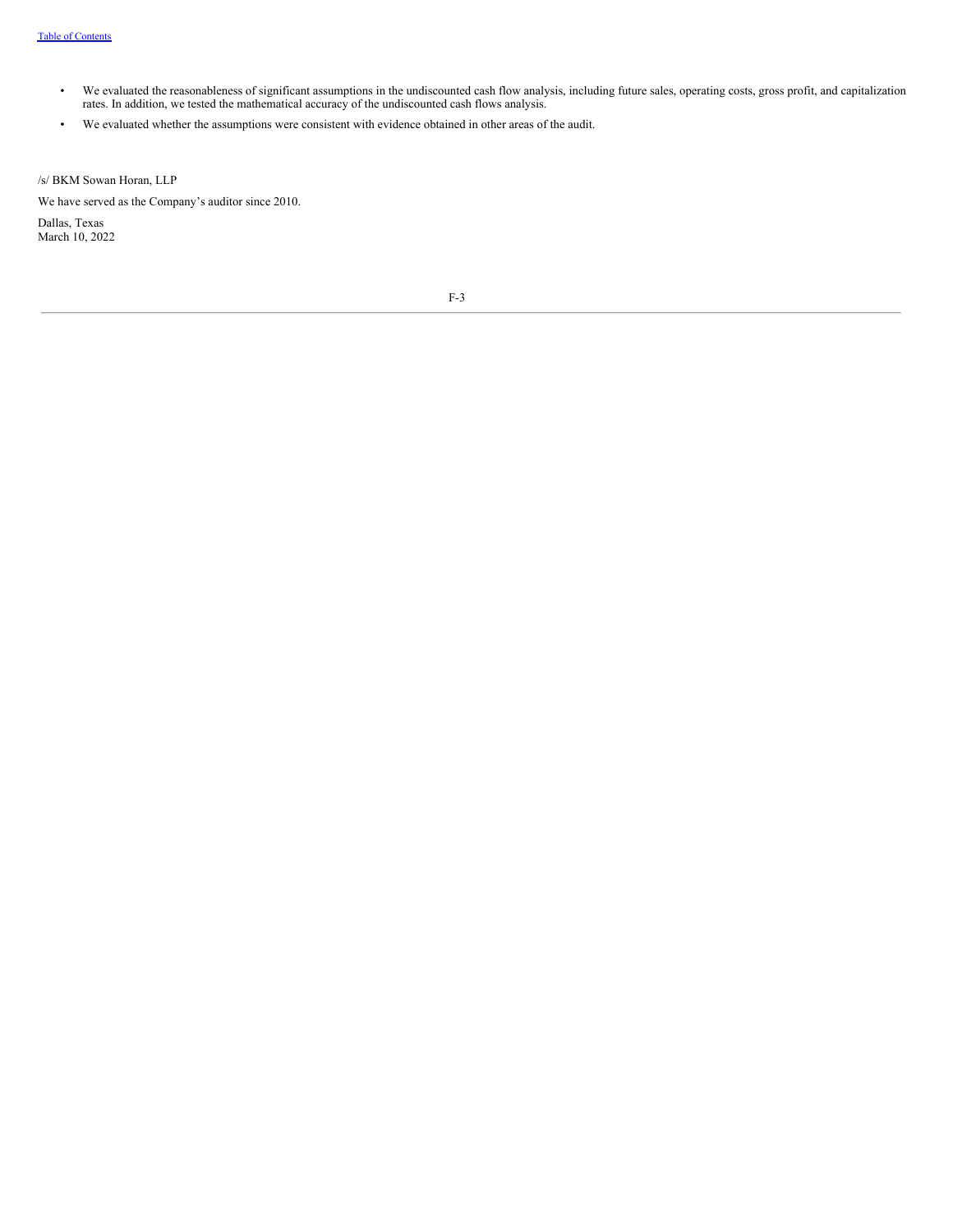## **TRECORA RESOURCES AND SUBSIDIARIES**

# **CONSOLIDATED BALANCE SHEETS**

<span id="page-39-0"></span>

| <b>ASSETS</b><br><b>CURRENT ASSETS</b>                                                                                       | 2021<br>(thousands of dollars)<br>30,535 \$<br>32,811<br>21,134 |              | 2020    |
|------------------------------------------------------------------------------------------------------------------------------|-----------------------------------------------------------------|--------------|---------|
|                                                                                                                              |                                                                 |              |         |
|                                                                                                                              |                                                                 |              |         |
|                                                                                                                              |                                                                 |              |         |
|                                                                                                                              |                                                                 |              |         |
| \$<br>Cash and cash equivalents                                                                                              |                                                                 |              | 55,664  |
| Trade receivables, net (Note 4)                                                                                              |                                                                 |              | 25,301  |
| Inventories (Note 5)                                                                                                         |                                                                 |              | 12,945  |
| Prepaid expenses and other assets (Note 7)                                                                                   | 4,313                                                           |              | 9,198   |
| Taxes receivable                                                                                                             |                                                                 |              | 2,788   |
| Total current assets                                                                                                         | 88,793                                                          |              | 105,896 |
| PLANT, PIPELINE, AND EQUIPMENT, NET (Note 8)                                                                                 | 185,521                                                         |              | 187,104 |
| OPERATING LEASE ASSETS, NET (Note 9)                                                                                         | 8,170                                                           |              | 10,528  |
| INTANGIBLE ASSETS, NET (Note 10)                                                                                             | 11,056                                                          |              | 12,893  |
| MINERAL PROPERTIES (Note 11)                                                                                                 |                                                                 |              | 412     |
| $\mathbb{S}$<br><b>TOTAL ASSETS</b>                                                                                          | 293,540 \$                                                      |              | 316,833 |
| <b>LIABILITIES</b>                                                                                                           |                                                                 |              |         |
| <b>CURRENT LIABILITIES</b>                                                                                                   |                                                                 |              |         |
| \$<br>Accounts payable                                                                                                       | $12,075$ \$                                                     |              | 14,447  |
| Accrued liabilities (Note 12)                                                                                                | 5,873                                                           |              | 6,857   |
| Current portion of long-term debt (Note 13)                                                                                  | 4,194                                                           |              | 4,194   |
| Current portion of operating lease (Note 9)                                                                                  | 3,227                                                           |              | 3,195   |
| Current portion of other liabilities                                                                                         | 626                                                             |              | 891     |
| Total current liabilities                                                                                                    | 25,995                                                          |              | 29,584  |
| CARES ACT, PPP Loans                                                                                                         |                                                                 |              | 6,123   |
| LONG-TERM DEBT, net of current portion (Note 13)                                                                             | 37,707                                                          |              | 41,901  |
| OPERATING LEASE LONG TERM (Note 9)                                                                                           | 4,923                                                           |              | 7,333   |
| OTHER LIABILITIES, net of current portion                                                                                    | 417                                                             |              | 968     |
| DEFERRED INCOME TAXES (Note 16)                                                                                              | 24,525                                                          |              | 26,517  |
| <b>Total liabilities</b>                                                                                                     | 93,567                                                          |              | 112,426 |
| <b>COMMITMENTS AND CONTINGENCIES (Note 14)</b>                                                                               |                                                                 |              |         |
| <b>EOUITY</b>                                                                                                                |                                                                 |              |         |
| Common Stock - authorized 40 million shares of \$.10 par value; issued 25.0 and 24.8 million in 2021 and 2020, respectively, |                                                                 |              |         |
| and outstanding 23.6 and 24.8 million in 2021 and 2020, respectively                                                         | 2,499                                                           |              | 2,483   |
| Additional Paid-in Capital                                                                                                   | 63,260                                                          |              | 61,311  |
| Common Stock in Treasury, at cost 1.4 and nil million shares in 2021 and 2020, respectively                                  | (11, 486)                                                       |              |         |
| <b>Retained Earnings</b>                                                                                                     | 145,700                                                         |              | 140,324 |
| Total Trecora Resources Stockholders' Equity                                                                                 | 199.973                                                         |              | 204,118 |
| Non-controlling interest                                                                                                     |                                                                 |              | 289     |
| Total equity                                                                                                                 | 199,973                                                         |              | 204,407 |
| \$<br>TOTAL LIABILITIES AND EQUITY                                                                                           | 293,540                                                         | $\mathbb{S}$ | 316,833 |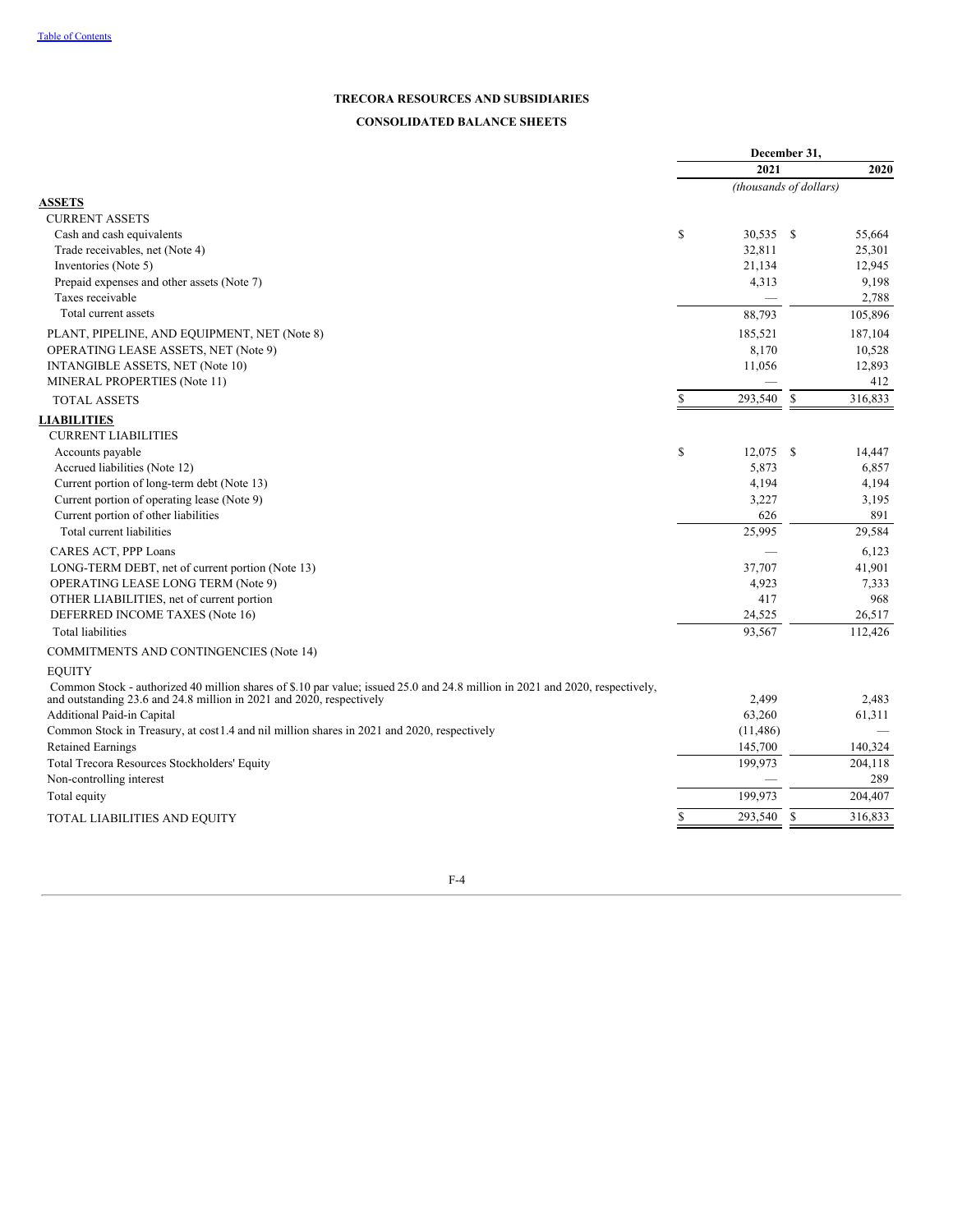## **TRECORA RESOURCES AND SUBSIDIARIES CONSOLIDATED STATEMENTS OF OPERATIONS For the years ended December 31,**

<span id="page-40-0"></span>

|                                                                                                                             | 2021             |               | 2020                   |               | 2019      |
|-----------------------------------------------------------------------------------------------------------------------------|------------------|---------------|------------------------|---------------|-----------|
|                                                                                                                             |                  |               | (thousands of dollars) |               |           |
| Revenues                                                                                                                    |                  |               |                        |               |           |
| Product sales                                                                                                               | \$<br>257,539 \$ |               | 192,375 \$             |               | 243,314   |
| Processing fees                                                                                                             | 15,151           |               | 16,251                 |               | 15,645    |
|                                                                                                                             | 272,690          |               | 208,626                |               | 258,959   |
| Operating costs and expenses                                                                                                |                  |               |                        |               |           |
| Cost of sales and processing (including depreciation and amortization of \$16,415, \$15,300, and \$15,361,<br>respectively) | 244,114          |               | 179,948                |               | 220,444   |
| Gross Profit                                                                                                                | 28,576           |               | 28,678                 |               | 38,515    |
| General and Administrative Expenses                                                                                         |                  |               |                        |               |           |
| General and administrative                                                                                                  | 26,123           |               | 24,334                 |               | 24,386    |
| Professional services associated with M&A and strategic initiatives                                                         | 4,655            |               | 558                    |               |           |
| Impairment of goodwill and certain intangibles (Note 10)                                                                    |                  |               |                        |               | 24,152    |
| Depreciation                                                                                                                | 882              |               | 848                    |               | 840       |
|                                                                                                                             | 31,660           |               | 25,740                 |               | 49,378    |
| Operating income (loss)                                                                                                     | (3,084)          |               | 2,938                  |               | (10, 863) |
| Other expenses                                                                                                              |                  |               |                        |               |           |
| Interest expense                                                                                                            | 1,205            |               | 2,491                  |               | 5,139     |
| Gain on extinguishment of debt                                                                                              | (6,123)          |               |                        |               |           |
| (Gain) loss on disposal of assets                                                                                           | (279)            |               | 39                     |               | 680       |
| Miscellaneous income                                                                                                        | (486)            |               | (595)                  |               | (232)     |
|                                                                                                                             | (5,683)          |               | 1,935                  |               | 5,587     |
| Income (loss) from continuing operations before income tax benefit                                                          | 2,599            |               | 1,003                  |               | (16, 450) |
| Income tax benefit                                                                                                          | 2,364            |               | 3,963                  |               | 3,566     |
| Income (loss) from continuing operations                                                                                    | 4,963            |               | 4,966                  |               | (12, 884) |
| Income (loss) from discontinued operations, net of tax                                                                      |                  |               | 26,209                 |               | (2,090)   |
| Net income (loss)                                                                                                           | \$<br>4,963      | \$            | 31,175                 | \$            | (14, 974) |
| Basic income (loss) per common share:                                                                                       |                  |               |                        |               |           |
| Net income (loss) from continuing operations (dollars)                                                                      | \$<br>0.20       | -S            | 0.20                   | <sup>\$</sup> | (0.52)    |
| Net income (loss) from discontinued operations, net of tax (dollars)                                                        | \$               | \$            | 1.06                   | $\mathbb{S}$  | (0.08)    |
| Net income (loss) (dollars)                                                                                                 | \$<br>0.20       | <sup>\$</sup> | 1.26                   | <sup>\$</sup> | (0.60)    |
| Basic weighted average number of common shares outstanding                                                                  | 24,459           |               | 24,802                 |               | 24,698    |
| Diluted income (loss) per common share:                                                                                     |                  |               |                        |               |           |
| Net income (loss) from continuing operations (dollars)                                                                      | \$<br>0.20       | <sup>\$</sup> | 0.20                   | -S            | (0.52)    |
| Net income (loss) from discontinued operations, net of tax (dollars)                                                        | \$               | \$            | 1.03                   | $\mathbb{S}$  | (0.08)    |
| Net income (loss) (dollars)                                                                                                 | \$<br>0.20       | <sup>\$</sup> | 1.23                   | <sup>\$</sup> | (0.60)    |
| Diluted weighted average number of common shares outstanding                                                                | 25.081           |               | 25.356                 |               | 24,698    |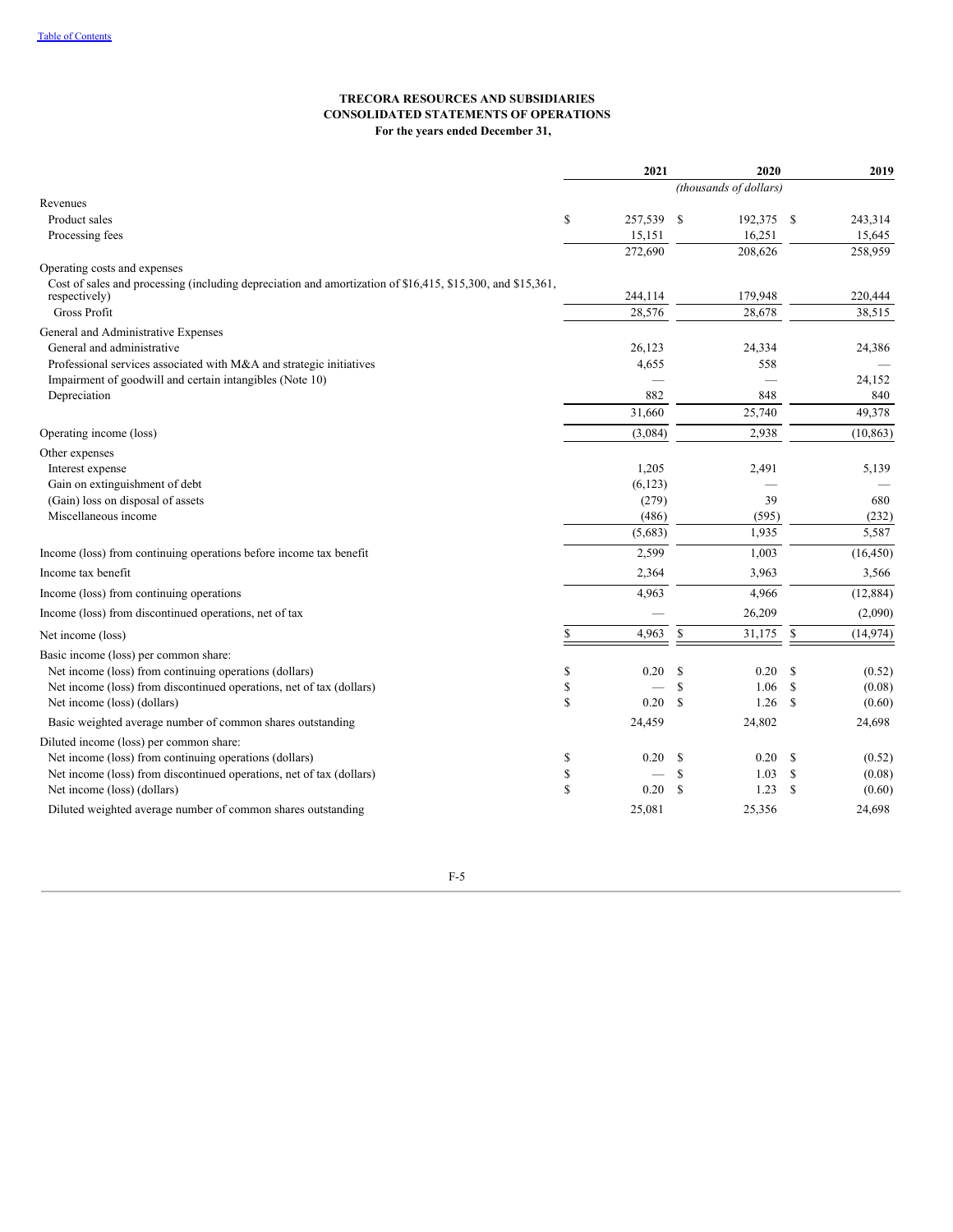### **TRECORA RESOURCES AND SUBSIDIARIES CONSOLIDATED STATEMENTS OF STOCKHOLDERS' EQUITY For the years ended December 31, 2021, 2020, and 2019**

<span id="page-41-0"></span>

|                                         | <b>TRECORA RESOURCES STOCKHOLDERS</b> |               |                         |               |                              |              |                          |              |                 |              |              |                          |    |               |
|-----------------------------------------|---------------------------------------|---------------|-------------------------|---------------|------------------------------|--------------|--------------------------|--------------|-----------------|--------------|--------------|--------------------------|----|---------------|
|                                         | <b>Common Stock</b>                   |               |                         |               | <b>Additional</b><br>Paid-In |              | <b>Treasury</b>          |              | <b>Retained</b> |              |              | Non-<br>Controlling      |    | <b>Total</b>  |
|                                         | <b>Shares</b>                         |               | Amount                  |               | Capital                      |              | <b>Stock</b>             |              | <b>Earnings</b> |              | <b>Total</b> | Interest                 |    | <b>Equity</b> |
| January 1, 2019                         | (thousands)<br>24,626                 | <sup>\$</sup> | 2,463                   | $\mathbb{S}$  | 58,294                       | $\mathbf{s}$ | $(8)$ \$                 |              | 124,123         | $\mathbf{s}$ | 184,872 \$   | 289                      | \$ | 185,161       |
| Stock options                           |                                       |               |                         |               |                              |              |                          |              |                 |              |              |                          |    |               |
| <b>Issued to Directors</b>              |                                       |               |                         |               |                              |              |                          |              |                 |              |              |                          |    |               |
| Issued to Employees                     |                                       |               |                         |               |                              |              |                          |              |                 |              |              |                          |    |               |
| Restricted stock units                  |                                       |               |                         |               |                              |              |                          |              |                 |              |              |                          |    |               |
| Issued to Directors                     |                                       |               |                         |               | 353                          |              |                          |              |                 |              | 353          |                          |    | 353           |
| Issued to Employees                     |                                       |               |                         |               | 883                          |              |                          |              |                 |              | 883          |                          |    | 883           |
| Common stock                            |                                       |               |                         |               |                              |              |                          |              |                 |              |              |                          |    |               |
| <b>Issued to Directors</b>              | 20                                    |               | -1                      |               |                              |              | 8                        |              |                 |              | 9            |                          |    | 9             |
| Issued to Employees                     | 104                                   |               | 11                      |               |                              |              |                          |              |                 |              | 11           |                          |    | 11            |
| Net Loss                                |                                       |               |                         |               |                              |              |                          |              | (14, 974)       |              | (14, 974)    |                          |    | (14, 974)     |
| December 31, 2019                       | 24,750                                | <b>S</b>      | 2,475                   | <sup>\$</sup> | 59,530                       | $\mathbf{s}$ | $\equiv$                 | $\mathbb{S}$ | 109,149         | $\mathbf s$  | 171,154 \$   | 289                      | S  | 171,443       |
| Restricted stock units                  |                                       |               |                         |               |                              |              |                          |              |                 |              |              |                          |    |               |
| <b>Issued to Directors</b>              |                                       |               |                         |               | 1,369                        |              |                          |              |                 |              | 1,369        |                          |    | 1,369         |
| Issued to Employees                     |                                       |               |                         |               | 420                          |              |                          |              |                 |              | 420          |                          |    | 420           |
| Common stock                            |                                       |               |                         |               |                              |              |                          |              |                 |              |              |                          |    |               |
| <b>Issued to Directors</b>              | 56                                    |               | 5                       |               | (5)                          |              |                          |              |                 |              |              |                          |    |               |
| Issued to Employees                     | 27                                    |               | $\overline{\mathbf{3}}$ |               | (3)                          |              |                          |              |                 |              |              |                          |    |               |
| Net Loss                                |                                       |               |                         |               |                              |              |                          |              | 31,175          |              | 31,175       |                          |    | 31,175        |
| December 31, 2020                       | 24,833                                | S             | 2,483                   | \$            | 61,311 \$                    |              | $\overline{\phantom{0}}$ | \$           | 140,324 \$      |              | 204,118 \$   | 289                      | \$ | 204,407       |
| Restricted stock units                  |                                       |               |                         |               |                              |              |                          |              |                 |              |              |                          |    |               |
| Issued to Directors                     |                                       |               |                         |               | 436                          |              |                          |              |                 |              | 436          |                          |    | 436           |
| Issued to Employees                     |                                       |               |                         |               | 1,529                        |              |                          |              |                 |              | 1,529        |                          |    | 1,529         |
| Common stock                            |                                       |               |                         |               |                              |              |                          |              |                 |              |              |                          |    |               |
| Issued to Directors                     | 72                                    |               | $\overline{7}$          |               | (7)                          |              |                          |              |                 |              |              |                          |    |               |
| Issued to Employees                     | 85                                    |               | 9                       |               | (9)                          |              |                          |              |                 |              |              |                          |    |               |
| Disposition of Non-Controlling Interest |                                       |               |                         |               | $\overline{\phantom{0}}$     |              | $\overline{\phantom{a}}$ |              | 413             |              | 413          | (289)                    |    | 124           |
| <b>Stock Repurchases</b>                |                                       |               |                         |               |                              |              | (11, 486)                |              |                 |              | (11, 486)    | $\overline{\phantom{0}}$ |    | (11, 486)     |
| Net Income                              |                                       |               |                         |               |                              |              |                          |              | 4,963           |              | 4,963        |                          |    | 4,963         |
| December 31, 2021                       | 24,990                                | S             | 2,499                   | \$            | 63,260                       |              | (11, 486)                | -S           | 145,700         | -S           | 199,973      | \$                       |    | 199,973       |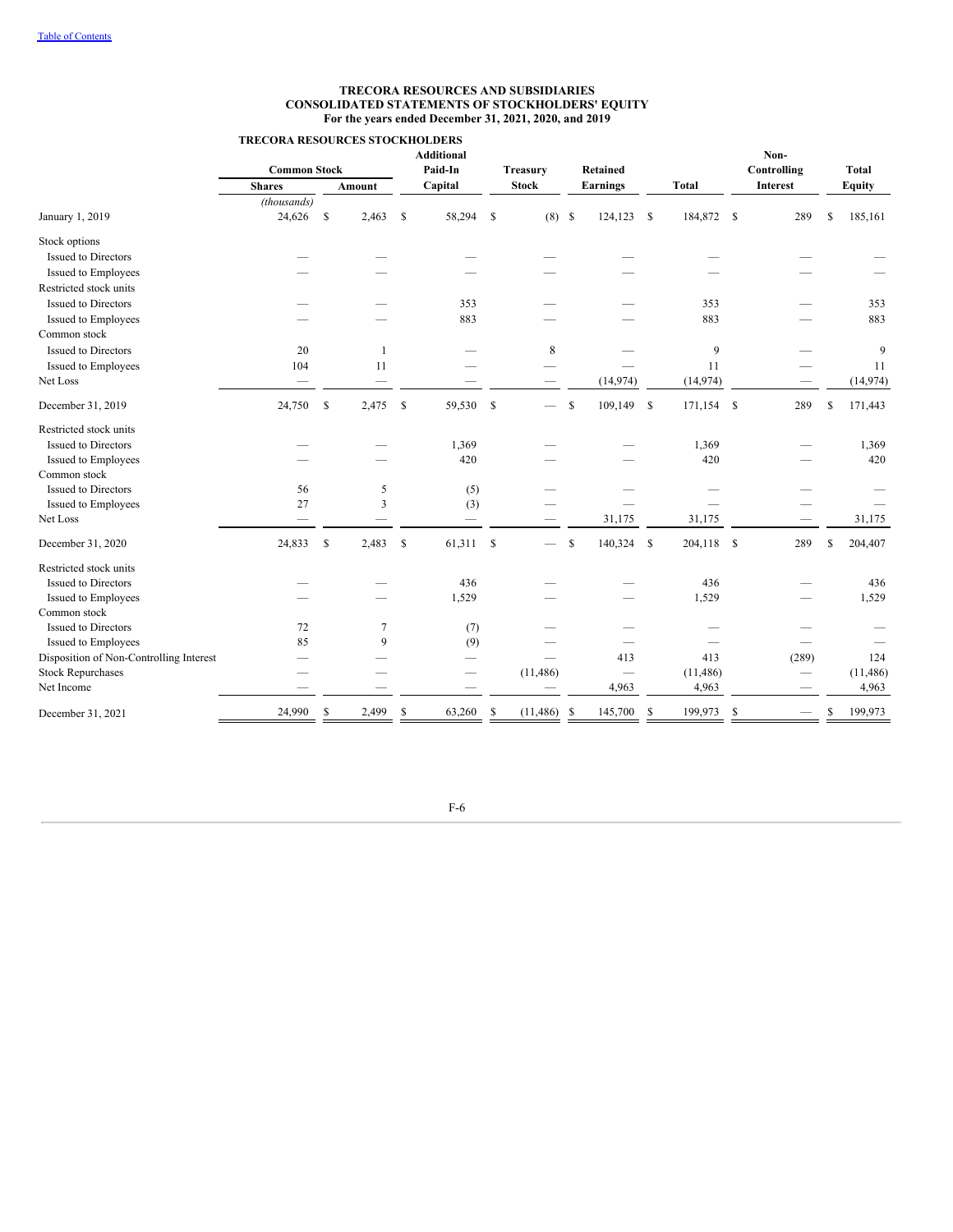## **TRECORA RESOURCES AND SUBSIDIARIES**

## **CONSOLIDATED STATEMENTS OF CASH FLOWS**

## **For the years ended December 31,**

|                                                                                                                 |    | 2021                     |               | 2020                     |          | 2019      |
|-----------------------------------------------------------------------------------------------------------------|----|--------------------------|---------------|--------------------------|----------|-----------|
|                                                                                                                 |    |                          |               | (thousands of dollars)   |          |           |
| <b>OPERATING ACTIVITIES</b>                                                                                     |    |                          |               |                          |          |           |
| Net Income (Loss)                                                                                               | \$ | 4,963                    | <sup>\$</sup> | 31,175 \$                |          | (14, 974) |
| Income (Loss) from Discontinued Operations                                                                      |    |                          |               | 26,209                   |          | (2,090)   |
| Income (Loss) from Continuing Operations                                                                        | S  | 4,963                    | $\mathbb{S}$  | 4,966                    | <b>S</b> | (12, 884) |
| Adjustments to reconcile Income (Loss) from Continuing Operations to Net Cash Provided by Operating Activities: |    |                          |               |                          |          |           |
| Depreciation and Amortization                                                                                   |    | 15,459                   |               | 14,306                   |          | 14,345    |
| Amortization of Intangible Assets                                                                               |    | 1,837                    |               | 1,842                    |          | 1,856     |
| Stock-based Compensation                                                                                        |    | 2,247                    |               | 1,912                    |          | 1,250     |
| Deferred Income Taxes                                                                                           |    | (1,992)                  |               | 14,553                   |          | (2,993)   |
| Bad Debt Expense (Recoveries)                                                                                   |    | $\overline{\phantom{0}}$ |               | $\overline{\phantom{0}}$ |          | (23)      |
| Amortization of Loan Fees                                                                                       |    | 181                      |               | 181                      |          | 181       |
| Gain on Extinguishment of Debt                                                                                  |    | (6,123)                  |               |                          |          |           |
| (Gain) Loss on Disposal of Assets                                                                               |    | (279)                    |               | 39                       |          | 680       |
| Impairment of Goodwill and Certain Intangibles                                                                  |    |                          |               |                          |          | 24,152    |
| Changes in Operating Assets and Liabilities:                                                                    |    |                          |               |                          |          |           |
| (Increase) Decrease in Trade Receivables                                                                        |    | (7,510)                  |               | 1.018                    |          | 816       |
| (Increase) Decrease in Taxes Receivable                                                                         |    | 2,788                    |               | (2,606)                  |          |           |
| (Increase) Decrease in Inventories                                                                              |    | (8,189)                  |               | 680                      |          | 2,914     |
| (Increase) Decrease in Prepaid Expenses and Other Assets                                                        |    | 4,885                    |               | (2,403)                  |          | (304)     |
| Increase (Decrease) in Other Liabilities                                                                        |    | (599)                    |               | (5,746)                  |          | 543       |
| Increase (Decrease) in Accounts Payable and Accrued Liabilities                                                 |    | (3,293)                  |               | 831                      |          | (4,944)   |
| <b>Net Cash Provided by Operating Activities - Continuing Operations</b>                                        |    | 4,375                    |               | 29,573                   |          | 25,589    |
| <b>Net Cash Used in Operating Activities - Discontinued Operations</b>                                          |    |                          |               | (4,008)                  |          | (468)     |
| <b>Net Cash Provided by Operating Activities</b>                                                                |    | 4,375                    |               | 25,565                   |          | 25,121    |
| <b>INVESTING ACTIVITIES</b>                                                                                     |    |                          |               |                          |          |           |
| Additions to Plant, Pipeline and Equipment                                                                      |    | (14, 152)                |               | (13,351)                 |          | (10,079)  |
| Proceeds from Sale of Property, Plant and Equipment                                                             |    | 319                      |               |                          |          |           |
| Proceeds from PEVM                                                                                              |    | 535                      |               | 150                      |          | 27        |
| Net Cash Used in Investing Activities - Continuing Operations                                                   |    | (13,298)                 |               | (13,201)                 |          | (10, 052) |
| <b>Net Cash Provided by Investing Activities - Discontinued Operations</b>                                      |    |                          |               | 68,530                   |          | 4,021     |
| Net Cash Provided by (Used in) Investing Activities                                                             |    | (13,298)                 |               | 55,329                   |          | (6,031)   |
| <b>FINANCING ACTIVITIES</b>                                                                                     |    |                          |               |                          |          |           |
| Net Cash Paid Related to Stock-Based Compensation                                                               |    | (345)                    |               | (123)                    |          | (305)     |
| Additions to CARES Act, PPP Loans                                                                               |    |                          |               | 6,123                    |          |           |
| Additions to Long-Term Debt                                                                                     |    |                          |               | 20,000                   |          | 2,000     |
| Repayment of Long-Term Debt                                                                                     |    | (4,375)                  |               | (57, 375)                |          | (21, 375) |
| Purchase of Treasury Stock                                                                                      |    | (11, 486)                |               |                          |          |           |
| Net Cash Used in Financing Activities                                                                           |    | (16,206)                 |               | (31, 375)                |          | (19,680)  |
| NET INCREASE (DECREASE) IN CASH AND CASH EQUIVALENTS                                                            |    | (25, 129)                |               | 49,519                   |          | (590)     |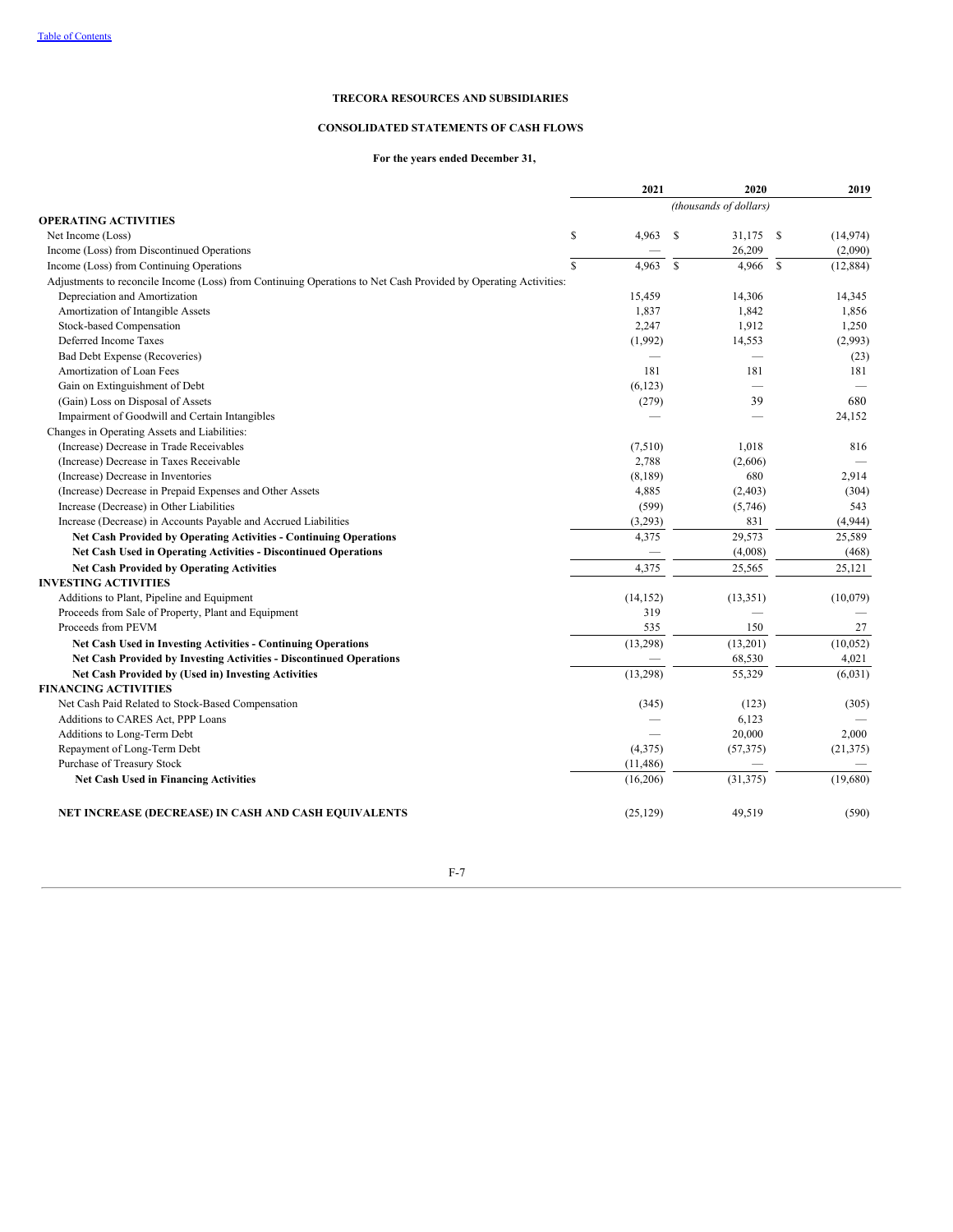## **TRECORA RESOURCES AND SUBSIDIARIES**

## **CONSOLIDATED STATEMENTS OF CASH FLOWS**

## **For the years ended December 31,**

<span id="page-43-0"></span>

|                                                     |                        | 2021    |    | 2020          |    | 2019  |
|-----------------------------------------------------|------------------------|---------|----|---------------|----|-------|
|                                                     | (thousands of dollars) |         |    |               |    |       |
| CASH AND CASH EQUIVALENTS AT BEGINNING OF YEAR      |                        | 55,664  |    | 6,145         |    | 6,735 |
| CASH AND CASH EQUIVALENTS AT END OF YEAR            |                        | 30,535  |    | 55,664        |    | 6,145 |
| Supplemental disclosure of cash flow information:   |                        |         |    |               |    |       |
| Cash payments for interest                          |                        | 986     |    | 2,266         | -8 | 4,731 |
| Cash payments (net of refunds) for taxes            |                        | (3.029) | -8 | $(11,069)$ \$ |    | 53    |
| Supplemental disclosure of non-cash items:          |                        |         |    |               |    |       |
| Capital expansion amortized to depreciation expense |                        | 236     |    | 821           |    | 792   |
| Cash held in escrow by AMAK                         |                        |         |    | 1,877         |    |       |
| Foreign taxes paid by AMAK                          |                        |         |    | 270           |    |       |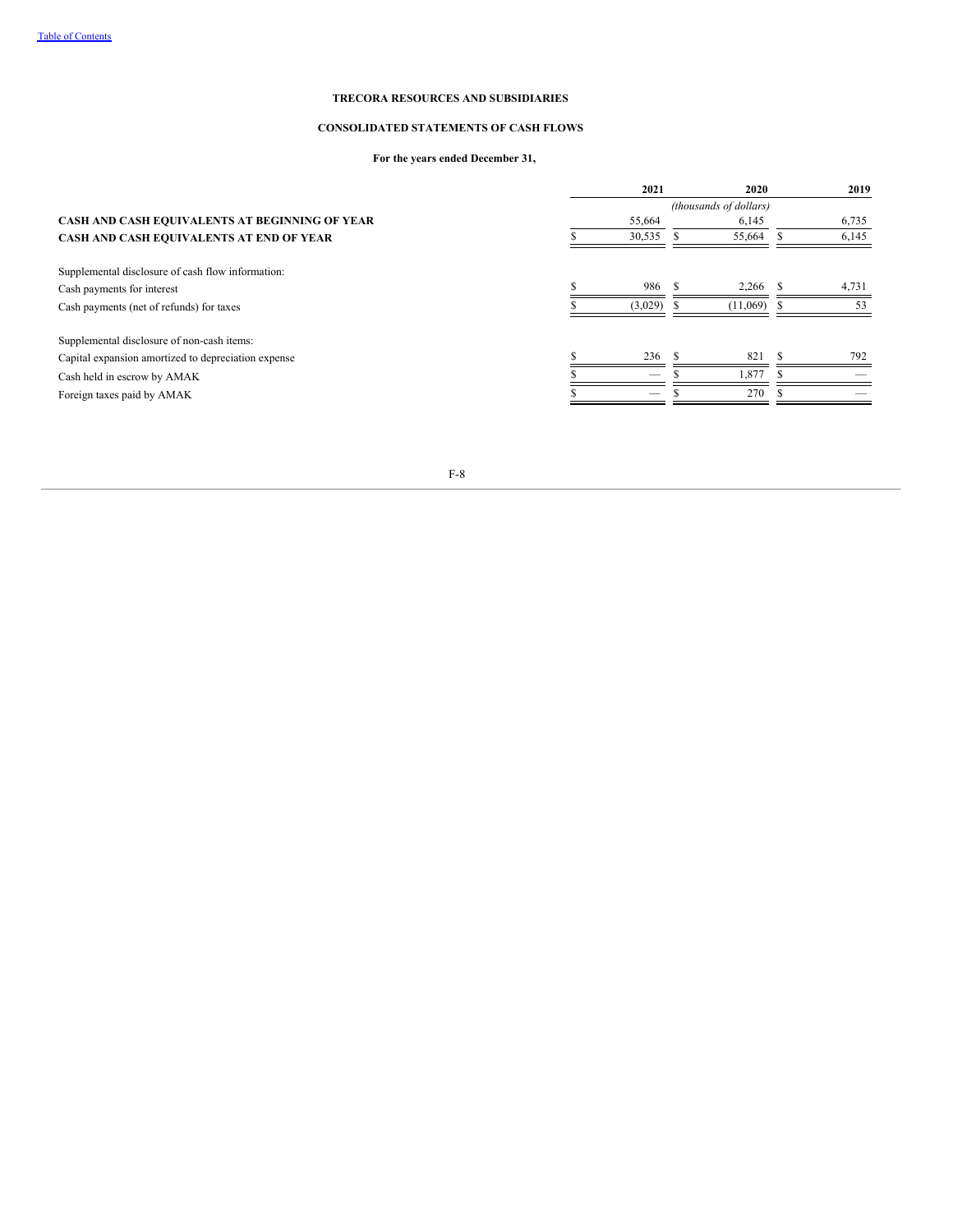#### **NOTE 1 - BUSINESS AND OPERATIONS OF THE COMPANY**

Trecora Resources (the "Company") was organized as a Delaware corporation in 1967. The Company's principal business activities are the manufacturing of various specialty petrochemicals products, specialty waxes and providing custom processing services.

The Company's specialty petrochemicals operations are primarily conducted through a wholly-owned subsidiary, Texas Oil and Chemical Co. II, Inc. ("TOCCO"). TOCCO owns all of the capital stock of South Hampton Resources, Inc. ("SHR") and Trecora Chemical, Inc. ("TC"). SHR owns all of the capital stock of Gulf State Pipe Line Company, Inc. ("GSPL"). SHR owns and operates a specialty petrochemicals product facility in Silsbee, Texas which manufactures high purity hydrocarbons used primarily in polyethylene, packaging, polypropylene, expandable polystyrene, poly-iso/urethane foams, Canadian tar sands, and in the catalyst support industry. TC owns and operates a facility located in Pasadena, Texas which manufactures specialty waxes and provides custom processing services. These specialty waxes are used in the production of coatings, hot melt adhesives and lubricants. GSPL owns and operates pipelines that connect the SHR facility to a natural gas line, to SHR's truck and rail loading terminal and to a major petroleum pipeline owned by an unaffiliated third party.

The Company owned approximately 55% of the capital stock of a Nevada mining company, Pioche Ely Valley Mines, Inc. ("PEVM"), which did not conduct any substantial business activity and sold all of its remaining assets in 2021. PEVM was legally dissolved in February 2022. For more information, see Note 11.

The Company also previously owned 33% of a Saudi Arabian joint stock company, Al Masane Al Kobra Mining Company ("AMAK"). On October 2, 2019, we announced that we had entered into a Share Sale and Purchase Agreement (as amended, the "Purchase Agreement") pursuant to which we agreed to sell our entire investment in AMAK. The share sale was completed on September 28, 2020. For more information, see Note 6.

We attribute revenues to countries based upon the origination of the transaction. All of our revenues for the years ended December 31, 2021, 2020, and 2019, originated in the United States. In addition, all of our long-lived assets are in the United States.

For convenience in this report, the terms "Company", "our", "us", "we" or "TREC" may be used to refer to Trecora Resources and its subsidiaries.

## **NOTE 2 - SUMMARY OF SIGNIFICANT ACCOUNTING POLICIES**

**Principles of Consolidation** – The Consolidated Financial Statements include the balance sheets, statements of operations, stockholders' equity, and cash flows of the Company, TOCCO, TC, SHR, GSPL and PEVM. Other entities which are not controlled but over which the Company has the ability to exercise significant influence are accounted for using the equity method of accounting. All intercompany profits, transactions and balances have been eliminated.

**Cash, Cash Equivalents and Short-Term Investments**– Our principal banking and short-term investing activities are with local and national financial institutions. Short-term investments with an original maturity of three months or less are classified as cash equivalents.

**Inventories** – For SHR, finished products and feedstock are recorded at the lower of cost, determined on the first-in, first-out method (FIFO), or market. For TC, inventory is recorded at the lower of cost or market as follows: (1) raw material cost is calculated using the weighted-average cost method and (2) product inventory cost is calculated using the specific cost method.

**Trade Receivables and Allowance for Doubtful Accounts** – We evaluate the collectability of our trade receivables and adequacy of the allowance for doubtful accounts based upon historical experience and any specific customer financial difficulties of which we become aware. For the year ended December 31, 2021, there was no change in the allowance for doubtful accounts balance. For the year ended December 31, 2020, we decreased the balance by \$129,000 due to collections of previously allowed for receivables. For the year ended December 31, 2019, we increased the balance by \$152,000 due to concerns regarding collectability for a specific customer. We track customer balances and past due amounts to determine if customers may be having financial difficulties. This, along with historical experience and a working knowledge of each customer, helps determine accounts that should be written off. Amounts written off were nil, \$129,000 and nil in 2021, 2020 and 2019, respectively.

**Discontinued Operations** – Assets that are sold or classified as held for sale are classified as discontinued operations provided that the disposal represents a strategic shift that has (or will have) a major effect on our operations and financial results (e.g., a disposal of a major geographical area, a major line of business, a major equity method investment or other major parts of an entity).

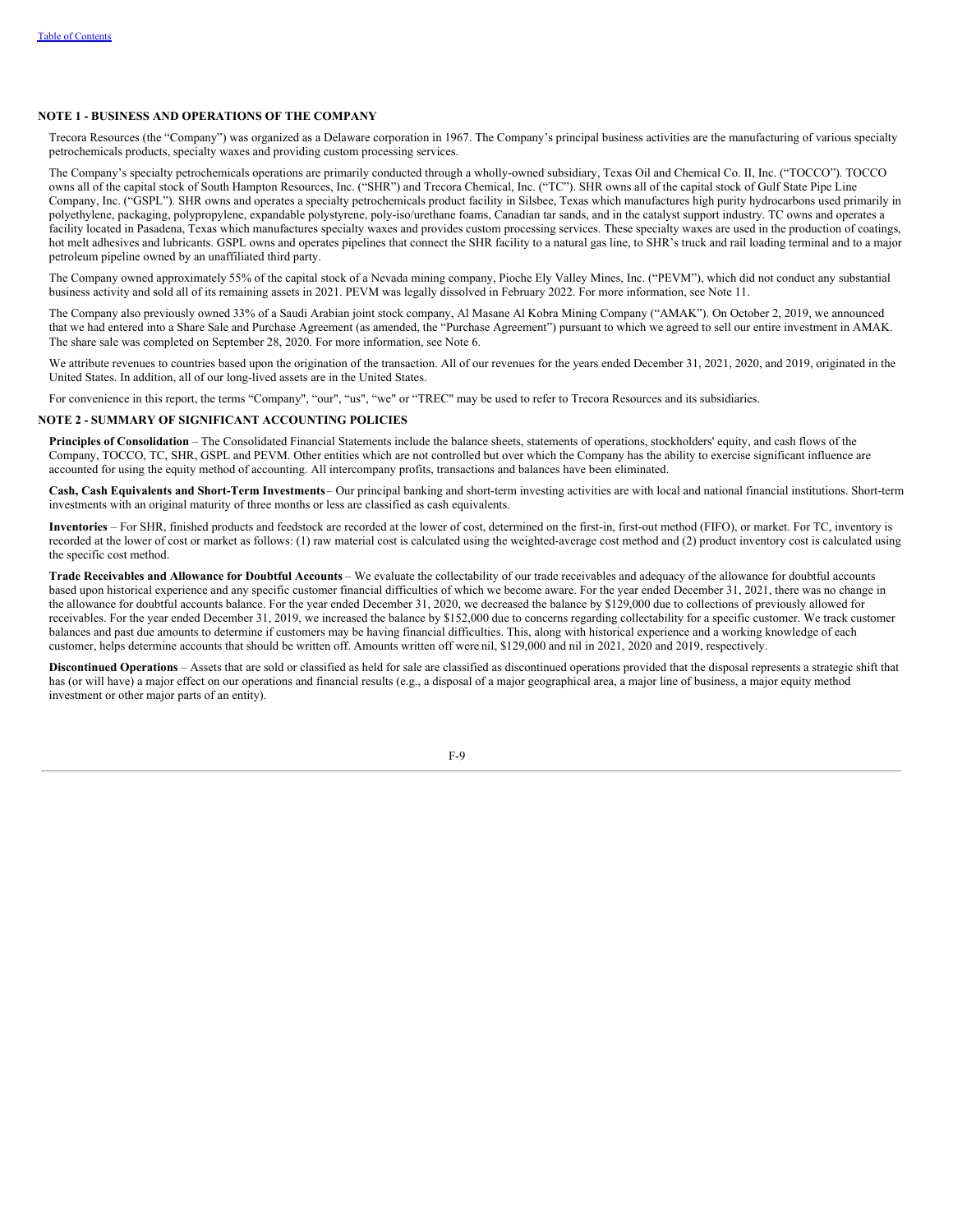**Plant, Pipeline and Equipment** – Plant, pipeline and equipment are stated at cost. Depreciation is provided over the estimated service lives using the straight-line method. Gains and losses from disposition are included in operations in the period incurred. Maintenance and repairs are expensed as incurred. Major renewals and improvements are capitalized.

Interest costs incurred to finance expenditures during construction phase are capitalized as part of the historical cost of constructing the assets. Construction commences with the development of the design and ends when the assets are ready for use. Capitalized interest costs are included in plant, pipeline and equipment and are depreciated over the service life of the related assets.

Labor costs incurred to self-construct assets are capitalized as part of the historical cost the assets. Construction commences with the development of the design and ends when the assets are ready for use. Capitalized labor costs are included in plant, pipeline and equipment and are depreciated over the service life of the related assets.

Platinum catalyst is included in plant, pipeline and equipment at cost. Amortization of the catalyst is based upon cost less estimated salvage value of the catalyst using the straight line method over the estimated useful life (see Note 8).

**Leases** – The Company enters into leases as a lessee for rail cars, rail equipment, office space and office equipment in the ordinary course of business. When procuring services, or upon entering into a contract, the Company determines whether an arrangement contains a lease at its inception. As part of that evaluation the Company considers whether there is an implicitly or explicitly identified asset in the arrangement and whether the Company, as the lessee, has the right to control the use of that asset. The Company also reviews all options to extend, terminate, or purchase its right-of-use assets at the inception of the lease and accounts for these options when they are reasonably certain of being exercised. All leases with a term of more than 12 months are recognized as right-of-use ("ROU") assets and associated lease liabilities in the combined balance sheet. Lease liabilities are measured at the lease commencement date and determined using the present value of the lease payments not yet paid, at the Company's incremental borrowing rate, which approximates the rate at which the Company would borrow on a secured basis. The interest rate implicit in the lease is generally not determinable in the transactions where the Company is the lessee. The ROU asset equals the lease liability adjusted for any initial direct costs, prepaid rent and lease incentives.

All of the Company's leases are classified as operating leases. The leases include options to extend or terminate the lease when it is reasonably certain that the Company will exercise that option. The Company made a policy election to not recognize leases with a lease term of 12 months or less in the combined balance sheet. Lease expense for these leases is recognized on a straight-line basis over the lease term.

**Goodwill and Other Intangible Assets** – Goodwill and indefinite-lived intangible assets are tested for impairment at least annually; however, these tests are performed more frequently when events or changes in circumstances indicate that the asset may be impaired. Impairment exists when carrying value exceeds fair value. Estimates of fair value are based on appraisals, market prices for comparable assets, or internal estimates of future net cash flows.

Definite-lived intangible assets consist of customer relationships, licenses, permits and developed technology. The majority of these assets are being amortized using discounted estimated future cash flows over the term of the related agreements. Intangible assets associated with customer relationships are being amortized using the discounted estimated future cash flows method based upon assumed rates of annual customer attrition. We continually evaluate the reasonableness of the useful lives of these assets. Once these assets are fully amortized, they will be removed from the consolidated balance sheets.

**Business Combinations and Related Business Acquisition Costs** – Assets and liabilities associated with business acquisitions are recorded at fair value using the acquisition method of accounting. We allocate the purchase price of acquisitions based upon the fair value of each component which may be derived from various observable and unobservable inputs and assumptions. We may use third-party valuation specialists to assist us in this allocation. Initial purchase price allocations are preliminary and subject to revision within the measurement period, not to exceed one year from the date of acquisition. The fair value of property, plant and equipment and intangible assets are based upon the discounted cash flow method that involves inputs that are not observable in the market (Level 3). Goodwill assigned represents the amount of consideration transferred in excess of the fair value assigned to identifiable assets acquired and liabilities assumed.

Business acquisition costs are expensed as incurred and are reported as general and administrative expenses in the consolidated statements of income. We define these costs to include finder's fees, advisory, legal, accounting, valuation, and other professional consulting fees, as well as, travel associated with the evaluation and effort to acquire specific businesses.

**Investment in AMAK (Discontinued Operations)** – Prior to the completion of the sale of our ownership interest in AMAK, we accounted for our investment in AMAK using the equity method of accounting under which we recorded in income our share of AMAK's income or loss for each period. The amount recorded was also adjusted to reflect the amortization of certain differences between the basis in our investment in AMAK and our share of the net assets of AMAK was reflected in AMAK's financial statements (see Note 6). Any proceeds received from or payments made to AMAK were recorded as decreases or increases in the balance of our investment.

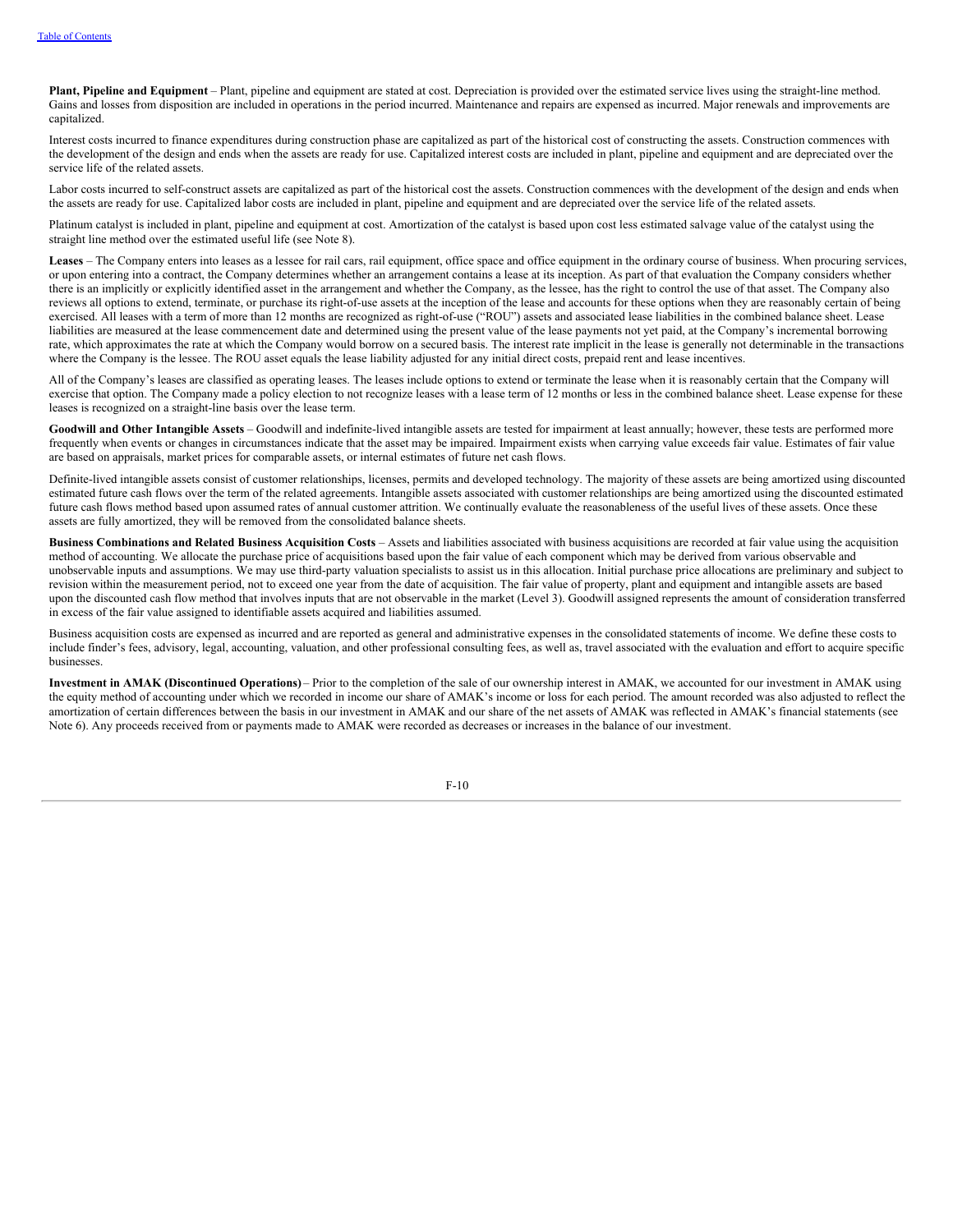**Other Assets** – Other assets include a license used in specialty petrochemicals operations, spare parts inventory and certain specialty petrochemicals assets. Spare parts are accounted for using FIFO.

**Long-Lived Assets Impairment** – Long-lived assets are reviewed for impairment whenever events or changes in circumstances indicate that the carrying amount may not be recoverable based on the undiscounted net cash flows to be generated from the asset's use. The amount of the impairment loss to be recorded is calculated by the excess of the asset's carrying value over its fair value. Fair value is generally determined using a discounted cash flow analysis although other factors including the state of the economy are considered.

**Revenue Recognition** – Revenue is measured based on a consideration specified in a contract with a customer. The Company recognizes revenue when it satisfies a performance obligation by transferring control over a product or service to a customer. In evaluating when a customer has control of the asset we primarily consider whether the transfer of legal title and physical delivery has occurred, whether the customer has significant risks and rewards of ownership, and whether the customer has accepted delivery and a right to payment exists. Taxes assessed by a governmental authority that are both imposed on and concurrent with a specific revenue-producing transaction, that are collected by the Company from a customer, are excluded from revenue. Shipping and handling costs associated with outbound freight after control over a product has transferred to a customer are accounted for as a fulfillment cost and are included in cost of product sales and processing. The Company does not offer material rights of return or service-type warranties.

The following is a description of principal activities – separated by reportable segments – from which the Company generates its revenue. For more detailed information about reportable segments, disaggregation of revenues, and contract balance disclosures, see Note 17.

### **Specialty Petrochemicals segment**

The Specialty Petrochemicals segment of the Company produces eight high purity hydrocarbons and other petroleum based products including isopentane, normal pentane, isohexane and hexane. These products are used in the production of polyethylene, packaging, polypropylene, expandable polystyrene, poly-iso/urethane foams, crude oil from the Canadian tar sands, and in the catalyst support industry. SHR's specialty petrochemicals products are typically transported to customers by rail car, tank truck, iso-container and ship.

**Product Sales** – The Company sells individual (distinct) products to its customers on a stand-alone basis (point-of-sale) without any further integration. There is no significant modification of any one or more products sold to fulfill another promised product or service within any of the Company's product sale transactions. The amount of consideration received for product sales is stated within the executed invoice with the customer. Payment for prime product sales is typically due and collected 30 to 60 days subsequent to point of sale.

**Processing Fees** – The Company's services consist of processing customer supplied feedstocks into custom products including, if requested, services for forming, packaging, and arranging shipping. Pursuant to Tolling Agreements the customer retains title to the feedstocks and processed products. The performance obligation in each Tolling Agreement transaction is the processing of customer provided feedstocks into custom products and is satisfied over time. The amount of consideration received for product sales is stated within the executed invoice with the customer. Payment is typically due and collected within 30 days subsequent to point of sale.

### **Specialty Waxes segment**

The Specialty Waxes segment of the Company manufactures and sells specialty polyethylene and poly alpha olefin waxes and also provides custom processing services for customers.

**Product Sales** – The Company sells individual (distinct) products to its customers on a stand-alone basis (point-of-sale) without any further integration. There is no significant modification of any one or more products sold to fulfill another promised product or service within any of the Company's product sale transactions. The amount of consideration received for product sales is stated within the executed invoice with the customer. Payment is typically due and collected within 30 days subsequent to point of sale.

**Processing Fees** – The Company's promised services consist of processing customer supplied feedstocks into custom products including, if requested, services for forming, packaging, and arranging shipping. Pursuant to Tolling Agreements and Purchase Order Arrangements, the customer typically retains title to the feedstocks and processed products. The performance obligation in each Tolling Agreement transaction and Purchase Order Arrangement is the processing of customer provided feedstocks into custom products and is satisfied over time. The amount of consideration received for product sales is stated within the executed invoice with the customer. Payment is typically due and collected within 30 days subsequent to point of sale.

**Shipping and Handling Costs** – Shipping and handling costs are classified as cost of product sales and processing and are expensed as incurred.

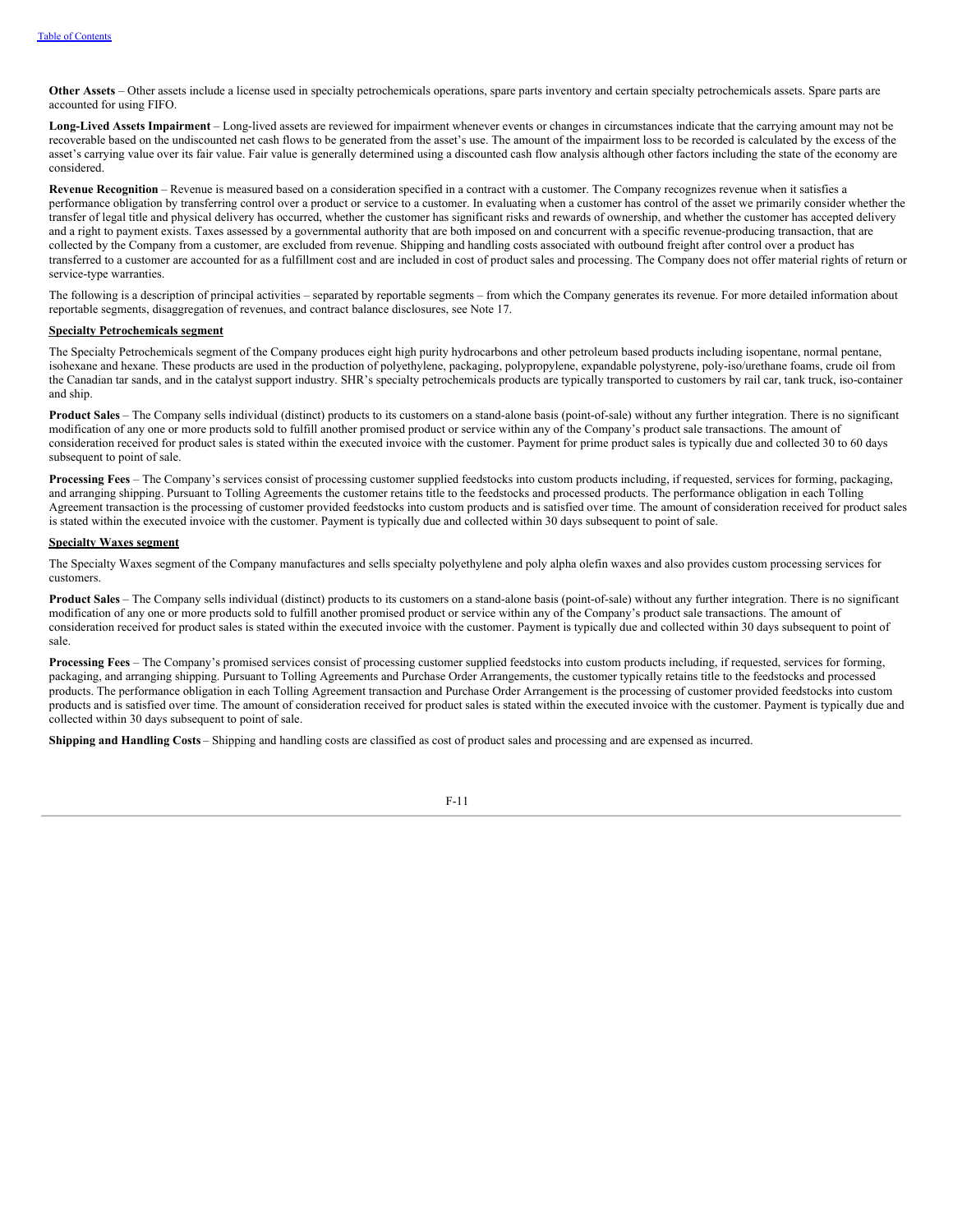**Retirement Plan** – We offer employees the benefit of participating in a 401(k) plan. We match 100% up to 6% of pay with vesting occurring over 2 years. For the years ended December 31, 2021, 2020, and 2019, matching contributions of approximately \$1.3 million, \$1.3 million, and \$1.3 million, respectively, were made on behalf of employees.

**Environmental Liabilities** – Remediation costs are accrued based on estimates of known environmental remediation exposure. Ongoing environmental compliance costs, including maintenance and monitoring costs, are expensed as incurred.

**Other Liabilities** – We periodically make changes in or expand our custom processing units at the request of the customer. The cost to make these changes is shared by the customer. Upon completion of a project a note receivable and a deferred liability are recorded to recover the project costs which are then capitalized. At times instead of a note receivable being established, the customer pays an upfront cost. The amortization of other liabilities is recorded as a reduction to depreciation expense over the life of the contract with the customer. As of December 31 of each year, depreciation expense was offset and reduced by approximately \$0.2 million, \$0.8 million, and \$0.8 million, for 2021, 2020, and 2019, respectively.

**Net Income Per Share**– We compute basic income per common share based on the weighted-average number of common shares outstanding. Diluted income per common share is computed based on the weighted-average number of common shares outstanding plus the number of additional common shares that would have been outstanding if potential dilutive common shares, consisting of stock options, unvested restricted stock units, and shares which could be issued upon conversion of debt, had been issued (see  $Note 18.$ 

**Foreign Currency** – The functional currency for the Company and each of the Company's subsidiaries is the US dollar (USD). Transaction gains or losses as a result of transactions denominated and settled in currencies other than the USD are reflected in the statements of income as foreign exchange transaction gains or losses. We do not employ any practices to minimize foreign currency risks. As of December 31, 2021, 2020 and 2019, foreign currency translation adjustments were not significant.

**Management Estimates** – The preparation of consolidated financial statements in conformity with accounting principles generally accepted in the United States of America requires management to make estimates and assumptions that affect the reported amounts of assets and liabilities and disclosure of contingent assets and liabilities at the date of the consolidated financial statements and the reported amounts of revenues and expenses during the reporting periods. Significant estimates include allowance for doubtful accounts receivable and inventory obsolescence; assessment of impairment of our long-lived assets and intangible assets; litigation liabilities, post-retirement benefit obligations, environmental liabilities, and current and deferred income taxes. Actual results could differ from these estimates.

In early 2020, the World Health Organization declared the rapidly spreading coronavirus disease ("COVID-19") outbreak a pandemic. This pandemic has resulted in governments worldwide enacting emergency measures to combat the spread of the virus. The Company considered the impact of COVID-19 on the assumptions and estimates used and determined that there were no material adverse impacts on the Company's results of operations and financial position at December 31, 2021. The Company is not aware of any specific event or circumstance that would require an update to its estimates or judgments or a revision of the carrying value of its assets or liabilities as of the date of issuance of the Consolidated Financial Statements. These estimates may change, as new events occur and additional information is obtained.

**Share-Based Compensation** – We recognize share-based compensation of stock options granted based upon the fair value of options on the grant date using the Black-Scholes pricing model (see Note 15). Share-based compensation expense recognized during the period is based on the fair value of the portion of share-based payments awards that is ultimately expected to vest. Share-based compensation expense recognized in the consolidated statements of operations for the years ended December 31, 2021, 2020, and 2019 includes compensation expense based on the estimated grant date fair value for awards that are ultimately expected to vest, and accordingly has been reduced for estimated forfeitures. Estimated forfeitures at the time of grant are revised, if necessary, in subsequent periods if actual forfeitures differ from those estimates.

Fair Value – The carrying value of cash and cash equivalents, trade receivables, taxes receivable, accounts payable, accrued liabilities, and other liabilities approximate fair value due to the immediate or short-term maturity of these financial instruments. The fair value of variable rate long term debt and notes payable reflect recent market transactions and approximate carrying value. We used other observable inputs that would qualify as Level 2 inputs to make our assessment of the approximate fair value of our cash and cash equivalents, trade receivables, taxes receivable, accounts payable, accrued liabilities, other liabilities, notes payable and variable rate long term debt.

We measure fair value by ASC Topic 820 Fair Value. ASC Topic 820 defines fair value, establishes a framework for measuring fair value, and expands disclosures about fair value measurements. ASC Topic 820 applies to reported balances that are required or permitted to be measured at fair value under existing accounting pronouncements; accordingly, the standard amends numerous accounting pronouncements but does not require any new fair value measurements of reported balances. ASC Topic 820 emphasizes that fair value, among other things, is based on exit price versus entry price, should include assumptions about risk such as nonperformance risk in liability fair values, and is a market-based measurement, not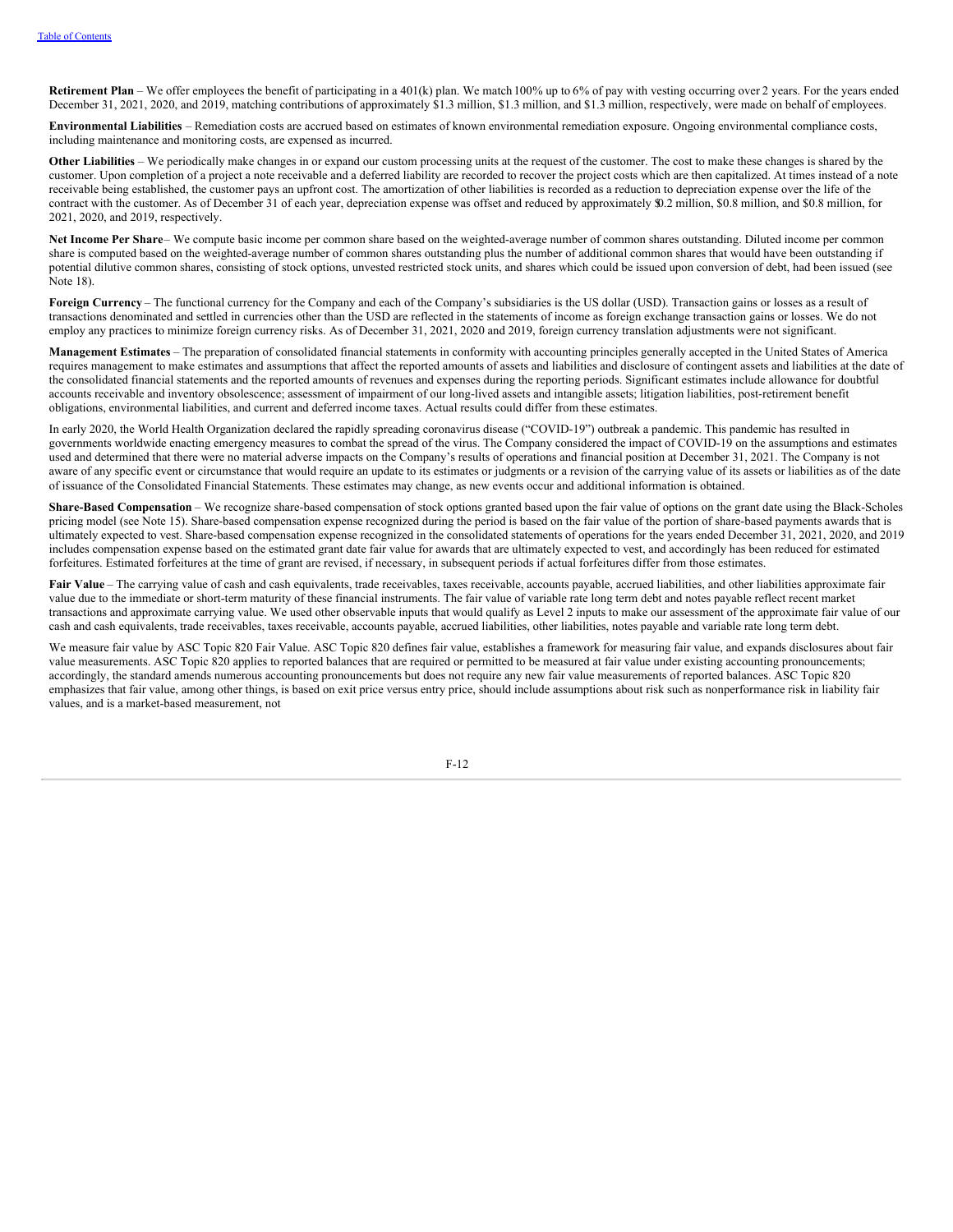an entity-specific measurement. When considering the assumptions that market participants would use in pricing the asset or liability, ASC Topic 820 establishes a fair value hierarchy that distinguishes between market participant assumptions based on market data obtained from sources independent of the reporting entity (observable inputs that are classified within Levels 1 and 2 of the hierarchy) and the reporting entity's own assumptions about market participant assumptions (unobservable inputs classified within Level 3 of the hierarchy). The fair value hierarchy prioritizes inputs used to measure fair value into three broad levels.

In instances where the determination of the fair value measurement is based on inputs from different levels of the fair value hierarchy, the level in the fair value hierarchy within which the entire fair value measurement falls is based on the lowest level input that is significant to the fair value measurement in its entirety. Our assessment of the significance of a particular input to the fair value measurement in its entirety requires judgment and considers factors specific to the asset or liability.

**Income Taxes** – Deferred tax assets and liabilities are recognized for the future tax consequences attributable to differences between the financial statement carrying amounts of existing assets and liabilities and their respective tax bases. Deferred tax assets and liabilities are measured using enacted tax rates expected to apply to taxable income in the years in which those temporary differences are expected to be recovered or settled. The effect on deferred tax assets and liabilities of a change in tax rates is recognized in income in the period that includes the enactment date. The Company maintains a valuation allowance for a deferred tax asset when it is deemed to be more likely than not that some or all of the deferred tax asset will not be realized.

Our estimate of the potential outcome of any uncertain tax issues is subject to management's assessment of relevant risks, facts, and circumstances existing at that time. We use a more likely than not threshold for financial statement recognition and measurement of tax position taken or expected to be taken in a tax return. To the extent that our assessment of such tax position changes, the change in estimate is recorded in the period in which the determination is made. We report tax-related interest and penalties as a component of income tax expense.

**Subsequent Events** – The Company has evaluated subsequent events through March 10, 2022, the date that the Consolidated Financial Statements were approved by management.

#### **Recently Adopted Accounting Pronouncements**

Effective January 1, 2020, we adopted Financial Accounting Standard Board ("FASB") Accounting Standards Update ("ASU") 2016-13, Measurement of Credit Losses on Financial Instruments, which changed the way entities recognize impairment of most financial assets. Short-term and long-term financial assets, as defined by the standard, are impacted by immediate recognition of estimated credit losses in the financial statements, reflecting the net amount expected to be collected. The adoption of this standard did not have a material impact on our Consolidated Financial Statements.

In December 2019, the FASB issued ASU No. 2019-12, Income Taxes (Topic 740): Simplifying the Accounting for Income Taxes (ASU 2019-12), which simplifies the accounting for income taxes. This guidance will be effective for us in the first quarter of 2021 on a prospective basis, and early adoption is permitted. The Company does not expect that the adoption of this guidance will have a material impact on our Consolidated Financial Statements.

### **Recent Accounting Pronouncements Not Yet Adopted**

In March 2020, the FASB issued ASU No. 2020–04, Reference Rate Reform (Topic 848): Facilitation of the Effects of Reference Rate Reform on Financial Reporting (ASU 2020-04), which provides guidance to alleviate the burden in accounting for reference rate reform by allowing certain expedients and exceptions in applying generally accepted accounting principles to contracts, hedging relationships, and other transactions impacted by reference rate reform. The provisions of ASU 2020-04 apply only to those transactions that reference LIBOR or another reference rate expected to be discontinued due to reference rate reform. This guidance is effective from March 12, 2020 through December 31, 2022 and adoption is optional. We are currently evaluating the impact of ASU 2020-04 on our Consolidated Financial Statements.

### **NOTE 3 - CONCENTRATIONS OF REVENUES AND CREDIT RISK**

We sell our products and services to companies in the chemical, plastics, and petroleum industries. We perform periodic credit evaluations of our customers and generally do not require collateral from our customers. For the years ended December 31, 2021, 2020, and 2019, one customer accounted for 13.4%, 15.4%, and 15.0%, respectively, of consolidated revenue. The associated accounts receivable balances for this customer, ExxonMobil and their affiliates, were approximately \$4.6 million and \$4.1 million at December 31, 2021 and 2020, respectively.

We market our products in many foreign jurisdictions. For the years ended December 31, 2021, 2020, and 2019, revenue in foreign jurisdictions accounted for approximately 19.0%, 24.0%, and 21.9% of consolidated revenue, respectively.

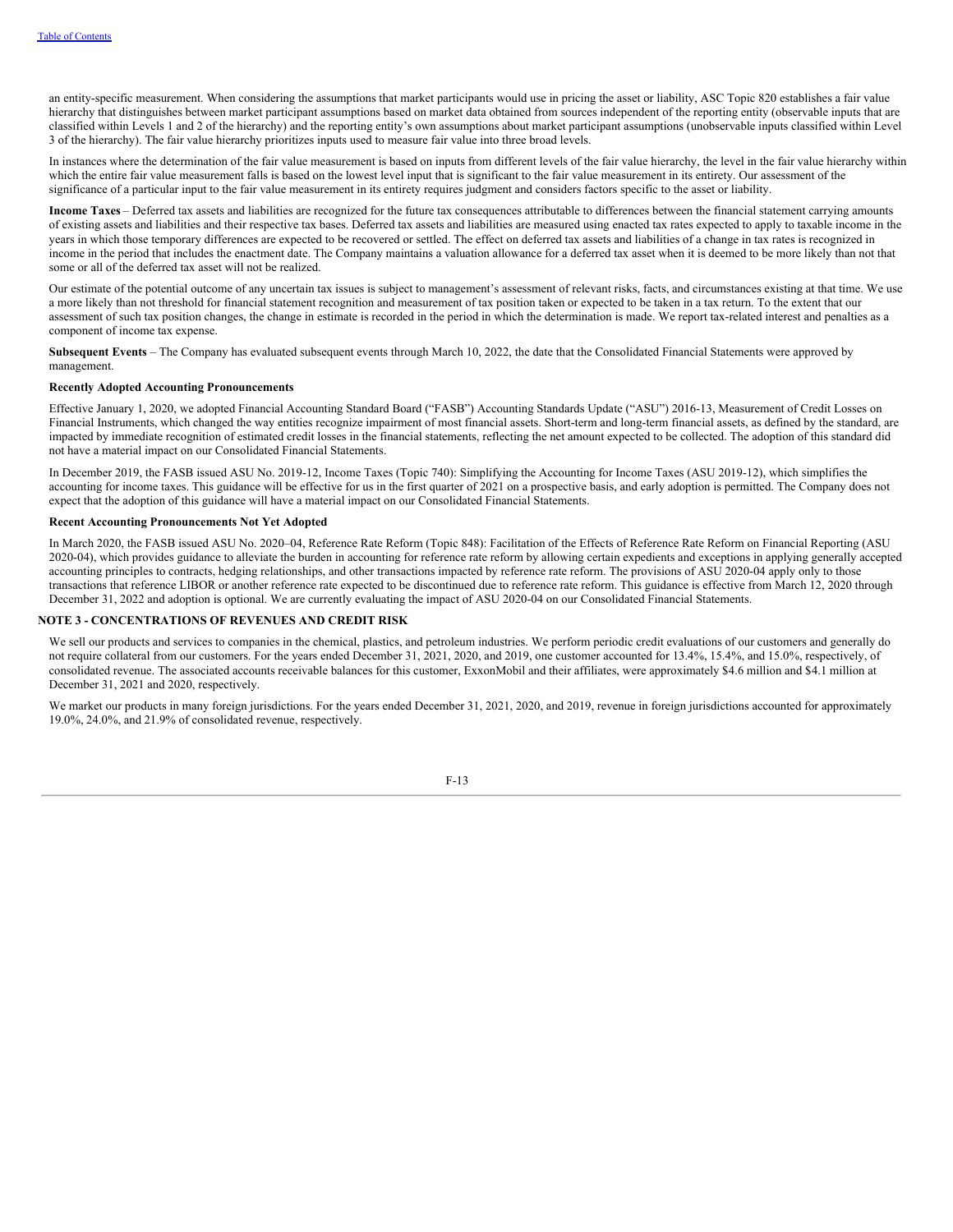SHR utilizes one major supplier to purchase all our feedstock supply. The feedstock is a commodity product commonly available from other suppliers if needed. At December 31, 2021, and 2020, we owed the supplier approximately \$3.4 million and \$4.4 million, respectively, for feedstock purchases.

We hold our cash with various financial institutions that are insured by the Federal Deposit Insurance Corporation up to \$50,000. At times during the year, cash balances may exceed this limit. We have not experienced any losses in such accounts and do not believe we are exposed to any significant risk of loss related to cash.

## **NOTE 4 – TRADE RECEIVABLES**

Trade receivables, net, at December 31, consisted of the following:

|                                      | 2021                          | 2020   |
|--------------------------------------|-------------------------------|--------|
|                                      | <i>(thousands of dollars)</i> |        |
| Trade receivables                    | 33.111 \$                     | 25,601 |
| Less allowance for doubtful accounts | (300)                         | (300)  |
| Trade receivables, net               | 32.811                        | 25.301 |
|                                      |                               |        |

Accounts receivable serves as collateral for our amended and restated loan agreement with a domestic bank (see Note 13).

### **NOTE 5 – INVENTORIES**

Inventories include the following at December 31:

|                   | 2021                   | 2020   |
|-------------------|------------------------|--------|
|                   | (thousands of dollars) |        |
| Raw material      | 2,348                  | 2,580  |
| Work in process   | 212                    | 138    |
| Finished products | 18,574                 | 10,227 |
| Total inventory   | 21,134                 | 12,945 |

Inventory serves as collateral for our amended and restated loan agreement with a domestic bank (see Note 13).

Inventory included products in transit valued at approximately \$4.9 million and \$3.6 million at December 31, 2021 and 2020, respectively.

### **NOTE 6 - DISCONTINUED OPERATIONS**

On September 28, 2020, the Company completed the final closing of the previously disclosed sale of its ownership interest in AMAK (the "Share Sale") to AMAK and certain existing shareholders of AMAK and their assignees (collectively, the "Purchasers"). The Share Sale was completed in multiple closings pursuant to a Share Sale and Purchase Agreement, dated September 22, 2019 (which we refer to herein as the "Purchase Agreement"), among the Company, AMAK, and other Purchasers and resulted in aggregate gross proceeds to the Company of Saudi Riyals ("SAR") 265 million (approximately \$70 million) (before taxes and expenses). As of December 31, 2019, the Company had a non-controlling equity interest of 33.3% in AMAK of approximately \$32.9 million.

In connection with the Share Sale, the Company also recorded income from discontinued operations, net of tax, of approximately \$1.5 million in the third quarter of 2020, which represents a portion of the Purchaser's non-refundable deposit of 5% of the purchase price that was forfeited by certain Purchasers for failing to timely close the Share Sale. Other fees and expenses incurred and paid by the Company related to the transaction were approximately \$4.0 million and are reflected in operating cash flows from discontinued operations for 2020.

In connection with the completion of the Share Sale, the Company filed the necessary tax returns in the Kingdom of Saudi Arabia and paid foreign taxes related to the transaction of approximately \$1.3 million. These foreign taxes created a foreign tax credit which was used to offset U.S. taxes in 2020.

As previously disclosed, and as a result of the Company's initial investment in AMAK, the Company was required to execute a limited guarantee on October 24, 2010 (the "Guarantee") of up to 41% of a loan (the "Loan") by the Saudi Industrial Development Fund ("SIDF") to AMAK to fund the construction of the AMAK facilities and to provide working capital needs. The provision of personal or corporate guarantees, as applicable, by each shareholder of AMAK was a condition to SIDF providing the Loan. Pursuant to the Purchase Agreement, the Purchasers (other than AMAK) agreed, upon the completion of the Share Sale, to assume the Company's obligation under the Guarantee (proportionately based upon such Purchaser's percentage acquisition of ordinary shares in the Share Sale). While a formal written release of the Company from

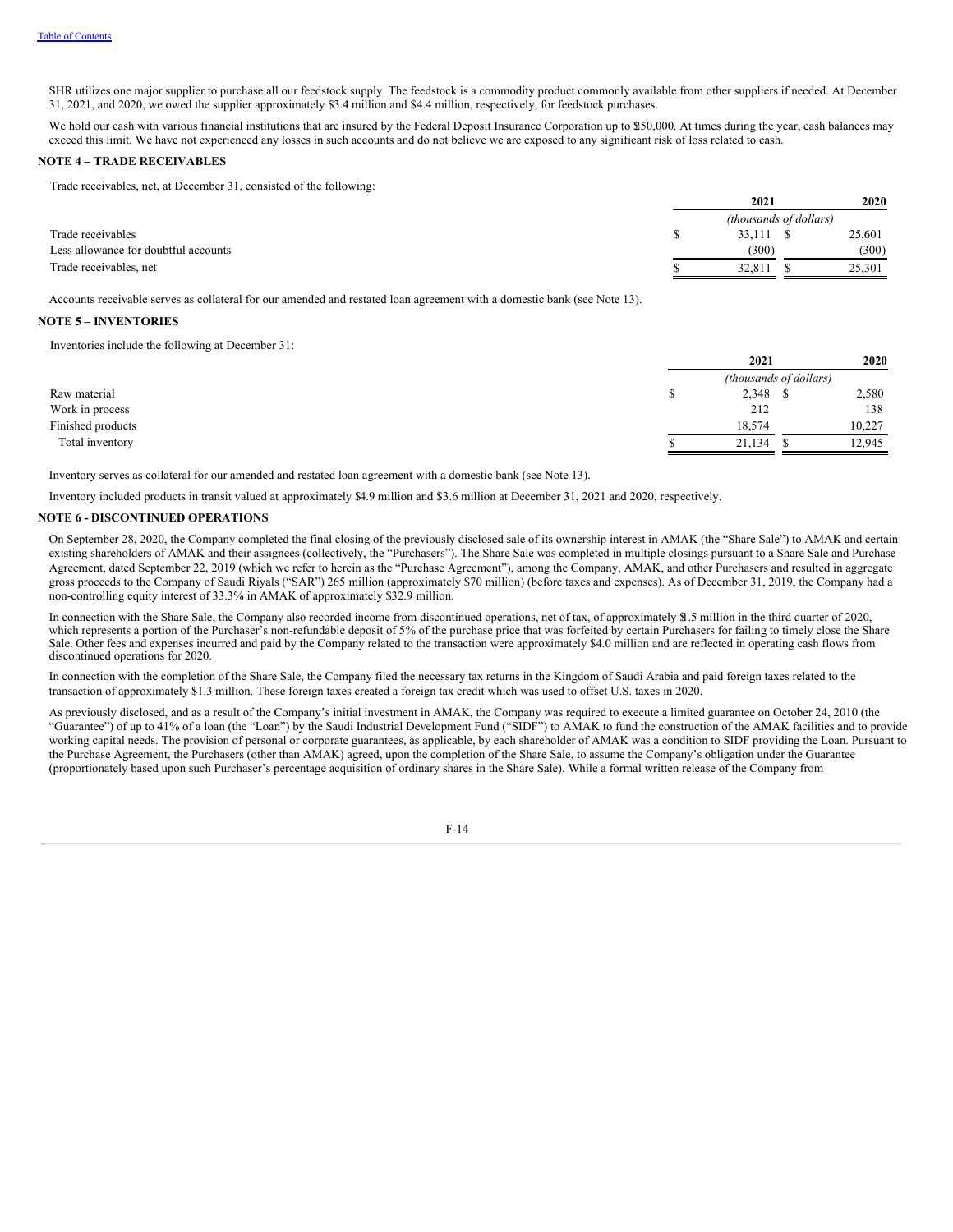the Guarantee was not obtained from SIDF prior to closing, the Company believes that the Purchasers' assumption of the Company's obligation under the Guarantee effectively eliminates the Company's liability arising under the Guarantee.

As the sale of the Company's interest in AMAK was completed as of September 28, 2020, there is no applicable 2021 financial information to present and it is thereby omitted for comparison purposes.

Included in discontinued operations are the following:

|                                                         | <b>Years Ended December 31.</b> |          |
|---------------------------------------------------------|---------------------------------|----------|
|                                                         | 2020                            | 2019     |
|                                                         | (thousands of dollars)          |          |
| Saudi administration and transaction expenses           | $(2,452)$ \$                    | (187)    |
| Equity in earnings (losses) of AMAK                     | 702                             | (986)    |
| Gain (loss) on sale of equity interest                  | 34.926                          | (1, 473) |
| Income (loss) from discontinued operations before taxes | 33,176                          | (2,646)  |
| Tax (expense) benefit                                   | (6,967)                         | 556      |
| Income (loss) from discontinued operations, net of tax  | 26,209                          | (2,090)  |

AMAK's financial statements were prepared in the functional currency of AMAK which is the SAR. In June 1986 the SAR was officially pegged to the U. S. Dollar at a fixed exchange rate of 1 USD to 3.75 SAR.

The summarized results of operations and financial position for AMAK are as follows:

| <b>Results of Operations</b>                | <b>Nine Months</b><br><b>Ended September</b> |                        |    |                        |
|---------------------------------------------|----------------------------------------------|------------------------|----|------------------------|
|                                             |                                              | 2020                   |    | 2019                   |
|                                             |                                              | (thousands of dollars) |    |                        |
| <b>Sales</b>                                | \$                                           | 62,633 \$              |    | 78,350                 |
| Cost of sales                               |                                              | (55, 728)              |    | (69, 620)              |
| Gross profit                                |                                              | 6,905                  |    | 8,730                  |
| Selling, general, and administrative        |                                              | (4,985)                |    | (13, 047)              |
| Operating income (loss)                     |                                              | 1,920                  |    | (4,317)                |
| Other (expense) income                      |                                              | (346)                  |    | 558                    |
| Finance and interest expense                |                                              | (1,211)                |    | (1, 450)               |
| Income (loss) before Zakat and income taxes |                                              | 363                    |    | (5,209)                |
| Zakat and income tax (expense) benefit      |                                              | (490)                  |    | (1, 801)               |
| Net loss                                    |                                              | (127)                  | \$ | (7,010)                |
| <b>Financial Position</b>                   |                                              |                        |    | September 30,          |
|                                             |                                              |                        |    | 2020                   |
|                                             |                                              |                        |    | (thousands of dollars) |
| Current assets                              |                                              | <sup>\$</sup>          |    | 29,799                 |
| Noncurrent assets                           |                                              |                        |    | 209,814                |
| Total assets                                |                                              |                        |    | 239,613                |
|                                             |                                              |                        |    |                        |
| <b>Current liabilities</b>                  |                                              | S                      |    | 40,919                 |
| Long term liabilities                       |                                              |                        |    | 79,122                 |
| Stockholders' equity                        |                                              |                        |    | 119,572                |
|                                             |                                              |                        |    | 239,613                |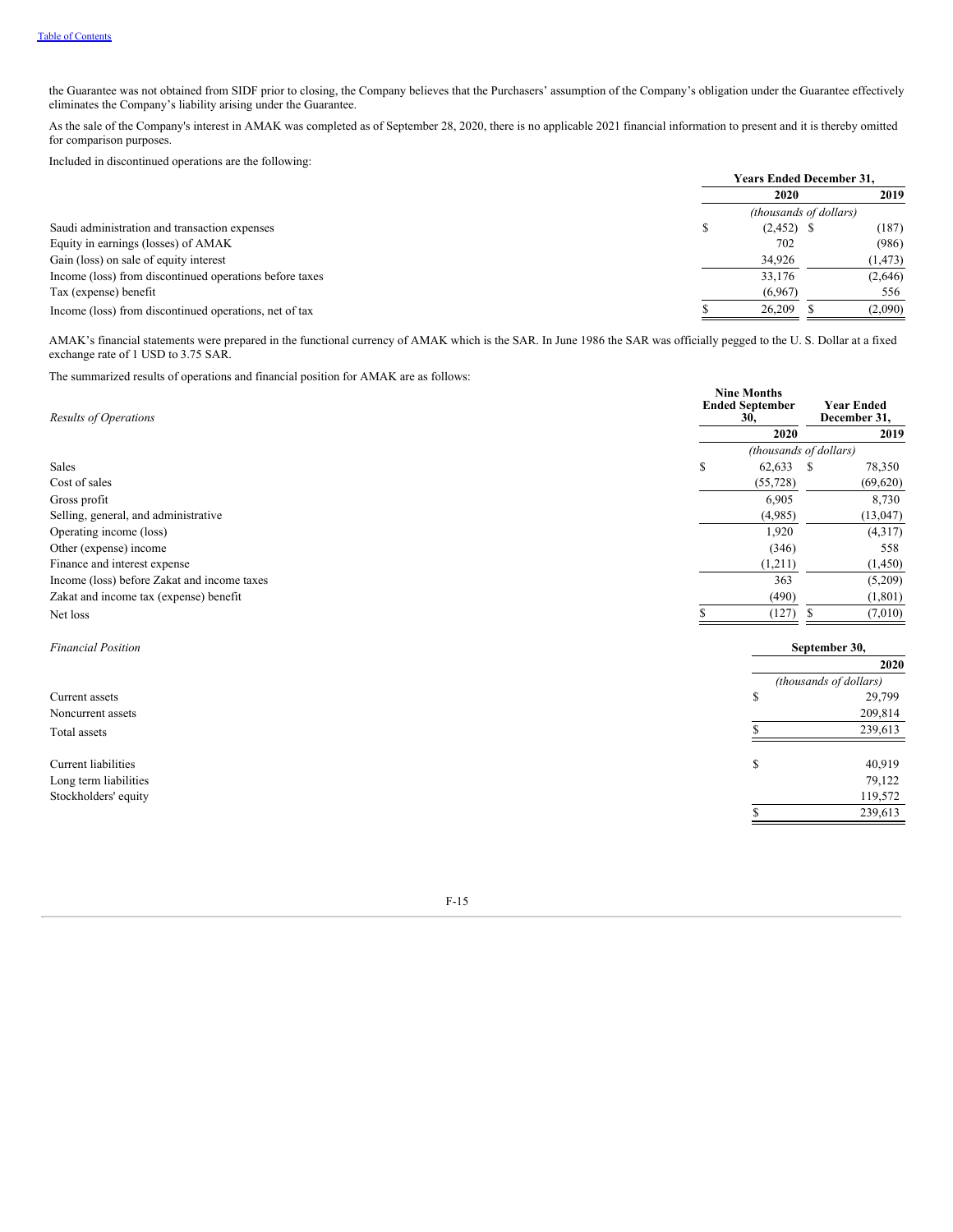The equity in the earnings (losses) of AMAK included in income (loss) from discontinued operations, net of tax, on the consolidated statements of operations for the years ended December 31, 2020 and 2019 is comprised of the following:

|                                                                                                                                                  | <b>Nine Months Ended</b><br>September 30, |                        | <b>Year Ended December</b><br>31, |                |
|--------------------------------------------------------------------------------------------------------------------------------------------------|-------------------------------------------|------------------------|-----------------------------------|----------------|
|                                                                                                                                                  |                                           | 2020                   |                                   | 2019           |
|                                                                                                                                                  |                                           | (thousands of dollars) |                                   |                |
| <b>AMAK Net Loss</b>                                                                                                                             |                                           | (127)                  |                                   | (7,010)        |
| Company's share of loss reported by AMAK                                                                                                         |                                           | $(308)$ *              |                                   | (1,996)        |
| Amortization of difference between Company's investment in AMAK and Company's share of net assets of AMAK<br>Equity in earnings (losses) of AMAK |                                           | 1,010<br>702           |                                   | 1,010<br>(986) |
| * Percentage of Ownership varies during the period.                                                                                              |                                           |                        |                                   |                |
| <b>NOTE 7 - PREPAID EXPENSES AND OTHER ASSETS</b>                                                                                                |                                           |                        |                                   |                |
| Prepaid expenses and other assets at December 31 are summarized as follows:                                                                      |                                           |                        |                                   |                |
|                                                                                                                                                  |                                           | 2021                   |                                   | 2020           |
|                                                                                                                                                  |                                           | (thousands of dollars) |                                   |                |
| Prepaid license                                                                                                                                  | \$                                        | 500                    | - \$                              | 403            |
| Prepaid insurance                                                                                                                                |                                           | 1,145                  |                                   | 4,241          |
| Spare parts                                                                                                                                      |                                           | 2,114                  |                                   | 2,376          |
| Cash held by AMAK for foreign taxes (see Note 6)                                                                                                 |                                           | -                      |                                   | 1,877          |
| Other prepaid expenses and assets                                                                                                                |                                           | 554                    |                                   | 301            |
| Total                                                                                                                                            |                                           | 4,313                  | S                                 | 9,198          |
| NOTE 8 - PLANT, PIPELINE AND EQUIPMENT                                                                                                           |                                           |                        |                                   |                |
| Plant, pipeline and equipment include the following at December 31:                                                                              |                                           |                        |                                   |                |
|                                                                                                                                                  |                                           | 2021                   |                                   | 2020           |
|                                                                                                                                                  |                                           | (thousands of dollars) |                                   |                |
| Platinum catalyst                                                                                                                                | \$                                        | $1,478$ \$             |                                   | 1,580          |
| Catalyst                                                                                                                                         |                                           | 4,325                  |                                   | 4,325          |
| Land                                                                                                                                             |                                           | 5,428                  |                                   | 5,428          |
| Plant, pipeline and equipment                                                                                                                    |                                           | 282,780                |                                   | 270,149        |
| Construction in progress                                                                                                                         |                                           | 7,213                  |                                   | 6,422          |

Total plant, pipeline and equipment 287,904 287,904 Less accumulated depreciation (115,703) (100,800) Net plant, pipeline and equipment 187,104

Plant, pipeline and equipment serve as collateral for our amended and restated loan agreement with a domestic bank (see Note 13).

Labor capitalized for construction for 2021, 2020 and 2019 was approximately \$0.6 million, \$0.6 million and nil, respectively.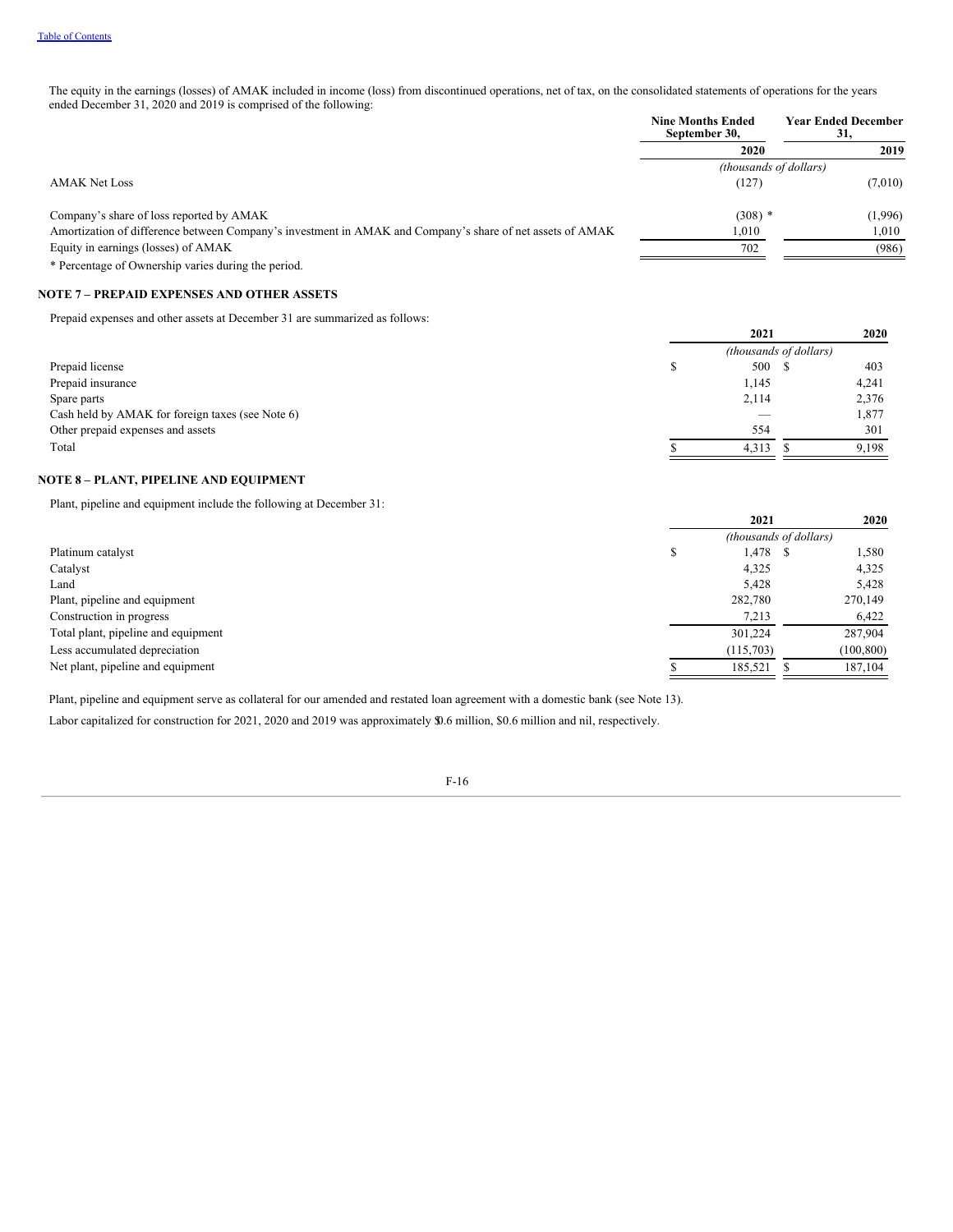### **NOTE 9 – LEASES**

The components of lease expense were as follows:

|                                     |                                                                    |          | December 31. |       |
|-------------------------------------|--------------------------------------------------------------------|----------|--------------|-------|
| (\$ in thousands)                   | <b>Classification in the Consolidated Statements of Operations</b> | 2021     | 2020         | 2019  |
| Operating lease cost (a)            | Cost of sales, exclusive of depreciation and amortization          | 4,366 \$ | 4.088 \$     | 4,361 |
| Operating lease cost (a)            | Selling, general and administrative                                | 135      | 137          | 137   |
| Total operating lease cost          |                                                                    | 4,501 \$ | $4,225$ \$   | 4,498 |
| Finance lease cost:                 |                                                                    |          |              |       |
| Amortization of right-of-use assets | Depreciation                                                       |          |              |       |
| Interest on lease liabilities       | <b>Interest Expense</b>                                            |          |              |       |
| Total finance lease cost            |                                                                    | $-$ \$   | $-$ \$       |       |
| Total lease cost                    |                                                                    | 4,501 \$ | $4.225$ \$   | 4.498 |
|                                     |                                                                    |          |              |       |

(a) Short-term lease costs were approximately \$0.8 million, \$0.5 million and nil as of December 31, 2021, 2020 and 2019, respectively.

The Company had no variable lease expense during the period.

|                                                   |                                                                         |              |       |               | December 31, |              |        |
|---------------------------------------------------|-------------------------------------------------------------------------|--------------|-------|---------------|--------------|--------------|--------|
| (\$ in thousands)                                 | <b>Classification on the Consolidated Balance Sheets</b>                |              |       |               | 2021         |              | 2020   |
| Assets:                                           |                                                                         |              |       |               |              |              |        |
| Operating                                         | Operating lease assets                                                  |              |       |               | \$<br>8,170  | - S          | 10,528 |
| Finance                                           | Property, plant, and equipment                                          |              |       |               |              |              |        |
| Total leased assets                               |                                                                         |              |       |               | \$<br>8,170  | -S           | 10,528 |
| Liabilities:                                      |                                                                         |              |       |               |              |              |        |
| Current                                           |                                                                         |              |       |               |              |              |        |
| Operating                                         | Current portion of operating lease liabilities                          |              |       |               | \$<br>3,227  | -S           | 3,195  |
| Finance                                           | Short-term debt and current portion of long-term debt                   |              |       |               |              |              |        |
| Noncurrent                                        |                                                                         |              |       |               |              |              |        |
| Operating                                         | Operating lease liabilities                                             |              |       |               | 4,923        |              | 7,333  |
| Finance                                           | Long-term debt                                                          |              |       |               |              |              |        |
| Total lease liabilities                           |                                                                         |              |       |               | S<br>8,150   | \$           | 10,528 |
|                                                   |                                                                         |              |       |               | December 31, |              |        |
| (\$ in thousands)                                 |                                                                         |              | 2021  |               | 2020         |              | 2019   |
|                                                   | Cash paid for amounts included in the measurement of lease liabilities: |              |       |               |              |              |        |
| Operating cash flows used for operating leases    |                                                                         | $\mathbb{S}$ | 3,678 | <sup>\$</sup> | 3,713<br>S   |              | 4,389  |
| Operating cash flows used for finance leases      |                                                                         |              |       |               |              |              |        |
| Financing cash flows used for finance leases      |                                                                         |              |       |               |              |              |        |
|                                                   | Right-of-use assets obtained in exchange for lease obligations:         |              |       |               |              |              |        |
| Operating leases                                  |                                                                         | \$           | 915   | \$            | S<br>206     |              | 81     |
| Finance leases                                    |                                                                         |              |       |               |              |              |        |
|                                                   |                                                                         |              |       |               |              | December 31, |        |
|                                                   |                                                                         |              |       |               | 2021         |              | 2020   |
| Weighted-average remaining lease term (in years): |                                                                         |              |       |               |              |              |        |
| Operating leases                                  |                                                                         |              |       |               |              | 3.0          | 3.7    |
| Finance leases                                    |                                                                         |              |       |               |              | 0.0          | 0.0    |
| Weighted-average discount rate:                   |                                                                         |              |       |               |              |              |        |
| Operating leases                                  |                                                                         |              |       |               | 4.5 $%$      |              | 4.5%   |
| Finance leases                                    |                                                                         |              |       |               | $-$ %        |              | $-$ %  |

Nearly all of the Company's lease contracts do not provide a readily determinable implicit rate. For these contracts, the Company's estimated incremental borrowing rate is based on information available at the inception of the lease.

As of December 31, 2021, maturities of lease liabilities were as follows:

| (\$ in thousands)       | <b>Operating Leases</b> |          | Finance Leases           |  |
|-------------------------|-------------------------|----------|--------------------------|--|
| 2022                    |                         | 3,511 \$ |                          |  |
| 2023                    |                         | 2,619    |                          |  |
| 2024                    |                         | 1,298    | _                        |  |
| 2025                    |                         | 1,123    | $\hspace{0.05cm}$        |  |
| 2026                    |                         | 149      | $\hspace{0.05cm}$        |  |
| Total lease payments    |                         | 8,700 \$ |                          |  |
| Less: Interest          |                         | 550      | $\overline{\phantom{a}}$ |  |
| Total lease obligations |                         | 8,150 \$ |                          |  |
|                         |                         |          |                          |  |

## **NOTE 10 – GOODWILL AND INTANGIBLE ASSETS, NET**

*Goodwill*

We evaluated our goodwill for impairment during the fourth quarter of 2019 in connection with our annual review. As part of our review, we assessed 2019 operating performance and its impact on the operating cash flows of our Specialty Waxes reporting unit. We concluded based on this analysis that the estimates of fair value of our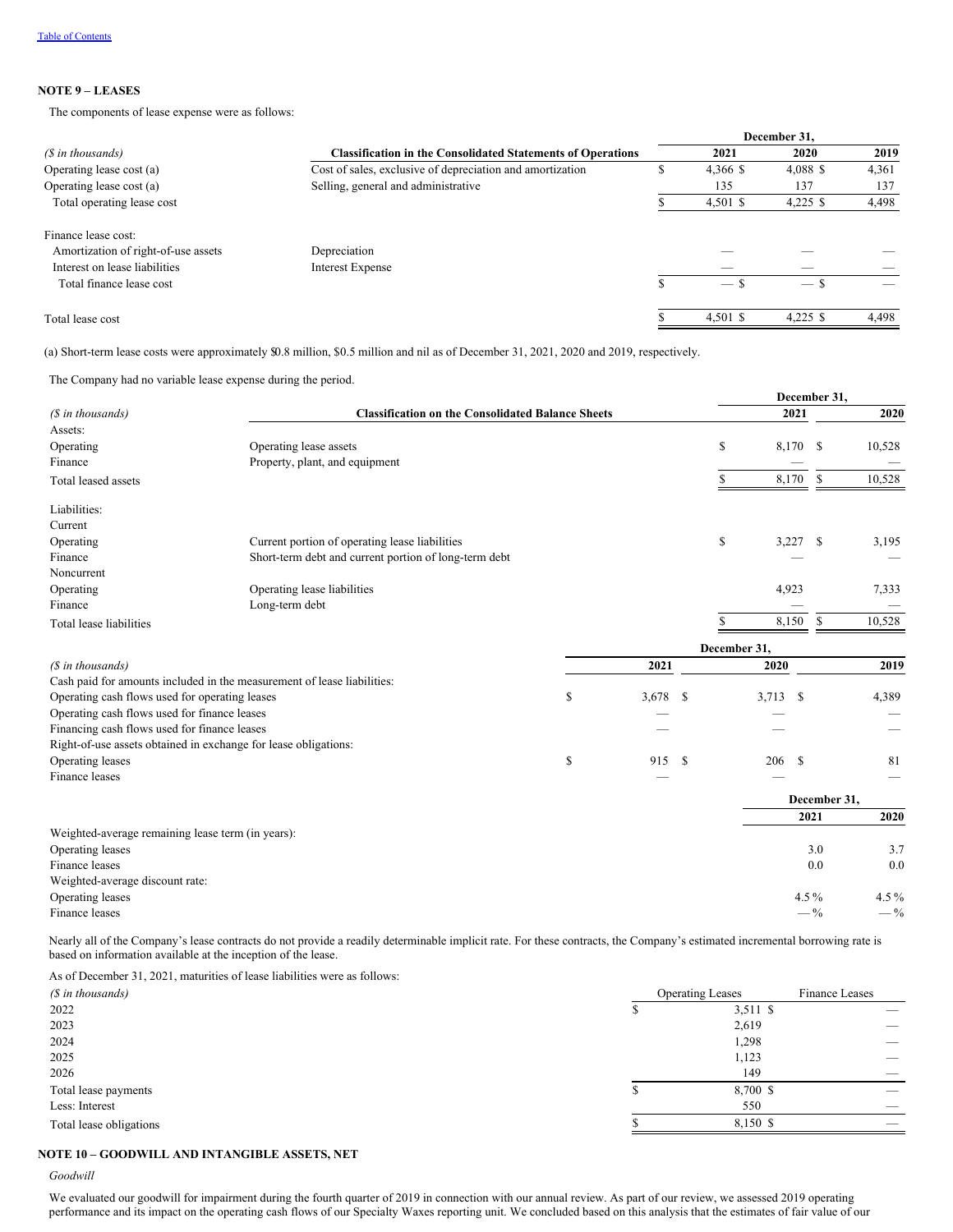Specialty Waxes reporting unit was lower than its book value, including goodwill. As a result, we recorded a non-cash impairment charge of \$24.2 million in 2019, representing all of the goodwill previously allocated to this reporting unit.

#### *Intangible Assets*

The following table summarizes the gross carrying amounts and accumulated amortization of intangible assets by major class (in thousands):

|                                                               | December 31, 2021 |        |  |                             |  |                          |  |  |  |
|---------------------------------------------------------------|-------------------|--------|--|-----------------------------|--|--------------------------|--|--|--|
| Intangible assets subject to amortization<br>(Definite-lived) |                   | Gross  |  | Accumulated<br>Amortization |  | Net                      |  |  |  |
| Customer relationships                                        |                   | 16,852 |  | $(8,145)$ \$                |  | 8,707                    |  |  |  |
| Non-compete agreements                                        |                   | 94     |  | (94)                        |  | $\overline{\phantom{a}}$ |  |  |  |
| Licenses and permits                                          |                   | 1,471  |  | (808)                       |  | 663                      |  |  |  |
| Developed technology                                          |                   | 6,131  |  | (4, 445)                    |  | 1,686                    |  |  |  |
| Total                                                         |                   | 24,548 |  | (13, 492)                   |  | 11.056                   |  |  |  |

| _ |  |
|---|--|
|   |  |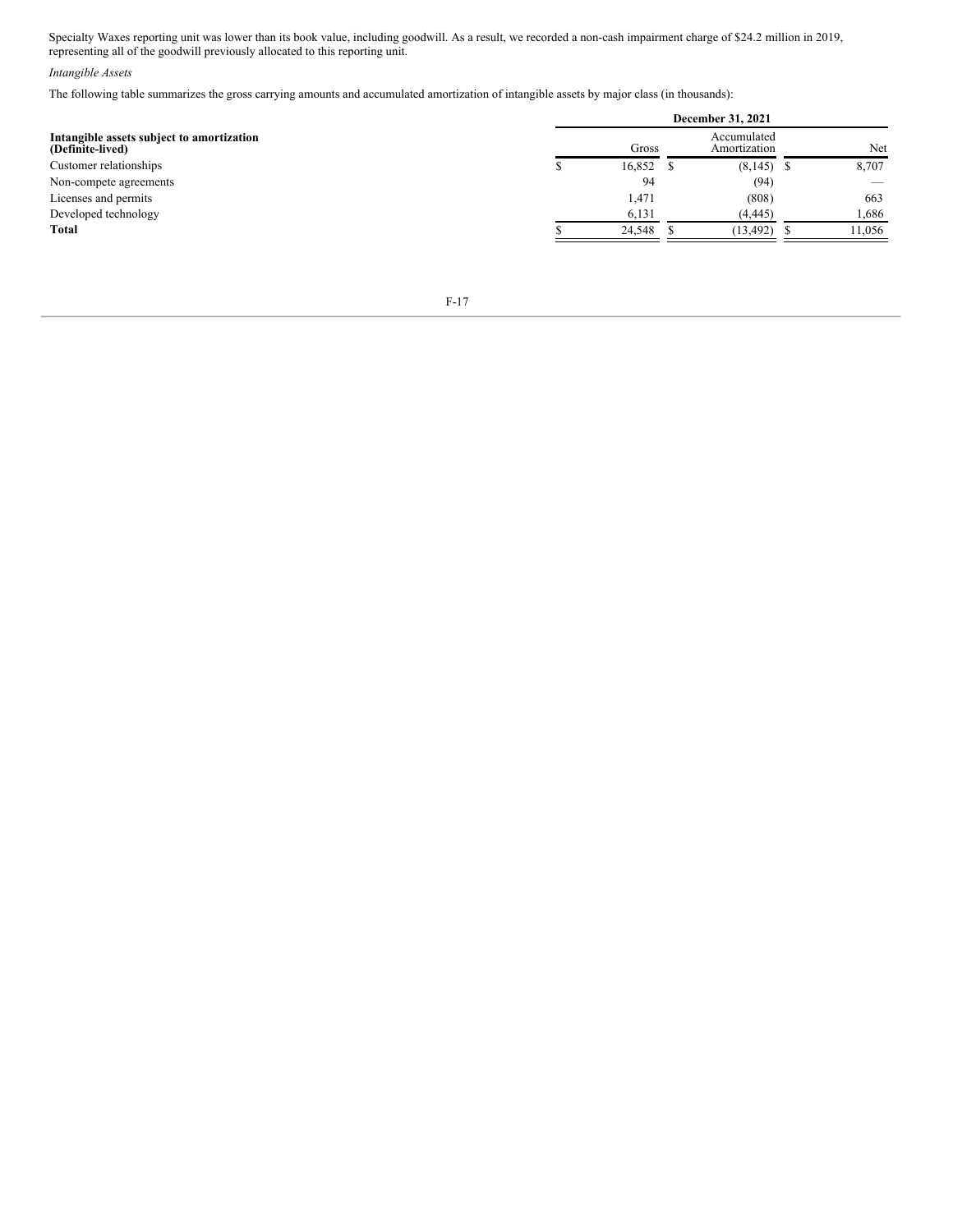|                                                               | <b>December 31, 2020</b> |        |  |                             |  |        |  |  |  |
|---------------------------------------------------------------|--------------------------|--------|--|-----------------------------|--|--------|--|--|--|
| Intangible assets subject to amortization<br>(Definite-lived) |                          | Gross  |  | Accumulated<br>Amortization |  | Net    |  |  |  |
| Customer relationships                                        |                          | 16,852 |  | $(7,022)$ \$                |  | 9,830  |  |  |  |
| Non-compete agreements                                        |                          | 94     |  | (94)                        |  |        |  |  |  |
| Licenses and permits                                          |                          | 1,471  |  | (707)                       |  | 764    |  |  |  |
| Developed technology                                          |                          | 6,131  |  | (3,832)                     |  | 2,299  |  |  |  |
| Total                                                         |                          | 24,548 |  | $(11,655)$ \$               |  | 12,893 |  |  |  |

Amortization expense for intangible assets included in cost of sales for the years ended December 31, 2021, 2020, and 2019, was approximately \$.8 million, \$1.8 million, and \$1.9 million respectively.

Based on identified intangible assets that are subject to amortization as of December 31, 2021, we expect future amortization expenses for each period to be as follows (in thousands):

|                                   | <b>Total</b> | 2022  | 2023 | 2024 | 2025 | 2026 | Thereafter               |
|-----------------------------------|--------------|-------|------|------|------|------|--------------------------|
| Customer relationships            | 8.707        | .123  | ,123 | ,123 | .123 | .123 | 3,092                    |
| Licenses and permits              | 663          | 86    | 86   | 86   | 86   | 86   | 233                      |
| Developed technology              | .686         | 613   | 613  | 460  | -    | $-$  | $\overline{\phantom{a}}$ |
| Total future amortization expense | 11.056       | 1.822 | .822 | .669 | .209 | .209 | 3.325                    |

### **NOTE 11 - MINERAL PROPERTIES IN THE UNITED STATES**

The principal assets of PEVM were an undivided interest in48 patented and 5 unpatented mining claims totaling approximately 1,500 acres in southeast Nevada. In November 2019, PEVM entered into a sales contract. The sale, which was completed on November 11, 2021, resulted in liquidation of substantially all of PEVM's remaining assets. All proceeds from the sale were used to repay outstanding indebtedness owed to the Company. PEVM was legally dissolved on February 16, 2022.

## **NOTE 12 – ACCRUED LIABILITIES**

Accrued liabilities at December 31 are summarized as follows:

|                               |       | 2020<br>2021           |
|-------------------------------|-------|------------------------|
|                               |       | (thousands of dollars) |
| Accrued state taxes           | D.    | 192S<br>125            |
| Accrued payroll               | 3,123 | 2,282                  |
| Accrued royalties             |       | 260<br>294             |
| Accrued officer compensation  |       | 989<br>1,053           |
| Accrued professional expenses |       | 287<br>559             |
| Accrued foreign taxes         |       | 1,054                  |
| Other liabilities             |       | 988<br>1,524           |
| Total                         |       | 6,857<br>5.873 \$      |
|                               |       |                        |

#### **NOTE 13 - LONG-TERM DEBT AND LONG-TERM OBLIGATIONS**

#### *Senior Secured Credit Facilities*

As of December 31, 2021, the Company hadno outstanding borrowings under the senior secured revolving credit facility (the "Revolving Facility") and approximately \$42.2 million in borrowings outstanding under the senior secured term loan facility (the "Term Loan Facility") (and, together with the Revolving Facility, the "Credit Facilities"), in each case, under the Company's amended and restated credit agreement (as amended, the "ARC Agreement"), entered into by TOCCO, SHR, GSPL and TC (SHR, GSPL and TC collectively the "Guarantors"). As of December 31, 2021, the Company had approximately \$75.0 million of availability under our Revolving Facility (which has aggregate commitments of \$75.0 million under the ARC Agreement). However, TOCCO's ability to make additional borrowings under the Revolving Facility at December 31, 2021 was limited by, and in the future may be limited by, the Company's obligation to maintain compliance with the covenants contained in the ARC Agreement (including maintenance of a maximum Consolidated Leverage Ratio and minimum Consolidated Fixed Charge Coverage Ratio (each as defined in the ARC Agreement)).

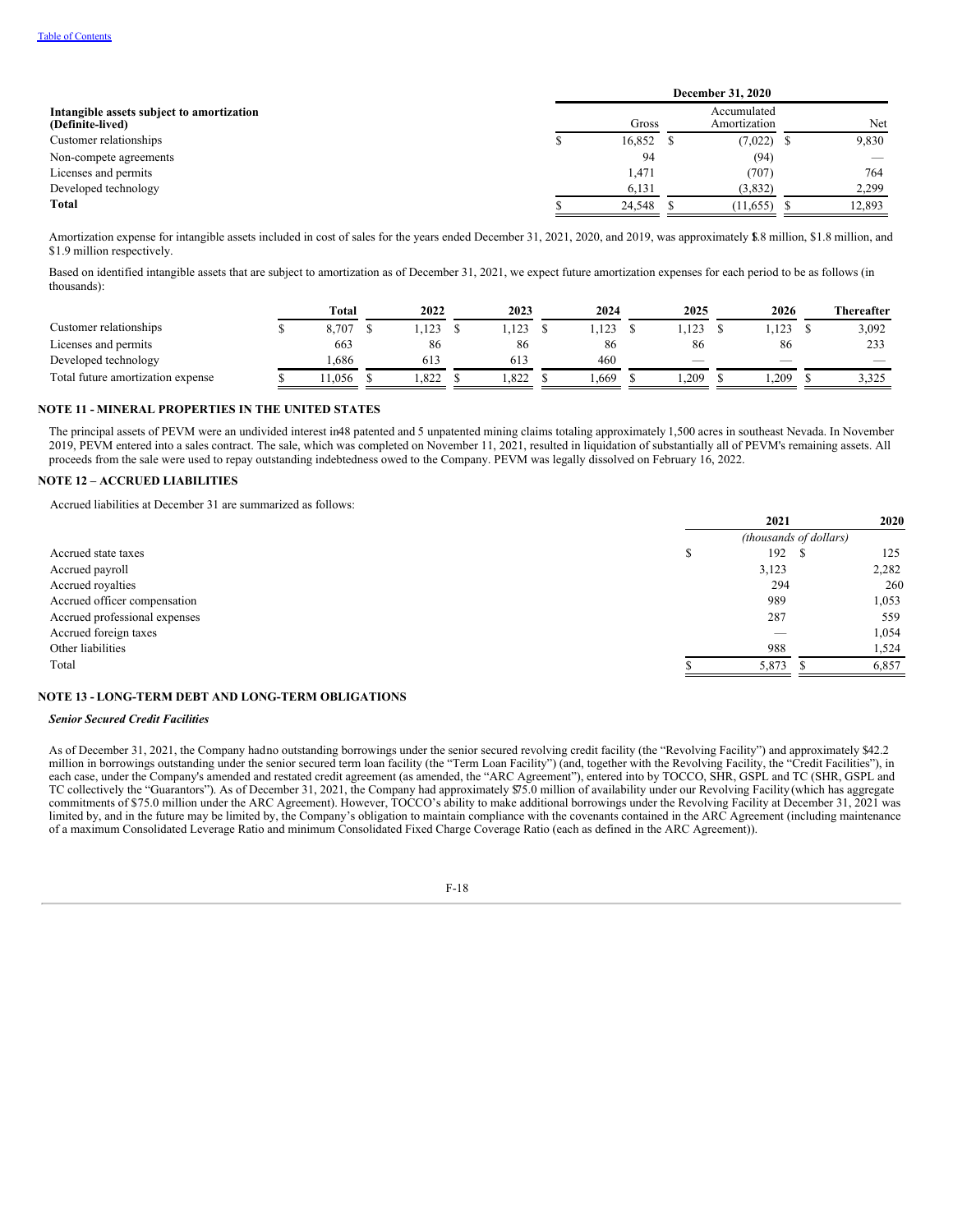The maturity date for the ARC Agreement is July 31, 2023. Subject to the lenders acceptance of any increased commitment and other conditions, TOCCO has the option, at any time, to request an increase to the commitment under the Revolving Facility and/or the Term Loan Facility by an additional amount of up to \$50.0 million in the aggregate.

Borrowings under each of the Credit Facilities bear interest on the outstanding principal amount at a rate equal to LIBOR plus an applicable margin of .25% to 2.50% or, at our option, the Base Rate plus an applicable margin of 0.25% to 1.50%, in each case, with the applicable margin being determined based on the Consolidated Leverage Ratio of TOCCO. A commitment fee between 0.20% and 0.375% is also payable quarterly on the unused portion of the Revolving Facility. As of December 31, 2021, the year to date effective interest rate for the Credit Facilities was 1.85%. Borrowings under the Term Loan Facility are subject to quarterly amortization payments, approximating \$4.4 million annually, based on a commercial style amortization method over a twenty years period; provided, that the final principal installment will be paid on the maturity date and will be in an amount equal to the outstanding borrowings under the Term Loan Facility on such date.

On May 8, 2020, TOCCO and the Guarantors entered into a Seventh Amendment to the ARC Agreement. Pursuant to the Seventh Amendment, certain amendments were made to the terms of the ARC Agreement, including, among other things, to (a) permit the incurrence of additional indebtedness in the form of loans (the "PPP Loans") under the United States Small Business Administration Paycheck Protection Program (the "PPP") and (b) exclude the PPP Loans from the calculation of the Consolidated Leverage Ratio until such time that any portion of the PPP Loans are not forgiven in accordance with the Coronavirus Aid, Relief, and Economic Security Act (the "CARES Act").

For each fiscal quarter after December 31, 2019, TOCCO must maintain a maximum Consolidated Leverage Ratio of 5.50 to 1.00 (subject to temporary increase following certain acquisitions). TOCCO's Consolidated Leverage Ratio was 1.05 and 1.65 as of December 31, 2021 and December 31, 2020, respectively. Additionally, TOCCO must maintain a minimum Consolidated Fixed Charge Coverage Ratio as of the end of any fiscal quarter of 1.15 to 1.00. TOCCO's Consolidated Fixed Charge Coverage Ratio was 4.79 and 1.8 as of December 31, 2021 and December 31, 2020, respectively.

On May 3, 2021, TOCCO and the Guarantors entered into an Eighth Amendment to Amended and Restated Credit Agreement (the "Eighth Amendment") which amended the definition of Consolidated EBITDA for any Measurement Period (as defined in the ARC Agreement) to allow for certain add backs not to exceed \$5.0 million in the aggregate for the 2021 fiscal year related to charges, expenses and losses arising from or related to Texas freeze event.

The ARC Agreement contains a number of customary affirmative and negative covenants and the Company was in compliance with those covenants as of December 31, 2021.

## *PPP Loans*

On May 6, 2020, SHR and TC (collectively, the "Borrowers") received loan proceeds from loans (the "PPP Loans") under the United States Small Business Administration Paycheck Protection Program in an aggregate principal amount of approximately \$6.1 million. The PPP Loans were evidenced by unsecured promissory notes each payable to Bank of America, N.A. The Borrowers fully utilized the PPP Loans to cover payroll and benefits costs in accordance with the relevant terms and conditions of the Coronavirus Aid, Relief, and Economic Security Act (the "CARES Act"). The Company was notified of full forgiveness for the PPP Loans for TC and SHR on September 8, 2021 and November 6, 2021, respectively. The forgiveness of the PPP Loans is recognized as gain on extinguishment of debt in the Consolidated Financial Statements as of December 31, 2021.

#### *Debt Issuance Costs*

Debt issuance costs of approximately \$0.9 million were incurred in connection with the fourth amendment to the ARC Agreement. Unamortized debt issuance costs of approximately \$0.3 million and \$0.5 million for the years ended December 31, 2021 and December 31, 2020, have been netted against outstanding loan balances.

Long-term debt and long-term obligations at December 31 are summarized as follows:

|                                                                | 2021                   | 2020   |
|----------------------------------------------------------------|------------------------|--------|
|                                                                | (thousands of dollars) |        |
| Revolving facility                                             |                        |        |
| Term loan facility                                             | 42.188                 | 46,563 |
| Loan fees                                                      | (287)                  | (468)  |
| Total long-term debt                                           | 41,901                 | 46,095 |
| Less current portion including loan fees                       | 4.194                  | 4,194  |
| Total long-term debt, less current portion including loan fees | 37,707                 | 41,901 |

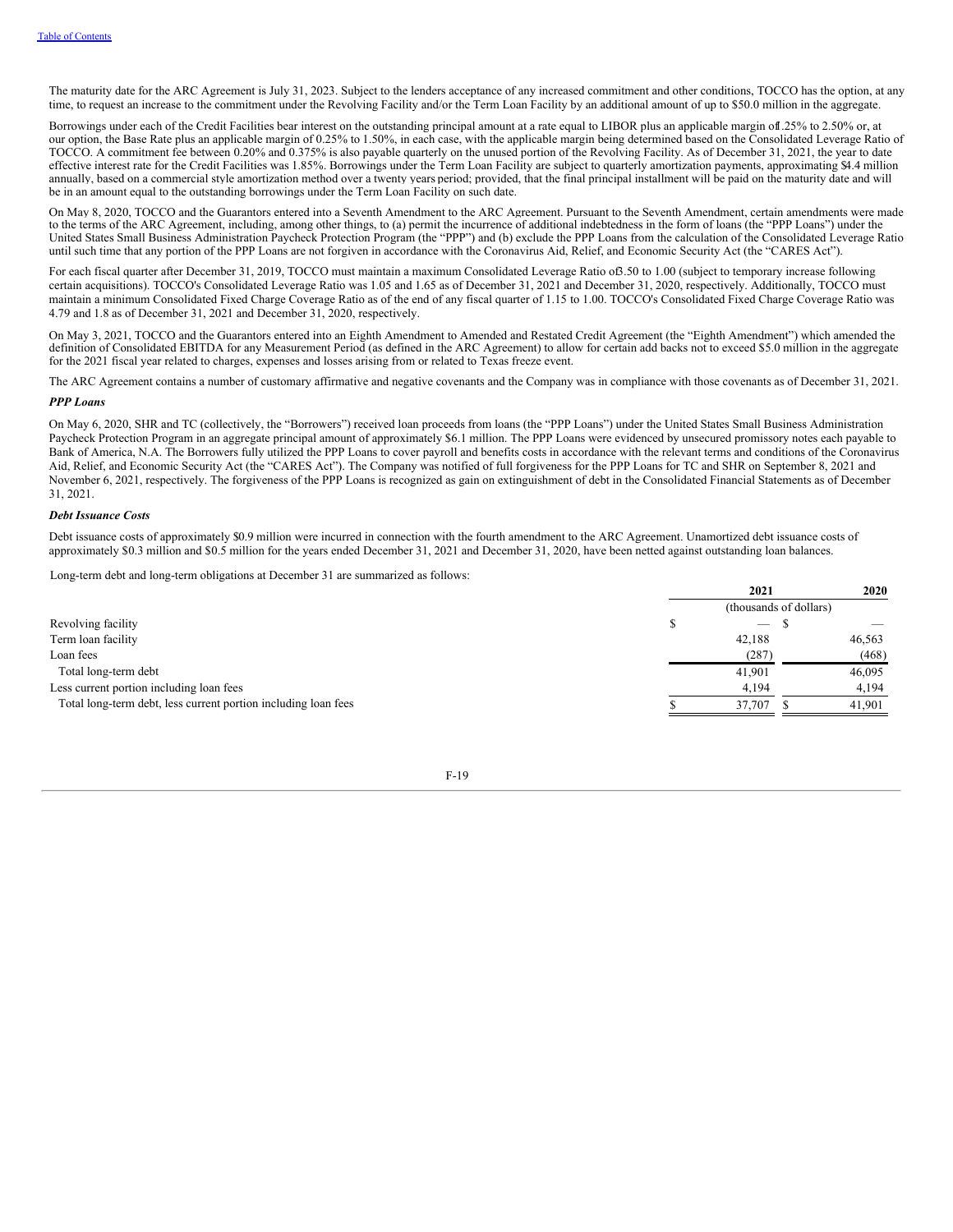## **NOTE 14 - COMMITMENTS AND CONTINGENCIES**

## **Litigation**

The Company is periodically named in legal actions arising from normal business activities. We evaluate the merits of these actions and, if we determine that an unfavorable outcome is probable and can be reasonably estimated, we will establish the necessary reserves. We are not currently involved in legal proceedings that could reasonably be expected to have a material adverse effect on our business, prospects, financial condition or results of operations. We may become involved in material legal proceedings in the future.

### **Supplier Agreements**

In accordance with our supplier agreements, on a recurring monthly basis, the Company commits to purchasing a determined volume of feedstock in anticipation of upcoming requirements. Feedstock purchases are invoiced and recorded when they are delivered. As of December 31, 2021 and 2020, the value of the remaining undelivered feedstock approximated \$19.7 million and \$9.2 million, respectively.

From time to time, we may incur shortfall fees due to feedstock purchases being below the minimum amounts as prescribed by our agreements with our suppliers. The shortfall fee expenses were \$0.3 million, \$1.1 million and \$0.6 million for the years ended December 31, 2021, 2020, and 2019.

#### **Environmental Remediation**

Amounts charged to expense for various activities related to environmental monitoring, compliance, and improvements were approximately \$.1 million in 2021, \$0.9 million in 2020 and \$0.9 million in 2019.

#### **NOTE 15 - SHARE-BASED COMPENSATION**

The Stock Option Plan for Key Employees, as well as, the Non-Employee Director Stock Option Plan (hereinafter collectively referred to as the "Stock Option Plans"), were approved by the Company's stockholders in July 2008. The Stock Option Plans allot for the issuance of up to 1,000,000 shares.

The Trecora Resources Stock and Incentive Plan (the "Plan") was approved by the Company's stockholders in June 2012. The Plan allows for the issuance of up to 2,500,000 shares in the form of stock options or restricted stock unit awards.

Share-based compensation of approximately \$2.2 million, \$1.9 million, and \$1.3 million was recognized in 2021, 2020, and 2019, respectively.

#### **Stock Options and Warrant Awards**

Stock options and warrants granted under the provisions of the Stock Option Plans permit the purchase of our common stock at exercise prices equal to the closing price of Company common stock on the date the options were granted. The options have terms of 10 years and generally vest ratably over terms of 4 to 5 years. There were no stock options or warrant awards issued during 2021, 2020, or 2019.

A summary of the status of the Company's stock option and warrant awards is as follows:

|                                  | <b>Stock Options</b><br>and Warrants |    | Weighted<br>Average<br>Exercise<br>Price<br>Per Share | Weighted<br>Average<br>Remaining<br>Contractual<br>Life | Intrinsic<br>Value<br>(in thousands) |
|----------------------------------|--------------------------------------|----|-------------------------------------------------------|---------------------------------------------------------|--------------------------------------|
| Outstanding at January 1, 2021   | 487,000                              | S  | 10.87                                                 |                                                         |                                      |
| Granted                          |                                      |    |                                                       |                                                         |                                      |
| Expired                          |                                      |    |                                                       |                                                         |                                      |
| Exercised                        | (20,000)                             |    | 4.09                                                  |                                                         |                                      |
| Forfeited                        |                                      |    |                                                       |                                                         |                                      |
| Outstanding at December 31, 2021 | 467,000                              | -S | 11.16                                                 | 1.9<br><sup>\$</sup>                                    |                                      |
| Expected to vest                 |                                      | Э  | $\overline{\phantom{a}}$                              | 0.0 S                                                   |                                      |
| Exercisable at December 31, 2021 | 467,000                              |    | 11.16                                                 | 1.9<br><sup>\$</sup>                                    |                                      |

The aggregate intrinsic value of options was calculated as the difference between the exercise price of the underlying awards and the quoted price of our common stock. At December 31, 2021, options to purchase approximately 0.1 million shares of common stock were in-the-money.

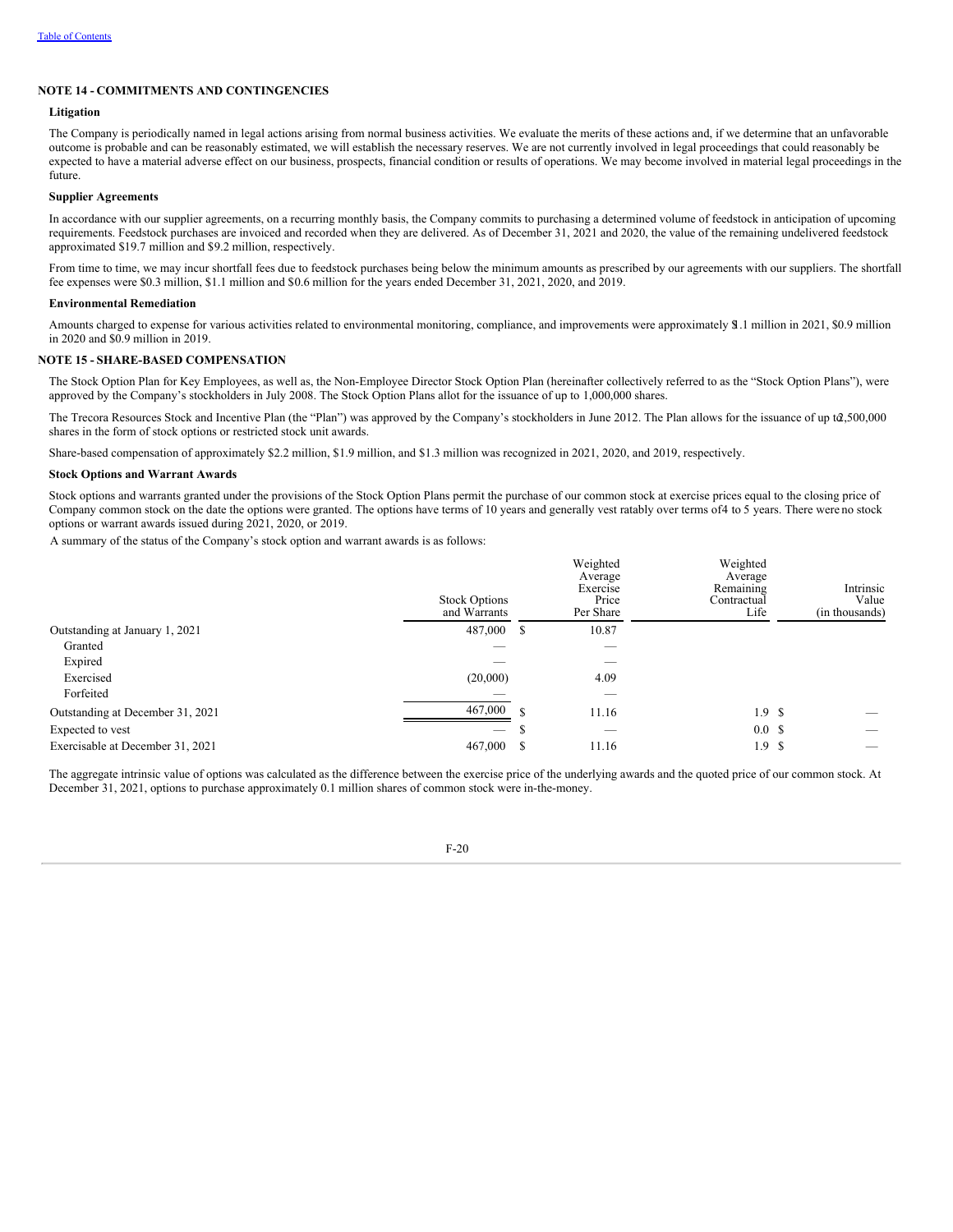Since no options were granted, the weighted average grant-date fair value per share of options granted during the years 2021, 2020, and 2019 wasnil. During 2021, 2020, and 2019 the aggregate intrinsic value of options and warrants exercised was approximately nil, \$0.1 million and \$2.6 million respectively, determined as of the date of option exercise.

The Company received approximately nil, nil and \$0.9 million in cash from the exercise of options during 2021, 2020 and 2019, respectively. Of the85,000 stock options and warrants exercised in 2019, the Company only issued approximately 11,000 shares due to cashless transactions. The tax benefit realized from the exercise in 2019 was insignificant.

As of December 31, 2021, there wasno unrecognized compensation costs related to non-vested share-based compensation.

### **Restricted Stock and Restricted Stock Unit Awards**

Generally, restricted stock and restricted stock unit awards are granted annually to officers and directors of the Company under the provisions of the Plan. Restricted stock units are also granted ad hoc to attract or retain key personnel, and the terms and conditions under which these restricted stock units vest vary by award. The fair market value of restricted stock units granted is equal to the Company's closing stock price on the date of grant. Restricted stock units granted generally vest ratably over periods ranging from 1 to 3 years. Certain awards also include vesting provisions based on performance metrics. Upon vesting, the restricted stock units are settled by issuing one share of Company common stock per unit.

A summary of the status of the Company's restricted stock units activity is as follows:

|                                  | Shares of Restricted<br><b>Stock Units</b> | Weighted Average<br>Grant Date Price per<br>Share |
|----------------------------------|--------------------------------------------|---------------------------------------------------|
| Outstanding at January 1, 2021   | 567,563                                    | 7.42                                              |
| Granted                          | 337,443                                    | 7.30                                              |
| Forfeited                        | (121, 448)                                 | 7.98                                              |
| Vested                           | (197, 114)                                 | 7.75                                              |
| Outstanding at December 31, 2021 | 586,444                                    | 7.32                                              |
| Expected to vest                 | 586,444                                    |                                                   |
|                                  |                                            |                                                   |

As of December 31, 2021, there was approximately \$0.7 million of unrecognized compensation costs related to non-vested restricted share-based compensation that is expected to be recognized over a weighted average period of 1.1 years.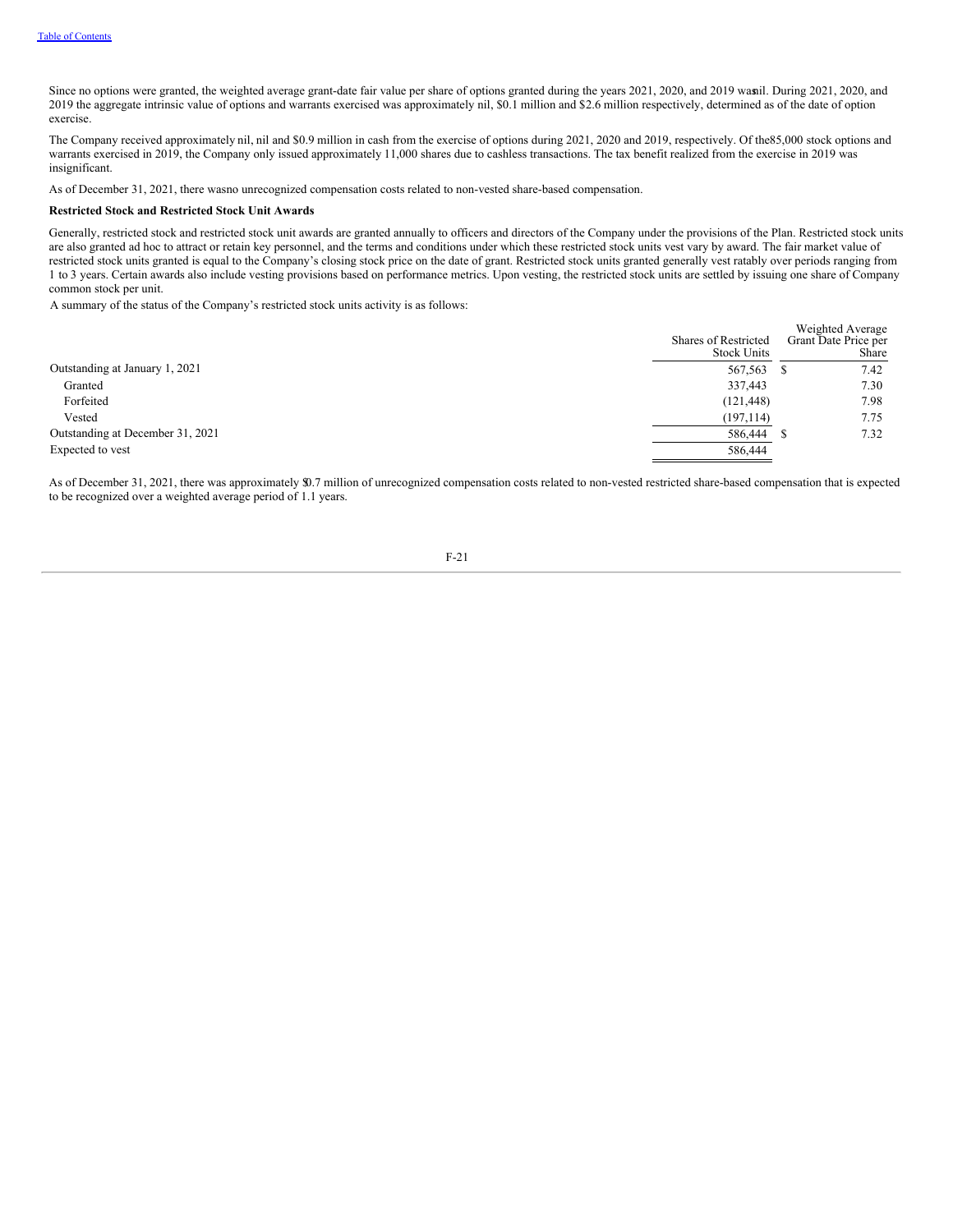### **NOTE 16 – INCOME TAXES**

We file an income tax return in the U.S. federal jurisdiction and a margin tax return in Texas. Previously, the Texas Comptroller selected the R&D credit calculations related to the 2014 and 2015 calendar years for audit. The state of Texas suspended examination of these years in order to perform a comprehensive review of audit procedures to provide consistency. During the fourth quarter of 2019, we received notice that Texas had completed its review of its procedures and initiated additional requests for information which has been submitted for their review. In early 2022, we were contacted by the State of Texas to schedule meetings to close the examinations. We do not expect any material changes from the results of the Texas audits. Our federal and Texas tax returns remain open for examination for the years 2017 through 2020. As of December 31, 2021 and 2020, respectively, we recognized no adjustments for uncertain tax positions or related interest and penalties.

On March 27, 2020, the CARES Act was enacted into law. The CARES Act provided stimulus measures to companies impacted by the COVID-19 pandemic, which included the ability to defer payment for employer payroll taxes, utilize net operating loss ("NOL") carrybacks, increased the limitation on the deductibility of interest expense, technical corrections to allow accelerated tax depreciation on qualified improvement property, as well as allowing qualified businesses to apply for loans and grants. We filed carryback claims allowed under these provisions and have collected all amounts, including interest.

The provision (benefit) for income taxes from continuing operations consisted of the following:

|                                    |   | Year ended December 31, |                        |  |          |  |  |  |
|------------------------------------|---|-------------------------|------------------------|--|----------|--|--|--|
|                                    |   | 2021                    | 2020                   |  | 2019     |  |  |  |
|                                    |   |                         | (thousands of dollars) |  |          |  |  |  |
| Current federal benefit            | S | $(552)$ \$              | $(19,190)$ \$          |  |          |  |  |  |
| Current state expense              |   | 173                     | 86                     |  | 91       |  |  |  |
| Deferred federal expense (benefit) |   | (1,910)                 | 15,140                 |  | (3, 564) |  |  |  |
| Deferred state expense (benefit)   |   | (75)                    |                        |  | (93)     |  |  |  |
| Income tax expense (benefit)       |   | (2,364)                 | $(3,963)$ \$           |  | (3,566)  |  |  |  |

The difference between the year ended effective tax rate in income tax expense (benefit) and the Federal statutory rate of 21% is as follows:

|                                     |              | 2021   | 2020                          | 2019     |
|-------------------------------------|--------------|--------|-------------------------------|----------|
|                                     |              |        | <i>(thousands of dollars)</i> |          |
| Income taxes at U.S. statutory rate | D            | 546 \$ | 211                           | (3, 455) |
| State taxes, net of federal benefit |              | 62     | 71                            | 256      |
| Forgiveness of PPP Loans            | (1,286)      |        |                               |          |
| Net operating loss carryback        |              |        | (4,655)                       |          |
| Research and development credits    |              |        | (518)                         | (203)    |
| Permanent and other items           | (1,686)      |        | 928                           | (164)    |
| Total tax benefit                   | $(2,364)$ \$ |        | $(3,963)$ \$                  | (3,566)  |

The significant differences in rate are primarily due to compensation limits, stock-based compensation, tax impact of law changes, research and development credits and forgiveness of PPP Loans.

Tax effects of temporary differences that give rise to significant portions of federal and state deferred tax assets and liabilities were as follows: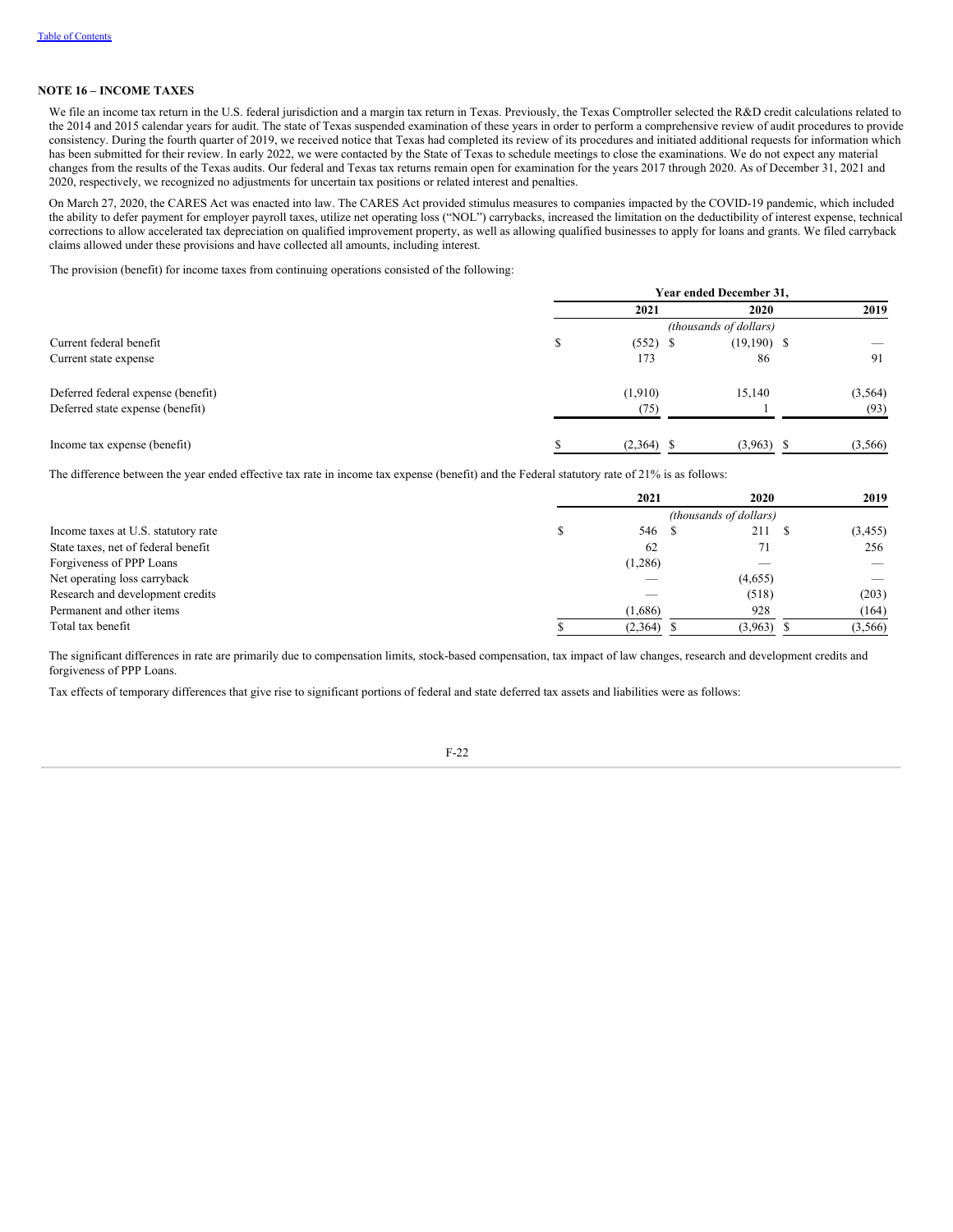|                                 | December 31,           |    |                          |
|---------------------------------|------------------------|----|--------------------------|
|                                 | 2021                   |    | 2020                     |
|                                 | (thousands of dollars) |    |                          |
| Deferred tax liabilities:       |                        |    |                          |
| Plant, pipeline and equipment   | \$<br>$(31,126)$ \$    |    | (31, 119)                |
| Other assets                    | (29)                   |    | (31)                     |
| Operating lease asset           | (1,712)                |    | (2,211)                  |
| Total deferred tax liabilities  | \$<br>$(32,867)$ \$    |    | (33,361)                 |
| Deferred tax assets:            |                        |    |                          |
| Net operating loss carryforward | 1,836                  |    |                          |
| Intangible assets               | 3,079                  |    | 3,396                    |
| Operating lease liability       | 1,712                  |    | 2,211                    |
| Stock-based compensation        | 1,070                  |    | 956                      |
| Mineral interests               |                        |    | 226                      |
| Interest expense carryforward   | 253                    |    | $\overline{\phantom{a}}$ |
| Inventory                       | 263                    |    | 146                      |
| Other                           | 129                    |    | 135                      |
| Gross deferred tax assets       | 8,342                  |    | 7,070                    |
| Valuation allowance             |                        |    | (226)                    |
| Total net deferred tax assets   | 8,342                  | -S | 6,844                    |
| Net deferred tax liabilities    | (24, 525)              | S  | (26, 517)                |

We had provided a valuation allowance in 2020 against our mineral interests deferred tax assets because of uncertainties regarding their realization. The mineral interest deferred tax asset and corresponding valuation allowance was removed in 2021 as a result of the sale of PEVM. See Note 11.

#### **NOTE 17 – SEGMENT INFORMATION**

We operate in two business segments: Specialty Petrochemicals and Specialty Waxes. We operate through business segments according to the nature and economic characteristics of our products as well as the manner in which the information is used internally by our key decision maker, who is our Chief Executive Officer. The accounting policies of the reporting segments are the same as those described in Note 2.

Our Specialty Petrochemicals segment includes SHR and GSPL. Our Specialty Waxes segment includes TC.We also separately identify our corporate overhead which includes financing and administrative activities such as legal, accounting, consulting, investor relations, officer and director compensation, corporate insurance, and other administrative costs.

|                                                              | <b>Year Ended December 31, 2021</b> |                 |                                 |              |  |
|--------------------------------------------------------------|-------------------------------------|-----------------|---------------------------------|--------------|--|
|                                                              | Specialty<br>Petrochemicals         | Specialty Waxes | Corporate                       | Consolidated |  |
|                                                              |                                     |                 | (in thousands)                  |              |  |
| Net revenues                                                 | 234.091                             | 38,599          | $\hspace{0.1mm}-\hspace{0.1mm}$ | 272,690      |  |
| Operating income (loss) before depreciation and amortization | 25,930                              | 3,120           | (14, 838)                       | 14.212       |  |
| Operating income (loss)                                      | 14.748                              | (2,988)         | (14, 844)                       | (3,084)      |  |
| Income (loss) from continuing operations before taxes        | 17.722                              | (800)           | (14, 323)                       | 2,599        |  |
| Depreciation and amortization                                | 11.183                              | 6,108           |                                 | 17.296       |  |
| Capital expenditures                                         | 11,633                              | 2,519           |                                 | 14.152       |  |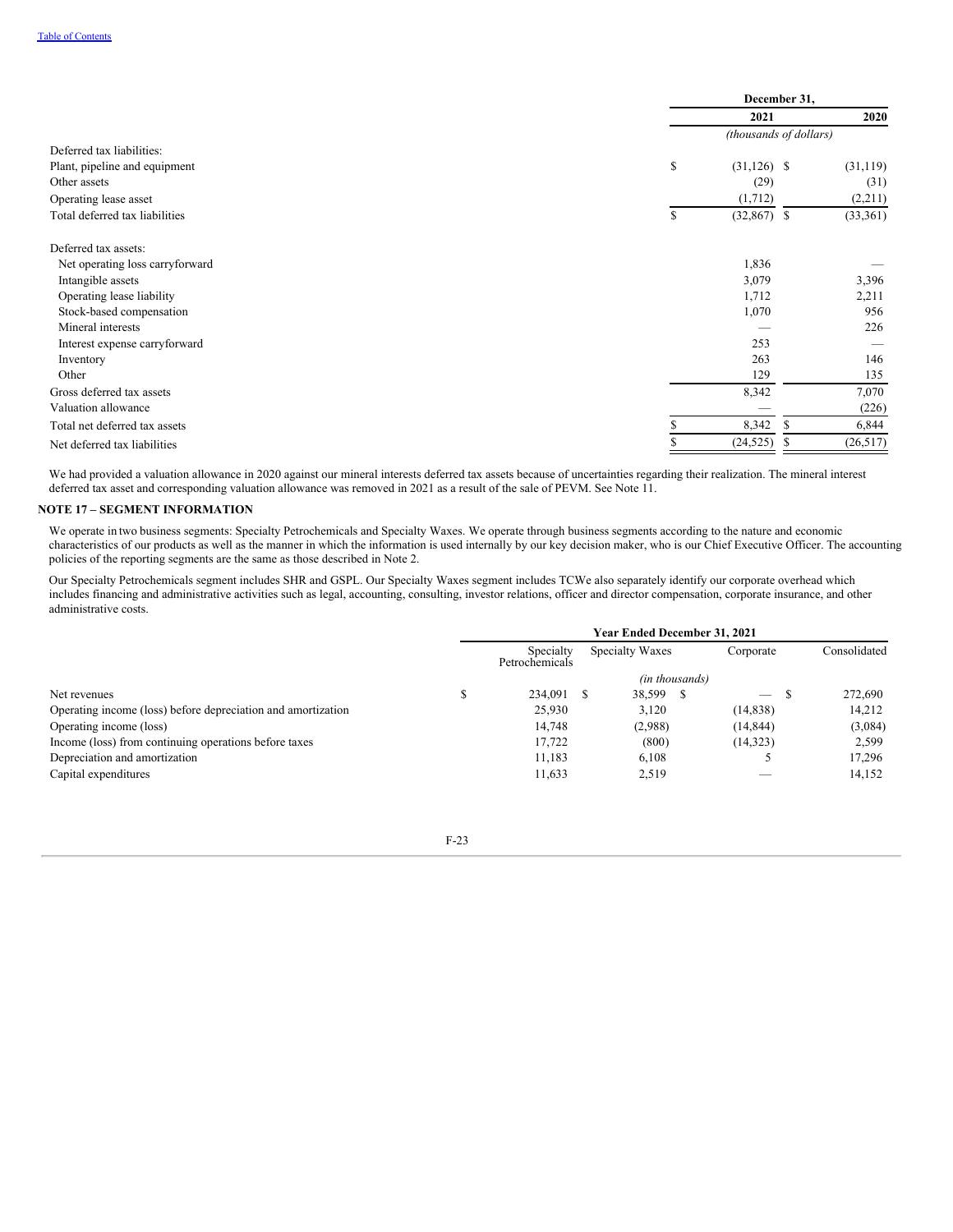|                                                              | Year Ended December 31, 2021 |                          |    |                             |              |                                |              |               |              |
|--------------------------------------------------------------|------------------------------|--------------------------|----|-----------------------------|--------------|--------------------------------|--------------|---------------|--------------|
|                                                              |                              | Specialty Petrochemicals |    | Specialty Waxes             |              | Corporate                      | Eliminations |               | Consolidated |
|                                                              |                              |                          |    |                             |              | (in thousands)                 |              |               |              |
| Intangible assets, net                                       | \$                           |                          | \$ | 11,056                      | -S           | -S<br>$\overline{\phantom{0}}$ |              | -S            | 11,056       |
| Total assets                                                 |                              | 298,966                  |    | 79,860                      |              | 109,292                        | (194, 578)   |               | 293,540      |
|                                                              | Year Ended December 31, 2020 |                          |    |                             |              |                                |              |               |              |
|                                                              |                              |                          |    | Specialty<br>Petrochemicals |              | Specialty Waxes                | Corporate    |               | Consolidated |
|                                                              |                              |                          |    |                             |              | (in thousands)                 |              |               |              |
| Net revenues                                                 |                              | S                        |    | 172,350                     | $\mathbf{s}$ | 36,276<br>-S                   |              | S.            | 208,626      |
| Operating income (loss) before depreciation and amortization |                              |                          |    | 26,438                      |              | 1,762                          | (9,114)      |               | 19,086       |
| Operating income (loss)                                      |                              |                          |    | 15,827                      |              | (3,760)                        | (9,129)      |               | 2,938        |
| Income (loss) from continuing operations before taxes        |                              |                          |    | 13,294                      |              | (3,606)                        | (8,685)      |               | 1,003        |
| Depreciation and amortization                                |                              |                          |    | 10,611                      |              | 5,522                          | 16           |               | 16,149       |
| Capital expenditures                                         |                              |                          |    | 11,334                      |              | 2,017                          |              |               | 13,351       |
|                                                              | Year Ended December 31, 2020 |                          |    |                             |              |                                |              |               |              |
|                                                              |                              | Specialty Petrochemicals |    | Specialty Waxes             |              | Corporate                      | Eliminations |               | Consolidated |
|                                                              |                              |                          |    |                             |              | (in thousands)                 |              |               |              |
| Intangible assets, net                                       | \$                           |                          | S  | 12,893                      | <sup>S</sup> | S                              |              | <sup>\$</sup> | 12,893       |
| Total assets                                                 |                              | 298,198                  |    | 83,108                      |              | 127,260                        | (191, 733)   |               | 316,833      |
|                                                              |                              |                          |    |                             |              |                                |              |               |              |
|                                                              |                              |                          |    |                             |              |                                |              |               |              |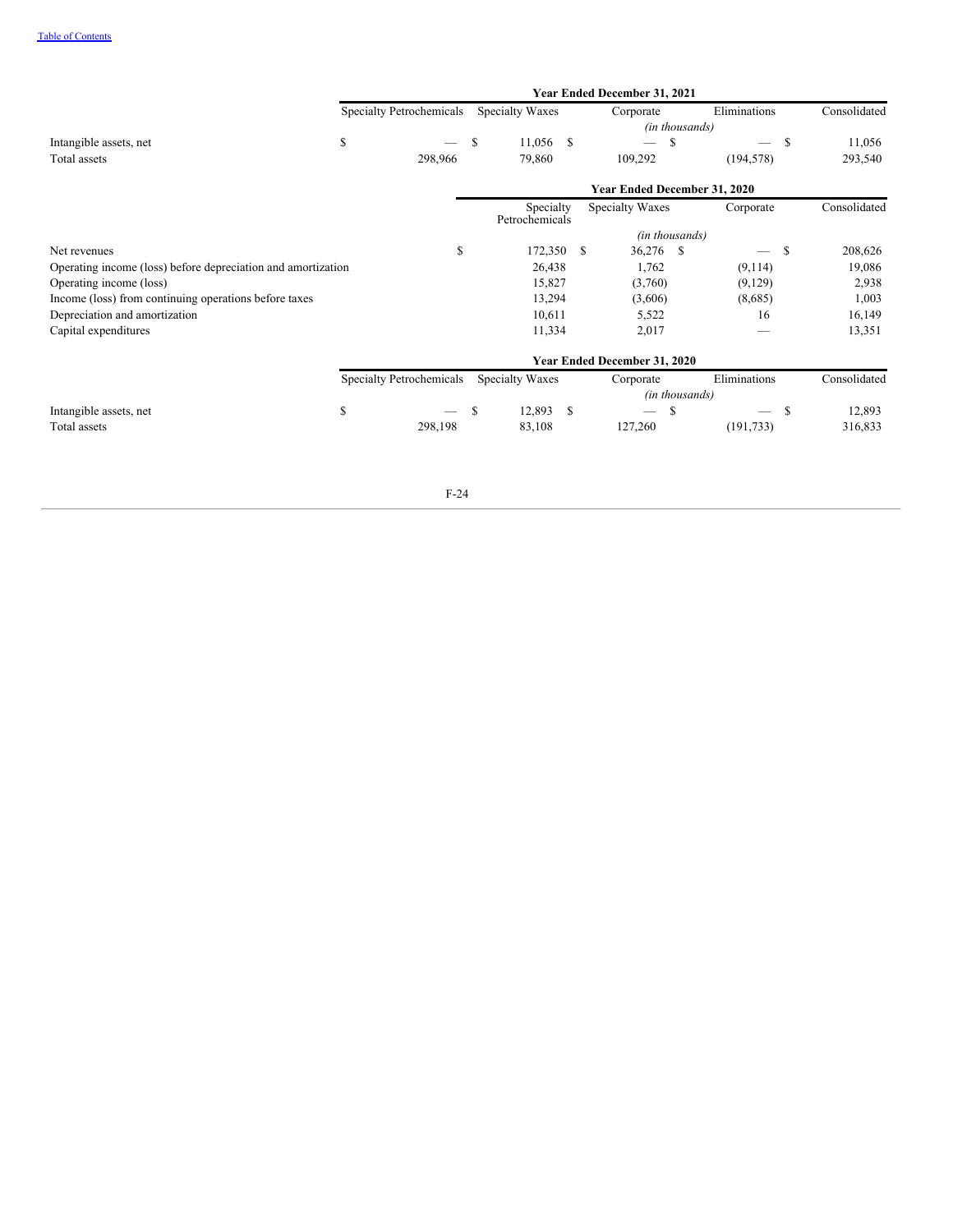## **NOTE 18 - NET INCOME (LOSS) PER COMMON SHARE**

|                                                                                                                                          |    | Year ended December 31,                          |               |                |               |                  |
|------------------------------------------------------------------------------------------------------------------------------------------|----|--------------------------------------------------|---------------|----------------|---------------|------------------|
|                                                                                                                                          |    | 2021                                             |               | 2020           |               | 2019             |
|                                                                                                                                          |    | (thousands of dollars, except per share amounts) |               |                |               |                  |
| <b>Net Income per Common Share - Continuing Operations</b><br>Net income (loss) from continuing operations                               | \$ | 4,963                                            | <b>S</b>      | 4,966          | -S            | (12, 884)        |
| Basic income (loss) from continuing operations per common share:<br>Weighted average shares outstanding<br>Per share amount (dollars)    | S  | 24,459<br>0.20                                   | S             | 24,802<br>0.20 | S             | 24,698<br>(0.52) |
| Diluted income (loss) from continuing operations per common share:<br>Weighted average shares outstanding<br>Per share amount (dollars)  | S  | 25.081<br>0.20                                   | S             | 25,356<br>0.20 | S             | 24,698<br>(0.52) |
| Weighted average shares-denominator<br>basic computation<br>Unvested restricted stock unit grant<br>Weighted average shares, as adjusted |    | 24,459<br>622                                    |               | 24,802<br>554  |               | 24,698           |
| denominator diluted computation                                                                                                          |    | 25,081                                           |               | 25,356         |               | 24,698           |
| <b>Net Income per Common Share - Discontinued Operations</b><br>Net income (loss) from discontinued operations                           | \$ |                                                  | <sup>\$</sup> | 26,209         | <sup>\$</sup> | (2,090)          |
| Basic income (loss) from discontinued operations per common share:<br>Weighted average shares outstanding<br>Per share amount (dollars)  |    | 24,459                                           | S             | 24,802<br>1.06 | S             | 24,698<br>(0.08) |
| Diluted income (loss) from discontinued operations per common share:                                                                     |    |                                                  |               |                |               |                  |
| Weighted average shares outstanding<br>Per share amount (dollars)                                                                        |    | 25,081                                           | S             | 25,356<br>1.03 | S             | 24,698<br>(0.08) |
| Weighted average shares-denominator<br>basic computation                                                                                 |    | 24,459                                           |               | 24,802         |               | 24,698           |
| Unvested restricted stock unit grant<br>Weighted average shares, as adjusted                                                             |    | 622                                              |               | 554            |               |                  |
| denominator diluted computation                                                                                                          |    | 25,081                                           |               | 25,356         |               | 24,698           |
| <b>Net Income per Common Share</b><br>Net income (loss)                                                                                  | \$ | 4,963                                            | -S            | 31,175         | -S            | (14, 974)        |
| Basic income (loss) per common share:<br>Weighted average shares outstanding<br>Per share amount (dollars)                               | S  | 24,459<br>0.20                                   | S             | 24,802<br>1.26 | S             | 24,698<br>(0.60) |
|                                                                                                                                          |    |                                                  |               |                |               |                  |
| Diluted income (loss) per common share:<br>Weighted average shares outstanding<br>Per share amount (dollars)                             |    | 25,081<br>0.20                                   | S             | 25,356<br>1.23 | S             | 24,698<br>(0.60) |
| Weighted average shares-denominator                                                                                                      |    |                                                  |               |                |               |                  |
| basic computation                                                                                                                        |    | 24,459                                           |               | 24,802         |               | 24,698           |
| Unvested restricted stock unit grant<br>Effect of dilutive stock options                                                                 |    | 622                                              |               | 554            |               |                  |
| Weighted average shares, as adjusted<br>denominator diluted computation                                                                  |    | 25,081                                           |               | 25,356         |               | 24,698           |

At December 31, 2021, 2020, and 2019,0.5 million, 0.5 million and 0.5 million potential common stock shares, respectively, were issuable upon the exercise of options and warrants. At December 31, 2021, the Company had 0.5 million stock options that were not included in the computation of diluted earnings per share because such options would be anti-dilutive.

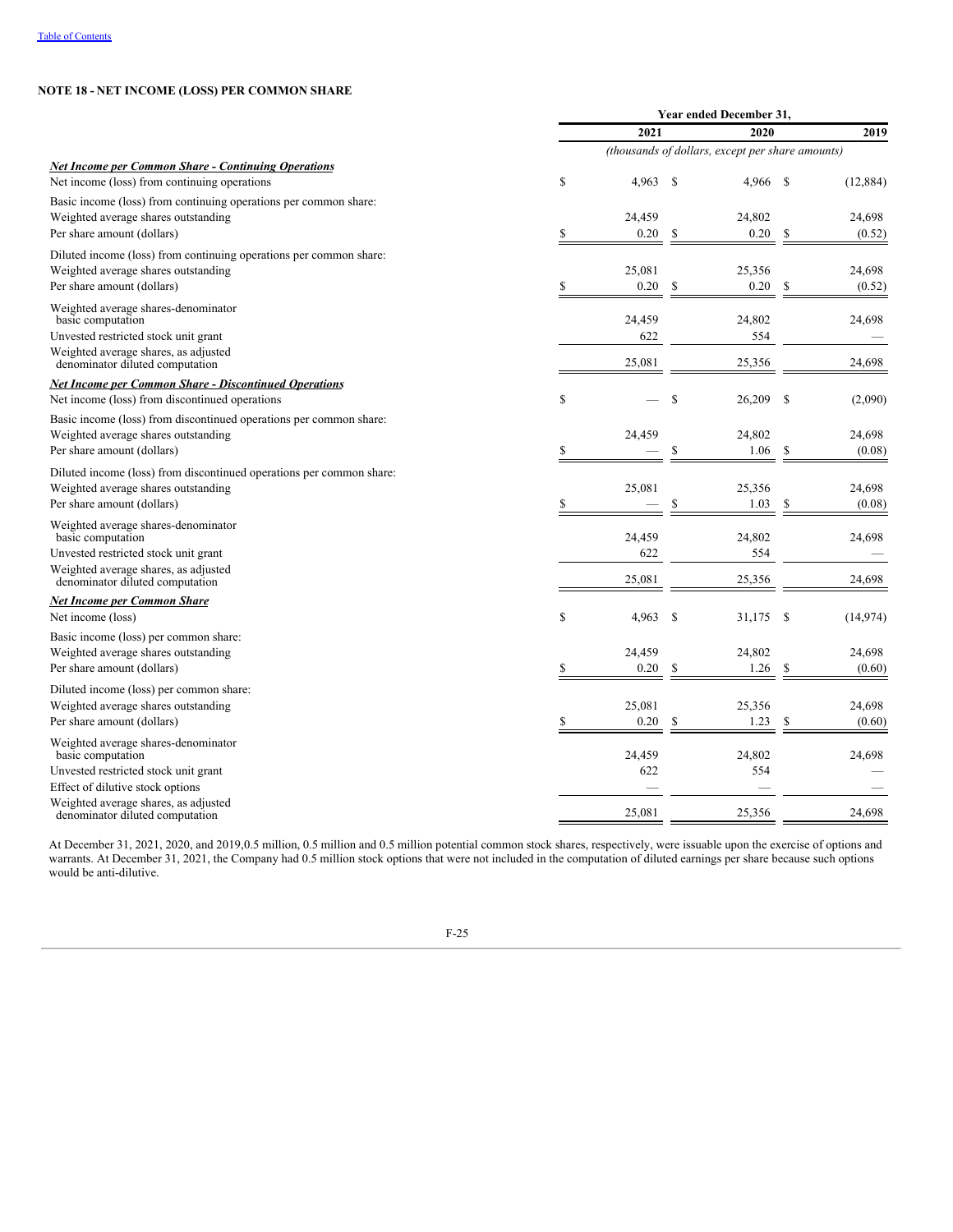### **NOTE 19 – RELATED PARTY TRANSACTIONS**

In November 2020, Company Director Adam C. Peakes joined Merichem Company as Executive Vice President and Chief Financial Officer. The Company incurred expenses of less than \$0.1 million during each of the years ended December 31, 2021, 2020, and 2019, respectively, for Merichem Company. At December 31, 2021 and 2020, we had outstanding liabilities payable to Merichem Company of less than \$0.1 million and \$0.1 million, respectively.

Consulting fees of approximately nil , nil and \$0.1 million were incurred during 2021, 2020, and 2019, respectively, from Nicholas Carter, Director and former CEO. Due to his history and experience with the Company and to provide continuity after his retirement, a consulting agreement was entered into with Mr. Carter in July 2015, which terminated effective December 31, 2019.

## **NOTE 20 – POST-RETIREMENT OBLIGATIONS**

<span id="page-62-0"></span>As previously disclosed, the Company entered into agreements with certain former executive officers to provide certain welfare benefits. At December 31, 2021 and 2020, respectively, approximately \$0.3 million and \$0.3 million was outstanding and included in other liabilities. For the period ended December 31, 2021, and 2020, approximately \$0.00 million and \$0.01 million, respectively, had been paid.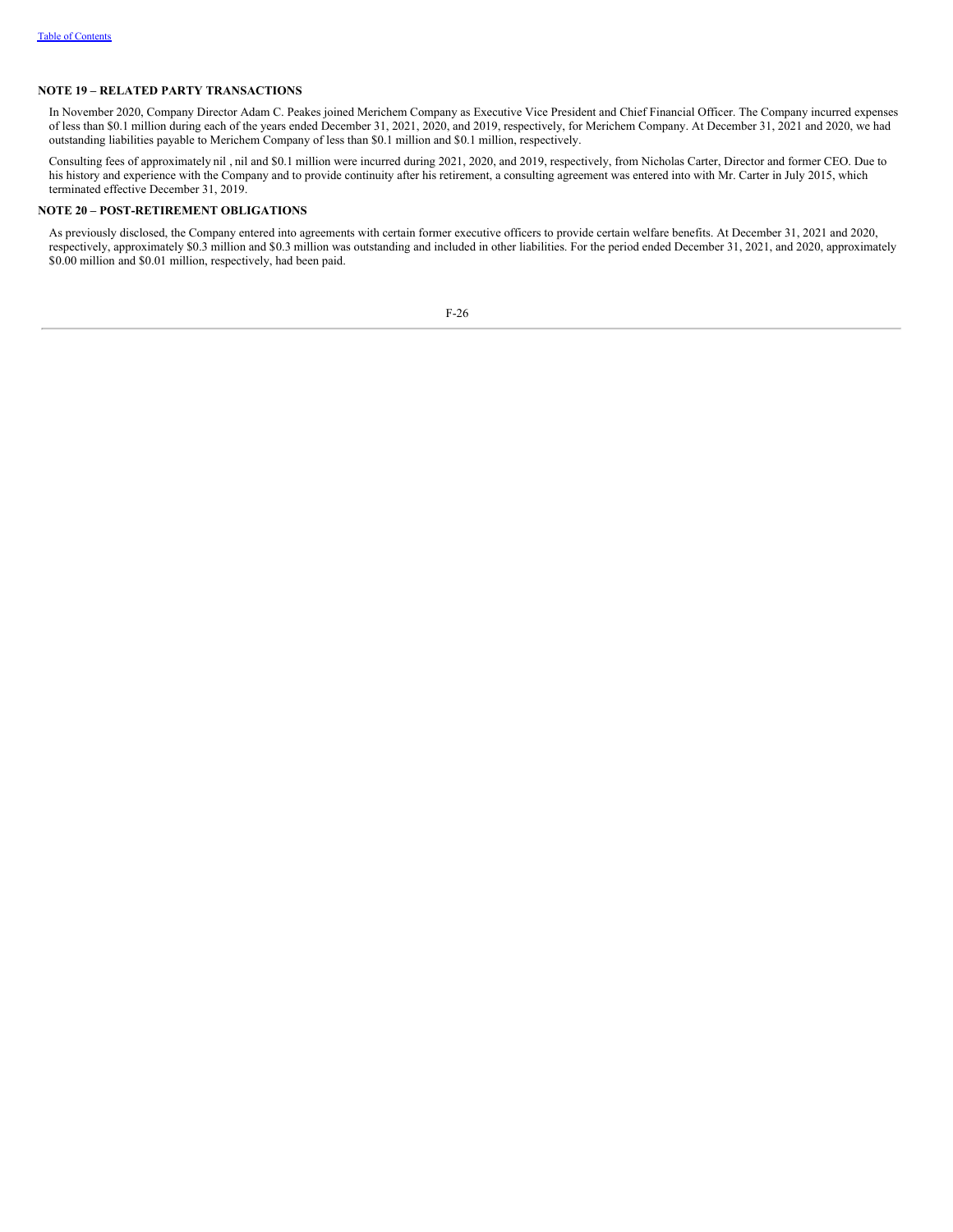## **TRECORA RESOURCES AND SUBSIDIARIES**

# **VALUATION AND QUALIFYING ACCOUNTS**

## **Three years ended December 31, 2021**

| Description                                | Beginning<br>balance | Additions                | Deductions | Ending<br>balance |
|--------------------------------------------|----------------------|--------------------------|------------|-------------------|
| ALLOWANCE FOR DEFERRED<br><b>TAX ASSET</b> |                      |                          |            |                   |
| December 31, 2019                          | 225,622              |                          |            | 225,622           |
| December 31, 2020                          | 225,622              |                          |            | 225,622           |
| December 31, 2021                          | 225,622              |                          | (225, 622) |                   |
| Description                                | Beginning<br>balance | Additions                | Deductions | Ending<br>balance |
| ALLOWANCE FOR DOUBTFUL<br><b>ACCOUNTS</b>  |                      |                          |            |                   |
| December 31, 2019                          | 452,000              | -                        | (23,000)   | 429,000           |
| December 31, 2020                          | 429,000              | $\overline{\phantom{a}}$ | (129,000)  | 300,000           |
| December 31, 2021                          | 300,000              |                          |            | 300,000           |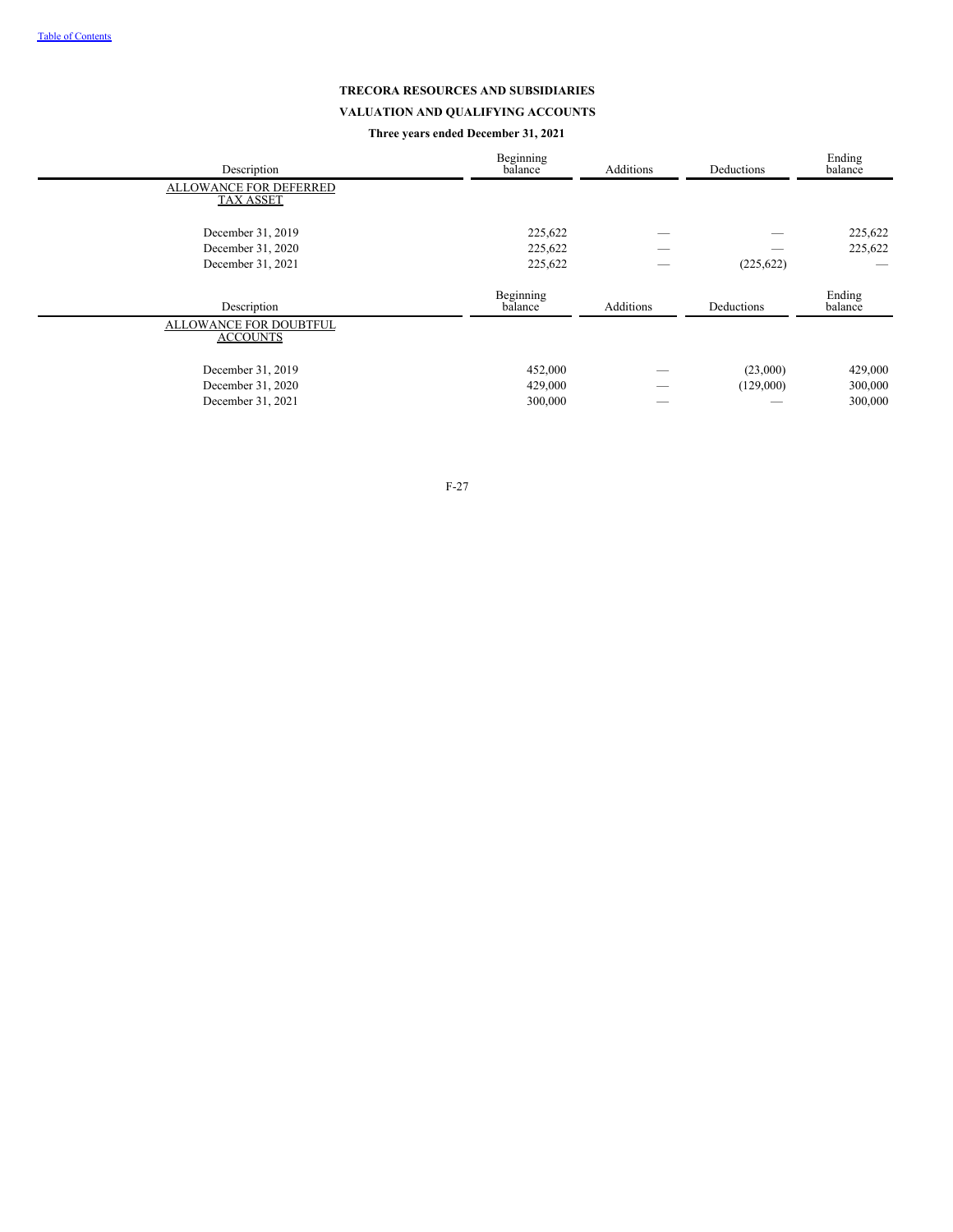May 8, 2020 Michael W. Silberman [\* \* \*] [\* \* \*] [\* \* \*]

#### **RE: Offer of Employment**

Dear Michael,

We are pleased to extend this offer of employment for the position of General Counsel and Secretary with Trecora Resources, a Delaware corporation<br>("Trecora"). Please review this summary of terms and conditions for your an June 1, 2020, or another mutually agreed upon date, and you will report to Patrick Quarles, the President and CEO of the Company. Please find below the terms and conditions of your employment, should you accept this offer:

- 1. Position. Your title will be General Counsel and Secretary. The scope of your duties will include functioning as the chief legal officer, corporate secretary,<br>and head of compliance, for the Company and its subsidiaries countersigning this letter, you confirm that you have no contractual commitments or other legal obligations that would prohibit you from performing your duties for the Company.
- 2. **Base Salary.** The Company will pay you an annual base salary of\$325,000 per year. Your salary will be payable in accordance with the Company's standard payroll schedule, beginning on your start date. Assuming you begin on June 1, 2020, you will receive your first payment on June 12, 2020. Your salary will be subject to adjustment in the discretion of the Company from time to time.
- 3. **Bonus Potential.** You will be entitled to participate in the Company's executive compensation program as outlined in the Company's Proxy Statement dated April 6, 2020, with any awards considered for the 2020 calendar year prorated as appropriate. It is our understanding that you have previously<br>reviewed the Executive Compensation section of the Company's Proxy Statem your target long-term equity incentive award under the Company's long-term equity incentive compensation plan will be 55% of your base salary. As an<br>incentive to accept the Company's offer of employment, you will be awarde being employed by the Company on the vesting dates.
- 4. **Employee Benefits.** As an employee of the Company, you will be eligible to participate in a number of Company-sponsored benefits. You will be entitled to 20 days of paid vacation per calendar year (prorated for 2020) in accordance with the Company's vacation policy. You will also be entitled to participate<br>in the Company's Change In Control benefit plan applicable to ide confirmation that you have relocated to Houston, Texas.
- 5. **Employment Relationship.** Employment with the Company is for no specific period of time. Your employment with the Company will be "at will", meaning that either you or the Company may terminate your employment at any time and for any reason, with or without cause. Any contrary<br>representations that have been made to you are superseded by this offer letter. This Although your job duties, title,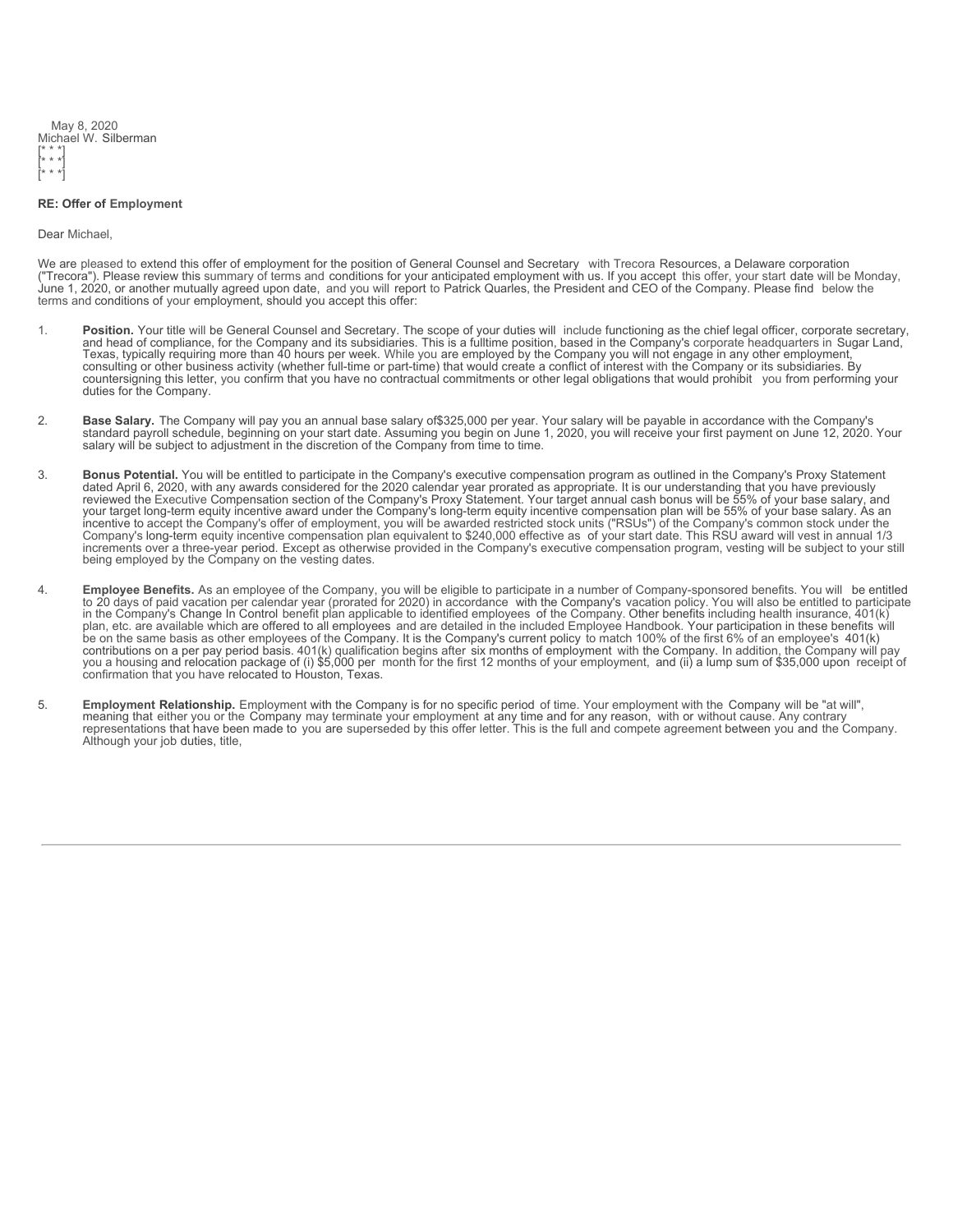compensation and benefits, as well as the Company's personnel policies and procedures, may change from time to time, the "at will" nature of your employment may only be changed in an express written agreement signed by you and a duly authorized officer of the Company.

- 6. Termination. The Company reserves the right to terminate employment of any employee for just cause at any time without notice and without payment<br>in lieu of notice. The Company will be entitled to terminate our employme following receipt of an executed separation and release agreement acceptable to the Company, an aggregate amount equal to (i) the portion of your annual base salary that is accrued and unpaid through the date of termination; (ii)all reimbursable business expenses accrued and unpaid through the<br>date of termination; (iii) wages for any accrued and unused vacation thro months of your then-current base salary and (b) one-year target bonus (based on your annual bonus target percentage). Further, if you are terminated without cause, the Company will not contest any unemployment claims.
- 7. **Privacy.** You are required to observe and uphold all of the Company's privacy policies and procedures as implemented or varied from time to time.<br>Collection, storage, access to and dissemination of employee personal in
- 8. Tax Advice. You are encouraged to obtain your own tax advice regarding your compensation from the Company. You agree that the Company does not<br>have a duty to design its compensation policies in a manner that minimizes y its Board of Directors related to tax liabilities arising from your compensation.
- 9. **Interpretation, Amendment and Enforcement.** This offer letter supersedes and replaces any prior agreements, representations or understandings (whether written, oral, implied or otherwise) between you and the Company regarding the subject matter set forth herein. This offer letter may not be<br>amended or modified, except by an express written agreement signed by yo

This offer of employment is conditioned upon you passing a background check, pre-employment physical and drug screening in accordance with our normal Company policies and standards.

If you agree with the terms of this offer, please return a countersigned copy of this letter to Patrick Quarles, pquarles@trecora.com, on or before May 22, 2020. Upon your acceptance of this employment offer, the Company will provide you with necessary paperwork and instructions.

We look forward to having you join the Trecora team!

Sincerely,

/s/ Patrick D. Quarles<br>Patrick D. Quarles President and CEO

AGREED AND ACCEPTED As of May 8, 2020

/s/ Michael W. Silberman Michael W. Silberman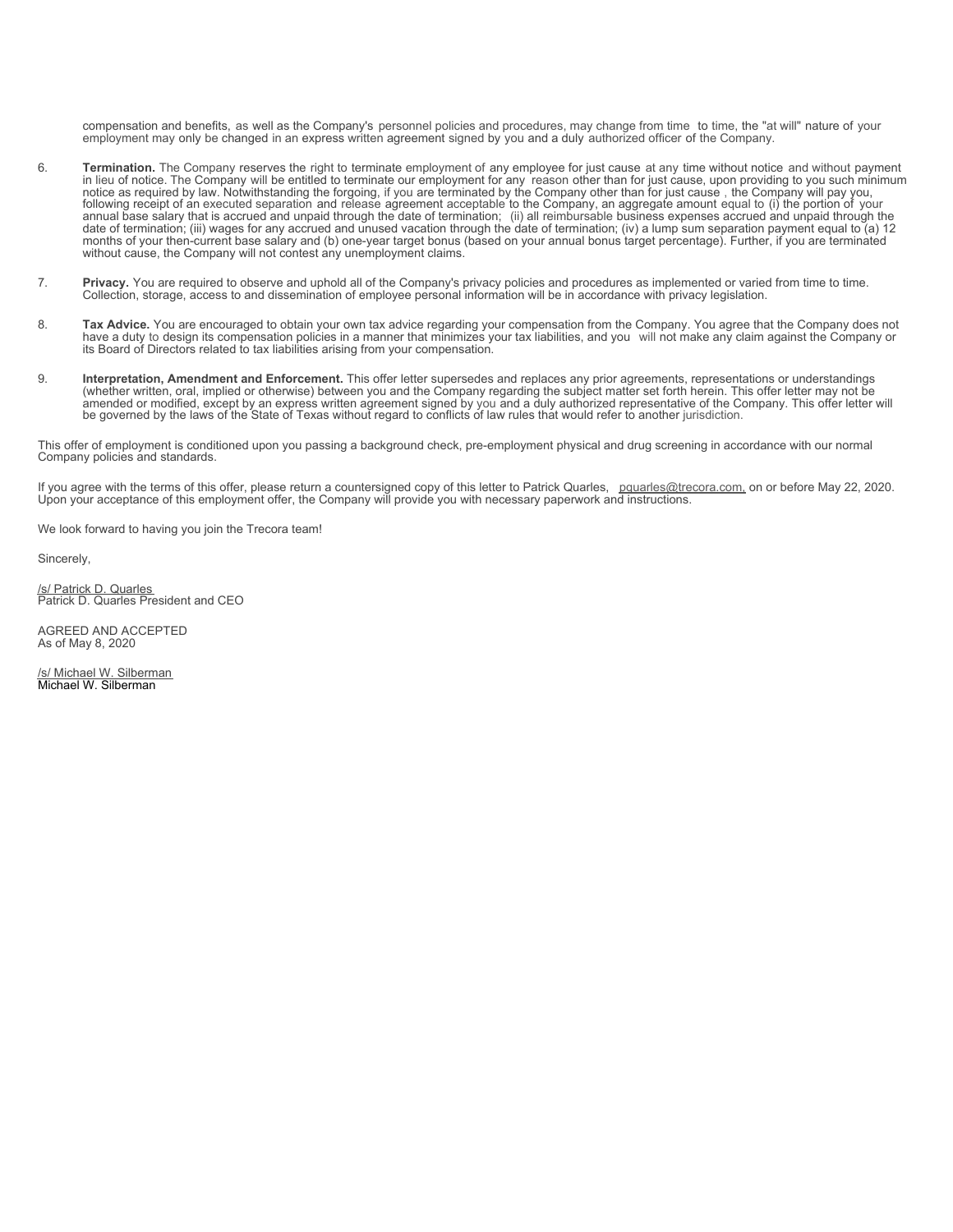

#### **RE:** *Offer of Promotion (Chief Manufacturing Officer)*

#### Dear Ralph:

We are pleased to extend to you an offer of promotion to the position of Chief Manufacturing Officer with **Trecora Resources**, a Delaware corporation (the<br>"<u>Company</u>"). Below are the terms and conditions of your promotion

- 1. Position: Your title will be Chief Manufacturing Officer and you will report to Patrick Quarles, the President and Chief Executive Officer of the Company.<br>The scope of your duties will be those customary to an individua This is a full-time position based in the Company's corporate headquarters located in Sugar Land, Texas, and typically requires more than 40 hours per week.
- 2. **Effective Date**: If you accept this offer, your start date in your new role shall be Saturday, May 15, 2021, or another mutually agreed upon date (the<br>"Effective Date").
- 3. **Base Salary**: The Company will pay you an annual base salary at a rate of \$300,000 per year. Your new base salary will be payable in accordance with the Company's standard payroll schedule, beginning on your Effective from time to time.
- 4. **Annual Cash Incentive Plan**: You will be entitled to continue to participate in the Company's annual cash incentive plan with a new annual cash bonus target of **55%**. Any annual cash bonus will be prorated based on your periods of service prior to and after the Effective Date, and the applicable cash bonus target in effect, and base salary paid, for such periods. In particular, please note:
	- (a) For the period from January 1, 2021 to the Effective Date, your prorated annual cash bonus target will be based on your previous annual cash bonus target of 40% of the cumulative base salary that you are paid for such period;
	- (b) For the period from the Effective Date to December 31, 2021, your annual cash bonus target will be 55% of the new base salary that you are paid for such period; and
	- (c) For future calendar years, your annual cash bonus target will be 55% of the cumulative base salary that you are paid in such applicable calendar year.

Your annual cash bonus target will be subject to adjustment at the discretion of the Company from time to time.

- 5. **Annual Long Term Incentive ("LTI") Plan**: You will be entitled to continue to participate in the Company's LTI plan with a new annual LTI award target of 55%. Any annual LTI equity award will be prorated based on your
- (a) On February 25, 2021, you were granted 12,640 restricted stock units (the "lnitial 2021 LTI Award") under the LTI Plan based upon your then current annual LTI award target of your then current salary (40% of \$225,000);
- (b) On the Effective Date, after taking into account the Initial 2021 LTI Award, you shall be granted a prorated number of additional restricted stock units (the "Additional 2021 LTI Award") under the LTI Plan for the peri target of the new base salary (55% of \$300,000); and
- (c) For future calendar years, your annual LTI award target will be 55% of the base salary in effect at the time of such grant in such applicable calendar year.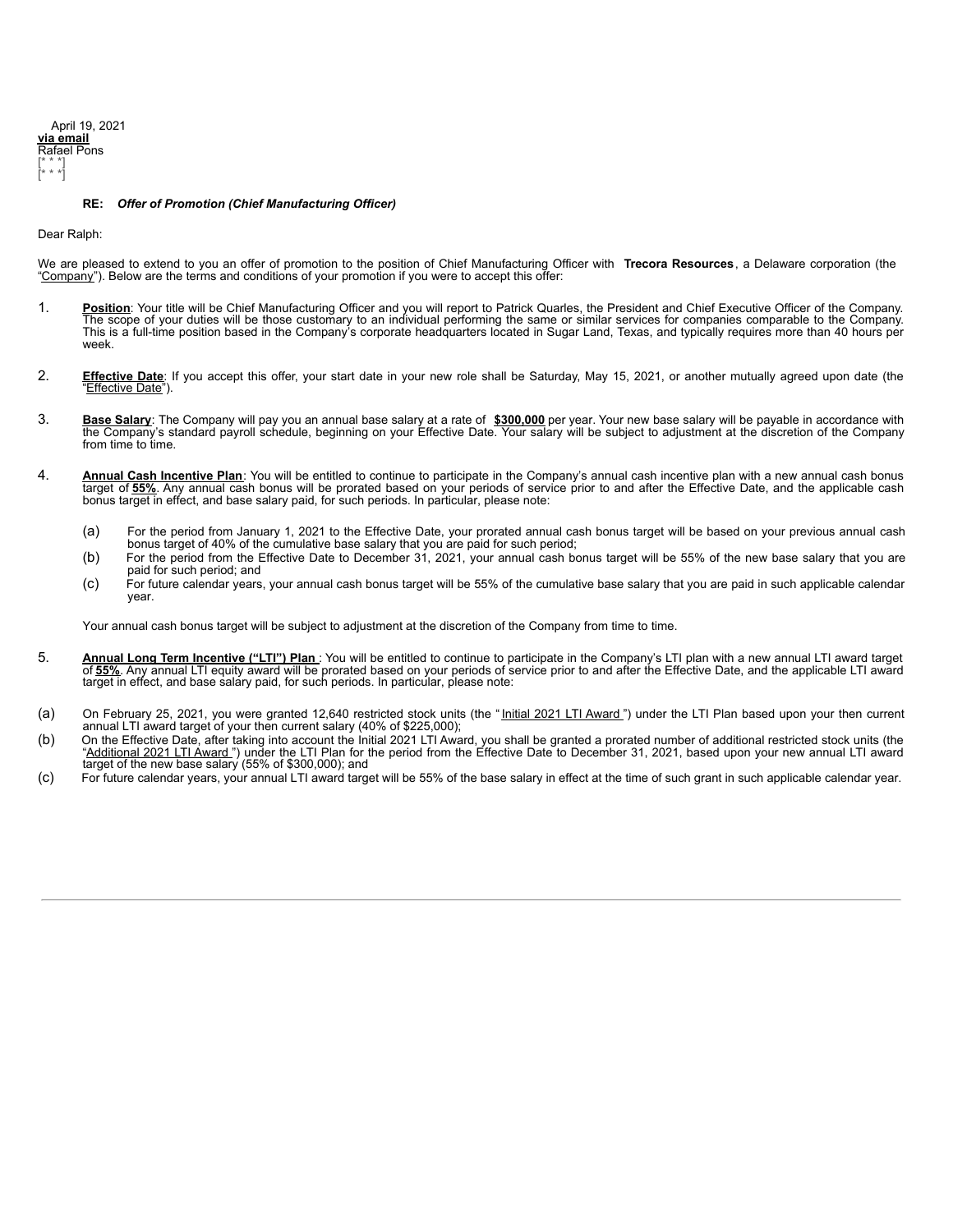The Additional 2021 LTI Award will be treated in the same manner as the Initial 2021 LTI Award, including with respect to the award structure, vesting schedule, and the determinations of achievement of applicable performance metrics for the performance-based portion of the LTI equity awards.

Your annual LTI award target will be subject to adjustment at the discretion of the Company from time to time. Any future LTI equity awards will be<br>administered in accordance with their respective plan and award documents,

6. **Employee Benefits**: As an employee of the Company, you will continue to be eligible to participate in a number of Company-sponsored benefits and vacation programs and these programs will not be affected by this promoti

## 7. **Employment Relationship**:

- (a) Your employment with the Company is for no specific period of time and will continue to be "at will", meaning that either you or the Company may terminate your employment at any time and for any reason, with or without cause. Although your job duties, title, compensation and benefits, as well as the Company's personnel policies and procedures, may change from time to time, the "at will" nature of your employment may only be changed in an express written agreement signed by you and a duly authorized officer of the Company.
- (b) The Company reserves the right to terminate employment of any employee for just cause at any time without notice and without payment in lieu of notice. The Company will be entitled to terminate your employment for any reason other than for just cause, upon providing to you such minimum notice as required by law.
- (c) While you are employed by the Company, you will not engage in any other employment, consulting or other business activity (whether full-time or parttime) that would create a conflict of interest with the Company or its subsidiaries. By countersigning this letter, you confirm that you have no contractual commitments or other legal obligations that would prohibit you from performing your duties for the Company.
- 8. **Tax Advice**: You are encouraged to obtain your own tax advice regarding your compensation from the Company. You agree that the Company does not have a duty to design its compensation policies in a manner that <u>minimizes</u> your tax liabilities, and you will not make any claim against the Company or<br>its Board of Directors related to tax liabilities arising from your
- 9. **Entire Agreement**: This letter constitutes the entire agreement of you and the Company, and supersedes any prior or contemporaneous written or oral agreements between the parties regarding the subject matter contained in this letter, and this letter may only be modified by a written document signed by you and a duly authorized representative of the Company.
- 10. **Governing Law**: This letter shall be governed by, and construed and enforced under, the laws of the State of Texas, U.S.A., without regard to its otherwise applicable conflicts of laws rules.

If you agree with the terms of this offer of promotion, please return a countersigned copy of this letter in portable document format (pdf) to me via email<br>(<u>pquarles@trecora.com</u>) on or before **April 20, 2021**. Upon your

Sincerely,

#### **Trecora Resources**

By: /s/ Patrick D. Quarles<br>Patrick D. Quarles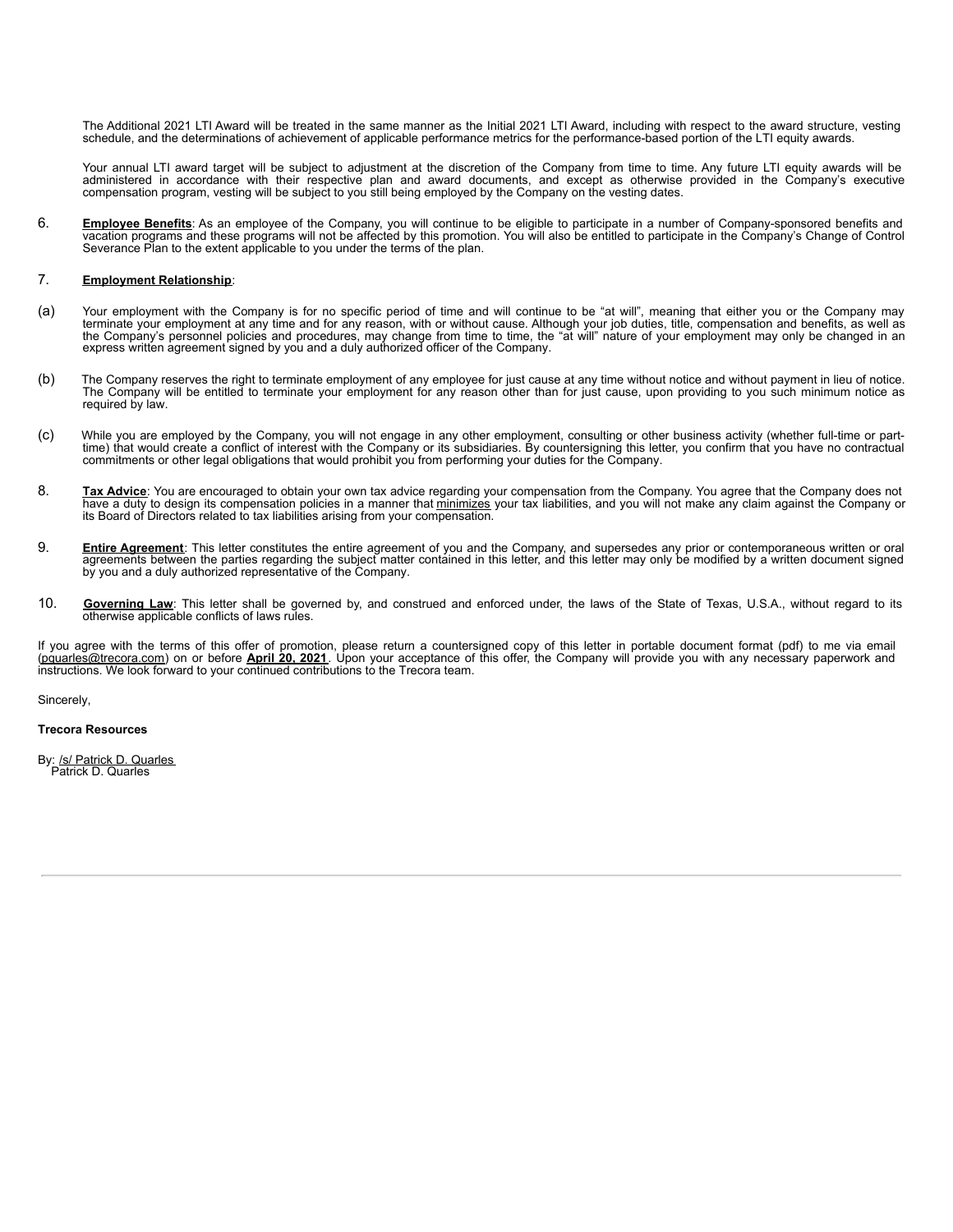President and Chief Executive Officer

Accepted and agreed to as of April 19, 2021

/s/ Rafael Pons **Rafael Pons**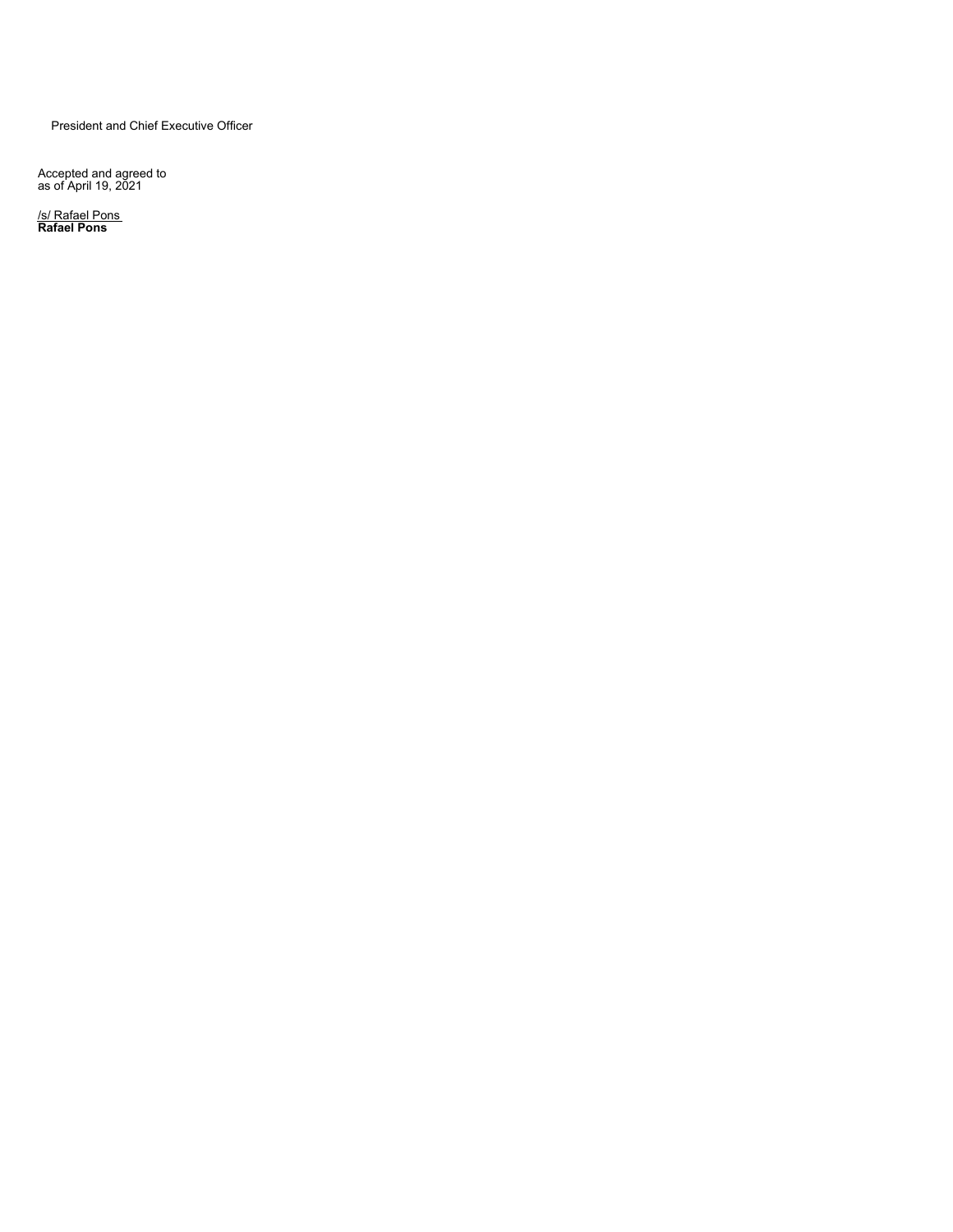#### **Trecora Resources D&O Indemnification Agreement**

This D&O Indemnification Agreement (this " Agreement"), dated as of [March \_\_\_, 2022], is entered into by and between **Trecora Resources**, a Delaware corporation (the "Company"), and [

### **Background**

A. Indemnitee's service to the Company substantially benefits the Company.

B. Individuals are reluctant to serve as directors or officers of corporations or in certain other capacities unless they are provided with adequate protection through insurance and/or indemnification against the risks of claims and actions against them arising out of such service.

C. In order to induce Indemnitee to initially provide or to continue to provide services to the Company, the Company's Certificate of Incorporation and/or Bylaws require the Company to indemnify, and to advance expenses on behalf of, its directors and officers from and against liabilities and expenses they incur in their capacities as such, as permitted by applicable law, and such indemnification is not exclusive of any other rights to indemnification and advancement of expenses.

D. Indemnitee does not regard the protection currently provided by applicable law, the Company's governing documents and any insurance as adequate under the present circumstances, and Indemnitee may not be willing to serve as a director or officer without additional protection.

E. In order to induce Indemnitee to provide services to the Company, it is reasonable, prudent and necessary for the Company to contractually obligate itself to indemnify, and to advance expenses on behalf of, Indemnitee as permitted by applicable law.

F. This Agreement is a supplement to and in furtherance of the indemnification provided in the Company's Certificate of Incorporation and/or Bylaws, and any resolutions adopted in connection therewith, and this Agreement shall not be deemed a substitute therefor, nor shall this Agreement be deemed to limit, diminish, or abrogate any rights of Indemnitee thereunder. However, to the extent that the provisions of this Agreement confer on Indemnitee broader rights to indemnification and advancement of Expenses (as that term is defined below) than are provided for in the Company's Certificate of Incorporation and/or Bylaws, the provisions of this Agreement shall control.

Now, therefore, in consideration of the premises and the covenants contained herein, and for good and valuable consideration, the sufficiency of which is acknowledged, the parties hereto agree as follows:

### 1. **Definition**:

(a) "Acquisition Transaction" means any merger, amalgamation, take-over bid, arrangement, recapitalization, consolidation, liquidation,<br>wind-up, dissolution, share exchange, tender offer, material sale of assets or similar

(b) "Corporate Status" describes the status of a person who is or was a director, trustee, general partner, managing member, officer, employee, agent or fiduciary of the Company or any other Enterprise.

(c) "DGCL" means the General Corporation Law of the State of Delaware, as may be amended.

(d) "Enterprise" means the Company and any other corporation, partnership, limited liability company, joint venture, trust, employee benefit<br>plan or other enterprise of which Indemnitee is or was serving at the request of employee, agent or fiduciary.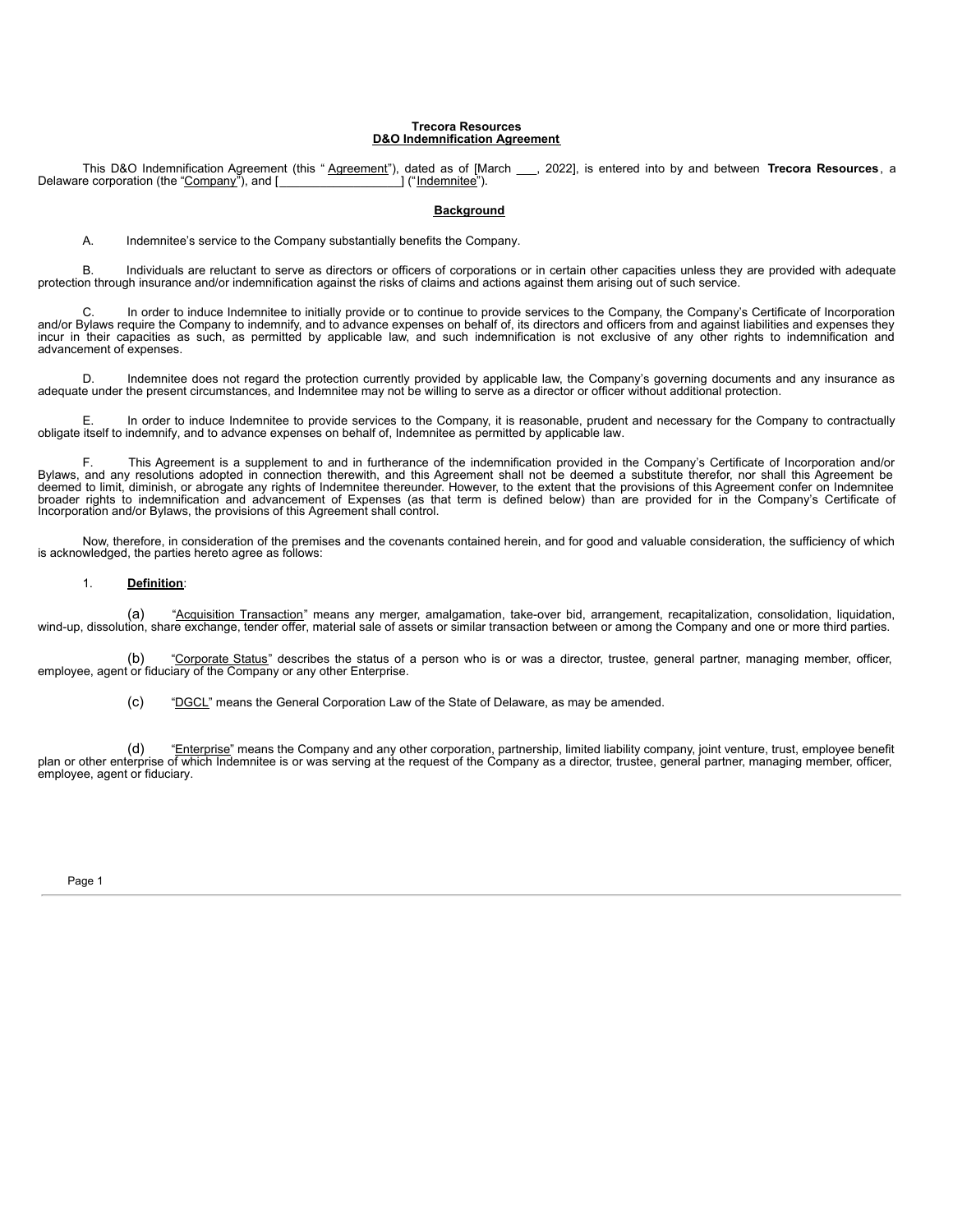(e) "Expenses" include all reasonable attorneys' fees or other professional fees, retainers, court costs, transcript costs, fees and costs of experts, witness`fees, travel expenses, duplicating costs, printing and binding costs, telephone charges, postage, delivery service fees, and all other<br>disbursements or expenses of the types customarily incurred in connect preparing to be a witness in, or otherwise participating in, a Proceeding. Expenses also include (i) Expenses incurred in connection with any appeal resulting<br>from any Proceeding, including without limitation the premium, their equivalent, and (ii) for purposes of Section 11(d), Expenses incurred by Indemnitee in connection with the interpretation, enforcement or defense of<br>Indemnitee's rights under this Agreement or under any directors' an include amounts paid in settlement by Indemnitee or the amount of judgments or fines against Indemnitee.

f) "Independent Counsel" means a law firm that is experienced in matters of corporation law and neither presently is, nor in the past five<br>years has been, retained to represent (i) the Company or Indemnitee in any matter ( Indemnitee under this Agreement, or other indemnitees under similar indemnification agreements), or (ii) any other party to the Proceeding giving rise to a claim<br>for indemnification hereunder. Notwithstanding the foregoing of professional conduct then prevailing, would have a conflict of interest in representing either the Company or Indemnitee in an action to determine Indemnitee's rights under this Agreement.

(g) "Proceeding" means any threatened, pending or completed action, suit, arbitration, mediation, alternate dispute resolution mechanism, investigation, inquiry, administrative hearing or proceeding, whether brought in the is or was a director or officer of the Company, (ii) any action taken by Indemnitee or any action or inaction on Indemnitee's part while acting as a director or<br>officer of the Company, or (iii) the fact that he or she is o Expense is incurred for which indemnification or advancement of Expenses can be provided under this Agreement.

(h) References to "fines" shall include any excise taxes assessed on a person with respect to any employee benefit plan; references to<br>serving at the request of the Company" shall include any service as a director, officer involves services by, such director, officer, employee, trustee or agent with respect to an employee benefit plan, its participants or beneficiaries; and a person who acted honestly and in good faith and in a manner he or she reasonably believed to be in the best interests of the participants and beneficiaries of an employee benefit plan shall be deemed to have acted in a manner "not opposed to the best interests of the Company" as referred to in this Agreement.

2. **Indemnity in Third-Party Proceedings**: The Company shall indemnify Indemnitee in accordance with the provisions of this Section 0 if Indemnitee is, or is threatened to be made, a party to or a participant in any Proceeding other than a Proceeding by or in the right of the Company to procure a<br>judgment in its favor. Pursuant to this Section 0, Indemnitee any claim, issue or matter therein, if Indemnitee acted in good faith and in a manner he or she reasonably believed to be in or not opposed to the best interests of the Company and, with respect to any criminal Proceeding, had no reasonable grounds to believe that his or her conduct was unlawful. For the avoidance of doubt, the indemnity provided in this Section 0 shall also apply to any liability to Indemnitee for wages to employees pursuant to the DGCL and any other<br>liabilities arising by operation of statute and incurred by or impos Corporate Status.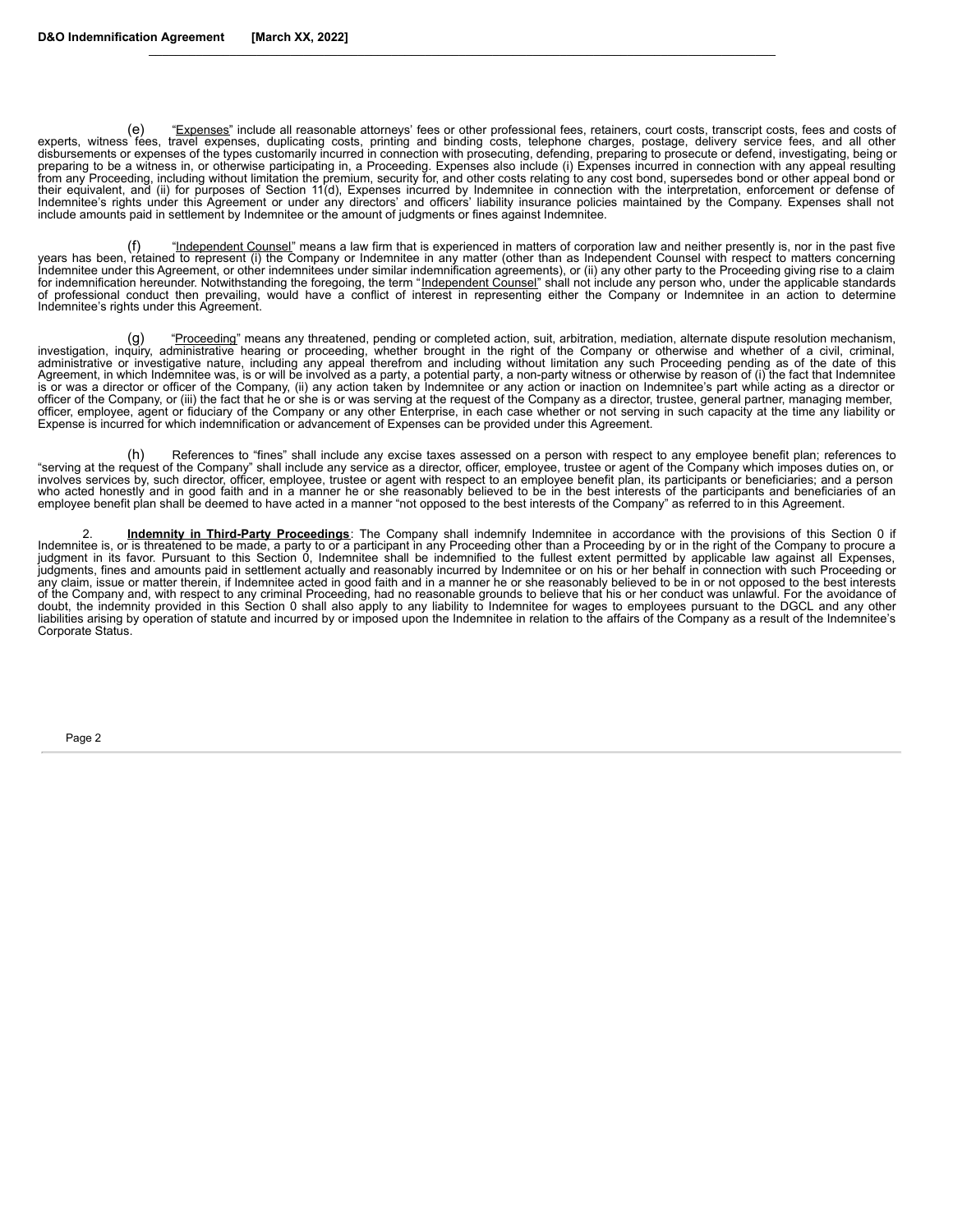3. **Indemnity in Proceedings by or in the Right of the Company** : The Company shall indemnify Indemnitee in accordance with the provisions of this Section 0 if Indemnitee is, or is threatened to be made, a party to or a participant in any Proceeding by or in the right of the Company to procure a<br>judgment in its favor. Pursuant to this Section 0, Indemnitee sh judgments, fines and amounts paid in settlement actually and reasonably incurred by Indemnitee or on Indemnitee's behalf in connection with such Proceeding or any claim, issue or matter therein, if Indemnitee acted in good faith and in a manner he or she reasonably believed to be in or not opposed to the best<br>interests of the Company and, with respect to any criminal Proceedi indemnification for Expenses shall be made under this Section 0 in respect of any claim, issue or matter as to which Indemnitee shall have been finally adjudged by a court of competent jurisdiction (from which no further appeal may be had) to be liable to the Company, unless and only to the extent that the court in which the Proceeding was brought shall determine upon application that, despite the adjudication of liability but in view of all the circumstances of the case, Indemnitee is fairly and reasonably entitled to indemnification for such Expenses as the court shall deem proper.

4. **Indemnification for Expenses of a Witness**: In furtherance and not in limitation of the rights provided hereunder, to the extent that Indemnitee is, by reason of his or her Corporate Status, a witness, or is made (or asked) to respond to discovery requests, in any Proceeding to which Indemnitee is not a<br>party, the Company shall indemnify Indemnitee to the fullest e Indemnitee or on Indemnitee's behalf in connection therewith.

#### 5. **Additional Indemnification**:

(a) In furtherance and not in limitation of the above, the Company shall indemnify Indemnitee to the fullest extent permitted by applicable law if Indemnitee is, or is threatened to be made, a party to or a participant in any Proceeding (including a Proceeding by or in the right of the Company to procure a judgment in its favor) against all Expenses, judgments, fines and amounts paid in settlement actually and reasonably incurred by Indemnitee or on his or her behalf in connection with the Proceeding or any claim, issue or matter therein.

to:

(b) For purposes of Section 0, the meaning of the phrase "to the fullest extent permitted by applicable law" shall include, but not be limited

(i) the fullest extent permitted by any provision of the DGCL that authorizes or contemplates additional indemnification by agreement, or the corresponding provision of any amendment to or replacement of the DGCL; and

the fullest extent authorized or permitted by any amendments to or replacements of the DGCL adopted after the date of this Agreement that increase the extent to which a corporation may indemnify its officers and directors.

6. **Exclusions**: Notwithstanding any provision in this Agreement to the contrary, the Company shall not be obligated under this Agreement to make any indemnity in connection with any Proceeding (or any part of any Proceeding):

(a) for which payment has actually been made to or on behalf of Indemnitee under any statute, insurance policy, indemnity provision, vote<br>(a) or otherwise, except with respect to any excess beyond the amount paid, subject

(b) initiated by Indemnitee, including any Proceeding (or any part of any Proceeding) initiated by Indemnitee against the Company or its<br>directors, officers, employees, agents or other indemnitees, unless (i) the Company's Proceeding) prior to its initiation, (ii) the Proceeding asserts a claim against the Company and/or its Board of Directors to enforce Indemnitee's rights under this Agreement; (iii) the Company provides the indemnification, in its sole discretion, pursuant to the powers vested in the Company under applicable law, (iv) otherwise authorized in Section 0 or (v) otherwise required by applicable law;

(c) in connection with any claim made against Indemnitee for an accounting of profits made from the purchase and sale (or sale and purchase) by Indemnitee of securities of the Company

Page 3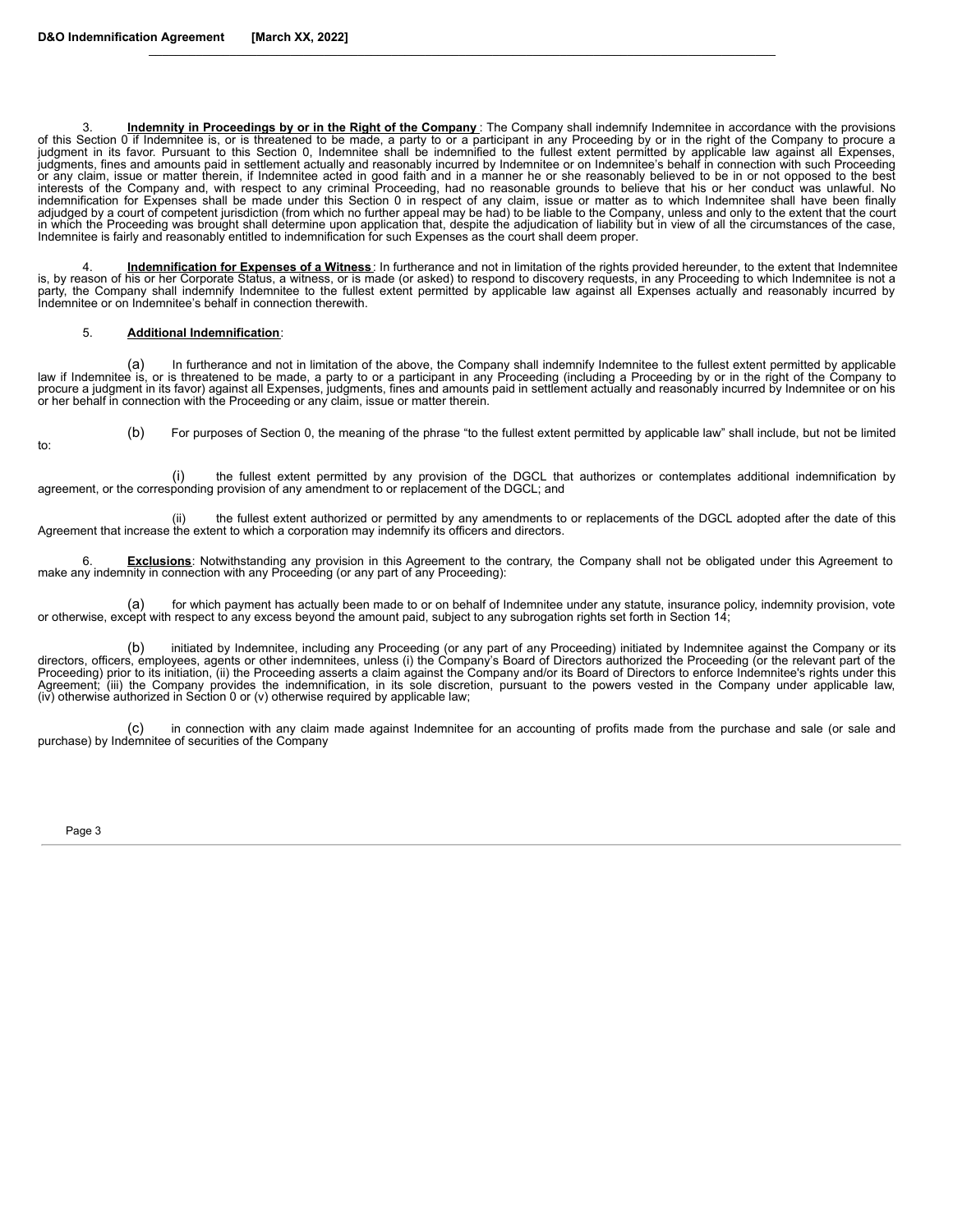within the meaning of Section 16(b) of the Securities Exchange Act of 1934, as amended, or similar provisions of state statutory law or common law; or

(d) if prohibited by applicable law.

7. **Advances of Expenses**: The Company shall advance, to the fullest extent permitted by applicable law, the Expenses incurred by or on behalf<br>130 of Indemnitee in connection with any Proceeding, and such advancement shall days, after the receipt by the Company of a written statement or statements requesting such advances from time to time (which shall include invoices received by Indemnitee in connection with such Expenses but, in the case of invoices in connection with legal services, references to legal work performed or to expenditures made whose disclosure might put at risk any of Indemnitee's privileges or protections shall not be included with the invoice). Advances shall be unsecured and interest free and made without regard to Indemnitee's ability to repay such advances. Indemnitee hereby undertakes to repay any advance to<br>the extent that it is ultimately determined that Indemnitee is not en advancement is prohibited by law and shall not apply to any Proceeding for which indemnity is not permitted under this Agreement.

#### 8. **Procedures for Notification and Defense of Claim**:

(a) Indemnitee shall notify the Company in writing of any matter with respect to which Indemnitee intends to seek indemnification or<br>advancement of Expenses as soon as reasonably practicable following the receipt by Indemn Company will not relieve the Company from any liability which it may have to Indemnitee hereunder or otherwise than under this Agreement, and any delay in so notifying the Company shall not constitute a waiver by Indemnitee of any rights.

(b) If, at the time of the receipt of a notice of a Proceeding pursuant to the terms hereof, the Company has directors' and officers' liability<br>insurance in effect, the Company shall give prompt notice of the commencement in the applicable policies. The Company shall thereafter take all commercially reasonable actions to cause such insurers to pay, on behalf of Indemnitee, all<br>amounts payable as a result of such Proceeding in accordance wit

(c) In the event the Company may be obligated to provide any indemnity to Indemnitee in connection with a Proceeding, Indemnitee shall have the express right to retain legal counsel of his or her choice to represent Indemnitee's interests in connection with said Proceeding, and the Company shall advance to Indemnitee in accordance with the terms of this Agreement the Expenses incurred by Indemnitee in connection therewith. If the Company and Indemnitee conclude that it would not create any conflict of interest, Indemnitee may request that the Company's legal counsel assume the representation of Indemnitee in connection with the Proceeding, and the Company shall grant said request and bear all of the attorneys' fees and costs of said representation.

(d) Indemnitee shall provide the Company with ten (10) days' prior written notice before settling a Proceeding (or any part thereof).

(e) The Company shall not settle any Proceeding (or any part thereof) for which Indemnitee is entitled to indemnification hereunder as it relates to Indemnitee, without Indemnitee's prior written consent, which shall not be unreasonably withheld.

#### 9. **Procedures upon Application for Indemnification**:

(a) To obtain indemnification, Indemnitee shall submit to the Company a written request, including therein or therewith such<br>documentation and information as is reasonably available to Indemnitee and as is reasonably neces entitled to indemnification following the final disposition of the Proceeding. The Company shall, as soon as reasonably practicable after receipt of such a request for indemnification, advise the Company's Board of Directors that Indemnitee has requested indemnification.

(b) Upon written request by Indemnitee for indemnification pursuant to Section 0, a determination with respect to Indemnitee's entitlement thereto shall be made in the specific case by the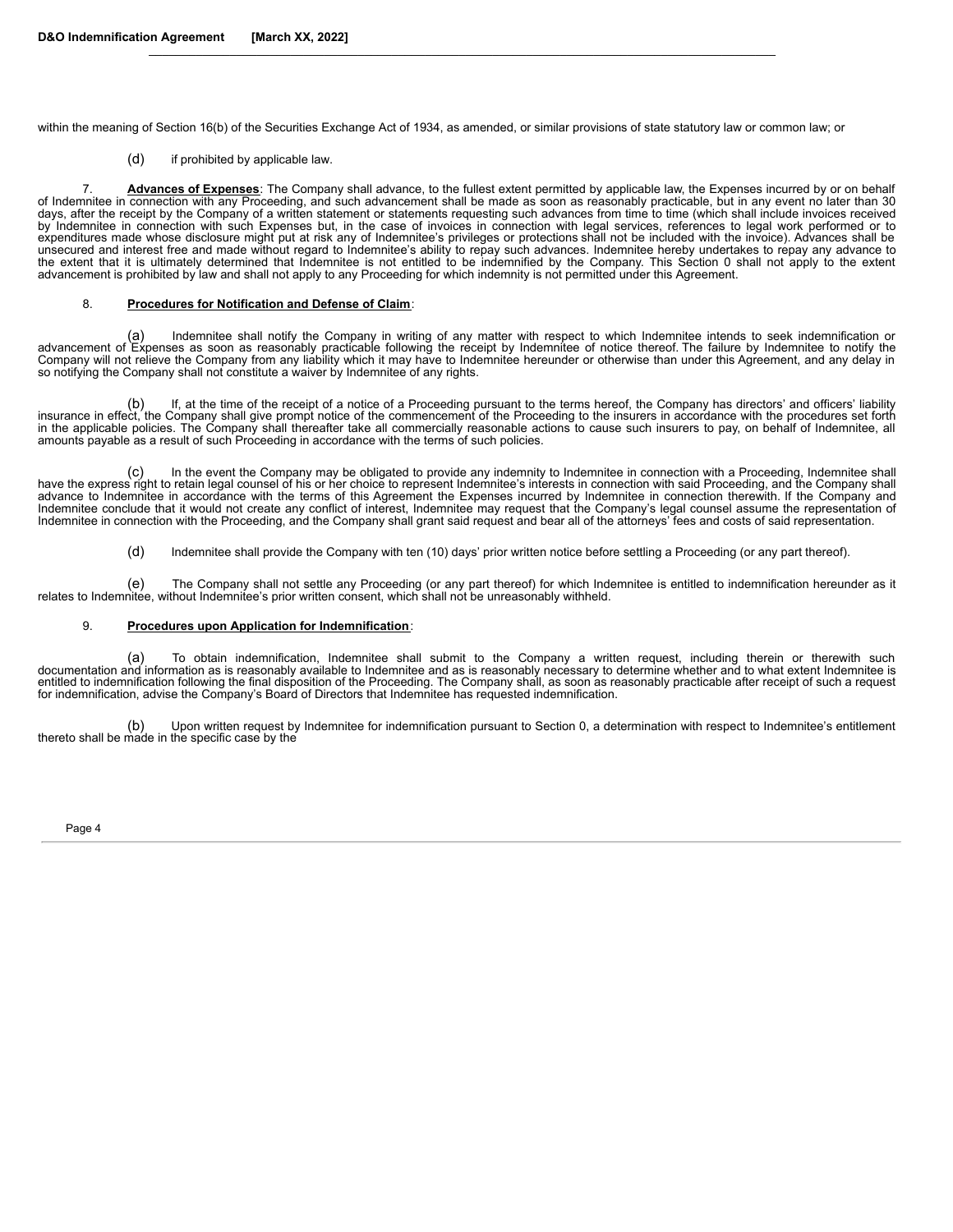Company's Board of Directors, which determination shall be delivered to Indemnitee in writing. If Indemnitee is a director or officer at the time of such determination, such determination shall be made: (i) by a majority vote of the directors who are not parties to such Proceeding ("<u>Disinterested Directors</u>"), even<br>though less than a quorum; (ii) by a committee of director are no such Disinterested Directors, or if such Disinterested Directors so direct, by Independent Counsel in a written opinion; or (iv) by the stockholders of the Company. If the Company's Board of Directors (or a committee thereof) determines that Indemnitee is not entitled to indemnification, then upon written request by Indemnitee, Independent Counsel shall make such determination in a written opinion to the Company's Board of Directors, a copy of which shall be delivered to Indemnitee. If it is so determined that Indemnitee is entitled to indemnification, payment to Indemnitee shall be made promptly, and in any event within 30<br>days, upon the receipt of a written request from Indemnitee pur to this Section 9(b) is required, and the Company fails to respond within 30 days to a written request from Indemnitee seeking such indemnification pursuant to Section 9(a), the Company shall be deemed to have approved such request. Indemnitee shall cooperate with the Company's Board of Directors or the Independent Counsel making such determination, as applicable, with respect to Indemnitee's entitlement to indemnification, including providing upon reasonable advance request any documentation or information that is not privileged or otherwise protected from disclosure and that is reasonably available to Indemnitee and reasonably necessary to such determination. Any costs or expenses (including attorneys' fees and disbursements) reasonably incurred by Indemnitee in so<br>cooperating with the Company's Board of Directors or the Independe by applicable law.

(c) In the event the determination of entitlement to indemnification is to be made by Independent Counsel pursuant to Section 0, then the Independent Counsel shall be selected as provided in this Section 0. The Independent Counsel shall be selected by the Company's Board of Directors, and the Company shall give written notice to Indemnitee advising him or her of the identity of the Independent Counsel so selected. The Indemnitee may, within ten days after such written notice of selection shall have been given, deliver to the Company a written objection to such selection; *provided*, *however*, that such objection must be made in good faith and may be asserted only on the ground that the Independent Counsel so selected does not meet the requirements of "Independent Counsel" herein, and the objection shall set forth with particularity the factual basis of such assertion. Absent a proper and timely objection, the person so selected shall act as Independent Counsel. If such written objection is so made, the Independent Counsel so selected may not serve as Independent Counsel unless and until such objection is withdrawn or a court has determined that such objection is without merit. If, within 20 days after the later of (i) submission by Indemnitee of a written request for indemnification pursuant to Section 0 hereof and (ii) the final disposition of the Proceeding, the parties have not agreed upon an Independent Counsel, either the Company or Indemnitee may petition a court of competent jurisdiction for resolution of any objection which<br>shall have been made by the Indemnitee to the selection of Indep court or by such other person as the court shall designate, and the person with respect to whom all objections are so resolved or the person so appointed shall act as Independent Counsel under Section 0 hereof. Upon the due commencement of any proceeding pursuant to Section 0 of this Agreement, the Independent<br>Counsel shall be discharged and relieved of any further responsibility prevailing).

(d) The Company agrees to pay the reasonable fees and expenses of any Independent Counsel and to fully defend, indemnify and hold harmless such counsel against any and all Expenses, claims, liabilities and damages arising out of or relating to this Agreement or its engagement pursuant hereto.

#### 10. **Presumptions and Effect of Certain Proceedings** :

(a) In making a determination with respect to entitlement to indemnification hereunder, the Independent Counsel making such determination shall, to the fullest extent not prohibited by law, presume that Indemnitee is entitled to indemnification under this Agreement if Indemnitee has<br>submitted a request for indemnification in accordance with Sec the burden of proof to overcome that presumption if the Company objects to Indemnitee's request for indemnification under this Agreement.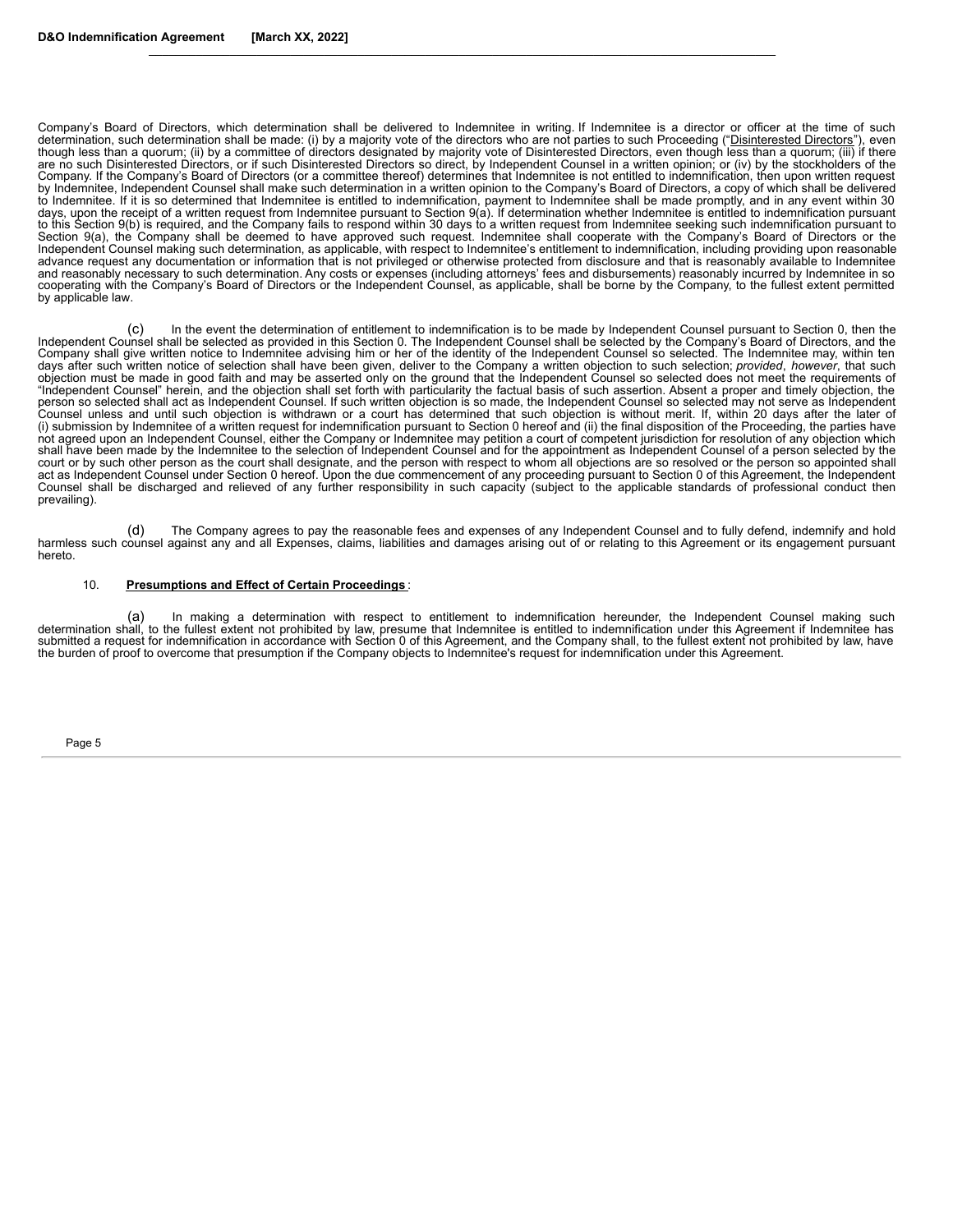(b) The termination of any Proceeding or of any claim, issue or matter therein, by judgment, order, settlement or conviction, or upon a plea of *nolo contendere* or its equivalent, shall not (except as otherwise expressly provided in this Agreement) of itself adversely affect the right of Indemnitee to indemnification or create a presumption that Indemnitee did not act in good faith and in a manner which he or she reasonably believed to be in or not opposed to the best interests of the Company or, with respect to any criminal or administrative Proceeding, that Indemnitee had reasonable grounds to believe that his or her conduct was unlawful.

(c) For purposes of any determination of good faith, Indemnitee shall be deemed to have acted in good faith to the extent Indemnitee relied<br>in good faith on (i) the records or books of account of the Enterprise, including board of directors or (iv) information or records given or reports made to the Enterprise by an independent certified public accountant, an appraiser, investment<br>banker or other expert selected by the Enterprise or its boa be deemed to be exclusive or to limit in any way the other circumstances in which Indemnitee may be deemed to have met the applicable standard of conduct set forth in this Agreement.

(d) Neither the knowledge, actions nor failure to act of any other director, officer, agent or employee of the Enterprise shall be imputed to Indemnitee for purposes of determining Indemnitee's right to indemnification under this Agreement.

#### 11. **Remedies of Indemnitee**:

(a) Subject to Section 0, in the event that (i) a determination is made pursuant to Section 0 of this Agreement that Indemnitee is not entitled to indemnification under this Agreement, (ii) advancement of Expenses is not timely made pursuant to Section 0 or 0 of this Agreement, (iii) determination of<br>entitlement to indemnification is not timely made pursuant to Se pursuant to this Agreement is not made within 30 days after receipt by the Company of a written request therefor, or (v) the Company or any other person or entity takes or threatens to take any action to declare this Agreement void or unenforceable, or institutes any Proceeding designed to deny, or to recover from, Indemnitee the benefits provided or intended to be provided to Indemnitee hereunder, Indemnitee shall be entitled to an adjudication by a court of competent<br>jurisdiction of his or her entitlement to such indemnification an an award in arbitration with respect to his or her entitlement to such indemnification or advancement of Expenses under this Agreement, to be conducted by a single arbitrator pursuant to the then existing National Arbitration Rules of the American Arbitration Association. Upon request by Indemnitee, the Company shall participate in said arbitration and shall waive its right to pursue any litigation relating to this Agreement or the subject matter hereof in any court or tribunal (other than the arbitration proceeding). (The judicial and arbitration proceedings referenced in this Section 0 shall be referred to hereinafter jointly as the<br>"Enforcement Proceeding.")

(b) Neither (i) the failure of the Company, its Board of Directors, any committee or subgroup of the Board of Directors, Independent Counsel or shareholders to have made a determination that indemnification of Indemnitee is proper in the circumstances because Indemnitee has met the<br>applicable standard of conduct, nor (ii) an actual determination by the Independent Counsel or shareholders that Indemnitee has not met the applicable standard of conduct, shall be a defense to the action or create a presumption that Indemnitee has or has not met the applicable standard of conduct. In the event that a determination shall have been made pursuant to Section 0 of this Agreement that Indemnitee is not entitled to indemnification, any judicial proceeding or arbitration commenced pursuant to this Section 0 shall be conducted in all respects as a *de novo* trial, or arbitration, on the merits, and Indemnitee shall not be prejudiced by reason of that adverse determination. In any judicial proceeding or arbitration commenced pursuant to this Section 0, the Company shall, to the fullest extent not prohibited by law, have the burden of proving Indemnitee is not entitled to indemnification or advancement of Expenses, as the case may be.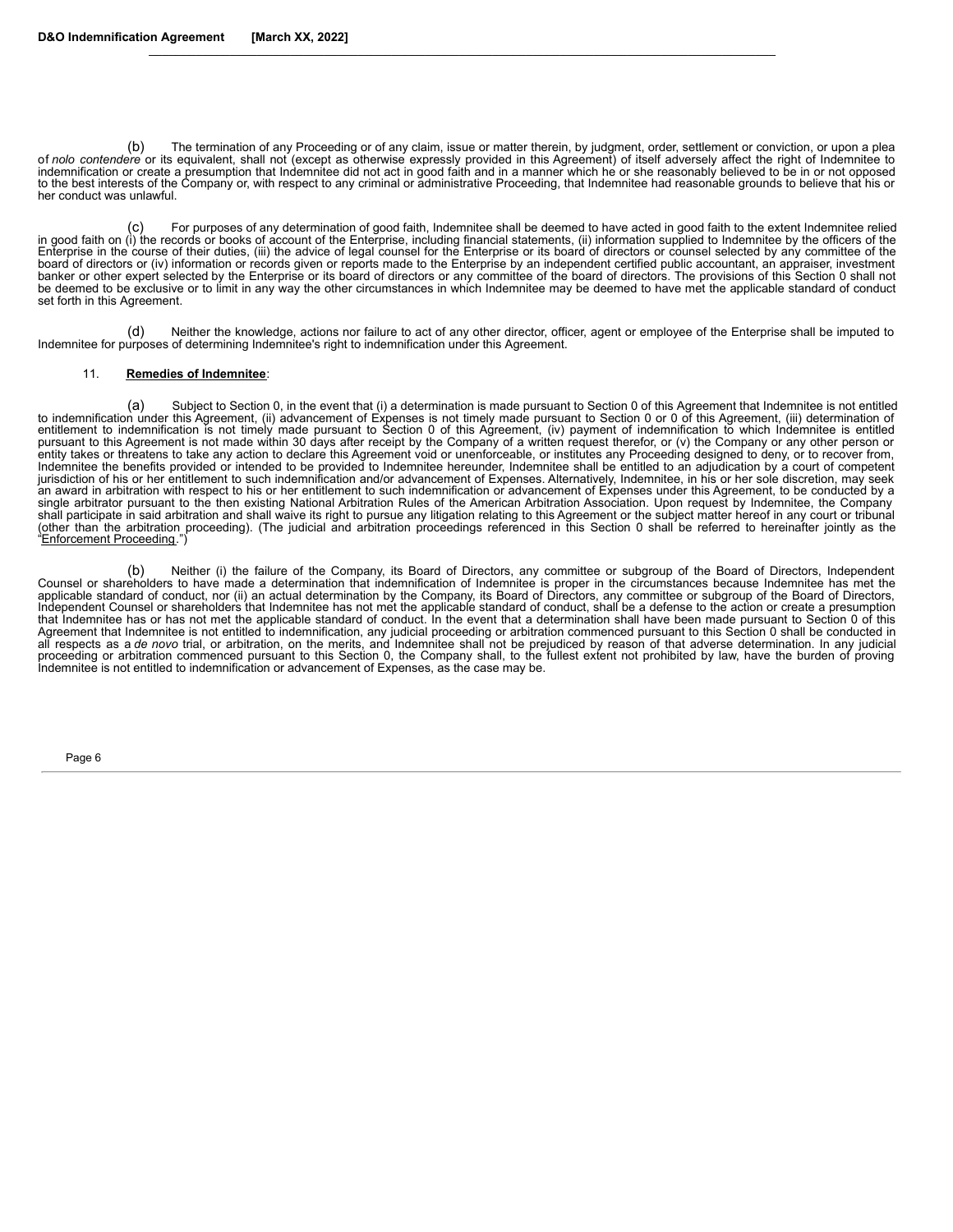(c) To the fullest extent not prohibited by law, the Company shall be precluded from asserting in any Proceeding commenced pursuant to this Section 0 that the procedures and presumptions of this Agreement are not valid, binding and enforceable and shall stipulate in any such court or before any such arbitrator that the Company is bound by all the provisions of this Agreement. If a determination shall have been made pursuant to Section 0 of this Agreement that Indemnitee is entitled to indemnification, the Company shall be bound by such determination in any Proceeding commenced pursuant to this Section 0, absent (i) a misstatement by Indemnitee of a material fact, or an omission of a material fact necessary to make Indemnitee's statements not<br>materially misleading, in connection with the request for indemnificati

(d) To the extent not prohibited by law, the Company shall indemnify Indemnitee against all Expenses that are incurred by Indemnitee in<br>connection with any action for indemnification or advancement of Expenses from the Com Indemnitee, subject to the provisions of Section 0.

(e) Notwithstanding anything in this Agreement to the contrary, no determination as to Indemnitee's entitlement to indemnification shall be required to be made prior to the final disposition of the Proceeding.

#### 12. **Contribution**:

(a) Whether or not the indemnification provided in Sections 2, 3 and 5 hereof is available, in respect of any threatened, pending or completed Proceeding in which the Company is jointly liable with Indemnitee (or would be if joined in such Proceeding), the Company shall pay, in the first instance, the entire amount of any judgment or settlement of such Proceeding without requiring Indemnitee to contribute to such payment and the Company hereby waives and relinquishes any right of contribution it may have against Indemnitee. The Company shall not enter into any settlement of any Proceeding in which the Company is jointly liable with Indemnitee (or would be if joined in such Proceeding) unless such settlement provides for a full and final release of all claims asserted against Indemnitee.

(b) Without diminishing or impairing the obligations of the Company set forth in the preceding subparagraph, if, for any reason, Indemnitee shall elect or be required to pay all or any portion of any judgment or settlement in any threatened, pending or completed Proceeding in which the Company is<br>jointly liable with Indemnitee (or would be if joined in such Pr determined on the basis of relative benefit may, to the extent necessary to conform to law, be further adjusted by reference to the relative fault of the Company<br>and all officers, directors or employees of the Company othe on the one hand, and Indemnitee, on the other hand, in connection with the transaction or events that resulted in such expenses, judgments, fines or settlement<br>amounts, as well as any other equitable considerations which a directors or employees of the Company, other than Indemnitee, who are jointly liable with Indemnitee (or would be if joined in such Proceeding), on the one hand, and Indemnitee, on the other hand, shall be determined by reference to, among other things, the degree to which their actions were motivated by intent to gain personal profit or advantage, the degree to which their liability is primary or secondary and the degree to which their conduct is active or passive.

(c) The Company hereby agrees to fully defend, indemnify and hold Indemnitee harmless from any claims of contribution which may be brought by officers, directors, or employees of the Company, other than Indemnitee, who may be jointly liable with Indemnitee.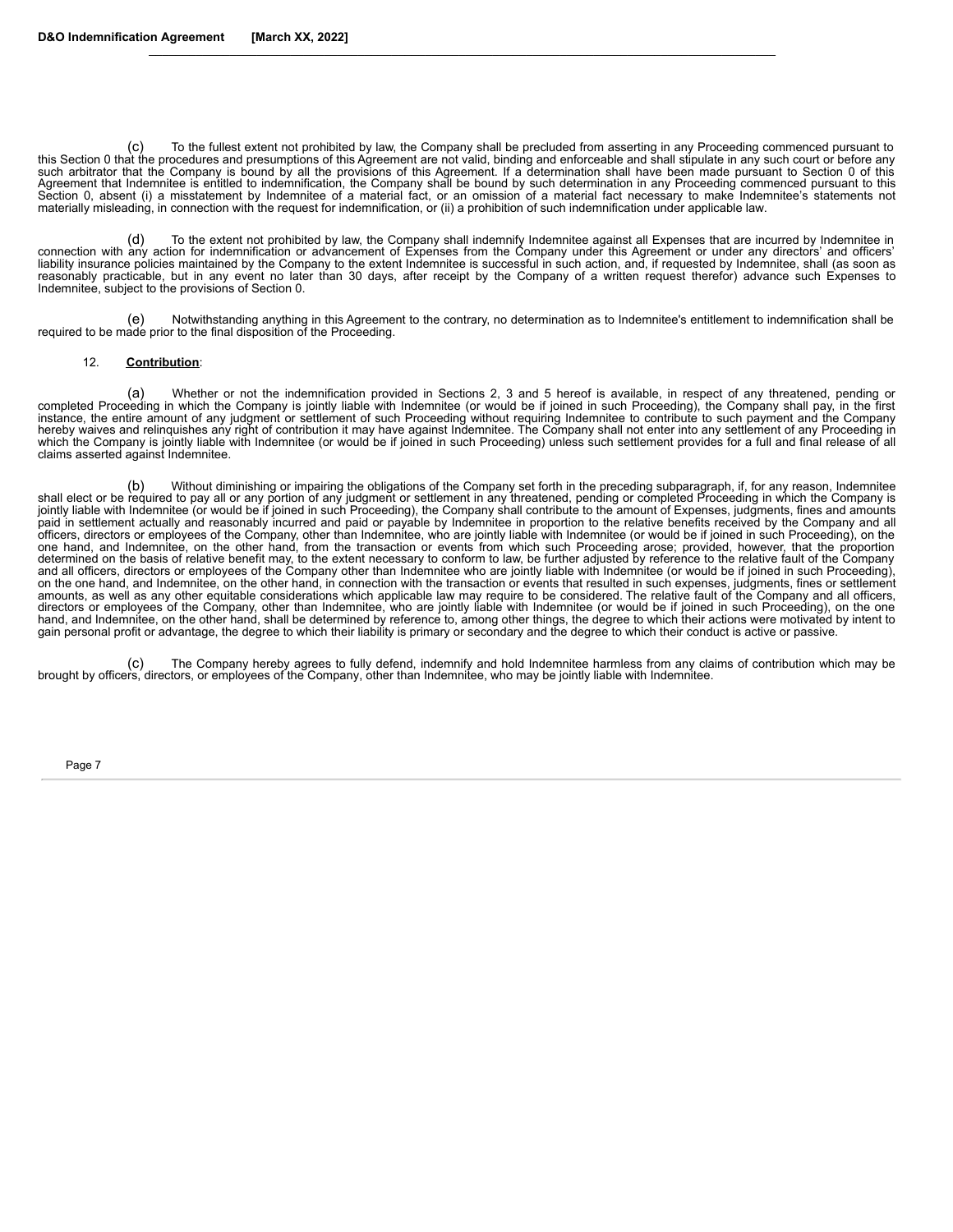(d) To the fullest extent permissible under applicable law, if the indemnification provided for in this Agreement is unavailable to Indemnitee, the Company, in lieu of indemnifying Indemnitee, shall contribute to the amounts incurred by Indemnitee, whether for Expenses, judgments, fines or amounts paid or to be paid in settlement, in connection with any claim relating to an indemnifiable event under this Agreement, in such proportion as is deemed fair and<br>reasonable in light of all of the circumstances of such Proce of the events and transactions giving rise to such Proceeding; and (ii) the relative fault of Indemnitee and the Company (and its other directors, officers, employees and agents) in connection with such events and transactions.

13. **Non-Exclusivity**: The rights of indemnification and to receive advancement of Expenses as provided by this Agreement shall not be deemed exclusive of any other rights to which Indemnitee may at any time be entitled under applicable law, the Company's Certificate of Incorporation or Bylaws, any<br>agreement, a vote of shareholders or a resolution of directors, hereof shall limit or restrict any right of Indemnitee under this Agreement in respect of any action taken or omitted by such Indemnitee in his Corporate Status prior to such amendment, alteration or repeal. To the extent that a change in Delaware law, whether by statute or judicial decision, permits greater indemnification or advancement of Expenses than would be afforded currently under the Company's Certificate of Incorporation and Bylaws and this<br>Agreement, it is the intent of the parties hereto that Indemnitee shall enjoy restrictions expressly set forth herein or therein. No right or remedy herein conferred is intended to be exclusive of any other right or remedy, and every other right and remedy shall be cumulative and in addition to every other right and remedy given hereunder or now or hereafter existing at law or in equity or<br>otherwise. The assertion or employment of any right or remedy hereund right or remedy.

#### 14. **Primary Responsibility**:

(a) The Company acknowledges that Indemnitee may have certain rights to indemnification, advancement of expenses and/or insurance provided under policies obtained by the Company (collectively, the "Secondary Indemnitors"). The Company acknowledges that, as between the Company and<br>the Secondary Indemnitors, the Company is primarily responsible for amo

(b) In the event of any payment by the Secondary Indemnitors of amounts otherwise required to be indemnified or advanced by the Company under the Company's Certificate of Incorporation or bylaws or this Agreement, the Seco payment to all of the rights of recovery of Indemnitee for indemnification or advancement of Expenses under the Company's Certificate of Incorporation or Bylaws and/or this Agreement or, to the extent such subrogation is unavailable and contribution is found to be the applicable remedy, shall have a right of contribution with respect to the amounts paid. The Secondary Indemnitors are express third-party beneficiaries of the terms of this Section 14.

c) If any Secondary Indemnitor is or was a party or is threatened to be made a party to or is otherwise involved in (including, without<br>limitation, as a witness or responding to discovery) any Proceeding, and such Secondar Indemnitee's Corporate Status, or from such Secondary Indemnitor's financial interest (whether through equity, debt or otherwise) in or control or alleged control of the Company or any Enterprise, then such Secondary Indemnitor shall be entitled to all of the indemnification rights and remedies (including, without limitation, the advancement of Expenses), and shall to the extent indemnified hereunder undertake the obligations, of the Indemnitee under this Agreement to the same extent as the Indemnitee. The Company and Indemnitee agree that the Secondary Indemnitors are express third party beneficiaries of the terms<br>hereof. Notwithstanding anything contained herein to the contrary, no Se under this Agreement to the extent such Secondary Indemnitor is involved in a Proceeding solely in its capacity as a stockholder of, or as a result of its financial interest in, the Company.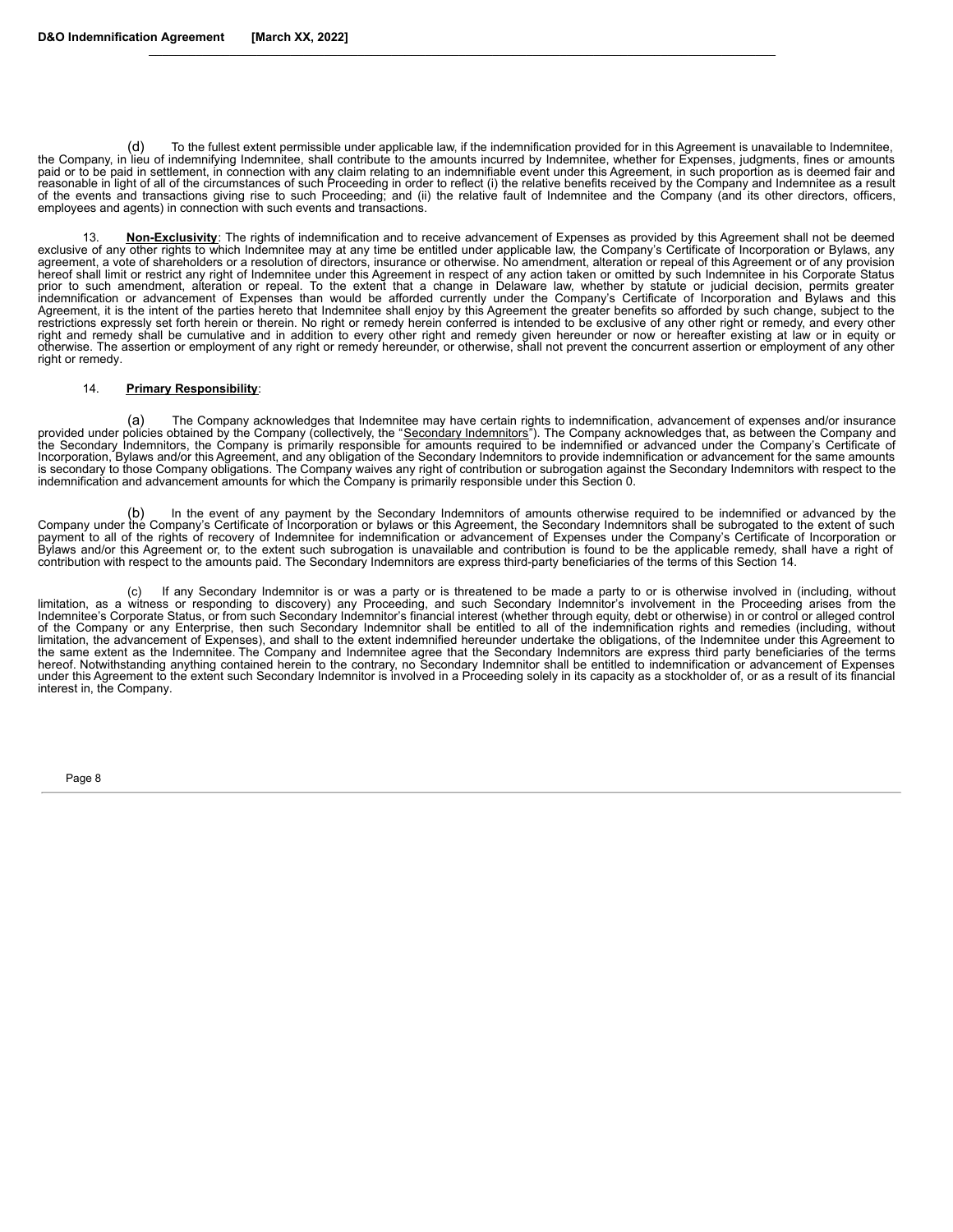15. No Duplication of Payments: Subject to any subrogation rights set forth in Section 0, the Company shall not be liable under this Agreement to make any payment of amounts otherwise indemnifiable hereunder (or for which otherwise actually received payment for such amounts under any insurance policy, contract, agreement or otherwise.

.16. **Insurance**: The Company shall maintain an insurance policy or policies providing liability insurance for directors and officers of the Company,<br>and Indemnitee shall be covered by such policy or policies to the same e comparable position. The Company shall give prompt notice of the commencement of such proceeding to the insurers in accordance with the procedures set<br>forth in the respective policies, and the Company shall thereafter take or policies are discontinued for any reason, or in the event of a consummation of an Acquisition Transaction, the Company shall purchase, maintain and<br>administer, or cause to be purchased, maintained and administered, for to the fullest extent permitted by applicable law, and the Company shall provide a copy of such policy to the Indemnitee; *provided, however*, that in no event<br>shall the Company be required to expend an amount in excess of Acquisition Transaction for such insurance.

17. **Deductible**: If for any reason whatsoever, any directors' and officers' liability insurer asserts that the Indemnitee is subject to a deductible under any existing or future directors' and officers' liability insurance purchased and maintained by the Company for the benefit of the Indemnitee, the Company shall pay the deductible for and on behalf of the Indemnitee.

18. **Subrogation**: In the event of any payment under this Agreement, the Company shall be subrogated to the extent of such payment to all of the rights of recovery of Indemnitee (other than with respect to any Secondary Indemnitor), who shall execute all papers required and take all action necessary to secure such rights, including execution of such documents as are necessary to enable the Company to bring suit to enforce such rights.

19. **Inducement to Indemnitee**: The Company expressly confirms and agrees that it has entered into this Agreement and assumed the obligations imposed herein in order to induce Indemnitee to serve as a director and/or officer of the Company, and the Company acknowledges that Indemnitee is relying upon this Agreement in agreeing to serve in any such capacity. In consideration of the Company's agreement to discharge its obligations under this Agreement,<br>Indemnitee agrees to serve as a director or officer of the Compa Enterprise, for so long as Indemnitee is duly elected or appointed or until Indemnitee tenders his or her resignation or is removed from such position. Indemnitee may at any time and for any reason resign from such position.

**Duration**: This Agreement shall continue until and terminate upon the later of (a) 10 years after the date on which Indemnitee last ceases to serve as a director or officer of the Company or of any other Enterprise, as applicable; (b) one year after the final termination of any Proceeding, including all appeals in connection therewith; or (c) one year after the final termination of any Enforcement Proceeding, including all appeals in connection therewith.

21. **Successors**: This Agreement shall be binding upon the Company and its successors and assigns, including any direct or indirect successor as a result of an Acquisition Transaction or otherwise to all or substantially all of the business or assets of the Company, and shall inure to the benefit of Indemnitee and Indemnitee's heirs, executors and administrators. The Company shall require and cause any successor (whether direct or indirect by Acquisition Transaction or otherwise) to all or substantially all of the business or assets of the Company, by written agreement, expressly to assume and agree to perform this Agreement in the same manner and to the same extent that the Company would be required to perform if no such succession had taken place.

22. **Severability**: Nothing in this Agreement is intended to require or shall be construed as requiring the Company to do or fail to do any act in violation of applicable law. The Company's inability, pursuant to court order or other applicable law, to perform its obligations under this Agreement shall not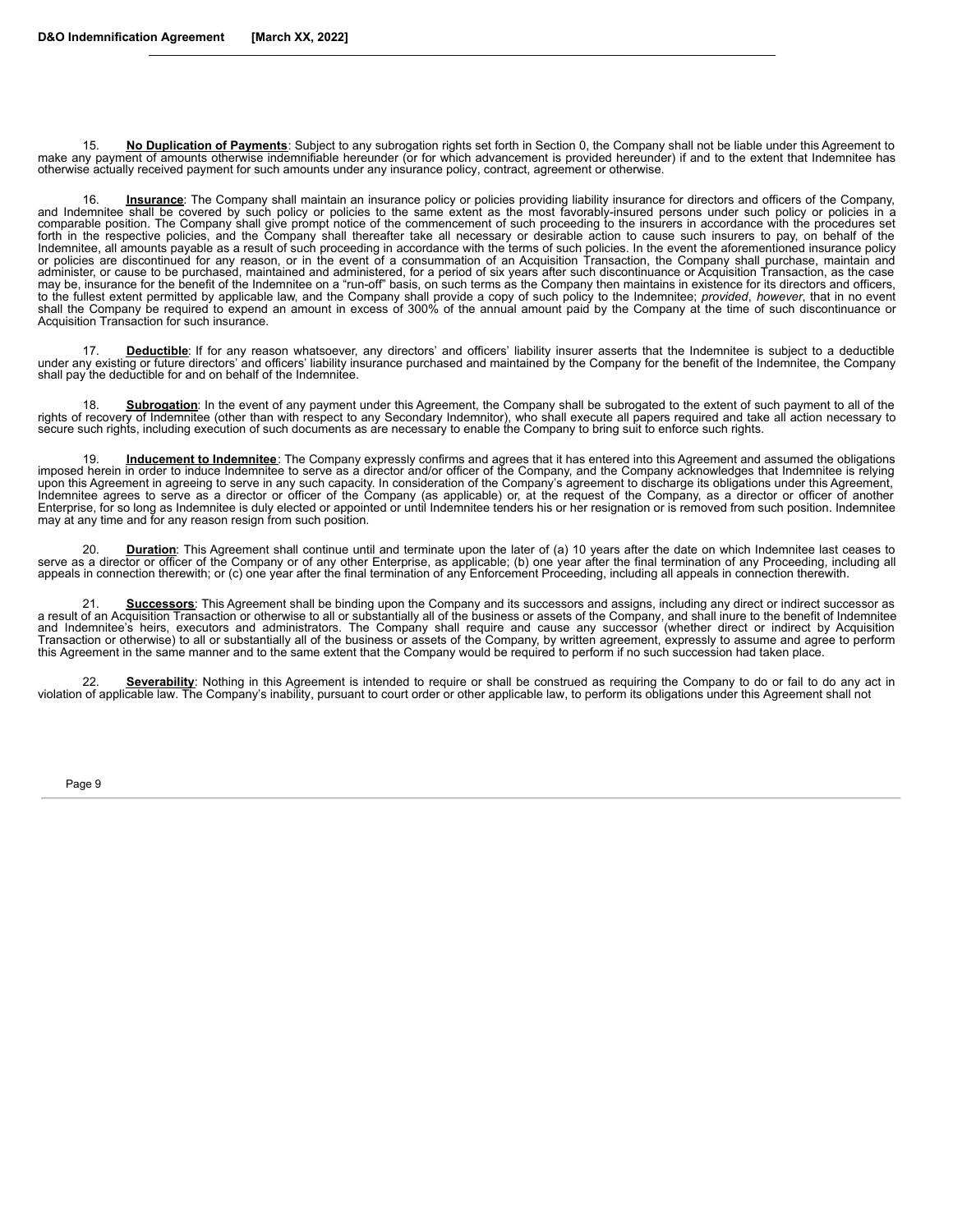constitute a breach of this Agreement. If any provision or provisions of this Agreement shall be held to be invalid, illegal or unenforceable for any reason whatsoever: (i) the validity, legality and enforceability of the remaining provisions of this Agreement (including without limitation, each portion of any section of<br>this Agreement containing any such provision held to be reformed to the extent necessary to conform to applicable law and to give the maximum effect to the intent of the parties hereto; and (iii) to the fullest extent<br>possible, the provisions of this Agreement (including, witho invalid, illegal or unenforceable, that is not itself invalid, illegal or unenforceable) shall be construed so as to give effect to the intent manifested thereby.

23. **Entire Agreement**: This Agreement constitutes the entire agreement between the parties hereto with respect to the subject matter hereof and supersedes all prior agreements and understandings, oral, written and implied, between the parties hereto with respect to the subject matter hereof; *provided*,<br>*however*, that this Agreement is a supplement to and in furt

24. Modification and Waiver: No supplement, modification or amendment to this Agreement shall be binding unless in a writing executed by the<br>parties hereto. No amendment, alteration or repeal of this Agreement shall advers this Agreement shall constitute or be deemed a waiver of any other provision of this Agreement nor shall any waiver constitute a continuing waiver.

25. **Notices**: All notices and other communications required or permitted hereunder shall be in writing and shall be mailed by registered or certified mail, postage prepaid, sent by facsimile or electronic mail or otherwise delivered by hand, messenger or courier service addressed:

(a) if to Indemnitee, to Indemnitee's address, facsimile number or electronic mail address as shown on the signature page of this Agreement, or at such other address as Indemnitee shall have furnished to the Company; or

(b) if to the Company, to the attention of the Company's General Counsel, <sup>1650</sup> Hwy <sup>6</sup> S., Suite 190, Sugar Land, Texas 77478, email: msilberman@trecora.com; Fax: (281) 980-5533.

Each such notice or other communication shall for all purposes of this Agreement be treated as effective or having been given (i) if delivered by hand,<br>messenger or courier service, when delivered (or if sent via a nationa regularly-maintained receptacle for the deposit of the United States mail, addressed and mailed as aforesaid, or (iii) if sent *via* facsimile, upon confirmation of facsimile transfer or, (iv) if sent *via* electronic mail, upon confirmation of delivery when directed to the relevant electronic mail address, if sent during normal business hours of the recipient, or if not sent during normal business hours of the recipient, then on the recipient's next business day.

26. **Applicable Law**: This Agreement shall be governed by and construed exclusively in accordance with the internal laws of the State of Delaware applicable therein excluding that body of law relating to conflict of laws.

27. **Independent Legal Advice**: The Indemnitee acknowledges that he or she has been advised to obtain independent legal advice with respect to entering into this Agreement, that the Indemnitee has obtained such independent legal advice or has expressly determined not to seek such advice, and that<br>the Indemnitee is entering into this Agreement with full knowledge authority to do so.

28. Counterparts: This Agreement may be executed in one or more counterparts, each of which shall for all purposes be deemed to be an original<br>but all of which together shall constitute one and the same Agreement. Facsimil shall bind the signatories to the terms of this Agreement.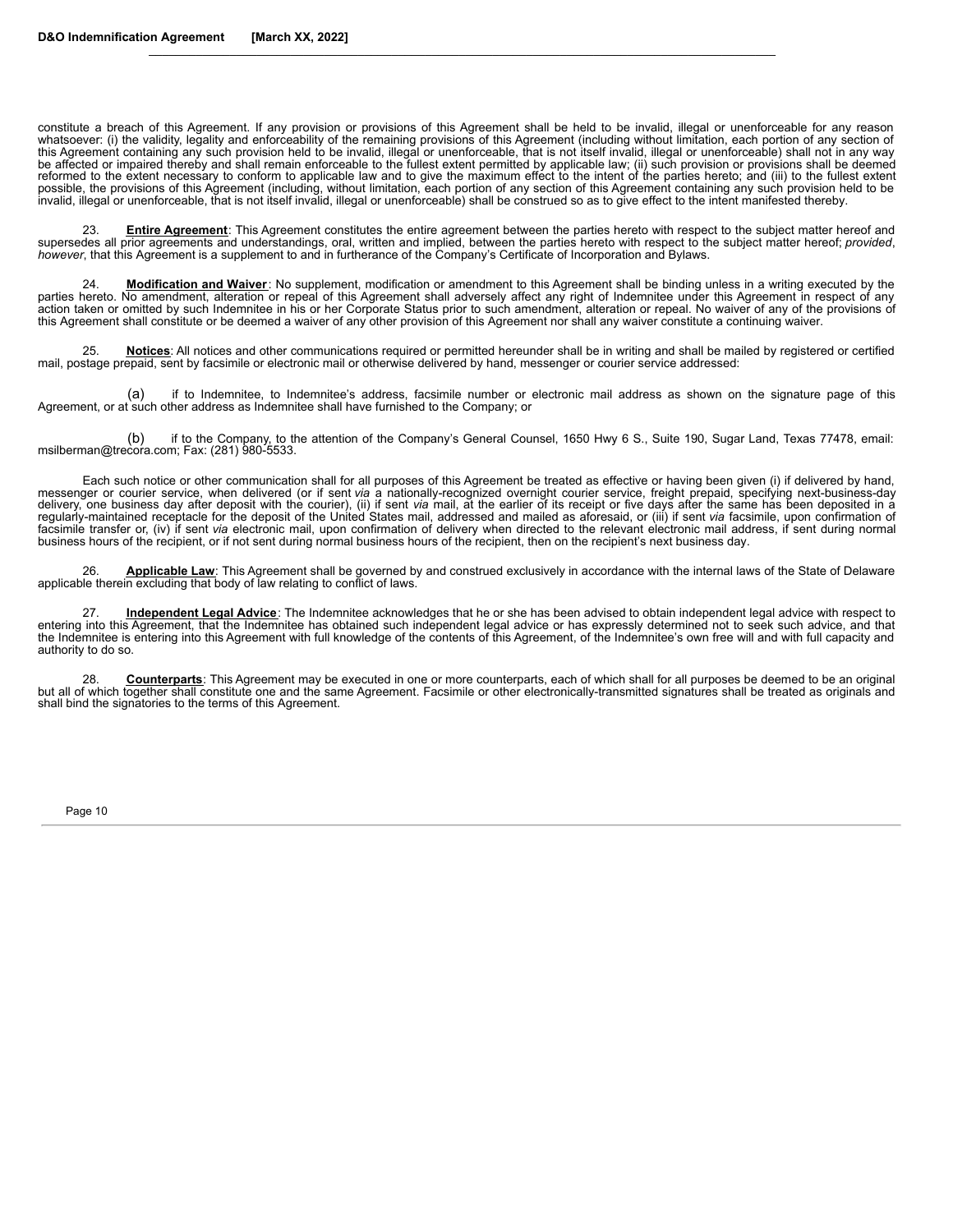29. Captions: The headings of the paragraphs of this Agreement are inserted for convenience only and shall not be deemed to constitute part of<br>this Agreement or to affect the construction thereof.

[signature page follows]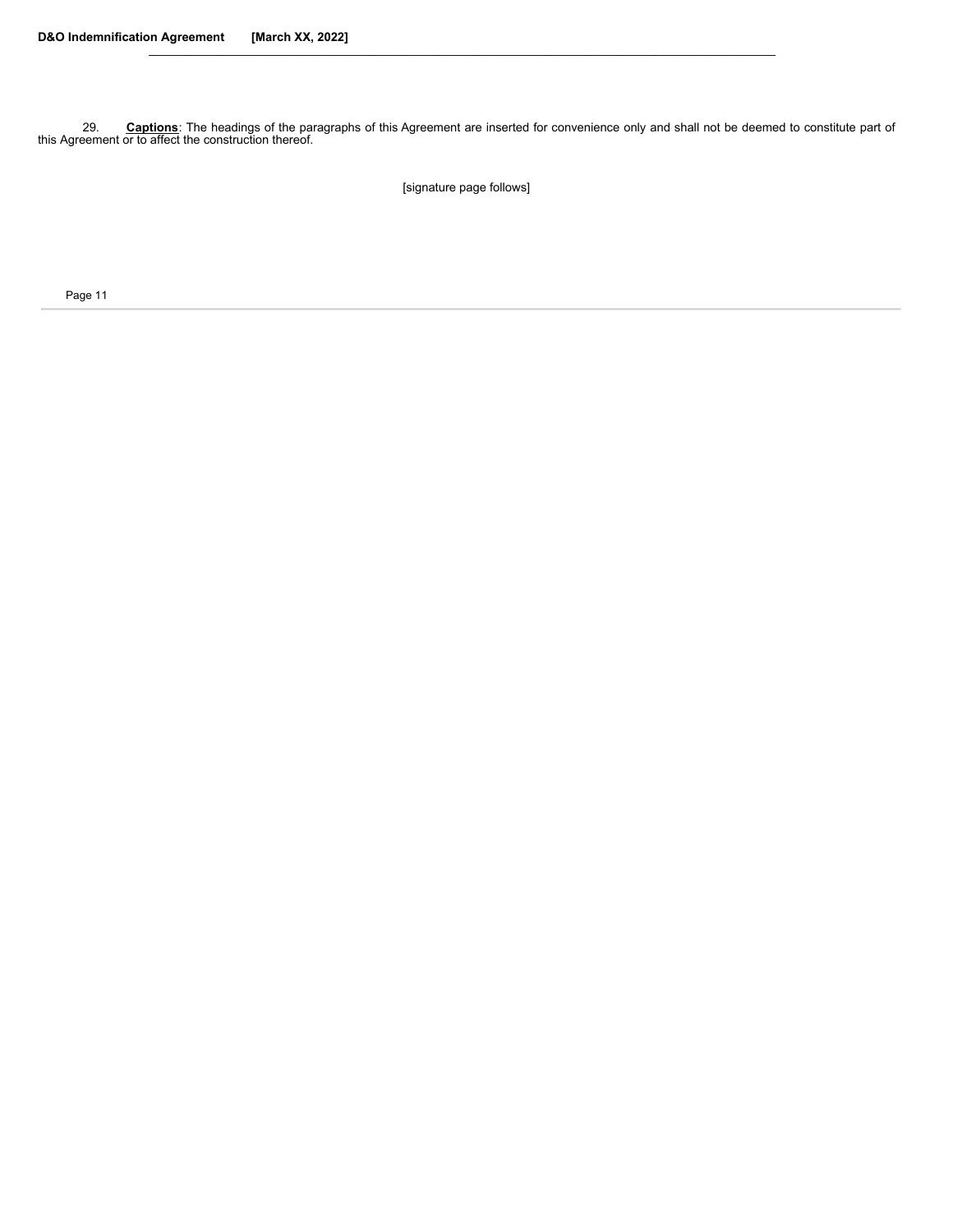IN WITNESS WHEREOF, each of the undersigned, intending to be legally bound, hereby executes this Agreement as of the date of this Agreement.

## **COMPANY:**

## **Trecora Resources**

By: \_\_\_\_\_\_\_\_\_\_\_\_\_\_\_\_\_\_\_\_\_\_\_\_\_\_\_\_\_\_\_\_\_\_\_\_\_\_\_ Patrick D. Quarles President and Chief Executive Officer

## **INDEMNITEE:**

\_\_\_\_\_\_\_\_\_\_\_\_\_\_\_\_\_\_\_\_\_\_\_\_\_\_\_\_\_\_\_\_\_\_\_\_\_\_\_ [Name of Indemnitee]

Address:

Email Address: Phone Number: Facsimile Number: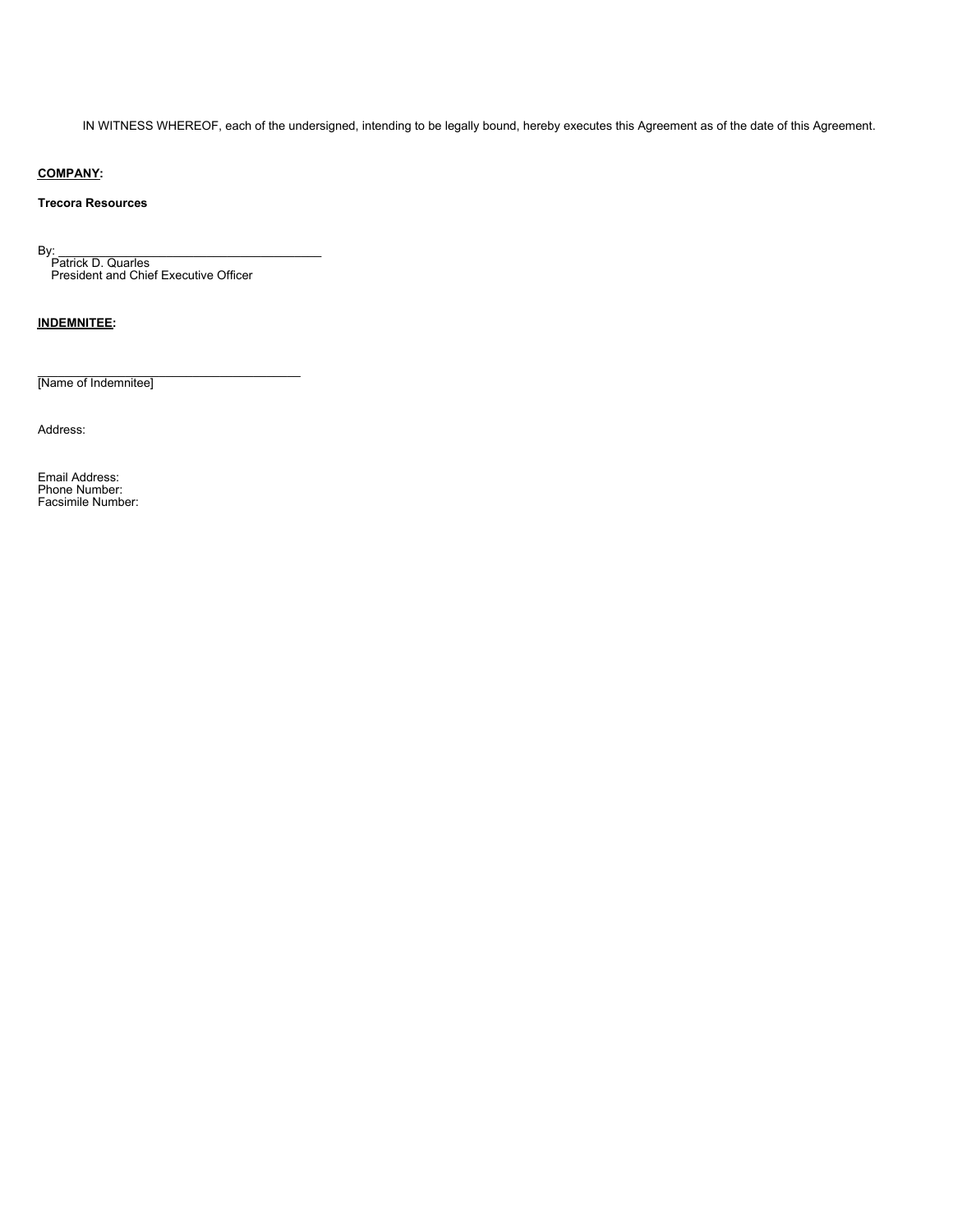### EXHIBIT 21

### SUBSIDIARIES

- 1. Texas Oil & Chemical Co. II, Inc. is a Texas corporation doing business under its corporate name. Trecora Resources owns 100% of the capital stock of Texas Oil & Chemical Co. II. Inc.
- 2. Trecora Chemical, Inc. is a Texas corporation doing business under its corporate name. Texas Oil & Chemical Co. II, Inc. owns 100% of the capital stock of Trecora Chemical, Inc.
- 3. South Hampton Resources, Inc. is a Texas corporation doing business under its corporate name. Texas Oil & Chemical Co. II, Inc. owns 100% of the capital stock of South Hampton Resources, Inc.
- 4. Gulf State Pipe Line Company is a Texas corporation doing business under its corporate name. South Hampton Resources, Inc. owns 100% of the capital stock of Gulf State Pipe Line Company.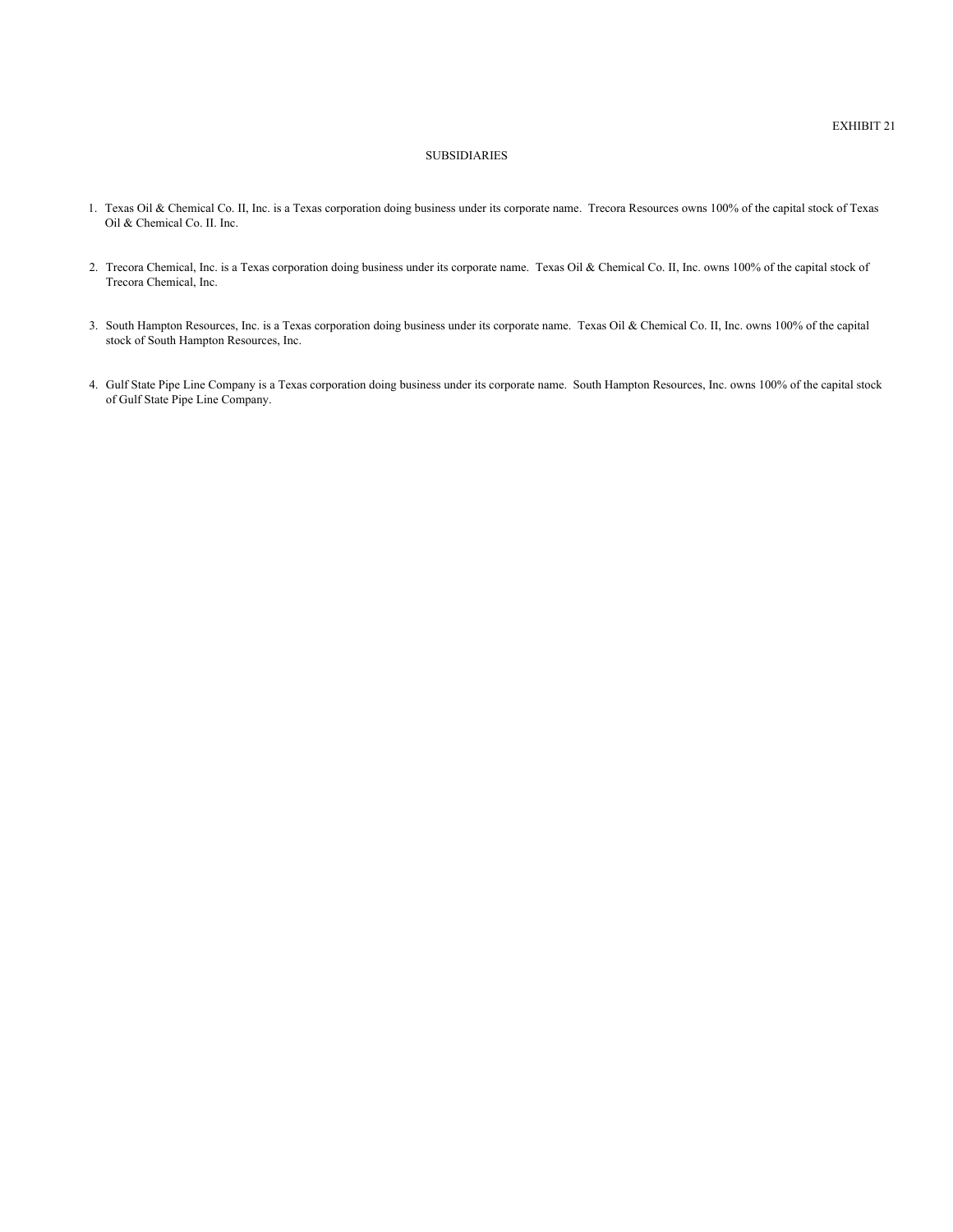### **Consent of Independent Registered Public Accounting Firm**

We hereby consent to the incorporation by reference in the Registration Statements on Form S-8 (Nos. 333-227095, 333-188451, 333-15470, and 333-39543) and Form S-3 (Nos. 333-208335, 333-183350, and 333-160991) of Trecora Resources (the "Company") of our reports dated March 10, 2022 with respect to the consolidated balance sheets as of December 31, 2021 and 2020, and the related consolidated statements of operations, stockholders' equity and cash flows for each of the years in the three-year period ended December 31, 2021, and financial statement schedules, and the effectiveness of internal control over financial reporting as of December 31, 2021, both of which appear in the December 31, 2021 annual report on Form 10-K of Trecora Resources.

/s/ BKM Sowan Horan, LLP Addison, Texas March 10, 2022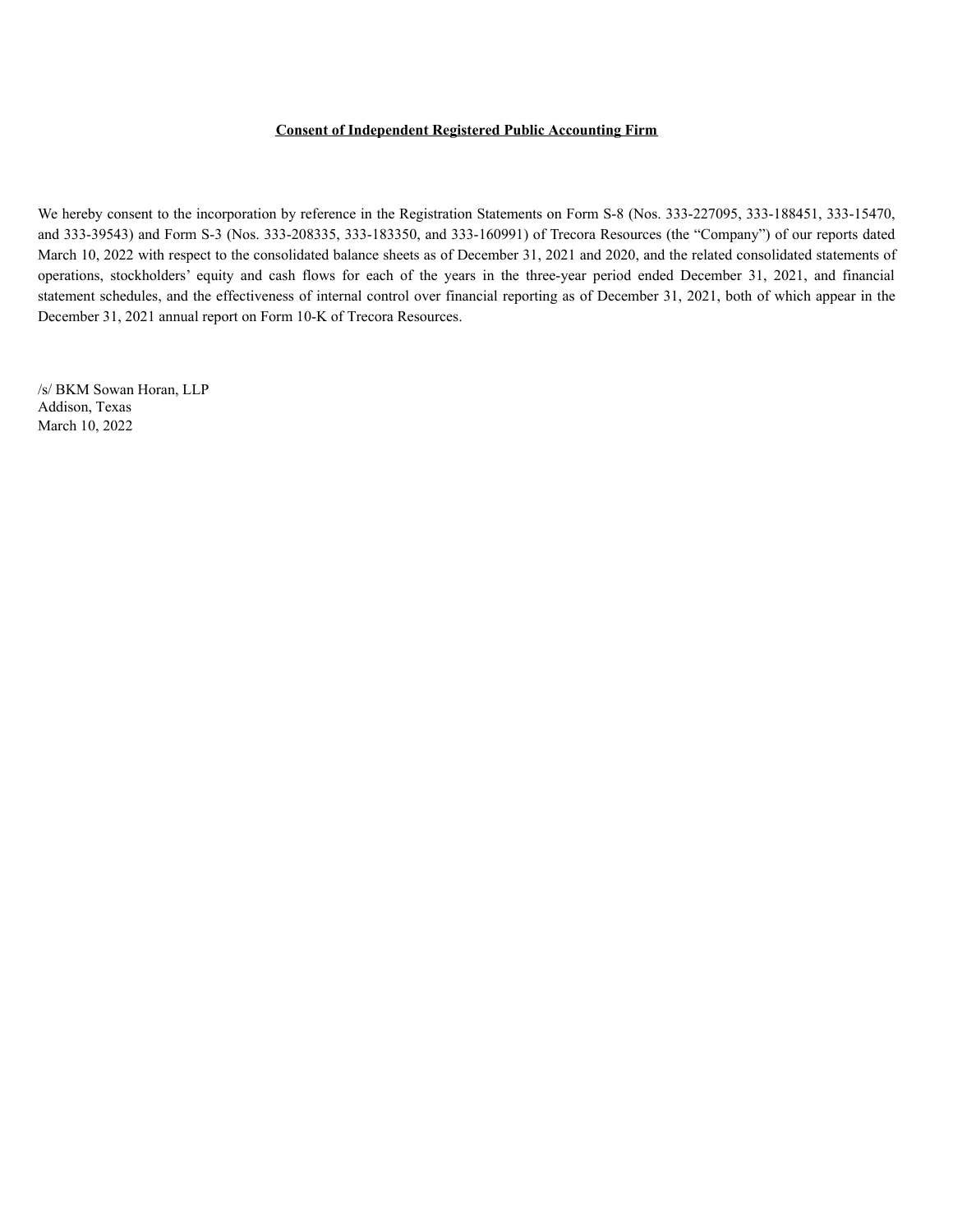# **CERTIFICATION PURSUANT TO RULE 13A-14(A) OF THE SECURITIES EXCHANGE ACT OF 1934**

I, Patrick D. Quarles, certify that:

- 1. I have reviewed this Annual Report on Form 10-K for the fiscal year ended December 31, 2021, of Trecora Resources;
- 2. Based on my knowledge, this report does not contain any untrue statement of a material fact or omit to state a material fact necessary to make the statements made, in light of the circumstances under which such statements were made, not misleading with respect to the period covered by this report;
- 3. Based on my knowledge, the financial statements, and other financial information included in this report, fairly present in all material respects the financial condition, results of operations and cash flows of the registrant as of, and for, the periods presented in this report;
- 4. The registrant's other certifying officers and I are responsible for establishing and maintaining disclosure controls and procedures (as defined in Exchange Act Rules 13a-15(e) and 15d-15(e)) and internal control over financial reporting (as defined in Exchange Act Rules 13a-15(f) and 15d-15(f)) for the registrant and have:
	- a. designed such disclosure controls and procedures, or caused such disclosure controls and procedures to be designed under our supervision, to ensure that material information relating to the registrant, including its consolidated subsidiaries, is made known to us by others within those entities, particularly during the period in which this report is being prepared;
	- b. designed such internal control over financial reporting, or caused such internal control over financial reporting to be designed under our supervision, to provide reasonable assurance regarding the reliability of financial reporting and the preparation of financial statements for external purposes in accordance with generally accepted accounting principles:
	- c. evaluated the effectiveness of the registrant's disclosure controls and procedures and presented in this report our conclusions about the effectiveness of the disclosure controls and procedures, as of the end of the period covered by this report based on such evaluation; and
	- d. disclosed in this report any change in the registrant's internal control over financial reporting that occurred during the registrant's most recent fiscal quarter (the registrant's fourth fiscal quarter in the case of an annual report) that has materially affected, or is reasonably likely to materially affect, the registrant's internal control over financial reporting; and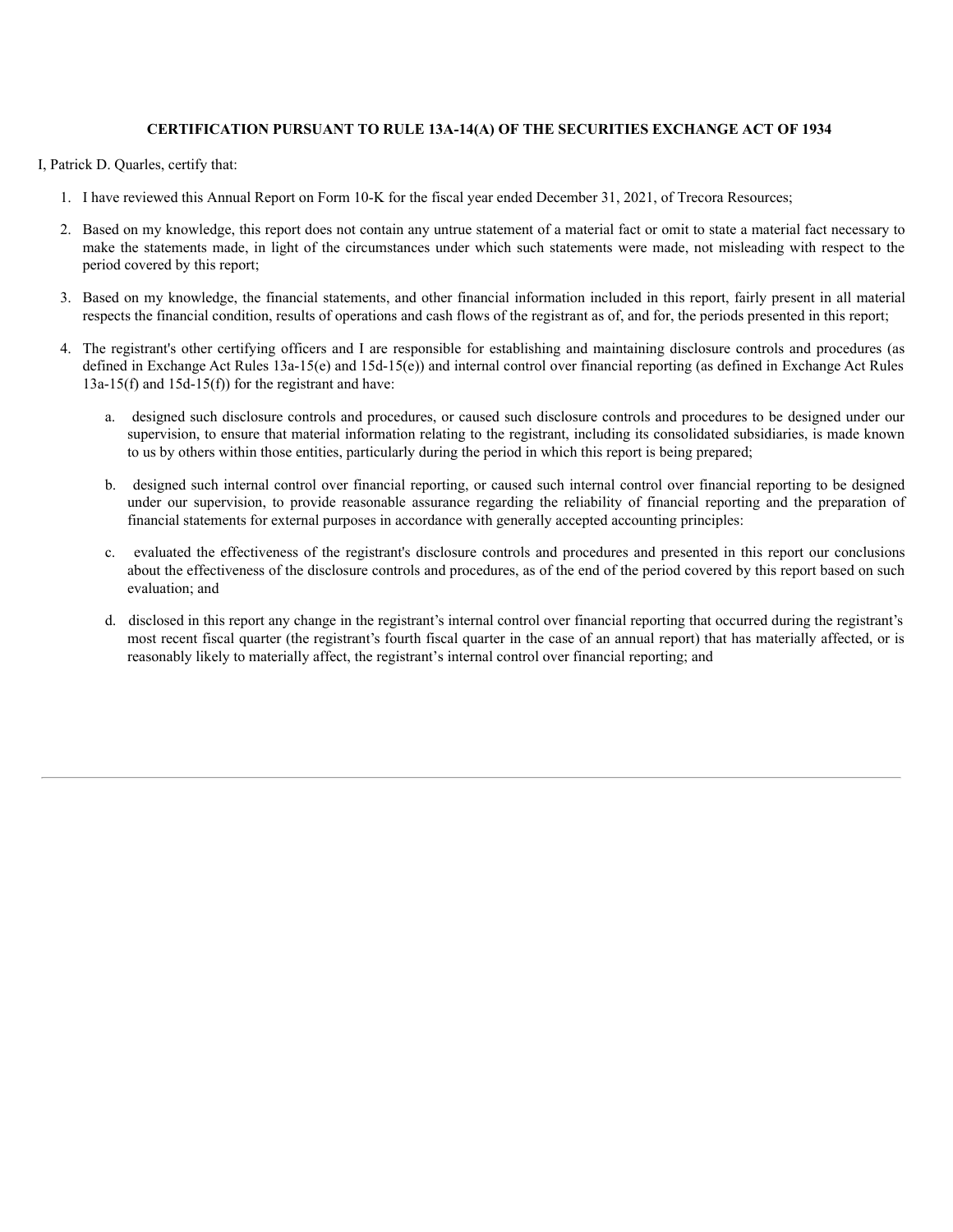- 5. The registrant's other certifying officers and I have disclosed, based on our most recent evaluation of internal control over financial reporting, to the registrant's auditors and the audit committee of registrant's board of directors (or persons performing the equivalent functions):
	- a. all significant deficiencies and material weaknesses in the design or operation of internal controls over financial reporting which are reasonably likely to adversely affect the registrant's ability to record, process, summarize and report financial information; and
	- b. any fraud, whether or not material, that involves management or other employees who have a significant role in the registrant's internal controls over financial reporting.

Date: March 10, 2022

/s/ Patrick D. Quarles Patrick D. Quarles President and Chief Executive Officer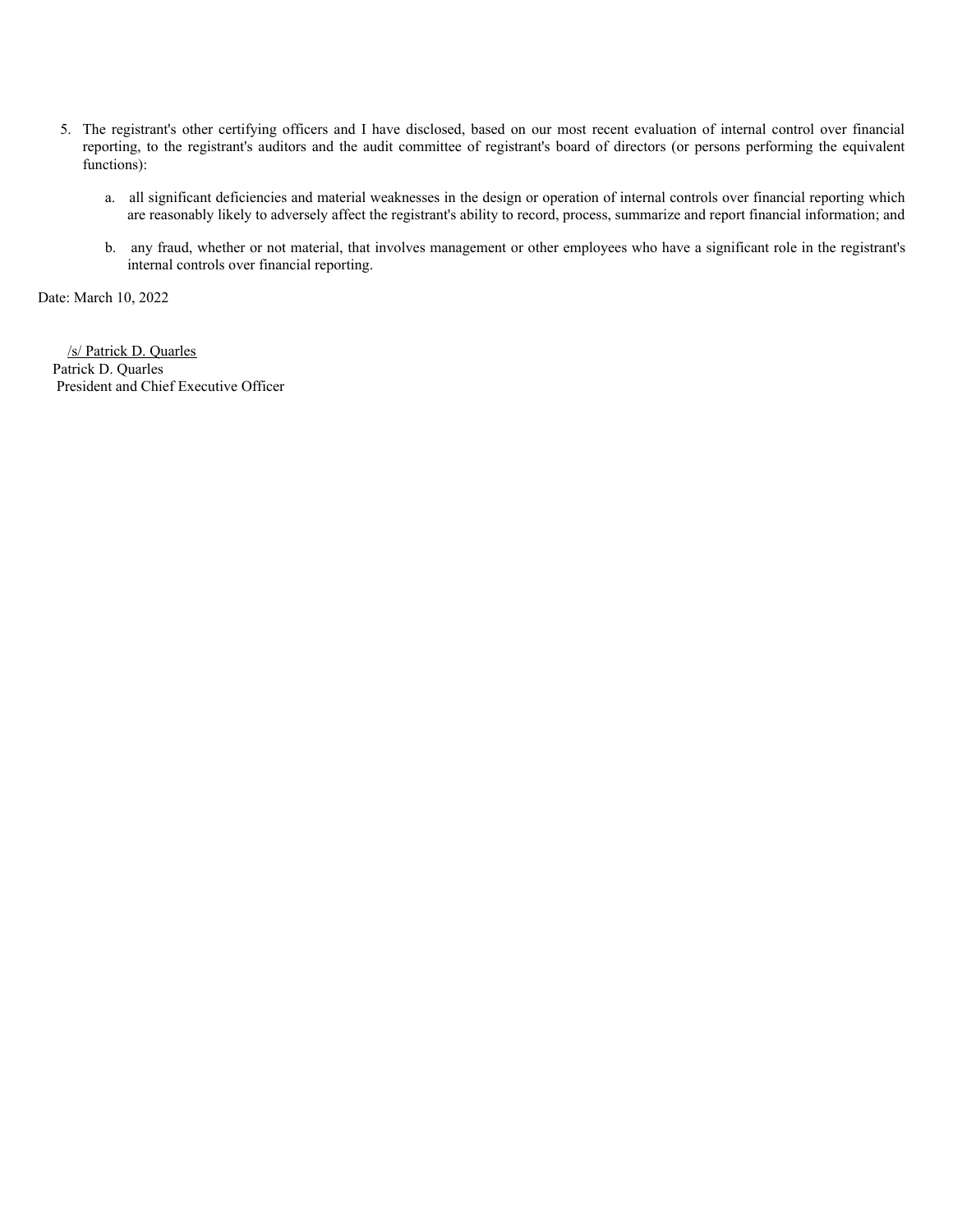# **CERTIFICATION PURSUANT TO RULE 13A-14(A) OF THE SECURITIES EXCHANGE ACT OF 1934**

I, Sami Ahmad, certify that:

- 1. I have reviewed this Annual Report on Form 10-K for the fiscal year ended December 31, 2021, of Trecora Resources;
- 2. Based on my knowledge, this report does not contain any untrue statement of a material fact or omit to state a material fact necessary to make the statements made, in light of the circumstances under which such statements were made, not misleading with respect to the period covered by this report;
- 3. Based on my knowledge, the financial statements, and other financial information included in this report, fairly present in all material respects the financial condition, results of operations and cash flows of the registrant as of, and for, the periods presented in this report;
- 4. The registrant's other certifying officers and I are responsible for establishing and maintaining disclosure controls and procedures (as defined in Exchange Act Rules 13a-15(e) and 15d-15(e)) and internal control over financial reporting (as defined in Exchange Act Rules 13a-15(f) and 15d-15(f)) for the registrant and have:
	- a. designed such disclosure controls and procedures, or caused such disclosure controls and procedures to be designed under our supervision, to ensure that material information relating to the registrant, including its consolidated subsidiaries, is made known to us by others within those entities, particularly during the period in which this report is being prepared;
	- b. designed such internal control over financial reporting, or caused such internal control over financial reporting to be designed under our supervision, to provide reasonable assurance regarding the reliability of financial reporting and the preparation of financial statements for external purposes in accordance with generally accepted accounting principles:
	- c. evaluated the effectiveness of the registrant's disclosure controls and procedures and presented in this report our conclusions about the effectiveness of the disclosure controls and procedures, as of the end of the period covered by this report based on such evaluation; and
	- d. disclosed in this report any change in the registrant's internal control over financial reporting that occurred during the registrant's most recent fiscal quarter (the registrant's fourth fiscal quarter in the case of an annual report) that has materially affected, or is reasonably likely to materially affect, the registrant's internal control over financial reporting; and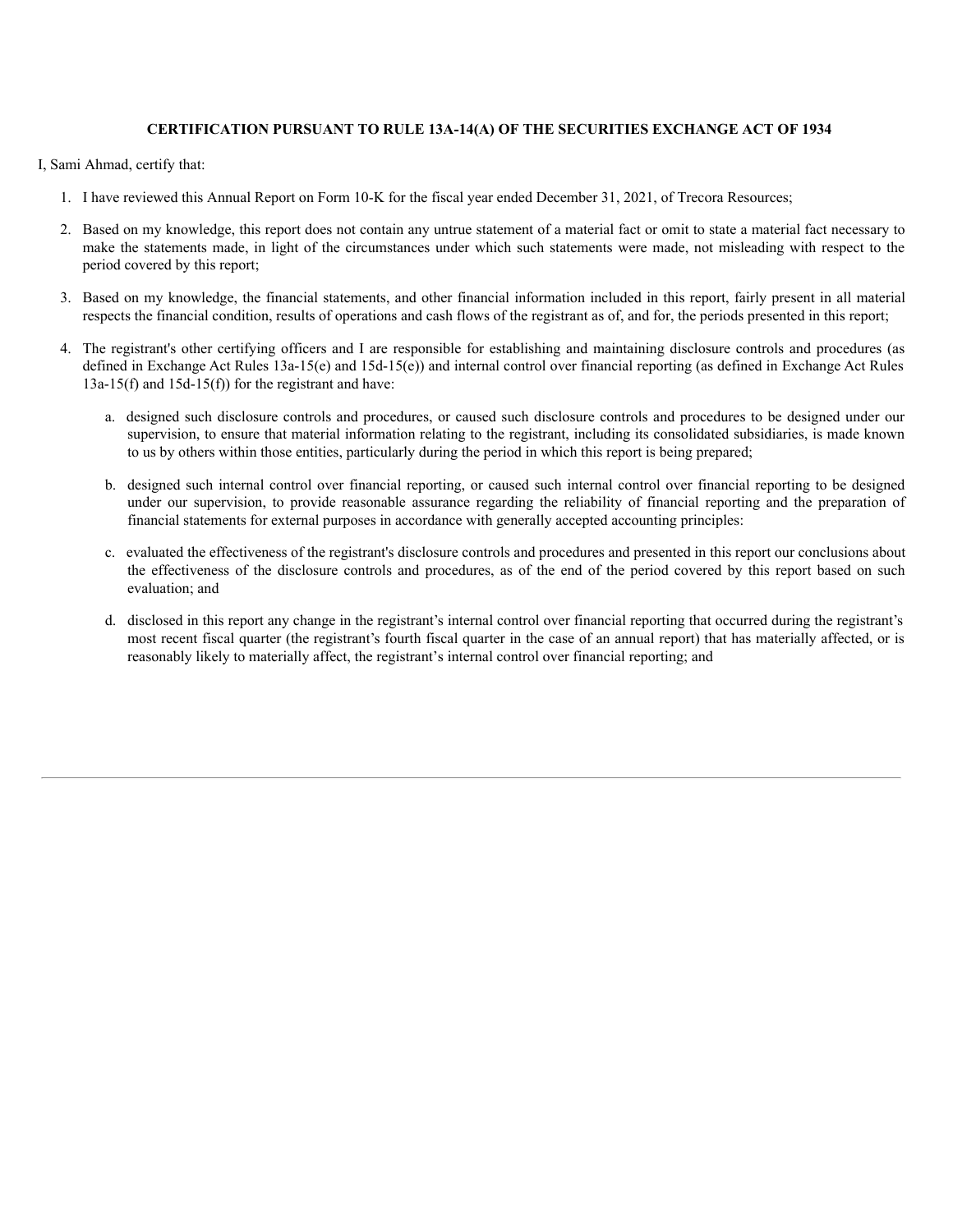- 5. The registrant's other certifying officers and I have disclosed, based on our most recent evaluation of internal control over financial reporting, to the registrant's auditors and the audit committee of registrant's board of directors (or persons performing the equivalent functions):
	- a. all significant deficiencies and material weaknesses in the design or operation of internal controls over financial reporting which are reasonably likely to adversely affect the registrant's ability to record, process, summarize and report financial information; and
	- b. any fraud, whether or not material, that involves management or other employees who have a significant role in the registrant's internal controls over financial reporting.

Date: March 10, 2022

/s/ Sami Ahmad Sami Ahmad Chief Financial Officer